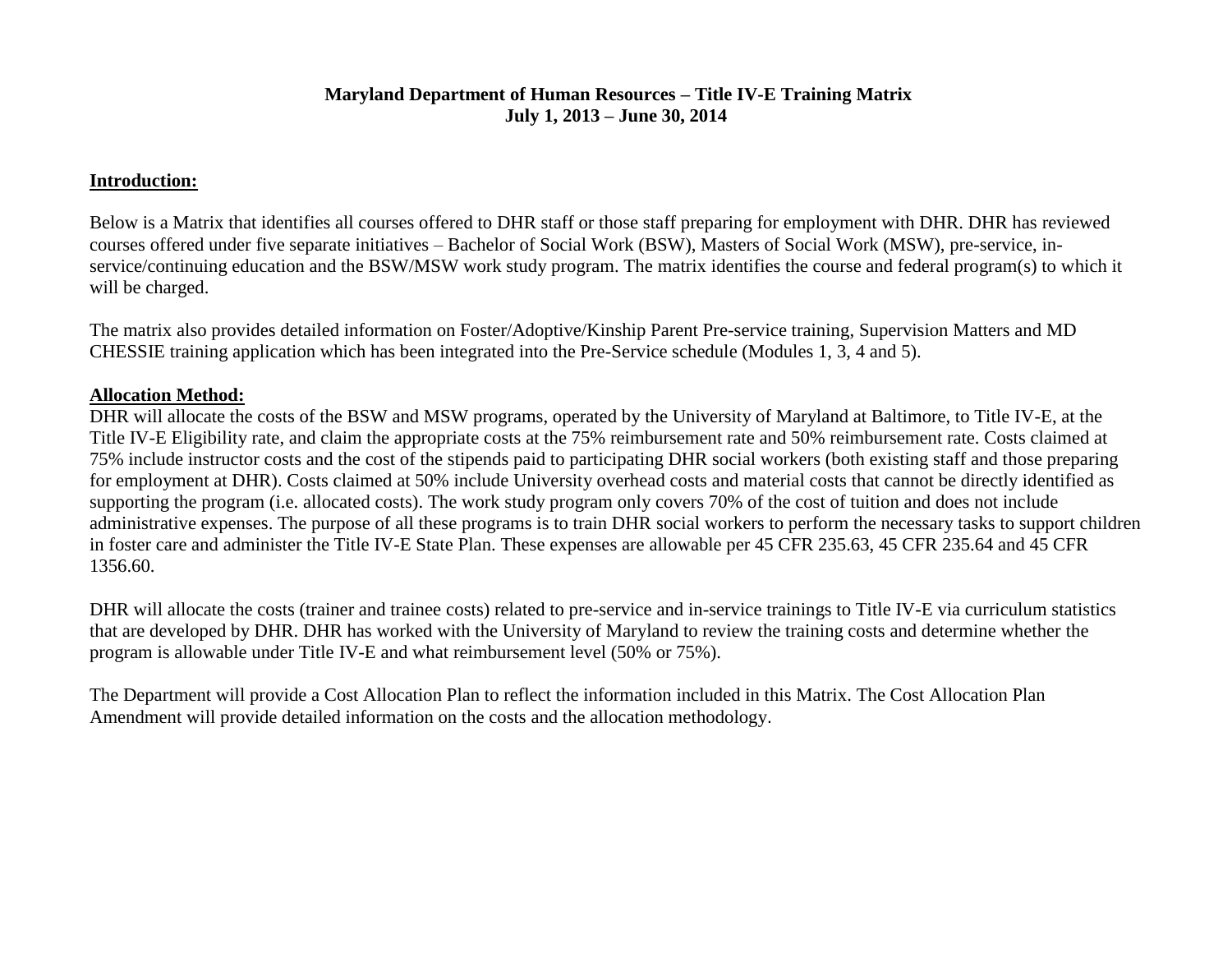## Page 2 of 74

| <b>Training Activity</b>                                                  | <b>Course</b>                                                                                                                                                                                                                                                                                                                                                                                                                                                                                                                                                                                                                                                                                                                                                                                                                     | <b>Duration</b>                                                            | Provider                                                         | <b>Audience</b>                                                         | <b>Cost Allocation</b>                                                             |
|---------------------------------------------------------------------------|-----------------------------------------------------------------------------------------------------------------------------------------------------------------------------------------------------------------------------------------------------------------------------------------------------------------------------------------------------------------------------------------------------------------------------------------------------------------------------------------------------------------------------------------------------------------------------------------------------------------------------------------------------------------------------------------------------------------------------------------------------------------------------------------------------------------------------------|----------------------------------------------------------------------------|------------------------------------------------------------------|-------------------------------------------------------------------------|------------------------------------------------------------------------------------|
| <b>Pre-Service Training</b>                                               |                                                                                                                                                                                                                                                                                                                                                                                                                                                                                                                                                                                                                                                                                                                                                                                                                                   |                                                                            |                                                                  |                                                                         |                                                                                    |
| <b>Pre-Service</b><br><b>Training for Child</b><br><b>Welfare Workers</b> | <b>I: Foundations of Practice</b><br><b>Classroom</b><br>1) Introduce participants to child welfare<br>and child welfare history with an<br>Overview of Child Welfare<br>What is a Child Welfare System?<br>Historical and Legal Context of Child<br>$\bullet$<br>Welfare<br>Values and Principles of Child<br>$\bullet$<br>Welfare<br>Overview of DHR-LDSS and the<br>$\bullet$<br><b>Federal Context for Maryland</b><br>Practice<br>2) Introduction, understanding, and<br>knowledge of Strengths based Approach<br>to Practice<br>3) Understand Culturally Competent<br>Practice & Application to Case Planning<br>4) Introduction to COMAR<br>5) MD CHESSIE application (Day 1)<br><b>Title IV-E Activities:</b><br>Placement of the child, case management,<br>supervision, social work practice and<br>permanency planning | 12 hours<br>classroom<br>$+6$ hours<br>MD<br><b>CHESSIE</b><br>application | University of<br>Maryland,<br>Baltimore/Child<br>Welfare Academy | All New Child<br>Welfare,<br>Caseworkers,<br>Supervisors<br>(Mandatory) | Title IV-E Training at<br>75% FFP after applying<br>Title IV-E penetration<br>rate |

 1 Pre-Service Training is held at the UM, School of Social Work.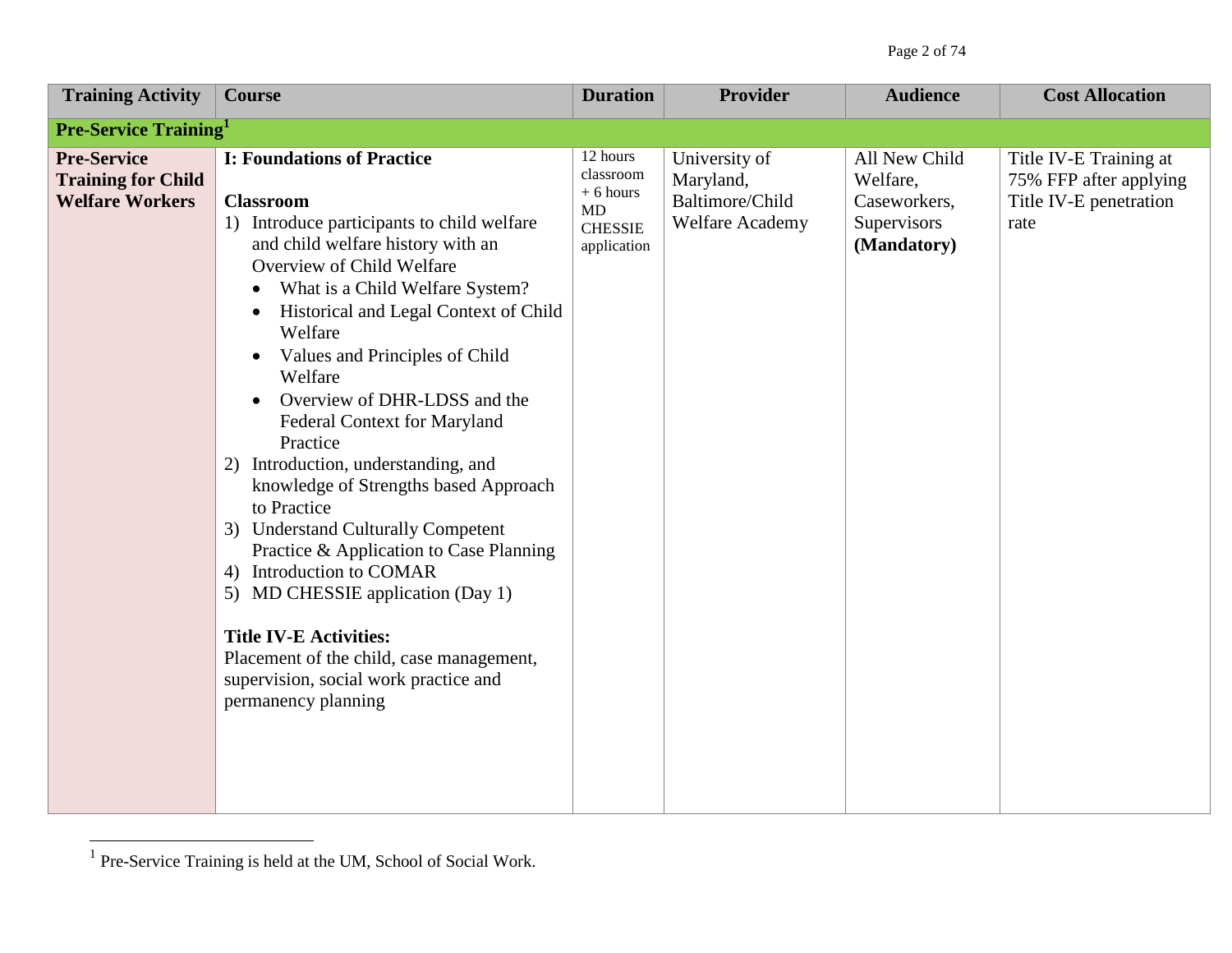| <b>Training Activity</b>                                                  | <b>Course</b>                                                                                                                                                                                                                                                                                                                                                                                                                                                                                                                                                                                                                                                                                                                                                                                                                                                                                                          | <b>Duration</b>                                  | Provider                                                                | <b>Audience</b>                                                         | <b>Cost Allocation</b>                                                             |
|---------------------------------------------------------------------------|------------------------------------------------------------------------------------------------------------------------------------------------------------------------------------------------------------------------------------------------------------------------------------------------------------------------------------------------------------------------------------------------------------------------------------------------------------------------------------------------------------------------------------------------------------------------------------------------------------------------------------------------------------------------------------------------------------------------------------------------------------------------------------------------------------------------------------------------------------------------------------------------------------------------|--------------------------------------------------|-------------------------------------------------------------------------|-------------------------------------------------------------------------|------------------------------------------------------------------------------------|
|                                                                           |                                                                                                                                                                                                                                                                                                                                                                                                                                                                                                                                                                                                                                                                                                                                                                                                                                                                                                                        |                                                  |                                                                         |                                                                         |                                                                                    |
| <b>Pre-Service</b><br><b>Training for Child</b><br><b>Welfare Workers</b> | <b>Module 2: Indicators and Dynamics of</b><br><b>Abuse and Neglect</b><br><b>Online Assignments</b><br>1) Review Professionals' Legal and Ethical<br><b>Duties Worker Roles</b><br>2) Understand Key Maryland Legal<br>Definitions for Child Welfare<br>3) Gain knowledge about the Types,<br>Indicators, and Dynamics of Child<br>Maltreatment<br>4) Develop and understanding of the Effects<br>of Trauma on Children<br>5) Understand Substance Abuse<br>6) Understand Commonly Used Drugs<br><b>Classroom</b><br>1) Learn the Legal Definitions of Child<br>Abuse and Neglect and Disposition of<br>Reports<br>2) Understand the Dynamics and Indicators<br>of Child Maltreatment<br>Meaning of Terms<br>$\bullet$<br><b>Trauma Effects</b><br>Neglect<br><b>Physical Abuse</b><br>Mental Injury<br><b>Sexual Abuse</b><br>$\bullet$<br>Gain an understanding of Child Welfare<br>3)<br><b>Key Practice Areas</b> | 6 hours on-<br>$line + 18$<br>hours<br>classroom | University of<br>Maryland,<br>Baltimore/Child<br><b>Welfare Academy</b> | All New Child<br>Welfare,<br>Caseworkers,<br>Supervisors<br>(Mandatory) | Title IV-E Training at<br>75% FFP after applying<br>Title IV-E penetration<br>rate |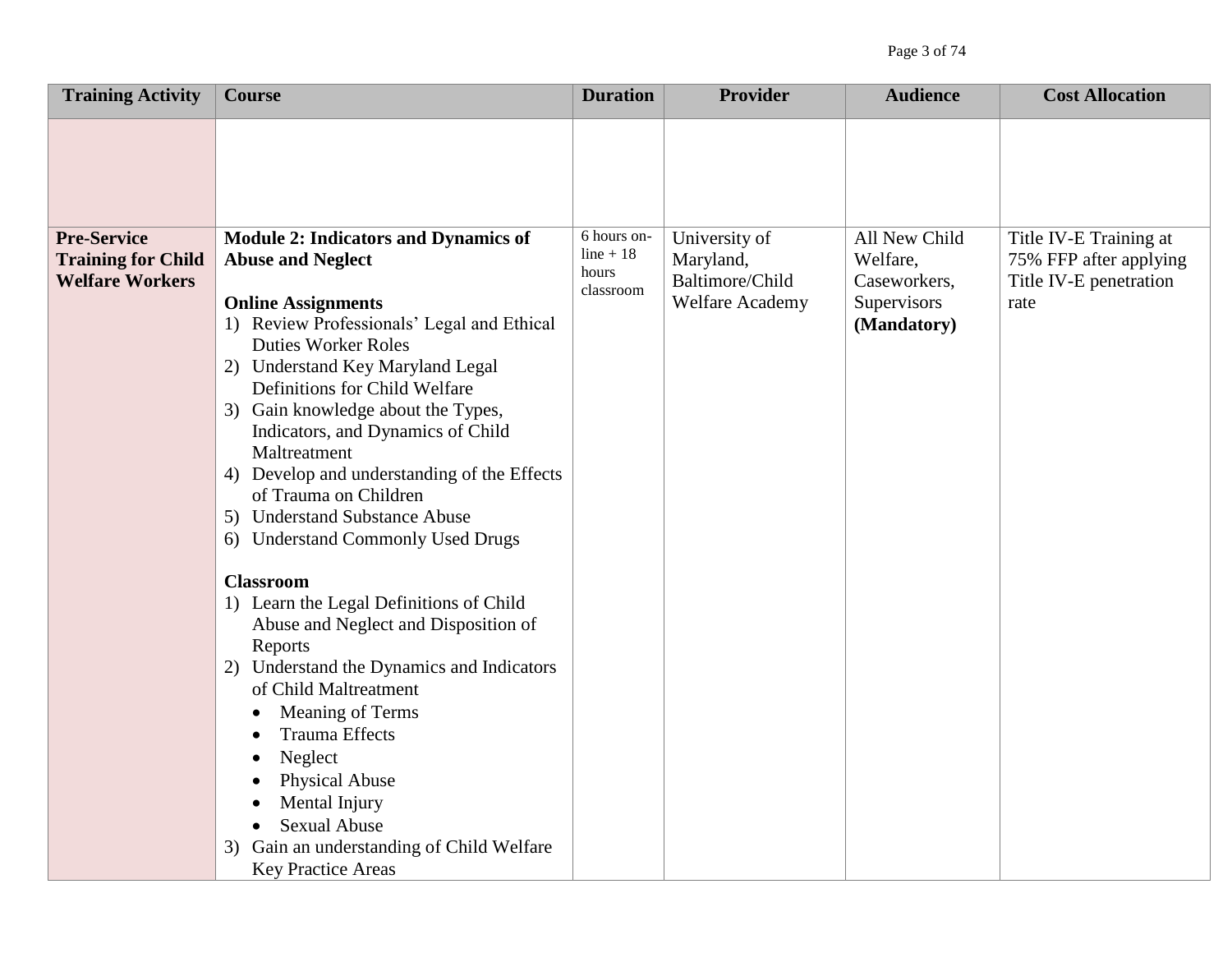| <b>Training Activity</b>                                                  | <b>Course</b>                                                                                                                                                                                                                                                                                                                                                                                                                                                                                                                                                                                                                                                                                                                                                                                                         | <b>Duration</b>                                                                                         | <b>Provider</b>                                                         | <b>Audience</b>                                                         | <b>Cost Allocation</b>                                                             |
|---------------------------------------------------------------------------|-----------------------------------------------------------------------------------------------------------------------------------------------------------------------------------------------------------------------------------------------------------------------------------------------------------------------------------------------------------------------------------------------------------------------------------------------------------------------------------------------------------------------------------------------------------------------------------------------------------------------------------------------------------------------------------------------------------------------------------------------------------------------------------------------------------------------|---------------------------------------------------------------------------------------------------------|-------------------------------------------------------------------------|-------------------------------------------------------------------------|------------------------------------------------------------------------------------|
|                                                                           | <b>Substance Abuse</b><br>$\bullet$<br><b>Mental Health</b><br><b>Domestic Violence</b><br><b>Title IV-E Activities:</b><br>Case management and supervision,<br>placement of the child, effects of<br>separation, grief and loss, child<br>development and visitation, referral to<br>service, development of the case plan                                                                                                                                                                                                                                                                                                                                                                                                                                                                                           |                                                                                                         |                                                                         |                                                                         |                                                                                    |
| <b>Pre-Service</b><br><b>Training for Child</b><br><b>Welfare Workers</b> | <b>Module 3: Engaging Children and</b><br><b>Families in the Process of Change</b><br><b>Online Assignments</b><br><b>Review Engagement Skills</b><br>1)<br>2)<br><b>Understand Family Systems</b><br>3)<br>Learn and practice Eco-mapping<br>Learn about Confirmation Bias and<br>4)<br>Stereotype Threat: Understanding the<br><b>Effects of Assumptions</b><br><b>Classroom</b><br>1) Learn Approaches to Interviewing<br>During Assessment<br>2) Understand Assumptions and Inferences<br>3) Apply and practice Interviewing Skills<br>4) Review and Critique of Interviewing<br><b>Skills</b><br>5) Learn how to Interview Children and<br>Adolescents<br>6) Learn Engagement Skills<br>7) Understand the Process of Change<br>Gain knowledge and understanding about<br>8)<br><b>Working Through Resistance</b> | 2 hours<br>$on$ -line $+$<br>12 hours<br>classroom<br>$+6$ hours<br>MD<br><b>CHESSIE</b><br>application | University of<br>Maryland,<br>Baltimore/Child<br><b>Welfare Academy</b> | All New Child<br>Welfare,<br>Caseworkers,<br>Supervisors<br>(Mandatory) | Title IV-E Training at<br>75% FFP after applying<br>Title IV-E penetration<br>rate |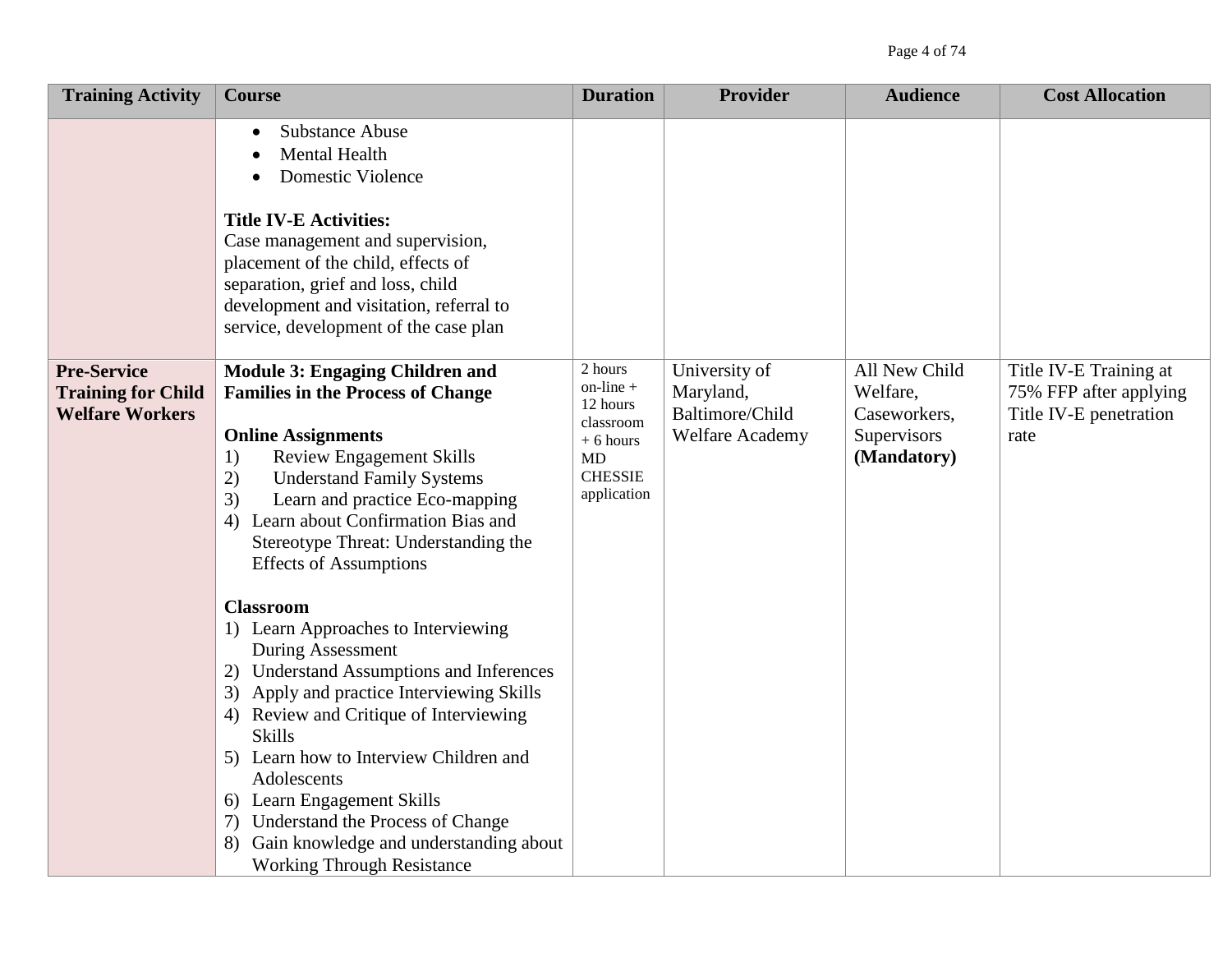| <b>Training Activity</b>                                                  | <b>Course</b>                                                                                                                                                                                                                                                                                                                                                                                                                                                                                                                                                                                                                                                                                                                                                                                                                                                                                           | <b>Duration</b>                                                                                       | <b>Provider</b>                                                         | <b>Audience</b>                                                         | <b>Cost Allocation</b>                                                             |
|---------------------------------------------------------------------------|---------------------------------------------------------------------------------------------------------------------------------------------------------------------------------------------------------------------------------------------------------------------------------------------------------------------------------------------------------------------------------------------------------------------------------------------------------------------------------------------------------------------------------------------------------------------------------------------------------------------------------------------------------------------------------------------------------------------------------------------------------------------------------------------------------------------------------------------------------------------------------------------------------|-------------------------------------------------------------------------------------------------------|-------------------------------------------------------------------------|-------------------------------------------------------------------------|------------------------------------------------------------------------------------|
|                                                                           | 9) MD CHESSIE application (Day 2)<br><b>Title IV-E Activities:</b><br>Case management, supervision, social work<br>practice, communication skills required to<br>work with children and families                                                                                                                                                                                                                                                                                                                                                                                                                                                                                                                                                                                                                                                                                                        |                                                                                                       |                                                                         |                                                                         |                                                                                    |
| <b>Pre-Service</b><br><b>Training for Child</b><br><b>Welfare Workers</b> | <b>Module 4: Conducting Family Centered</b><br><b>Assessments</b><br><b>Online Assignments</b><br>1) Understand how to Differentiate Safety<br>Concerns from Risk<br>2) Become familiar with the SAFE-C<br>3) Become familiar with the MFRA<br>4) Review and understand an overview of<br>the Assessment Process<br><b>Classroom</b><br>1) Gain a knowledge and understanding of<br>Assessment in Child Welfare<br>2) Understand the elements of Safety and<br><b>Risk</b><br>3) Understand and practice Safety Planning<br>with the application of SAFE-C, Group<br><b>SAFE-C and MFRA</b><br>4) Understand and be able to discuss Safety<br>and Risk, Assessment and Reassessment<br><b>Triggers</b><br>5) Learn about Worker Safety<br>6) MD CHESSIE application (Day 3)<br><b>Title IV-E Activities:</b><br>Case management, supervision, social work<br>practice, communication skills required to | 3 hours<br>$on$ -line +<br>12 hours<br>classroom<br>$+6$ hours<br>MD<br><b>CHESSIE</b><br>application | University of<br>Maryland,<br>Baltimore/Child<br><b>Welfare Academy</b> | All New Child<br>Welfare,<br>Caseworkers,<br>Supervisors<br>(Mandatory) | Title IV-E Training at<br>75% FFP after applying<br>Title IV-E penetration<br>rate |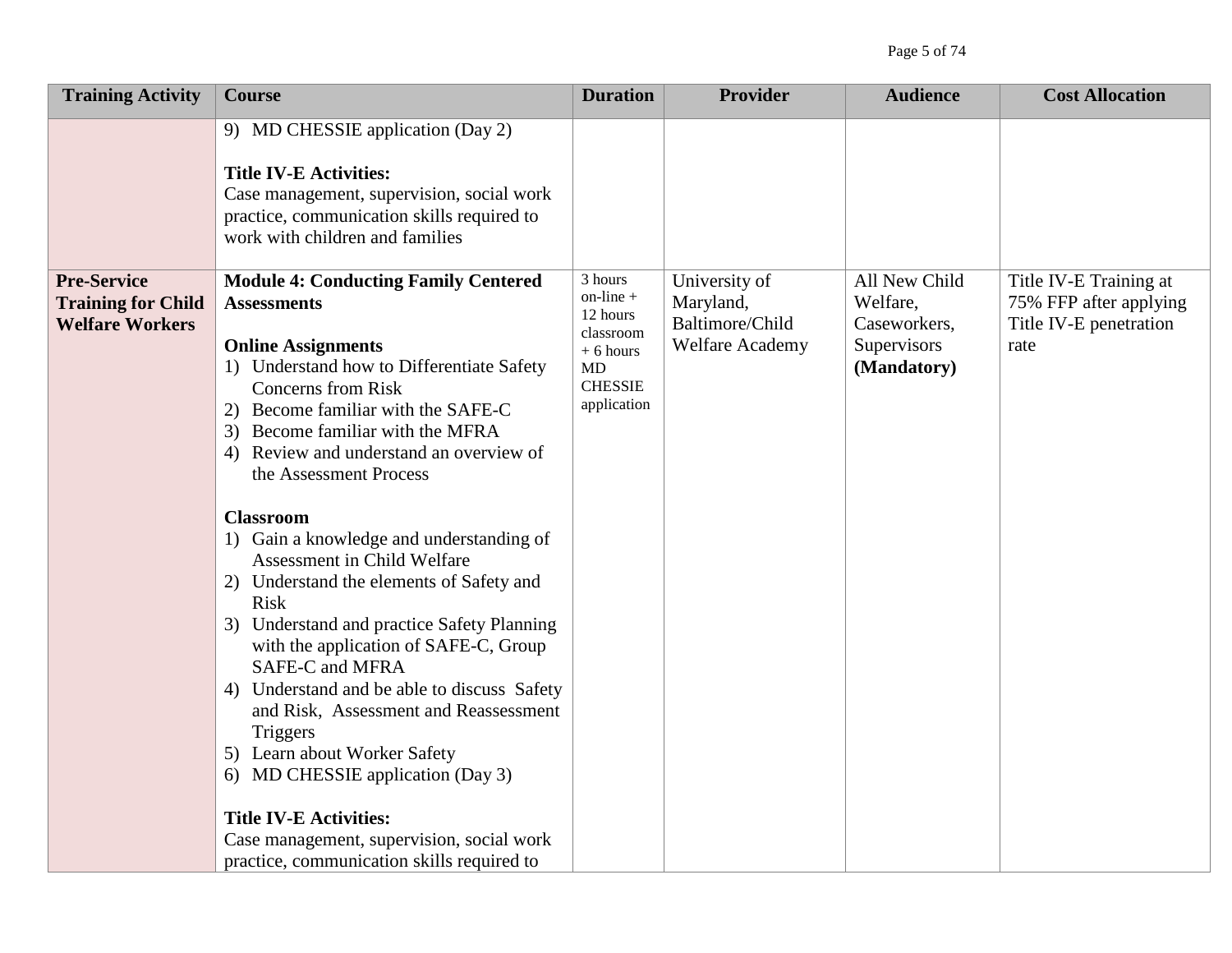| <b>Training Activity</b>                                                  | <b>Course</b>                                                                                                                                                                                                                                                                                                                                                                                                                                                                                                                                                                                                                                                                                                                                                                                                                                                                                                                                                            | <b>Duration</b>                                                                          | <b>Provider</b>                                                         | <b>Audience</b>                                                         | <b>Cost Allocation</b>                                                             |
|---------------------------------------------------------------------------|--------------------------------------------------------------------------------------------------------------------------------------------------------------------------------------------------------------------------------------------------------------------------------------------------------------------------------------------------------------------------------------------------------------------------------------------------------------------------------------------------------------------------------------------------------------------------------------------------------------------------------------------------------------------------------------------------------------------------------------------------------------------------------------------------------------------------------------------------------------------------------------------------------------------------------------------------------------------------|------------------------------------------------------------------------------------------|-------------------------------------------------------------------------|-------------------------------------------------------------------------|------------------------------------------------------------------------------------|
|                                                                           | work with children and families, referral to<br>services, assessments to determine whether a<br>situation requires a child's removal                                                                                                                                                                                                                                                                                                                                                                                                                                                                                                                                                                                                                                                                                                                                                                                                                                     |                                                                                          |                                                                         |                                                                         |                                                                                    |
| <b>Pre-Service</b><br><b>Training for Child</b><br><b>Welfare Workers</b> | <b>Module 5: Planning with the Family</b><br><b>Online Assignments</b><br>1) Learn and practice Documenting a<br>Contact with a Client<br><b>Classroom</b><br>1) Learn and understand Loss and Grieving<br>in Children and Parents<br>2) Gain knowledge and understanding of<br>Case Planning<br>Principles, Purposes and Types of<br>Plans<br>Planning with (not for) Families<br>$\bullet$<br>The Family's Team<br>$\bullet$<br>Interventions and How They Support<br>$\bullet$<br><b>Assessment and Planning</b><br><b>Underlying Conditions and Needs</b><br>Components of a Case Plan and<br>$\bullet$<br>Service Agreement<br>Goals and Objectives<br>$\bullet$<br>Services that Meet Needs and<br><b>Address Conditions, Safety Factors</b><br>and Risks<br>Developing Effective Tasks,<br>Determining Services and Setting<br>Timelines<br>3) Gain knowledge and understanding of<br><b>Substitute Care</b><br>Planning and Implementing Family<br><b>Visits</b> | 6 hours on-<br>$line + 18$<br>hours<br>$+6$ hours<br>MD<br><b>CHESSIE</b><br>application | University of<br>Maryland,<br>Baltimore/Child<br><b>Welfare Academy</b> | All New Child<br>Welfare,<br>Caseworkers,<br>Supervisors<br>(Mandatory) | Title IV-E Training at<br>75% FFP after applying<br>Title IV-E penetration<br>rate |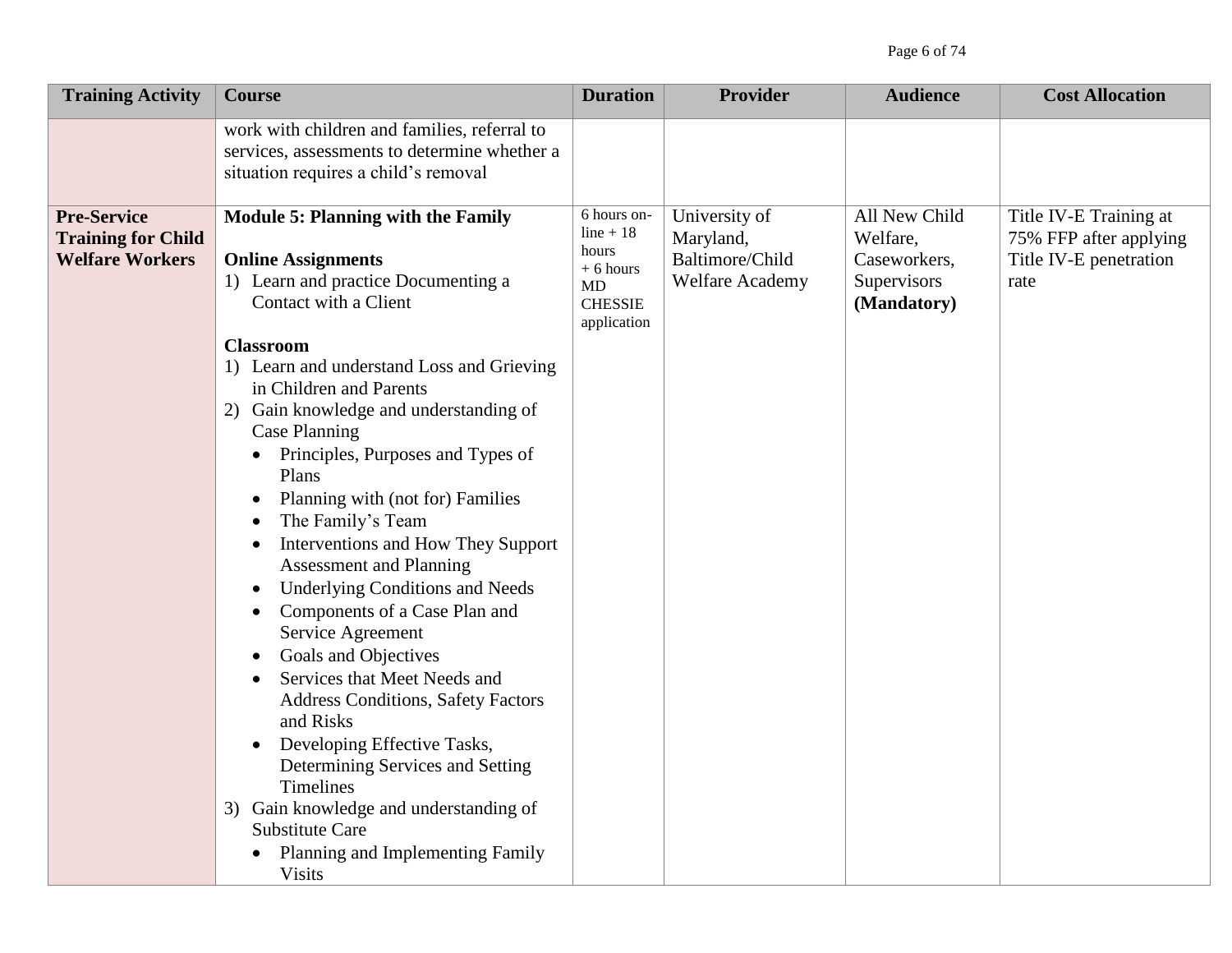| <b>Training Activity</b>                             | <b>Course</b>                                                                                                                                                                                                                                                                                                                                                                                                                                                                                                                                                                                                                         | <b>Duration</b> | <b>Provider</b>                                                                           | <b>Audience</b>                                                        | <b>Cost Allocation</b>                                                             |
|------------------------------------------------------|---------------------------------------------------------------------------------------------------------------------------------------------------------------------------------------------------------------------------------------------------------------------------------------------------------------------------------------------------------------------------------------------------------------------------------------------------------------------------------------------------------------------------------------------------------------------------------------------------------------------------------------|-----------------|-------------------------------------------------------------------------------------------|------------------------------------------------------------------------|------------------------------------------------------------------------------------|
|                                                      | <b>Preventing Placement Disruptions</b><br>$\bullet$<br>Making the Most of Worker-<br>Family/Child Visits<br>4) Know the importance and aspects of<br><b>Effective Documentation</b><br>5) Gain an understanding of how to Make<br>the Decision to Close the Case and<br>Terminate the Relationship with a family<br>6) MD CHESSIE application (Day 4)<br><b>Title IV-E Activities:</b><br>Case management, supervision, case<br>documentation, preparation for and<br>participation in judicial determinations,<br>permanency planning, communication skills,<br>required to work with children and families,<br>referral to service |                 |                                                                                           |                                                                        |                                                                                    |
| <b>In-Service – Introductory Courses<sup>2</sup></b> |                                                                                                                                                                                                                                                                                                                                                                                                                                                                                                                                                                                                                                       |                 |                                                                                           |                                                                        |                                                                                    |
| In-Service-<br><b>Introductory</b><br><b>Courses</b> | <b>Assessing and Planning for Risk and</b><br><b>Safety</b><br>This training is an introduction to the Signs<br>of Safety (SoS) framework, a strengths<br>based, family centered approach to assessing<br>and planning for risk and safety with<br>children and families. The framework aligns<br>with the Maryland Family Centered Practice<br>Model in a way that uses SoS to consider<br>risk and safety factors in planning with<br>families.<br>Participants will continue to learn about and                                                                                                                                    | 12 hours        | University of<br>Maryland, School of<br>Social Work<br>(UMB/SSW) Child<br>Welfare Academy | All New Child<br>Welfare<br>Caseworkers/<br>Supervisors<br>(Mandatory) | Title IV-E Training at<br>75% FFP after applying<br>Title IV-E penetration<br>rate |

<sup>&</sup>lt;sup>2</sup> In-service Introductory courses are those required post the successful completion of Pre-Service.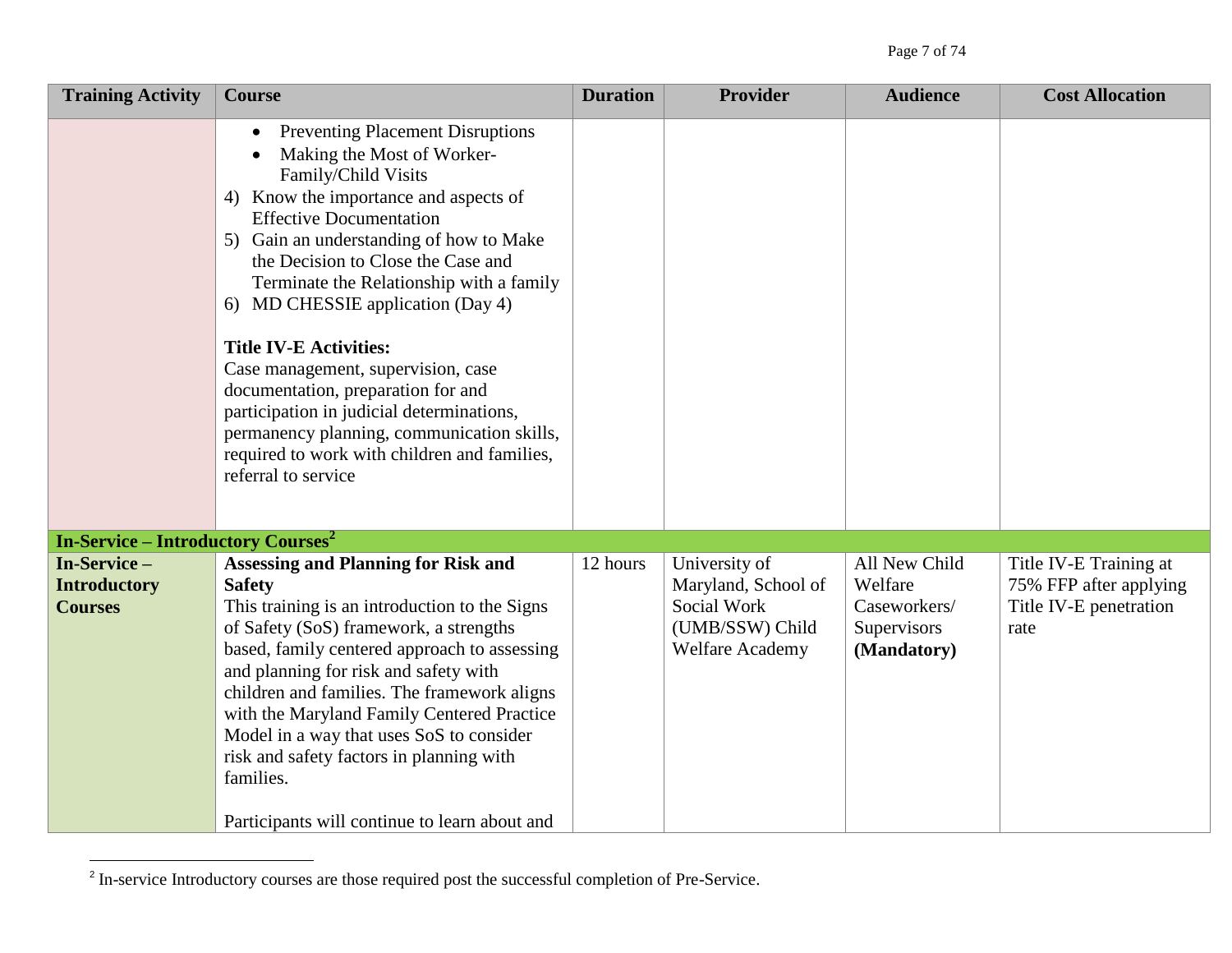| <b>Training Activity</b>                              | <b>Course</b>                                                                                                                                                                                                                                                                                                                                                                                                                                                                            | <b>Duration</b>                                               | <b>Provider</b>                                                                                  | <b>Audience</b>                                                                            | <b>Cost Allocation</b>                                                              |
|-------------------------------------------------------|------------------------------------------------------------------------------------------------------------------------------------------------------------------------------------------------------------------------------------------------------------------------------------------------------------------------------------------------------------------------------------------------------------------------------------------------------------------------------------------|---------------------------------------------------------------|--------------------------------------------------------------------------------------------------|--------------------------------------------------------------------------------------------|-------------------------------------------------------------------------------------|
|                                                       | apply engagement, teaming and assessment<br>skills, learn solution-focused and other<br>interviewing techniques, and gain a better<br>understanding of protective factors/capacity<br>in families.<br><b>Title IV-E Activities:</b><br>Case management, supervision, social work<br>practice, communication skills required to<br>work with children and families, assessment<br>to determine whether a situation requires a<br>child's removal                                          |                                                               |                                                                                                  |                                                                                            |                                                                                     |
| In-Service -<br><b>Introductory</b><br><b>Courses</b> | <b>Introduction to Child Protective Services -</b><br>Focuses on definitions of child maltreatment<br>in Maryland, assessment of risk and safety<br>factors, development of safety plans and<br>service plans that target safety and risk<br>factors. Identifies legal and social work<br>interventions that are designed to keep<br>children safe from maltreatment.<br><b>Title IV-E Activities:</b><br>Child abuse and neglect issues and general<br>overview of the issues involved. | 18 hours                                                      | University of<br>Maryland, School of<br>Social Work<br>(UMB/SSW) Child<br><b>Welfare Academy</b> | New Child<br>Welfare<br>caseworkers/<br>Supervisors<br>(Mandatory for<br><b>CPS</b> staff) | Title IV-E Training at<br>75% FFP after applying<br>Title IV-E penetration<br>rate. |
| In-Service-<br><b>Introductory</b><br><b>Courses</b>  | <b>Introduction to Out of Home Placement -</b><br>Focuses on understanding the needs of<br>children in out of home care, as well as their<br>caretakers, including knowledge of<br>permanency timeframes, concurrent<br>planning, sibling visits, and grief and loss<br>issues for children and parents associated<br>with out of home placement. Starting in<br>January 2014, participants also received Day<br>of MD CHESSIE training.                                                 | 12 hours<br>$+6$ hours<br>MD<br><b>CHESSIE</b><br>application | University of<br>Maryland, School of<br>Social Work<br>(UMB/SSW) Child<br><b>Welfare Academy</b> | New Child<br>Welfare<br>Caseworkers/<br>$supervisors -$<br>(Mandatory<br>OHP staff)        | Title IV-E Training at<br>75% FFP after applying<br>Title IV-E penetration<br>rate. |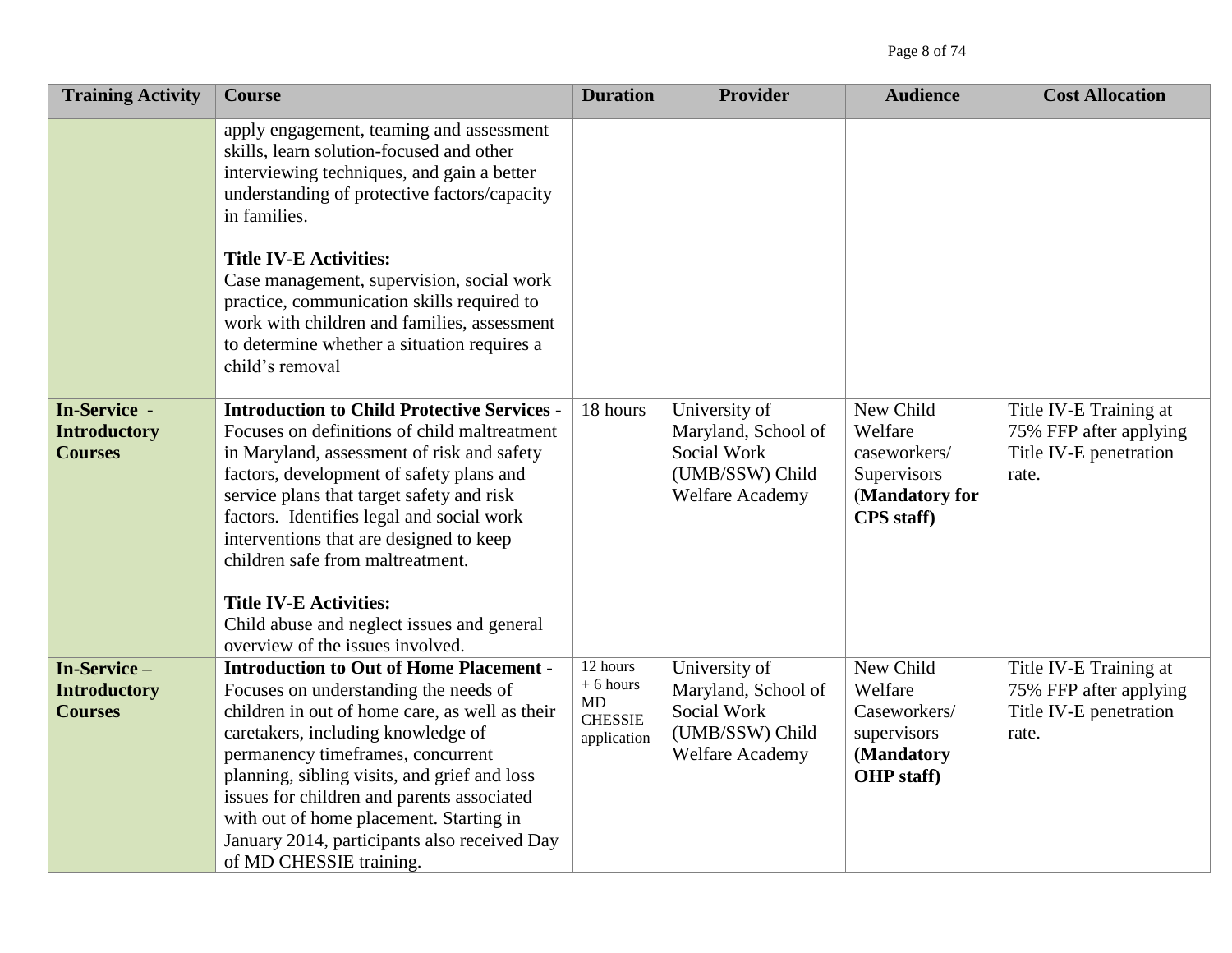| <b>Training Activity</b>                    | <b>Course</b>                                                                                                                                                                                                                                                                                                                                                                                                                                                                                                          | <b>Duration</b> | Provider                                                                 | <b>Audience</b>                                                | <b>Cost Allocation</b>                                    |
|---------------------------------------------|------------------------------------------------------------------------------------------------------------------------------------------------------------------------------------------------------------------------------------------------------------------------------------------------------------------------------------------------------------------------------------------------------------------------------------------------------------------------------------------------------------------------|-----------------|--------------------------------------------------------------------------|----------------------------------------------------------------|-----------------------------------------------------------|
| <b>Foundation Track Courses<sup>3</sup></b> | <b>Title IV-E Activities:</b><br>Permanency planning, independent living,<br>communication skills, placement of child,<br>development of the case plan, case<br>management, referral to services, activities<br>designed to preserve, strengthen and reunify<br>family                                                                                                                                                                                                                                                 |                 |                                                                          |                                                                |                                                           |
| <b>Foundation Track</b>                     | <b>Enhancing Your Credibility in Court-</b>                                                                                                                                                                                                                                                                                                                                                                                                                                                                            | 6 hours         | University of                                                            | Child Welfare                                                  | Title IV-E Training at                                    |
| <b>Courses</b><br><b>NEW</b>                | Assists the new worker enhance his or her<br>professional image and performance in court.<br>Topics will include: $(1)$ preparing for a<br>successful outcome in court, (2) presenting a<br>professional image, (3) testifying as an<br>expert witness, and (4) frustrating the<br>adversarial attorney through effective<br>testimony under cross-examination.<br><b>Title IV-E Activities</b><br>Preparation for and participation in judicial<br>determinations, communications skills, and<br>social work practice |                 | Maryland, School of<br>Social Work<br>(UMB/SSW) Child<br>Welfare Academy | caseworkers and<br>Supervisors<br>(Mandatory for<br>new staff) | 75% FFP after applying<br>Title IV-E penetration<br>rate. |
| <b>Foundation Track</b>                     | <b>Family Centered Planning- Recipes for</b>                                                                                                                                                                                                                                                                                                                                                                                                                                                                           | 6 hours         | University of                                                            | Child Welfare                                                  | Title IV-E Training at                                    |
| <b>Courses</b><br><b>NEW</b>                | <b>Success-</b><br>Explores the skills necessary to implement<br>overall strengths-based planning utilizing<br>Maryland's Family Centered Practice model<br>while connecting with families and<br>community partners along the continuum of<br>the decision-making process. Participants<br>will experience peer to peer learning and                                                                                                                                                                                  |                 | Maryland, School of<br>Social Work<br>(UMB/SSW) Child<br>Welfare Academy | Caseworkers and<br>Supervisors<br>(Mandatory for<br>new staff) | 75% FFP after applying<br>Title IV-E penetration<br>rate. |

 $3$  Effective January 2014, Foundation Track courses are mandatory for all child welfare staff to be completed within the first 2 years of employment. Staff with more than 2 years of employment may register for the classes as an in-service elective through the CWA website.

 $\overline{a}$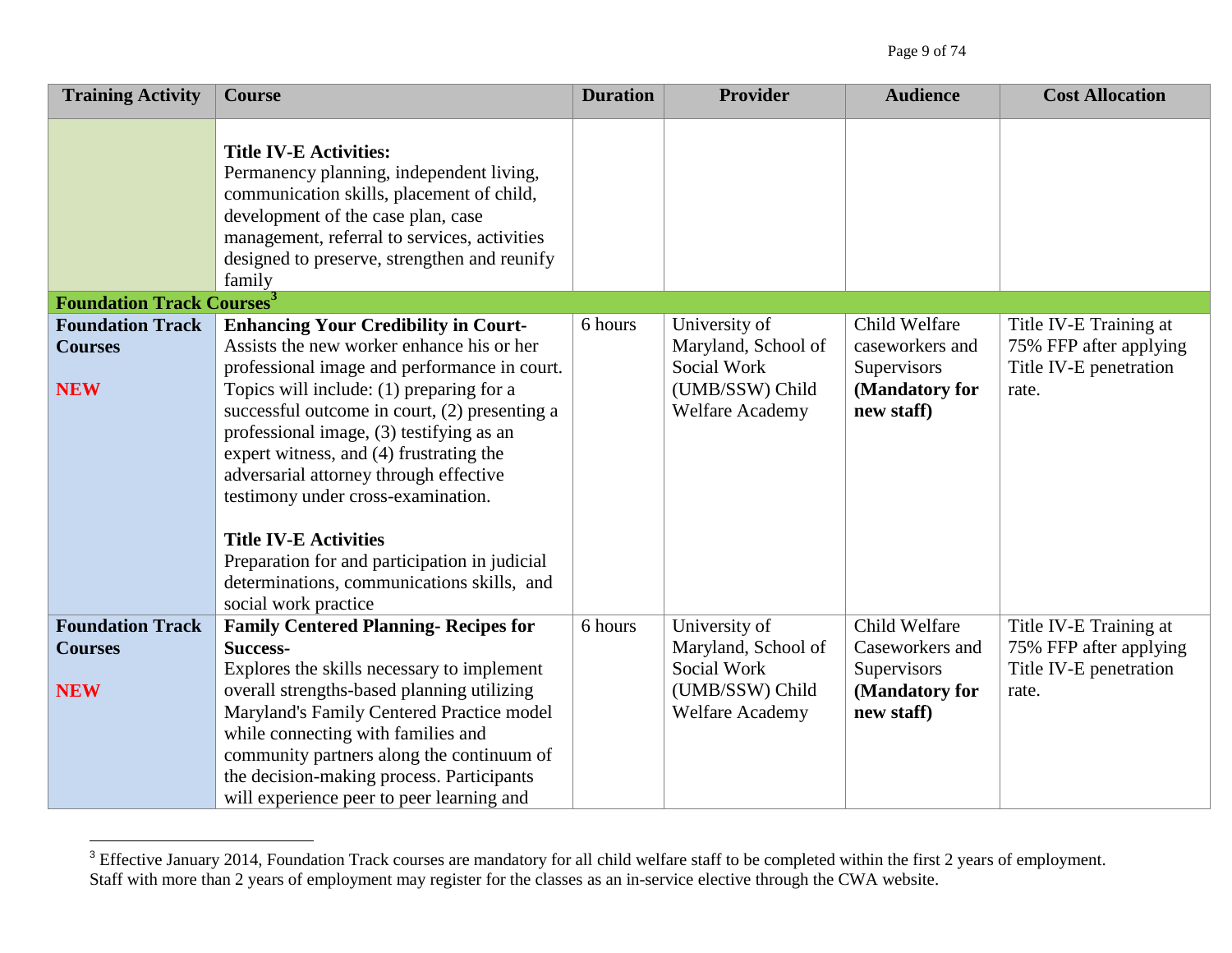| <b>Training Activity</b>                                | <b>Course</b>                                                                                                                                                                                                                                                                                                                                                                                                                                                                                                                                                        | <b>Duration</b> | <b>Provider</b>                                                                                  | <b>Audience</b>                                                                  | <b>Cost Allocation</b>                                                              |
|---------------------------------------------------------|----------------------------------------------------------------------------------------------------------------------------------------------------------------------------------------------------------------------------------------------------------------------------------------------------------------------------------------------------------------------------------------------------------------------------------------------------------------------------------------------------------------------------------------------------------------------|-----------------|--------------------------------------------------------------------------------------------------|----------------------------------------------------------------------------------|-------------------------------------------------------------------------------------|
|                                                         | practice strategies to apply information<br>gleaned from various assessment tools.<br><b>Title IV-E Activities</b><br>Social work practice, family centered<br>practice, permanency planning                                                                                                                                                                                                                                                                                                                                                                         |                 |                                                                                                  |                                                                                  |                                                                                     |
| <b>Foundation Track</b><br><b>Course</b><br><b>NEW</b>  | <b>Impact of Child Maltreatment on Child</b><br>Development-<br>Provides an overview to help caseworkers<br>make the connection between traumatic<br>events and a child's ability to meet different<br>developmental milestones. Participants<br>develop an understanding of normal physical<br>and psychological development and how it<br>can be affected by childhood maltreatment<br>and other forms of trauma. In<br>addition, workers will be provided with ways<br>to advocate and creative ideas for<br>interventions with children and their<br>caregivers. | 6 hours         | University of<br>Maryland, School of<br>Social Work<br>(UMB/SSW) Child<br><b>Welfare Academy</b> | Child Welfare<br>Caseworkers and<br>Supervisors<br>(Mandatory for<br>new staff)  | Title IV-E Training at<br>75% FFP after applying<br>Title IV-E penetration<br>rate. |
|                                                         | <b>Title IV-E Activities</b><br>Child Abuse and neglect issues, social work<br>practice, referral services, social work<br>practice                                                                                                                                                                                                                                                                                                                                                                                                                                  |                 |                                                                                                  |                                                                                  |                                                                                     |
| <b>Foundation Track</b><br><b>Courses</b><br><b>NEW</b> | <b>Intimate Partner Violence: Dynamics,</b><br><b>Assessment and Intervention</b><br>Participants will learn: (1) what constitutes<br>domestic violence, and how children are<br>affected by it; (2) how to identify the three<br>different types of batterers, and the<br>appropriate interventions for each type; (3)<br>how to understand and work with the non-<br>offending parent to enhance child safety; (4)<br>what legal remedies are available; and (5)                                                                                                   | 6 hours         | University of<br>Maryland, School of<br>Social Work<br>(UMB/SSW) Child<br><b>Welfare Academy</b> | All Child Welfare<br>caseworkers/<br>supervisors<br>(Mandatory for<br>new staff) | Title IV-E Training at<br>75% FFP after applying<br>Title IV-E penetration<br>rate. |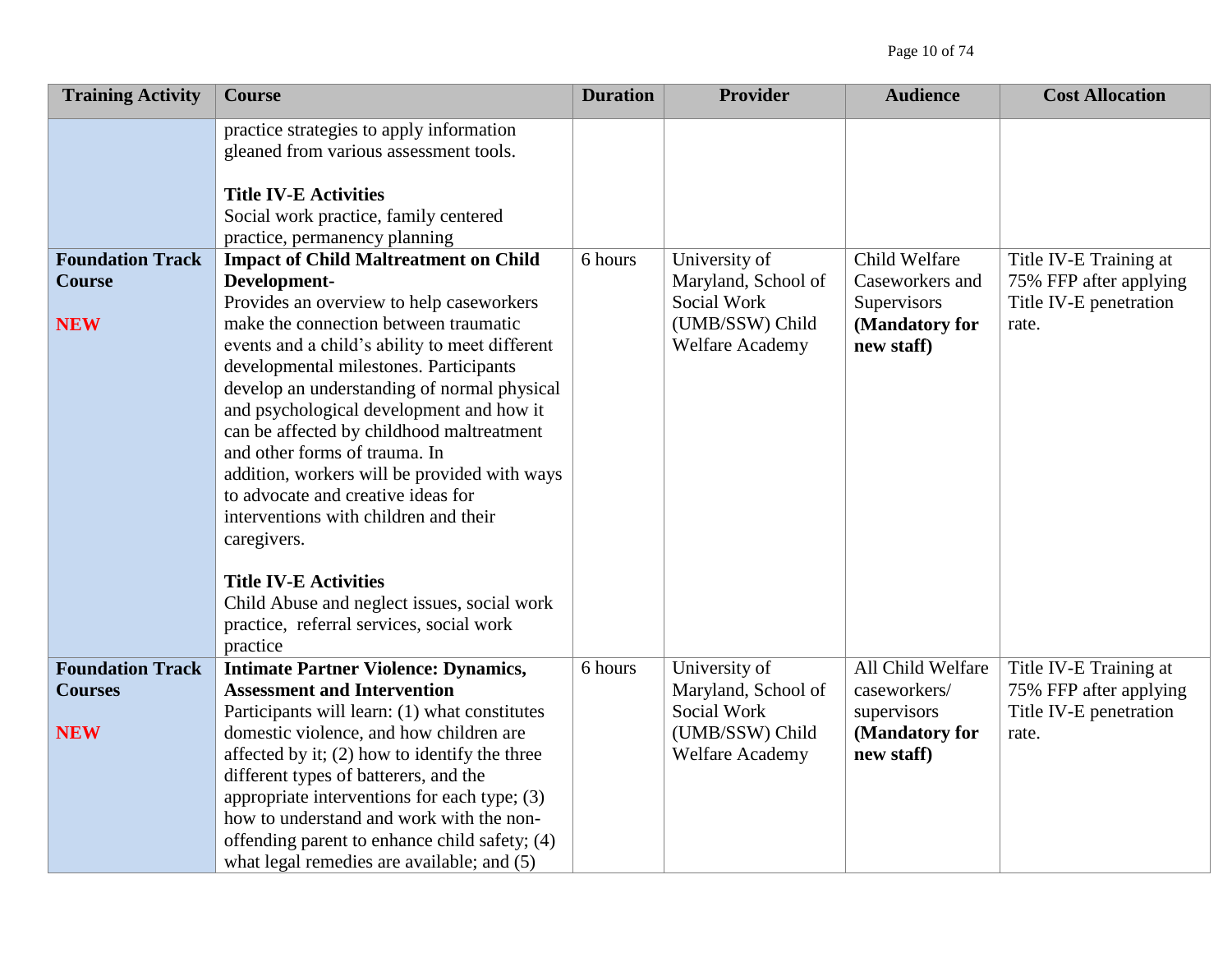| <b>Training Activity</b>                                | <b>Course</b>                                                                                                                                                                                                                                                                                                                                                                                                                                                                                                                                                                             | <b>Duration</b> | <b>Provider</b>                                                                                  | <b>Audience</b>                                                                               | <b>Cost Allocation</b>                                                               |
|---------------------------------------------------------|-------------------------------------------------------------------------------------------------------------------------------------------------------------------------------------------------------------------------------------------------------------------------------------------------------------------------------------------------------------------------------------------------------------------------------------------------------------------------------------------------------------------------------------------------------------------------------------------|-----------------|--------------------------------------------------------------------------------------------------|-----------------------------------------------------------------------------------------------|--------------------------------------------------------------------------------------|
|                                                         | when it is appropriate to remove a child from<br>a home due to the presence of domestic<br>violence.<br><b>Title IV-E Activities</b><br>Domestic violence, assessment,<br>communication skills required to work with                                                                                                                                                                                                                                                                                                                                                                      |                 |                                                                                                  |                                                                                               |                                                                                      |
|                                                         | children and families, referrals to services                                                                                                                                                                                                                                                                                                                                                                                                                                                                                                                                              |                 |                                                                                                  |                                                                                               |                                                                                      |
| <b>Foundation Track</b><br><b>Courses</b><br><b>NEW</b> | <b>Secondary Traumatic Stress (STS)-</b><br>This training will help child welfare workers<br>and supervisors to understand STS and its<br>effects so that they can concentrate on<br>building coping mechanisms and supports in                                                                                                                                                                                                                                                                                                                                                           | 6 hours         | University of<br>Maryland, School of<br>Social Work<br>(UMB/SSW) Child<br><b>Welfare Academy</b> | All Child Welfare<br>caseworkers/<br>supervisors<br>(Mandatory for<br>new staff)              | Title IV-E Training at<br>50 % FFP after applying<br>Title IV-E penetration<br>rate. |
|                                                         | order to be effective in all areas of their lives.                                                                                                                                                                                                                                                                                                                                                                                                                                                                                                                                        |                 |                                                                                                  |                                                                                               |                                                                                      |
| <b>Foundation Track</b><br><b>Courses</b>               | Trauma Informed Casework -<br>This workshop will explore the origins of<br>trauma and the impact of trauma on the<br>neurological system and the subsequent<br>cognitive distortions and behavioral<br>manifestations. Participants will also gain<br>knowledge regarding appropriate trauma<br>informed screening, assessment and<br>intervention strategies for families and foster<br>care providers.<br><b>Title IV-E Activities:</b><br>Assessment, social work practice, trauma<br>and mental health issues, communication<br>skills required to work with children and<br>families | 6 hours         | University of<br>Maryland, School of<br>Social Work<br>(UMB/SSW) Child<br>Welfare Academy        | Child Welfare<br>Caseworkers and<br>Supervisors<br>(elective)<br>(Mandatory for<br>new staff) | Title IV-E Training at<br>75% FFP after applying<br>Title IV-E penetration<br>rate.  |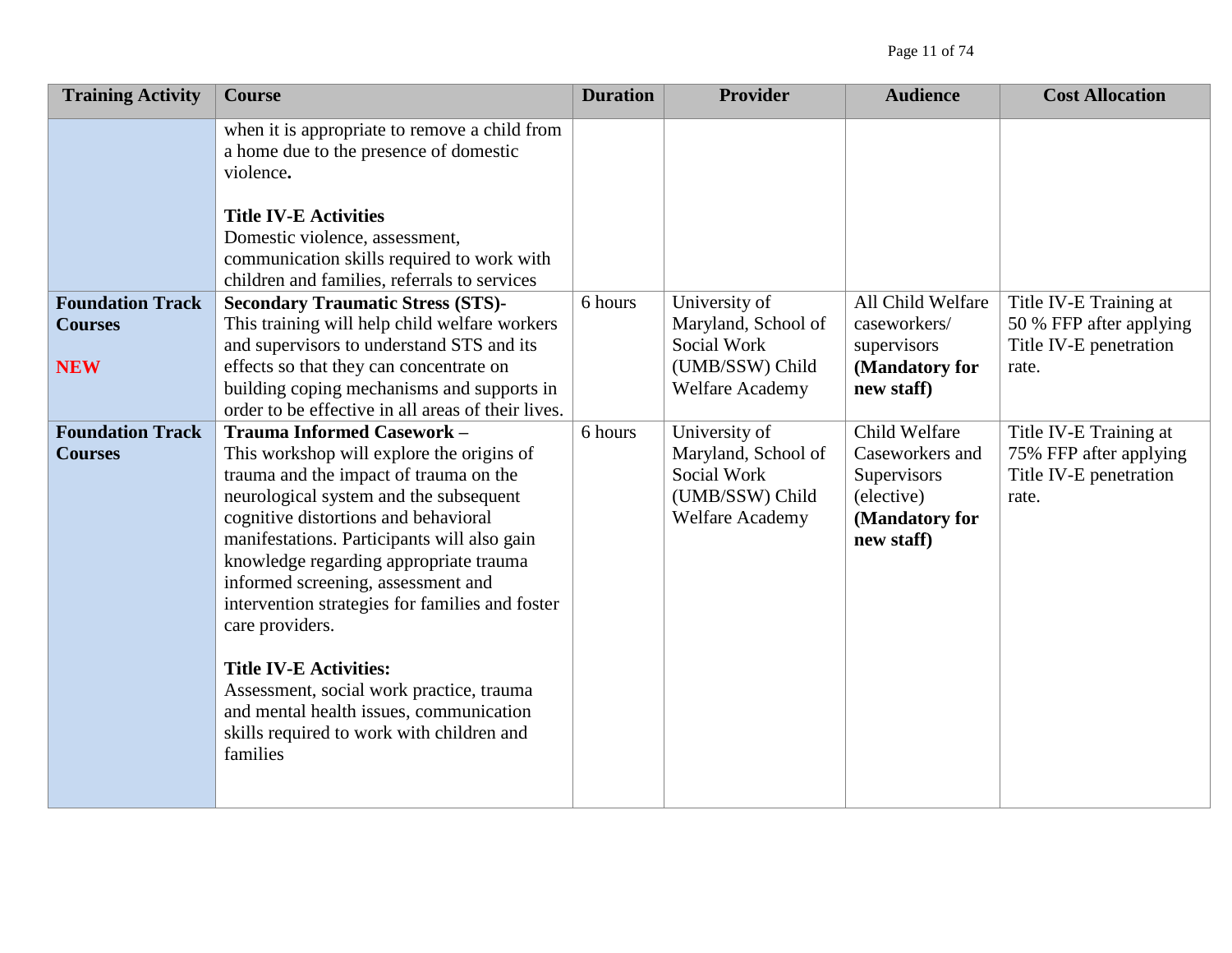| <b>Training Activity</b>                          | <b>Course</b>                                                                                                                                                                                                                                                                                                                                                                                                                                                                                                                                                                                                         | <b>Duration</b> | <b>Provider</b>                                                                                  | <b>Audience</b>                                               | <b>Cost Allocation</b>                                                              |
|---------------------------------------------------|-----------------------------------------------------------------------------------------------------------------------------------------------------------------------------------------------------------------------------------------------------------------------------------------------------------------------------------------------------------------------------------------------------------------------------------------------------------------------------------------------------------------------------------------------------------------------------------------------------------------------|-----------------|--------------------------------------------------------------------------------------------------|---------------------------------------------------------------|-------------------------------------------------------------------------------------|
| <b>In-service Instruction Courses<sup>4</sup></b> |                                                                                                                                                                                                                                                                                                                                                                                                                                                                                                                                                                                                                       |                 |                                                                                                  |                                                               |                                                                                     |
| <b>In-Service Courses</b>                         | <b>Addressing Families' Trauma: What a</b><br>Child Welfare Worker Needs to Know -<br>Family and trauma informed approaches to<br>child welfare services strengthen workers'<br>ability to identify and intervene to address<br>the whole family's needs and support their<br>recovery from trauma and impacts on the<br>whole family. Participants will learn to<br>identify trauma on the whole family as well<br>as strategies to intervene effectively.<br><b>Title IV-E Activities:</b>                                                                                                                          | 6 hours         | University of<br>Maryland, School of<br>Social Work<br>(UMB/SSW) Child<br><b>Welfare Academy</b> | Child Welfare<br>Caseworkers and<br>Supervisors<br>(elective) | Title IV-E Training at<br>75% FFP after applying<br>Title IV-E penetration<br>rate. |
|                                                   | Social work practice                                                                                                                                                                                                                                                                                                                                                                                                                                                                                                                                                                                                  |                 |                                                                                                  |                                                               |                                                                                     |
| <b>In-Service Courses</b><br><b>NEW</b>           | <b>Advanced FIM Facilitation: Strategies</b><br>for Managing Challenging Behaviors<br>This training session will address a wide<br>range of challenging behaviors that<br>facilitators encounter during FIMS<br>including hostility, monopolizing, non-<br>participation, ramblers, unpreparedness and<br>mental health dynamics. Attendees will be<br>introduced to skills and strategies for<br>managing these behaviors and through<br>practice, examine which strategies are most<br>effective for addressing specific situations.<br><b>Title IV-E Activities:</b><br>Social work practice, cultural competence, | 6 hours         | University of<br>Maryland, School of<br>Social Work<br>(UMB/SSW) Child<br><b>Welfare Academy</b> | Child Welfare<br>Caseworkers and<br>Supervisors<br>(elective) | Title IV-E Training at<br>75% FFP after applying<br>Title IV-E penetration<br>rate. |
|                                                   | assessment skills, permanency planning,<br>communication skills required to work with                                                                                                                                                                                                                                                                                                                                                                                                                                                                                                                                 |                 |                                                                                                  |                                                               |                                                                                     |

<sup>&</sup>lt;sup>4</sup> In-Service offerings change each quarter depending on the needs of employees. In-service trainings for both staff and foster/adoptive parents are held  $\frac{1}{2}$ either at the UM, SSW or in regionally at Local Social Service Offices.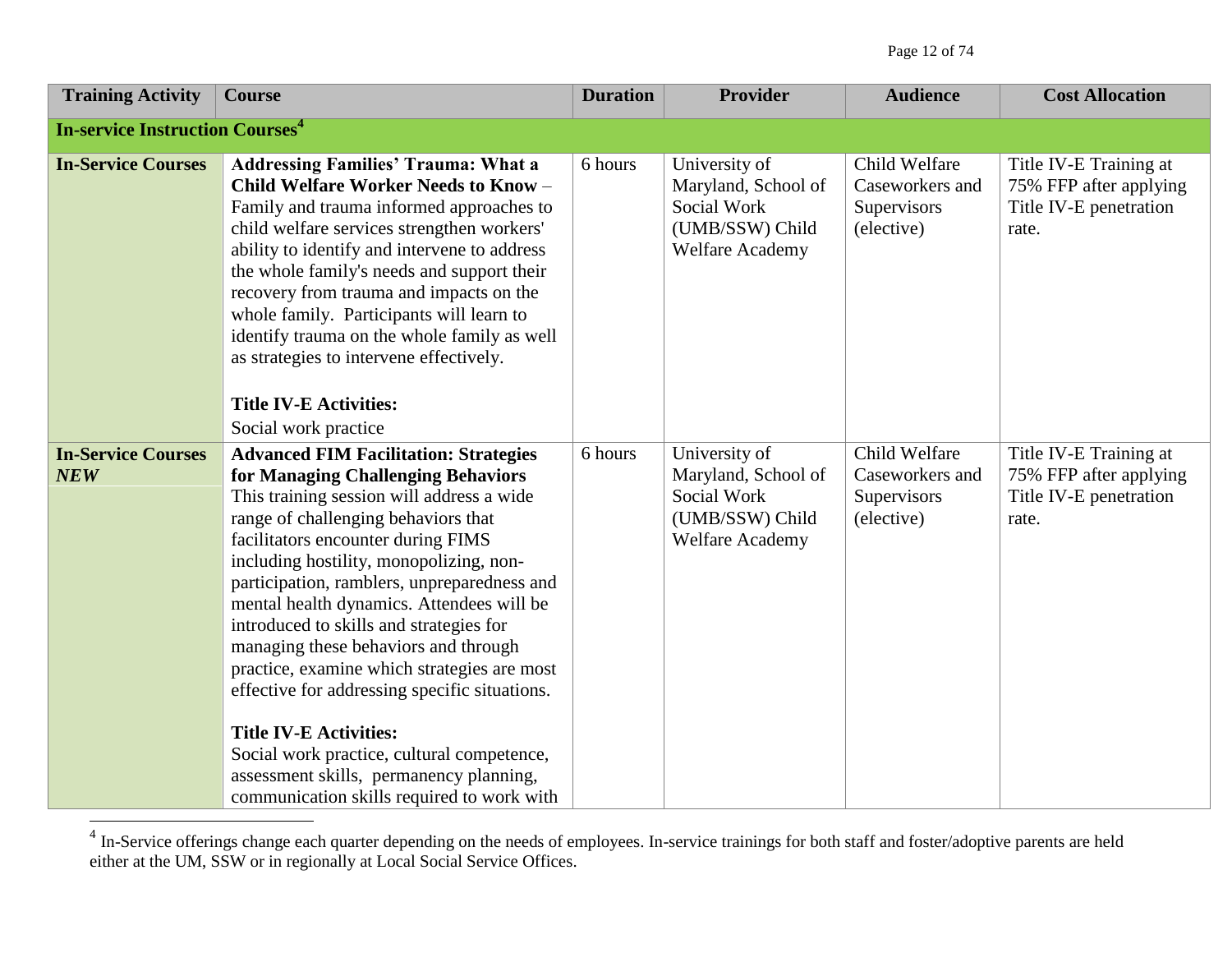| <b>Training Activity</b>         | <b>Course</b>                                                                                                                                                                                                                                                                                                                                                                                                                                                                                                                                                                                                                                  | <b>Duration</b> | <b>Provider</b>                                                                           | <b>Audience</b>                                               | <b>Cost Allocation</b>                                                              |
|----------------------------------|------------------------------------------------------------------------------------------------------------------------------------------------------------------------------------------------------------------------------------------------------------------------------------------------------------------------------------------------------------------------------------------------------------------------------------------------------------------------------------------------------------------------------------------------------------------------------------------------------------------------------------------------|-----------------|-------------------------------------------------------------------------------------------|---------------------------------------------------------------|-------------------------------------------------------------------------------------|
|                                  | children and families                                                                                                                                                                                                                                                                                                                                                                                                                                                                                                                                                                                                                          |                 |                                                                                           |                                                               |                                                                                     |
| <b>In-Service Courses</b><br>NEW | <b>Advanced FIM Facilitation: Techniques</b><br>for Reframing Strengths and Concerns -<br>Drawing on core concepts from the Signs of<br>Safety Model, attendees will explore<br>strategies for reframing concerns in a<br>concise and meaningful way that directly<br>relates to safety and welfare. Attendees will<br>also examine solution focused strategies<br>that can be used to help FIM participants<br>articulate strengths that are more focused on<br>resources and supports.<br><b>Title IV-E Activities:</b>                                                                                                                      | 6 hours         | University of<br>Maryland, School of<br>Social Work<br>(UMB/SSW) Child<br>Welfare Academy | Child Welfare<br>Caseworkers and<br>Supervisors<br>(elective) | Title IV-E Training at<br>75% FFP after applying<br>Title IV-E penetration<br>rate. |
|                                  | Social work practice, cultural competence,<br>assessment skills, permanency planning,<br>communication skills required to work with<br>children and families                                                                                                                                                                                                                                                                                                                                                                                                                                                                                   |                 |                                                                                           |                                                               |                                                                                     |
| <b>In-Service Courses</b>        | <b>Alternative Response: Skills and</b><br>Practice- This one day session will<br>reinforce the philosophy of Family Centered<br>Practice with a focus on the skills needed<br>and new procedures required for successful<br>delivery of an Alternative Response with<br>families. Knowledge and skill development<br>areas will include: Engagement and<br>Communication, Assessment, Cultural<br>Competence, Partnering, Advocacy,<br><b>Community Collaboration and Resource</b><br>utilization. Participants will also receive<br>instruction on new processes and<br>procedures for MD CHESSIE and<br>Alternative Response documentation. | 6 hours         | University of<br>Maryland, School of<br>Social Work<br>(UMB/SSW) Child<br>Welfare Academy | Child Welfare<br>Caseworkers and<br>Supervisors<br>(elective) | Title IV-E Training at<br>75% FFP after applying<br>Title IV-E penetration<br>rate  |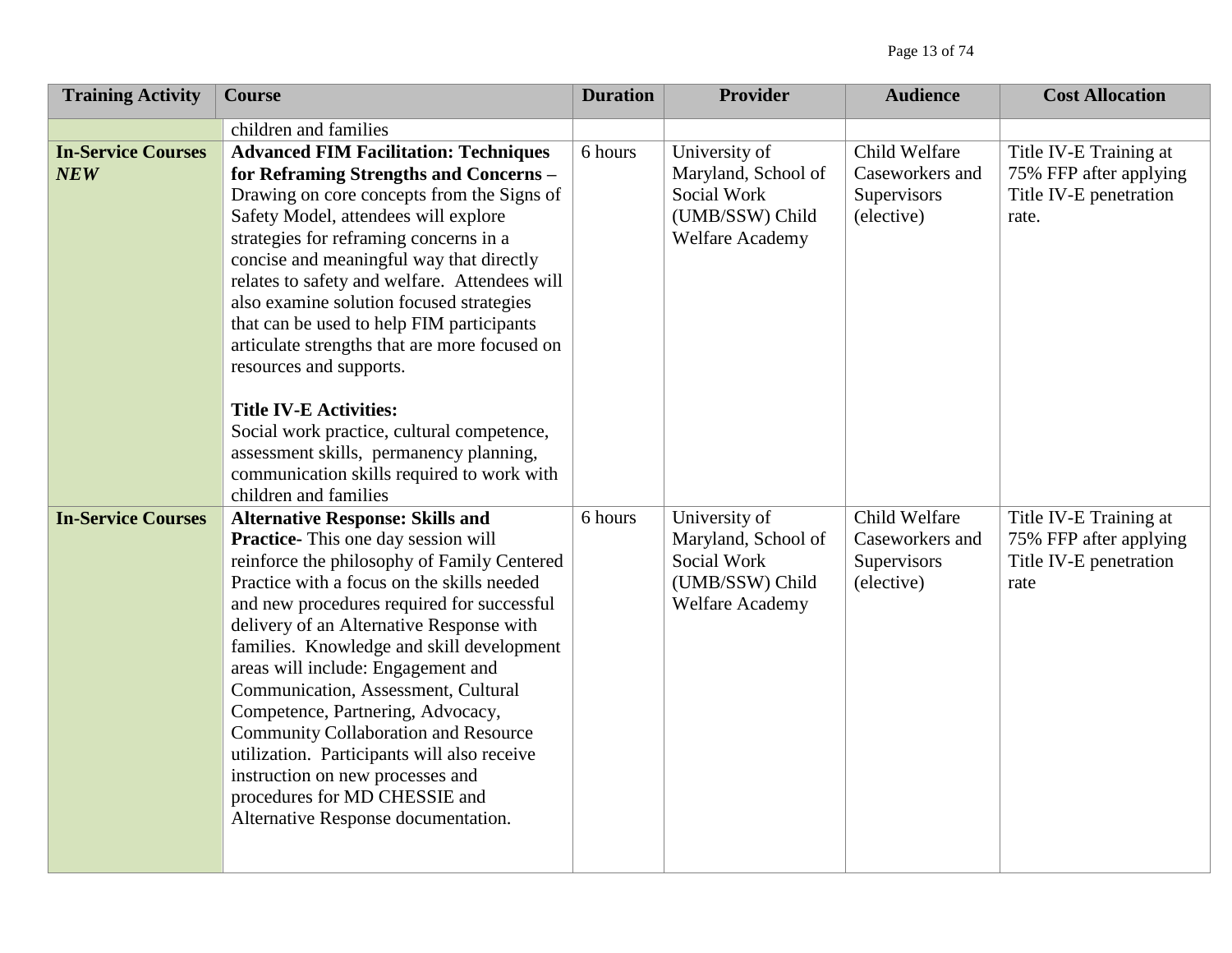| <b>Training Activity</b>                | <b>Course</b>                                                                                                                                                                                                                                                                                                                                                                                                                                                                                                                | <b>Duration</b> | <b>Provider</b>                                                                                  | <b>Audience</b>                                               | <b>Cost Allocation</b>                                                              |
|-----------------------------------------|------------------------------------------------------------------------------------------------------------------------------------------------------------------------------------------------------------------------------------------------------------------------------------------------------------------------------------------------------------------------------------------------------------------------------------------------------------------------------------------------------------------------------|-----------------|--------------------------------------------------------------------------------------------------|---------------------------------------------------------------|-------------------------------------------------------------------------------------|
|                                         | <b>Title IV-E Activities:</b><br>Cultural competency, social work practice,<br>communication skills required to work with<br>children and families                                                                                                                                                                                                                                                                                                                                                                           |                 |                                                                                                  |                                                               |                                                                                     |
| <b>In-Service Courses</b><br><b>NEW</b> | <b>Beyond Mindfulness in the Workplace-</b><br>Participants will understand how integrating<br>mindfulness practices into the workplace<br>can help them become more focused,<br>productive, and calm under pressure.<br>Through experiential activities, scenarios,<br>discussion and group exercises, participants<br>will leave with specific techniques for<br>practicing mindfulness at work, and living a<br>more mindful, stress-free life.<br><b>Title IV-E Activities:</b><br>Job performance and stress management | 6 hours         | University of<br>Maryland, School of<br>Social Work<br>(UMB/SSW) Child<br><b>Welfare Academy</b> | Child Welfare<br>Caseworkers and<br>Supervisors<br>(elective) | Title IV-E Training at<br>50 % FFP after applying<br>Title IV-E penetration<br>rate |
| <b>In-Service Courses</b><br><b>NEW</b> | <b>Bullying Awareness and Prevention</b><br>Review the specifics of bullying as it relates<br>to children and older youth, the effects of<br>bullying and the dynamics of cyber<br>bullying. Develop assessment skills to<br>determine if a child/youth is being bullied<br>and the role social workers play in<br>preventing a child/youth from being bullied<br>or being the bully.<br><b>Title IV-E Activities:</b><br>Social work practice                                                                               | 3 hours         | University of<br>Maryland, School of<br>Social Work<br>(UMB/SSW) Child<br><b>Welfare Academy</b> | Child Welfare<br>Caseworkers and<br>Supervisors<br>(elective) | Title IV-E Training at<br>75% FFP after applying<br>Title IV-E penetration<br>rate  |
| <b>In-Service Courses</b>               | Coaching<br>This training is designed for administrators<br>and experienced supervisors who will be<br>coaching supervisors that have recently<br>attended the Supervision Matters<br>Supervisory Courses. The course will                                                                                                                                                                                                                                                                                                   | 12 hours        | University of<br>Maryland, School of<br>Social Work<br>(UMB/SSW) Child<br>Welfare Academy        | Child Welfare<br>Caseworkers and<br>Supervisors<br>(elective) | Title IV-E Training at<br>50 % FFP after applying<br>Title IV-E penetration<br>rate |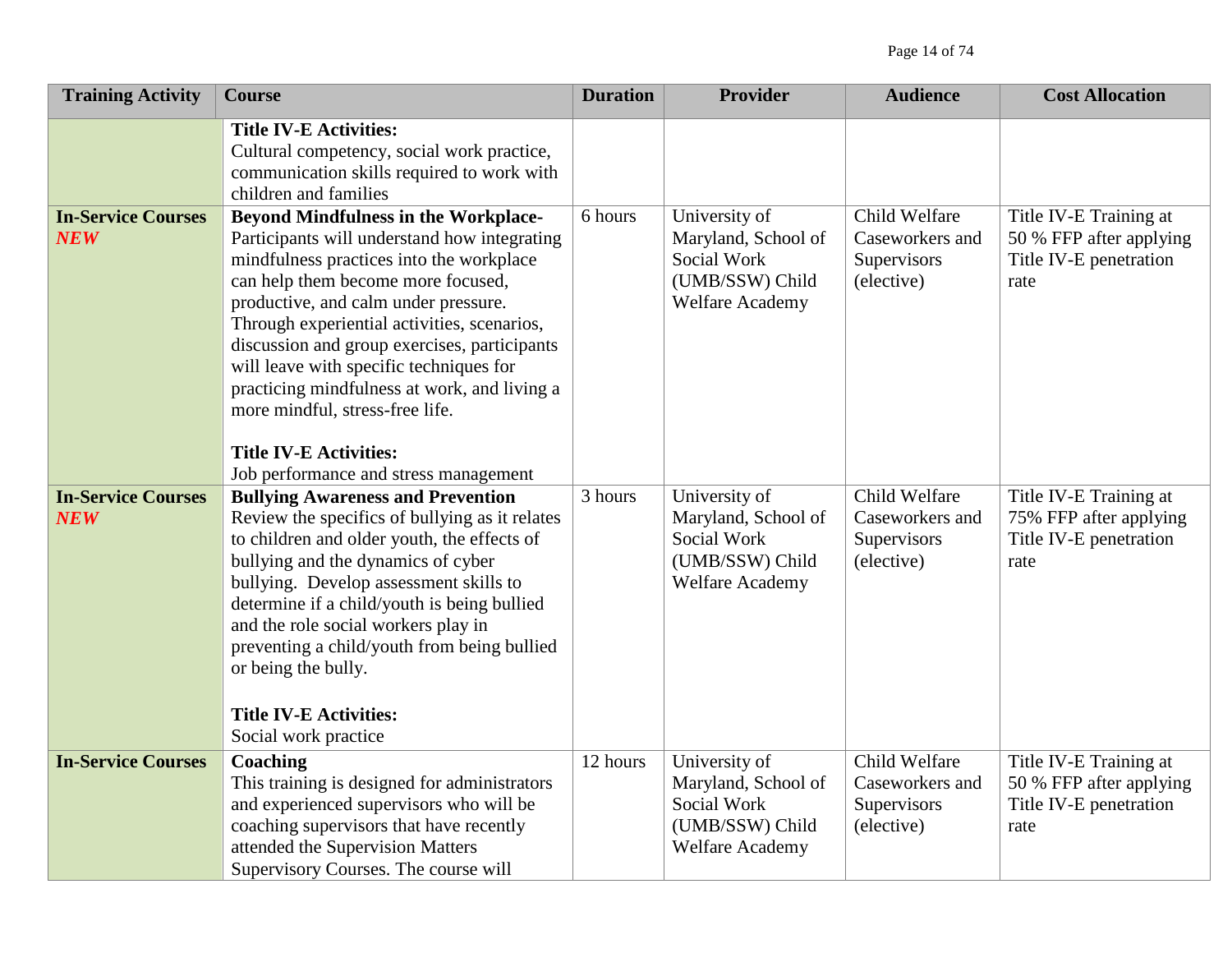| <b>Training Activity</b>  | <b>Course</b>                                                                                                                                                                                                                                                                                                                                                                                                                                                                                                                                                                                                                                                 | <b>Duration</b> | <b>Provider</b>                                                                           | <b>Audience</b>                                               | <b>Cost Allocation</b>                                                             |
|---------------------------|---------------------------------------------------------------------------------------------------------------------------------------------------------------------------------------------------------------------------------------------------------------------------------------------------------------------------------------------------------------------------------------------------------------------------------------------------------------------------------------------------------------------------------------------------------------------------------------------------------------------------------------------------------------|-----------------|-------------------------------------------------------------------------------------------|---------------------------------------------------------------|------------------------------------------------------------------------------------|
|                           | reinforce practice expectations and skills<br>related to effective and quality supervision.<br>The coaching program will provide a model<br>of peer support and constructive feedback<br>exchange to enhance supervisory skills<br>through a partnership for learning and<br>change. Participants will learn about the<br>coaching process and elements of the<br>coaching relationship; gain an<br>understanding of the structure and<br>guidelines used in coaching and the<br>coach/coachee roles and responsibilities.<br><b>Title IV-E Activities:</b><br>Job performance enhancement, general<br>supervisory skills, team building, worker<br>retention |                 |                                                                                           |                                                               |                                                                                    |
| <b>In-Service Courses</b> | <b>Concurrent Planning: Promoting</b><br><b>Permanency for Children -</b><br>This workshop will look at possible<br>tendencies for child welfare workers to<br>favor one permanency option over the other<br>and how that impacts work with birth,<br>kinship and resource families. Additionally,<br>participants will practice creating effective<br>prognostic assessments and case plans and<br>learn how to use full disclosure as a<br>foundation for concurrent planning.<br><b>Title IV-E Activities:</b><br>Communication Skills, cultural<br>competency, social work practice                                                                       | 3 hours         | University of<br>Maryland, School of<br>Social Work<br>(UMB/SSW) Child<br>Welfare Academy | Child Welfare<br>caseworkers and<br>Supervisors<br>(elective) | Title IV-E Training at<br>75% FFP after applying<br>Title IV-E penetration<br>rate |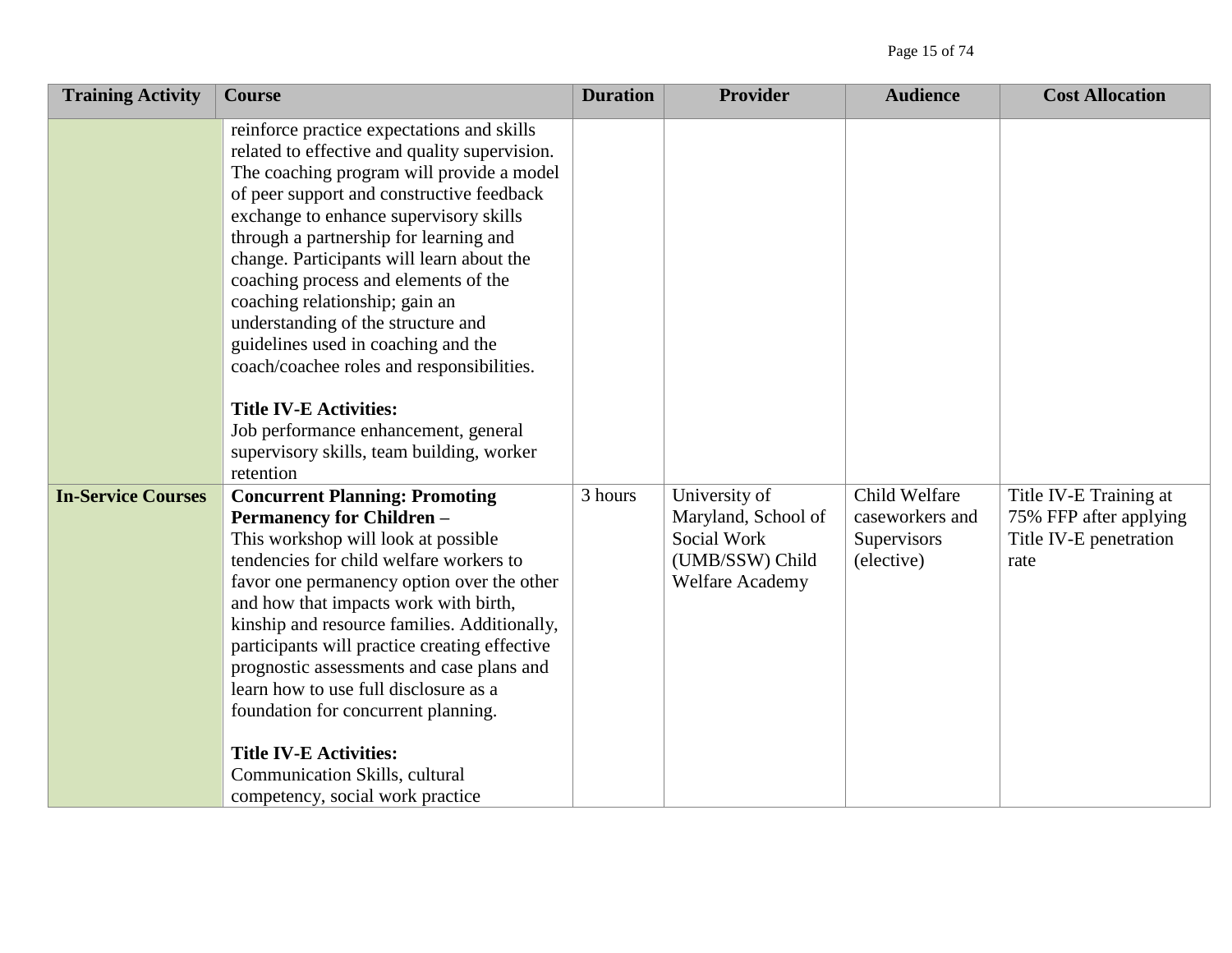| <b>Training Activity</b>                | <b>Course</b>                                                                                                                                                                                                                                                                                                                                                                                                                                                                                                                                                                                                            | <b>Duration</b> | <b>Provider</b>                                                                                  | <b>Audience</b>                                               | <b>Cost Allocation</b>                                                             |
|-----------------------------------------|--------------------------------------------------------------------------------------------------------------------------------------------------------------------------------------------------------------------------------------------------------------------------------------------------------------------------------------------------------------------------------------------------------------------------------------------------------------------------------------------------------------------------------------------------------------------------------------------------------------------------|-----------------|--------------------------------------------------------------------------------------------------|---------------------------------------------------------------|------------------------------------------------------------------------------------|
| <b>In-Service Courses</b><br><b>NEW</b> | <b>Creating Delight Between Parent and</b><br>Child -<br>The focus of the workshop is on providing<br>techniques to help increase self-regulation<br>for both parents and children, strengthen<br>parent-child bonds, increase body<br>awareness, and reduce overall stress.<br>Participants will learn techniques for<br>building and supporting healthy<br>relationships both with the families they<br>work with, and within families that are<br>struggling to bond and connect.<br><b>Title IV-E Activities</b><br>Social work practice, communication skills<br>required for to work with children and<br>families | 6 hours         | University of<br>Maryland, School of<br>Social Work<br>(UMB/SSW) Child<br><b>Welfare Academy</b> | Child Welfare<br>caseworkers and<br>Supervisors<br>(elective) | Title IV-E Training at<br>75% FFP after applying<br>Title IV-E penetration<br>rate |
| <b>In-Service Courses</b>               | <b>DSM-V: Use of the New Mental Health</b><br>Diagnostic Criteria in Child Welfare -<br>This training will present what DSS staff<br>members need to know to ethically<br>transition to the DSM-5 system, review how<br>diagnoses are recorded and discuss changes<br>in the organization and content of specific<br>DSM-5 disorders. The training covers<br>changes in the DSM-5; new criteria for the<br>most used and most severe disorders; and<br>the new approach to culture related to<br>diagnosis.<br><b>Title IV-E Activities:</b><br>Mental health, social work practice                                      | 6 hours         | University of<br>Maryland, School of<br>Social Work<br>(UMB/SSW) Child<br><b>Welfare Academy</b> | Child Welfare<br>caseworkers and<br>Supervisors<br>(elective) | Title IV-E Training at<br>75% FFP after applying<br>Title IV-E penetration<br>rate |
| <b>In-Service Courses</b>               | <b>Engaging Fathers and Paternal Kin -</b>                                                                                                                                                                                                                                                                                                                                                                                                                                                                                                                                                                               | 6 hours         | University of                                                                                    | Child Welfare                                                 | Title IV-E Training at                                                             |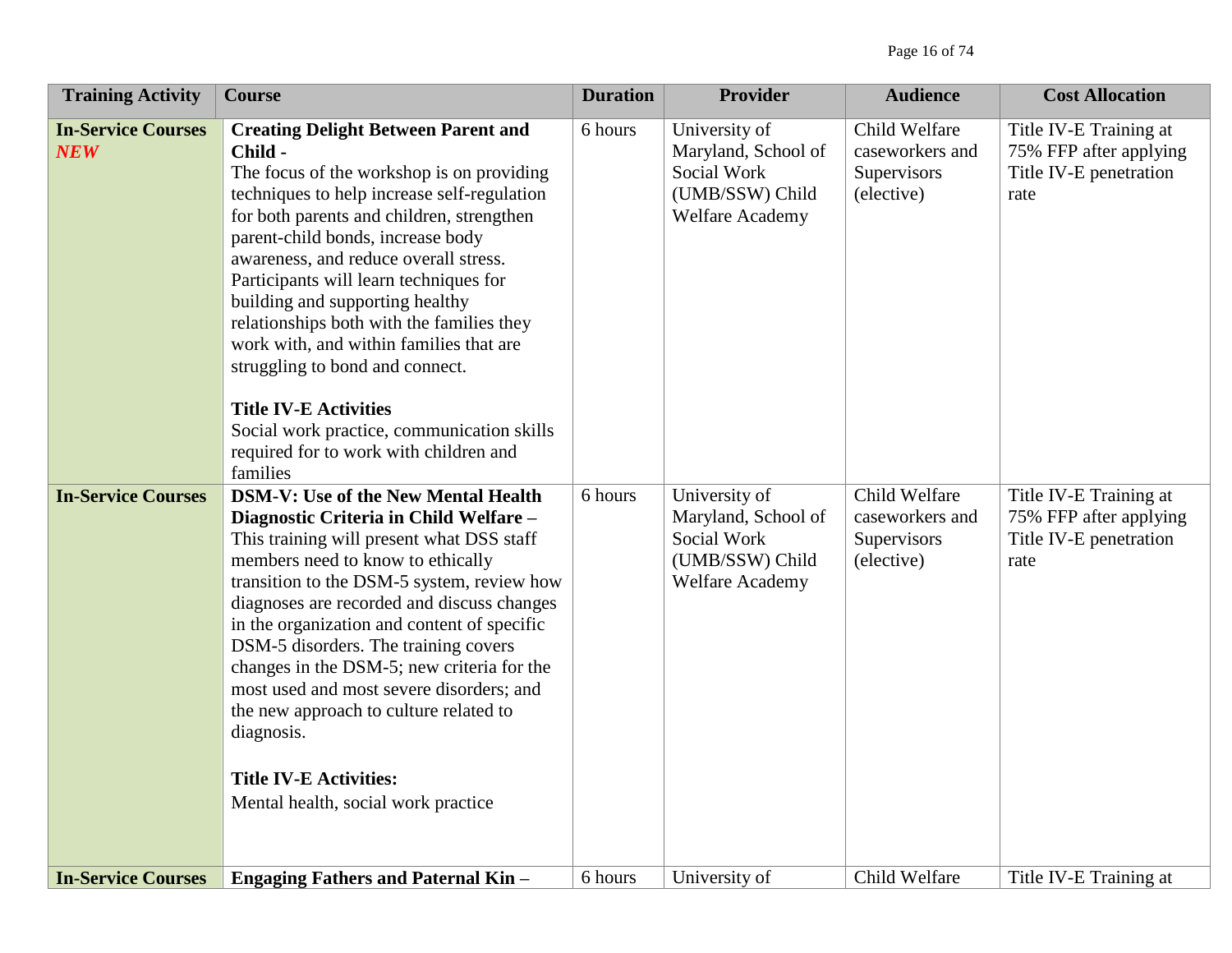| <b>Training Activity</b>                | <b>Course</b>                                                                                                                                                                                                                                                                                                                                                                                                                                                                                                                                                                                                                          | <b>Duration</b> | <b>Provider</b>                                                                           | <b>Audience</b>                                               | <b>Cost Allocation</b>                                                             |
|-----------------------------------------|----------------------------------------------------------------------------------------------------------------------------------------------------------------------------------------------------------------------------------------------------------------------------------------------------------------------------------------------------------------------------------------------------------------------------------------------------------------------------------------------------------------------------------------------------------------------------------------------------------------------------------------|-----------------|-------------------------------------------------------------------------------------------|---------------------------------------------------------------|------------------------------------------------------------------------------------|
|                                         | This workshop explores ways to engage and<br>involve fathers and paternal family<br>members, to create greater opportunities for<br>them to be connected in a number of<br>important ways that benefit their children.<br>Participants will explore the myths and<br>barriers surrounding working with this<br>special group, discuss strengths based<br>approaches to working with fathers and<br>develop practical strategies for working<br>more effectively with fathers and paternal<br>relatives.<br><b>Title IV-E Activities:</b><br>Social work practice, communication skills<br>required to work with children and families, |                 | Maryland, School of<br>Social Work<br>(UMB/SSW) Child<br>Welfare Academy                  | caseworkers and<br>Supervisors<br>(elective)                  | 75% FFP after applying<br>Title IV-E penetration<br>rate                           |
| <b>In-Service Courses</b><br><b>NEW</b> | service referral<br><b>Enhancing Your Credibility in Court-</b><br>(See description under Foundational Track)<br><b>Title IV-E Activities</b><br>Preparation for and participation in judicial<br>determinations, communications skills, and<br>social work practice                                                                                                                                                                                                                                                                                                                                                                   | 6 hours         | University of<br>Maryland, School of<br>Social Work<br>(UMB/SSW) Child<br>Welfare Academy | Child Welfare<br>caseworkers and<br>Supervisors<br>(elective) | Title IV-E Training at<br>75% FFP after applying<br>Title IV-E penetration<br>rate |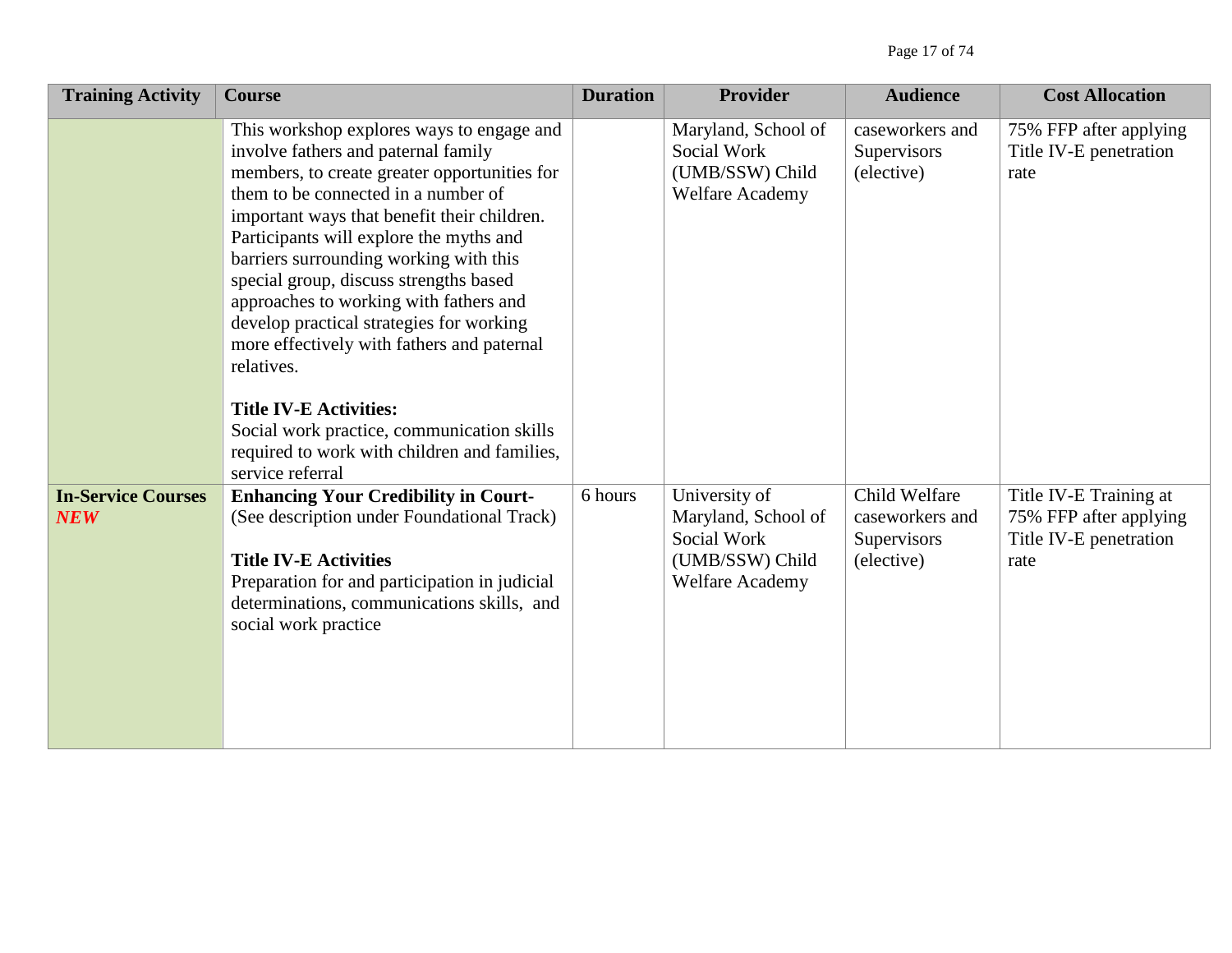| <b>Training Activity</b>                | <b>Course</b>                                                                                                                                                                                                                                                                                                                                                                                                                                                                                                                                                                        | <b>Duration</b> | <b>Provider</b>                                                                           | <b>Audience</b>                                                              | <b>Cost Allocation</b>                                                             |
|-----------------------------------------|--------------------------------------------------------------------------------------------------------------------------------------------------------------------------------------------------------------------------------------------------------------------------------------------------------------------------------------------------------------------------------------------------------------------------------------------------------------------------------------------------------------------------------------------------------------------------------------|-----------------|-------------------------------------------------------------------------------------------|------------------------------------------------------------------------------|------------------------------------------------------------------------------------|
| <b>In-Service Courses</b>               | <b>Ethics: Boundaries and Dual</b><br>Relationship Issues - This workshop will<br>provide participants with an awareness of<br>boundary issues and dual relationship<br>challenges in the human services.<br>Participants will also develop an<br>understanding of the difference between<br>ethical and non-ethical relationships.<br>Additionally, guidelines will be presented to<br>help workers manage boundary issues and<br>dual relationships that may occur when<br>working with individuals and families.<br><b>Title IV-E Activities:</b><br>Ethics, social work practice | 3 hours         | University of<br>Maryland, School of<br>Social Work<br>(UMB/SSW) Child<br>Welfare Academy | Child Welfare<br>caseworkers and<br>Supervisors<br>(elective)                | Title IV-E Training at<br>75% FFP after applying<br>Title IV-E penetration<br>rate |
| <b>In-Service Courses</b><br><b>NEW</b> | <b>Ethics: Competency of the Child Welfare</b><br><b>Professional -</b><br>Participants will learn how professional<br>development ties into the NASW Code of<br>Ethics' Value: Competency. Participants<br>will discuss strategies to give and receive<br>feedback in a way that supports our ethical<br>obligations. In addition, participants will<br>explore concrete tips to make the most out<br>of learning opportunities that present<br>themselves along the way.<br><b>Title IV-E Activities:</b><br>Ethics, general supervision, job<br>performance                       | 3 hours         | University of<br>Maryland, School of<br>Social Work<br>(UMB/SSW) Child<br>Welfare Academy | Child Welfare<br>Supervisors<br>(mandatory) and<br>Caseworkers<br>(elective) | Title IV-E Training at<br>50% FFP after applying<br>Title IV-E penetration<br>rate |
| <b>In-Service Courses</b><br><b>NEW</b> | <b>Ethics: Dignity and Worth of a Person-</b><br>This course addresses the difficult task<br>workers are faced when they are challenged<br>to work with individuals or populations<br>which may produce a negative internal                                                                                                                                                                                                                                                                                                                                                          | 3 hours         | University of<br>Maryland, School of<br>Social Work<br>(UMB/SSW) Child<br>Welfare Academy | Child Welfare<br>Supervisors<br>(mandatory) and<br>Caseworkers<br>(elective) | Title IV-E Training at<br>75% FFP after applying<br>Title IV-E penetration<br>rate |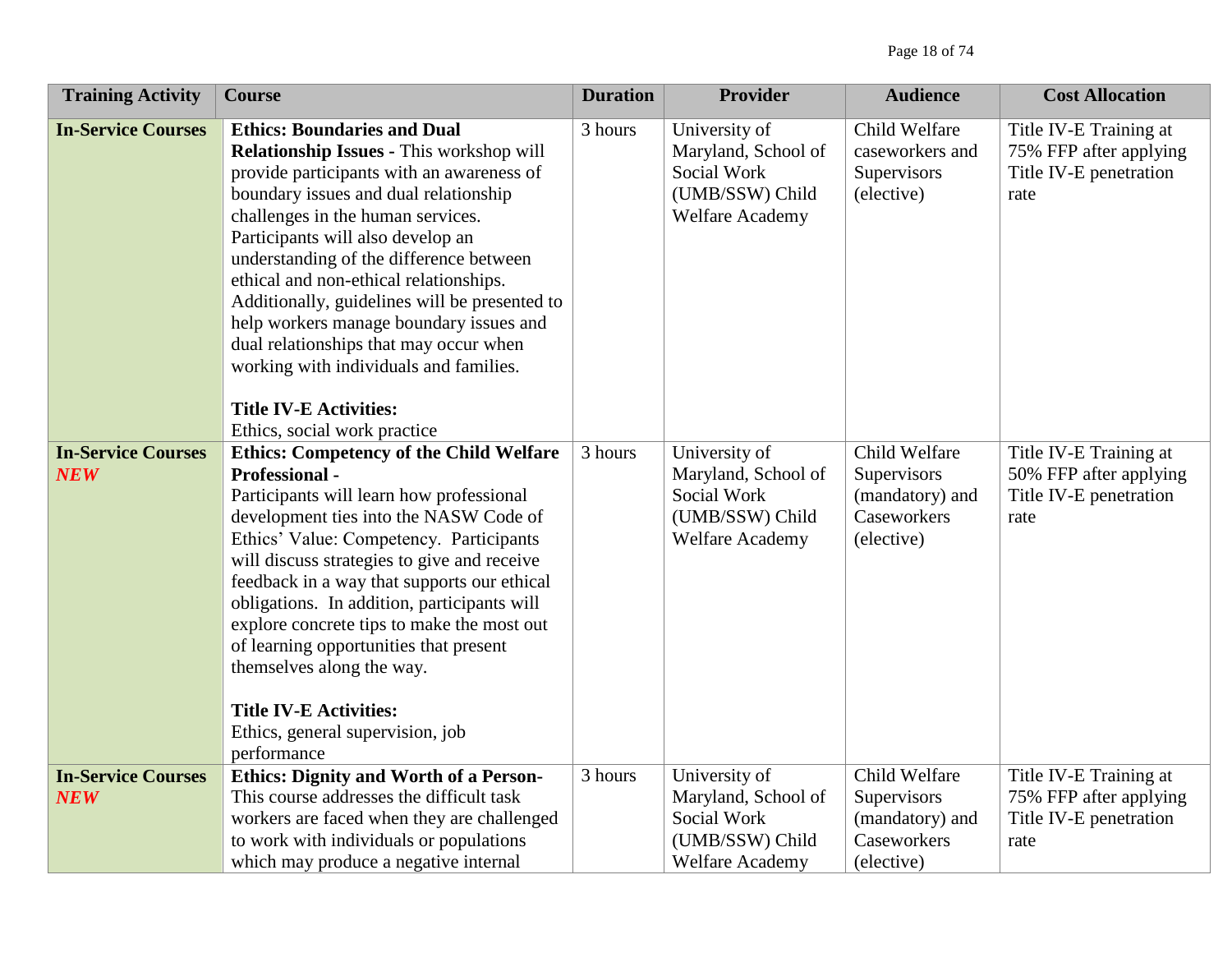| <b>Training Activity</b>                | <b>Course</b>                                                                                                                                                                                                                                                                                                                                                                                                                                                                                                                           | <b>Duration</b> | <b>Provider</b>                                                                           | <b>Audience</b>                                                              | <b>Cost Allocation</b>                                                             |
|-----------------------------------------|-----------------------------------------------------------------------------------------------------------------------------------------------------------------------------------------------------------------------------------------------------------------------------------------------------------------------------------------------------------------------------------------------------------------------------------------------------------------------------------------------------------------------------------------|-----------------|-------------------------------------------------------------------------------------------|------------------------------------------------------------------------------|------------------------------------------------------------------------------------|
| <b>In-Service Courses</b>               | reaction. Participants will discuss way to<br>evaluate their ability to treat all people with<br>Dignity and Worth. Participants will also<br>be provided with techniques to enhance<br>their ability to demonstrate this value when<br>working in the field or back in the office.<br><b>Title IV-E Activities:</b><br>Ethics, social work practice<br><b>Finding Your "True North": The</b>                                                                                                                                           | 6 hours         | University of                                                                             | Child Welfare                                                                | Title IV-E Training at                                                             |
| <b>NEW</b>                              | <b>Essence of Ethical, Authentic</b><br>Leadership-<br>Through self -reflection, experiential<br>activities, discussion and case studies,<br>participants will examine the principals of<br>authentic leadership, and how an ethical,<br>values-driven leader can inspire others and<br>engender success at all levels. Participants<br>will better understand how to develop<br>leadership potential in themselves,<br>colleagues and team.<br><b>Title IV-E</b><br>Ethics, general supervisory skills, job<br>performance enhancement |                 | Maryland, School of<br>Social Work<br>(UMB/SSW) Child<br>Welfare Academy                  | Supervisors<br>(elective)                                                    | 50% FFP after applying<br>Title IV-E penetration<br>rate                           |
| <b>In-Service Courses</b><br><b>NEW</b> | <b>Ethics-Maintaining Integrity in the</b><br><b>Workplace</b><br>Participants discuss what causes people<br>make choices that are unethical even though<br>logically they understand the "right" thing<br>to do. Safeguards to implement on an<br>individual and agency level will also be<br>explored.<br><b>Title IV-E Activities:</b>                                                                                                                                                                                               | 3 hours         | University of<br>Maryland, School of<br>Social Work<br>(UMB/SSW) Child<br>Welfare Academy | Child Welfare<br>Supervisors<br>(mandatory) and<br>Caseworkers<br>(elective) | Title IV-E Training at<br>50% FFP after applying<br>Title IV-E penetration<br>rate |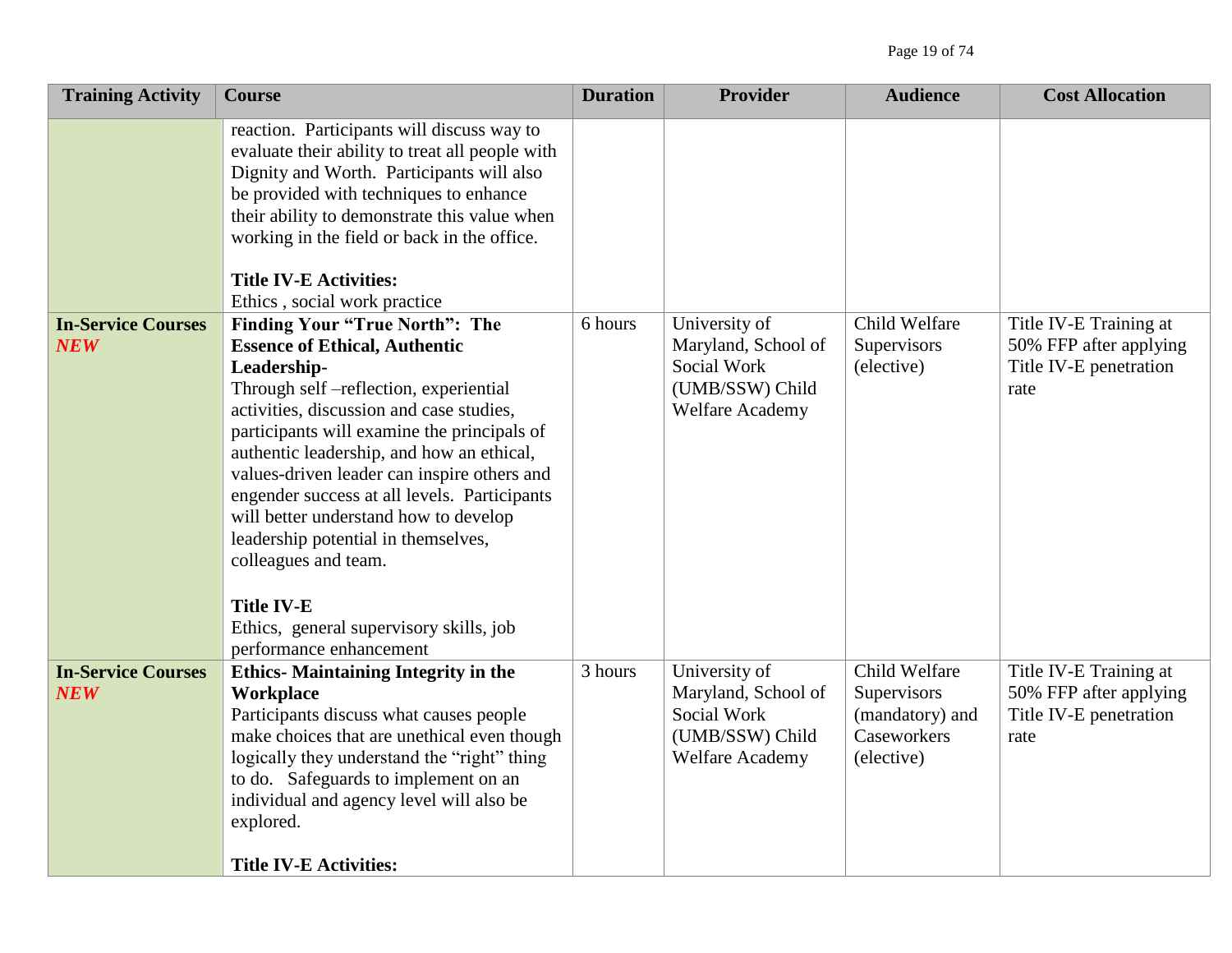| <b>Training Activity</b>  | <b>Course</b>                                                       | <b>Duration</b> | <b>Provider</b>        | <b>Audience</b> | <b>Cost Allocation</b> |
|---------------------------|---------------------------------------------------------------------|-----------------|------------------------|-----------------|------------------------|
|                           | Ethics, general supervisory skills, job                             |                 |                        |                 |                        |
|                           | performance enhancement                                             |                 |                        |                 |                        |
| <b>In-Service Courses</b> | <b>Facilitating Family Involvement</b>                              | 18 hours        | University of          | Child Welfare   | Title IV-E Training at |
|                           | <b>Meetings</b>                                                     |                 | Maryland, School of    | Supervisors     | 75% FFP after applying |
|                           | Participants are provided with the general                          |                 | Social Work            | (mandatory) and | Title IV-E penetration |
|                           | values, principles and skills needed for                            |                 | (UMB/SSW) Child        | Caseworkers     | rate                   |
|                           | introductory level facilitation of Family                           |                 | <b>Welfare Academy</b> | (elective)      |                        |
|                           | Involvement Meetings (FIMs). Participants                           |                 |                        |                 |                        |
|                           | will gain an understanding of the MD                                |                 |                        |                 |                        |
|                           | Family Centered Practice model (FCP)                                |                 |                        |                 |                        |
|                           | principles, outcomes and goals and how a                            |                 |                        |                 |                        |
|                           | FIM reflects them. They will learn about the                        |                 |                        |                 |                        |
|                           | procedural aspects of conducting FIMs.                              |                 |                        |                 |                        |
|                           | Content will cover ways to ensure effective                         |                 |                        |                 |                        |
|                           | and clear discussion related to safety and                          |                 |                        |                 |                        |
|                           | risk issues at all FIMs so that decisions are                       |                 |                        |                 |                        |
|                           | grounded in safety and protection for the                           |                 |                        |                 |                        |
|                           | child. Participants will also develop                               |                 |                        |                 |                        |
|                           | intervention strategies and skills to maintain                      |                 |                        |                 |                        |
|                           | comfort guidelines/ground rules, manage                             |                 |                        |                 |                        |
|                           | group dynamics and deal with participants                           |                 |                        |                 |                        |
|                           | who exhibit difficult group behaviors.                              |                 |                        |                 |                        |
|                           | Facilitator self-awareness is explored and                          |                 |                        |                 |                        |
|                           | participants will learn how their own                               |                 |                        |                 |                        |
|                           |                                                                     |                 |                        |                 |                        |
|                           | personal biases and values may impact the<br>facilitation of a FIM. |                 |                        |                 |                        |
|                           |                                                                     |                 |                        |                 |                        |
|                           | <b>Title IV-E Activities:</b>                                       |                 |                        |                 |                        |
|                           | Social work practice, cultural competence,                          |                 |                        |                 |                        |
|                           | development of case plan, referral to                               |                 |                        |                 |                        |
|                           | services, permanency planning,                                      |                 |                        |                 |                        |
|                           | communication skills required to work with                          |                 |                        |                 |                        |
|                           | children and families                                               |                 |                        |                 |                        |
| <b>In-Service Courses</b> | <b>Family Centered Planning- Recipes for</b>                        | 6 hours         | University of          | Child Welfare   | Title IV-E Training at |
| <b>NEW</b>                | Success-                                                            |                 | Maryland, School of    | Caseworkers and | 75% FFP after applying |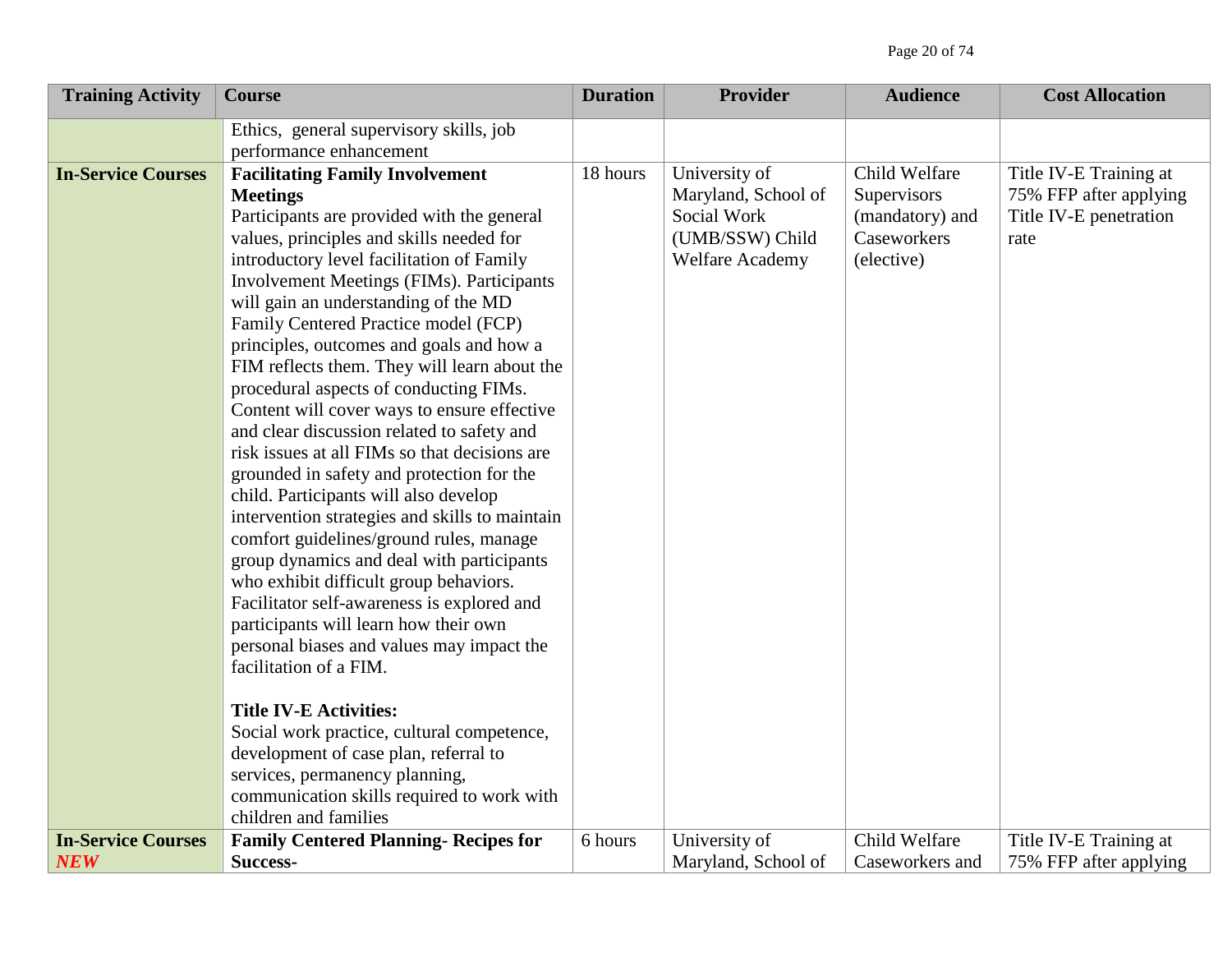| <b>Training Activity</b>                | <b>Course</b>                                                                                                                                                                                                                                                                                                                                                                                                                                                                                                                        | <b>Duration</b> | <b>Provider</b>                                                                                  | <b>Audience</b>                                                              | <b>Cost Allocation</b>                                                             |
|-----------------------------------------|--------------------------------------------------------------------------------------------------------------------------------------------------------------------------------------------------------------------------------------------------------------------------------------------------------------------------------------------------------------------------------------------------------------------------------------------------------------------------------------------------------------------------------------|-----------------|--------------------------------------------------------------------------------------------------|------------------------------------------------------------------------------|------------------------------------------------------------------------------------|
|                                         | (See description under Foundational Track)<br><b>Title IV-E Activities:</b><br>Social work practice, family centered<br>practice, permanency planning                                                                                                                                                                                                                                                                                                                                                                                |                 | Social Work<br>(UMB/SSW) Child<br><b>Welfare Academy</b>                                         | Supervisors<br>(elective)                                                    | Title IV-E penetration<br>rate                                                     |
| <b>In-Service Courses</b><br><b>NEW</b> | <b>Gangs Awareness II-</b><br>This workshop reviews current trends in the<br>criminal subculture. This course explores<br>how gangs exploit human needs for<br>existence and explore how gangs affect the<br>human rights concern of sex trafficking.<br><b>Title IV-E Activities:</b><br>Social work practice, cultural competency,<br>independent living and issues confronting<br>adolescents                                                                                                                                     | 6 hours         | University of<br>Maryland, School of<br>Social Work<br>(UMB/SSW) Child<br><b>Welfare Academy</b> | Child Welfare<br>Supervisors<br>(mandatory) and<br>Caseworkers<br>(elective) | Title IV-E Training at<br>75% FFP after applying<br>Title IV-E penetration<br>rate |
| <b>In-Service Courses</b>               | Holding it Together When Your World is<br><b>Falling Apart: Stress Management for</b><br><b>CW Supervisors</b><br>This training explores the multiple facets of<br>stress experienced from the demands of<br>service delivery. Supervisors will learn<br>how to maximize their leadership skills by<br>effectively managing stress and explore<br>additional strategies to deal with immediate<br>and acute stress as well as long term chronic<br>stress.<br><b>Title IV-E Activities:</b><br>Job performance and stress management | 6 hours         | University of<br>Maryland, School of<br>Social Work<br>(UMB/SSW) Child<br>Welfare Academy        | Child Welfare<br>Supervisors<br>(elective)                                   | Title IV-E Training at<br>50% FFP after applying<br>Title IV-E penetration<br>rate |
| <b>In-Service Courses</b><br><b>NEW</b> | <b>How Culture &amp; Spiritual Traditions</b><br><b>Impact Child Maltreatment-</b><br>This training focuses on how culture and<br>spiritual traditions influence perceptions of                                                                                                                                                                                                                                                                                                                                                      | 6 hours         | University of<br>Maryland, School of<br>Social Work<br>(UMB/SSW) Child                           | Child Welfare<br>Supervisors<br>(mandatory) and<br>Caseworkers               | Title IV-E Training at<br>75% FFP after applying<br>Title IV-E penetration<br>rate |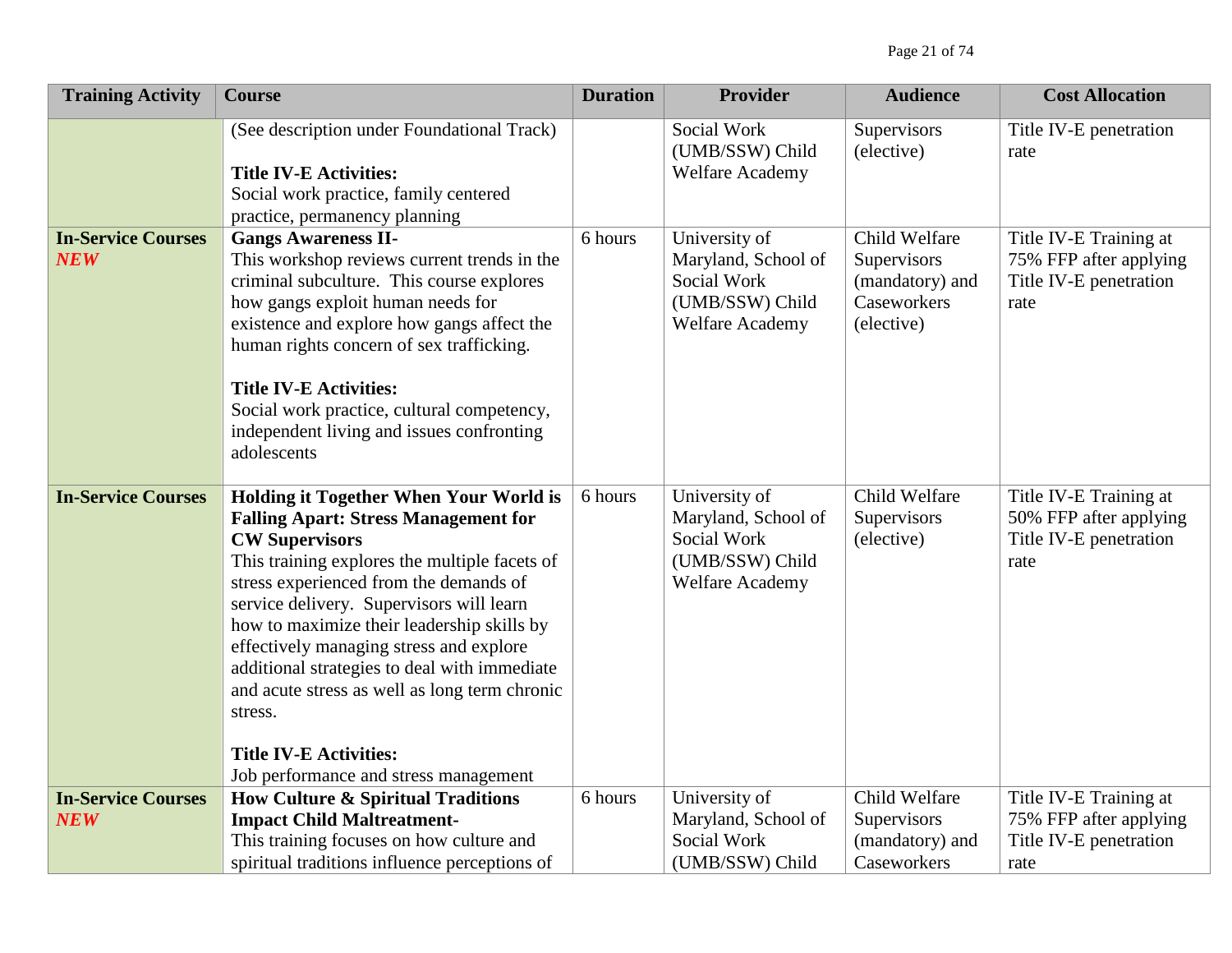| <b>Training Activity</b>                | <b>Course</b>                                                                                                                                                                                                                                                                                                                                                                                                                                                | <b>Duration</b> | <b>Provider</b>                                                                                  | <b>Audience</b>                                                                                    | <b>Cost Allocation</b>                                                             |
|-----------------------------------------|--------------------------------------------------------------------------------------------------------------------------------------------------------------------------------------------------------------------------------------------------------------------------------------------------------------------------------------------------------------------------------------------------------------------------------------------------------------|-----------------|--------------------------------------------------------------------------------------------------|----------------------------------------------------------------------------------------------------|------------------------------------------------------------------------------------|
|                                         | child rearing among families. It also looks<br>at how families respond to abuse and<br>neglect based on their culture and offers<br>strategies that child welfare workers can use<br>to respond to child maltreatment with<br>cultural sensitivity and competence.<br><b>Title IV-E Activities:</b><br>Communication skills necessary to work<br>with children and families, cultural<br>competency, social work practice, child<br>abuse and neglect issues |                 | Welfare Academy                                                                                  | (elective)                                                                                         |                                                                                    |
| <b>In-Service Courses</b><br><b>NEW</b> | <b>Impact of Child Maltreatment on Child</b><br>Development-<br>(See description under Foundational Track)<br><b>Title IV-E Activities</b><br>Child Abuse and neglect issues, social work<br>practice, and referral services                                                                                                                                                                                                                                 | 6 hours         | University of<br>Maryland, School of<br>Social Work<br>(UMB/SSW) Child<br>Welfare Academy        | Child Welfare<br>Caseworkers and<br>Supervisors<br>(elective)                                      | Title IV-E Training at<br>75% FFP after applying<br>Title IV-E penetration<br>rate |
| <b>In-Service Courses</b><br><b>NEW</b> | <b>Intimate Partner Violence: Dynamics,</b><br><b>Assessment and Intervention</b><br>(See description under Foundational Track)<br><b>Title IV-E Activities</b><br>Domestic violence, assessment,<br>communication skills required to work with<br>children and families, referrals to services                                                                                                                                                              | 6 hours         | University of<br>Maryland, School of<br>Social Work<br>(UMB/SSW) Child<br><b>Welfare Academy</b> | All Child Welfare<br>caseworkers/<br>supervisors                                                   | Title IV-E Training at<br>75% FFP after applying<br>Title IV-E penetration<br>rate |
| <b>In-Service Course</b>                | <b>Investigative Interviewing</b><br>This workshop is designed to help<br>participants gather information from parties<br>involved in a CPS investigation in a<br>forensically sound, client-sensitive manner.<br>The training will focus on the following: the<br>stages of the interview process and question<br>selection to effectively gather pertinent                                                                                                 | 6 hours         | University of<br>Maryland, School of<br>Social Work<br>(UMB/SSW) Child<br><b>Welfare Academy</b> | <b>Child Protective</b><br>Service Child<br>Welfare<br>caseworkers and<br>Supervisors<br>(elective | Title IV-E Training at<br>75% FFP after applying<br>Title IV-E penetration<br>rate |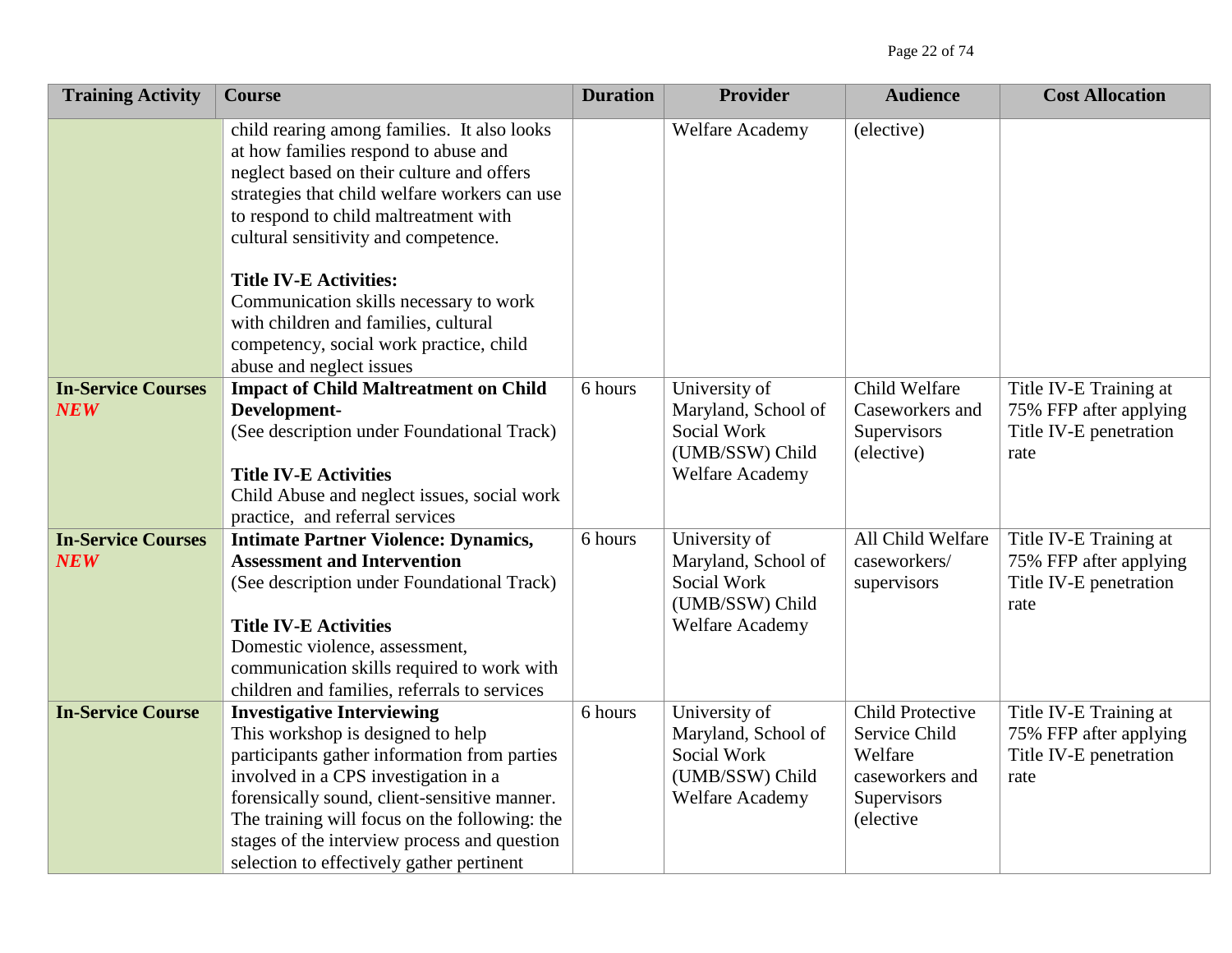| <b>Training Activity</b>                | <b>Course</b>                                                                                                                                                                                                                                                                                                                                                                                                                                                                                                                                                                                                                                                                                                                  | <b>Duration</b> | <b>Provider</b>                                                                                  | <b>Audience</b>                                               | <b>Cost Allocation</b>                                                             |
|-----------------------------------------|--------------------------------------------------------------------------------------------------------------------------------------------------------------------------------------------------------------------------------------------------------------------------------------------------------------------------------------------------------------------------------------------------------------------------------------------------------------------------------------------------------------------------------------------------------------------------------------------------------------------------------------------------------------------------------------------------------------------------------|-----------------|--------------------------------------------------------------------------------------------------|---------------------------------------------------------------|------------------------------------------------------------------------------------|
|                                         | information. Additionally, other options of<br>gathering information and standard hurdles<br>that present themselves in an investigative<br>interview are explored.<br><b>Title IV-E Activities:</b><br>Social work practice, child abuse and<br>neglect issues, communication skills<br>required to work with children and families                                                                                                                                                                                                                                                                                                                                                                                           |                 |                                                                                                  |                                                               |                                                                                    |
| <b>In-Service Courses</b><br><b>NEW</b> | <b>Medicaid: Understanding the Facts to</b><br><b>Best Serve Your Children and Families</b><br>(Webinar)<br>This webinar will discuss the legal rights of<br>all Medicaid recipients with an emphasis on<br>how to access Medicaid services for<br>individuals with disabilities.<br><b>Title IV-E Activities:</b><br>Referrals to services                                                                                                                                                                                                                                                                                                                                                                                    | 2 hours         | University of<br>Maryland, School of<br>Social Work<br>(UMB/SSW) Child<br>Welfare Academy        | Child Welfare<br>Caseworkers and<br>Supervisors<br>(elective) | Title IV-E Training at<br>75% FFP after applying<br>Title IV-E penetration<br>rate |
| <b>In-Service Courses</b>               | <b>Medical Aspects of Child Abuse and</b><br><b>Neglect Series: Advanced I</b><br>Expands the basic understanding to address<br>more challenging topics in child abuse and<br>neglect. Specific topics will include:<br>Advanced Topics in Physical Abuse (burns,<br>head trauma, and fractures), Failure to<br>Thrive, Sexually Transmitted Infections,<br>and Medical Child Abuse (Munchausen's<br>Syndrome by Proxy, Factitious Disorder by<br>Proxy). Participants will leave with a more<br>in-depth understanding of how to<br>distinguish abusive from accidental injury.<br>They will become familiar with the various<br>infections that can be transmitted sexually<br>and the likelihood that each infection is the | 6 hours         | University of<br>Maryland, School of<br>Social Work<br>(UMB/SSW) Child<br><b>Welfare Academy</b> | Child Welfare<br>Caseworkers and<br>Supervisors<br>(elective) | Title IV-E Training at<br>75% FFP after applying<br>Title IV-E penetration<br>rate |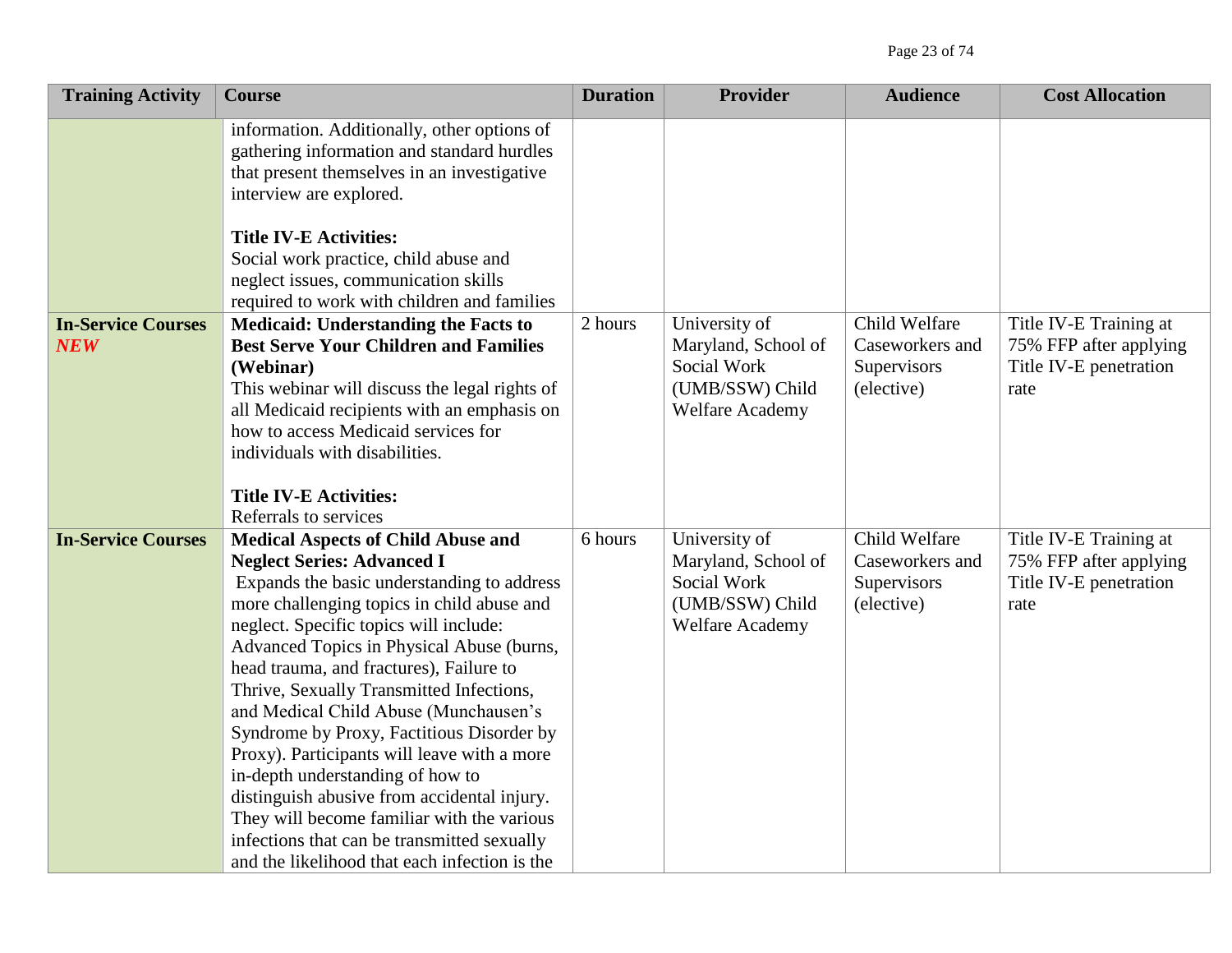| <b>Training Activity</b>  | <b>Course</b>                                                                                                                                                                                                                                                                                                                                                                                                                                                                                                                                                                                                                                                                                                                                                                                                                                                                                                                                                                                                                                                                            | <b>Duration</b> | Provider                                                                                  | <b>Audience</b>                                               | <b>Cost Allocation</b>                                                             |
|---------------------------|------------------------------------------------------------------------------------------------------------------------------------------------------------------------------------------------------------------------------------------------------------------------------------------------------------------------------------------------------------------------------------------------------------------------------------------------------------------------------------------------------------------------------------------------------------------------------------------------------------------------------------------------------------------------------------------------------------------------------------------------------------------------------------------------------------------------------------------------------------------------------------------------------------------------------------------------------------------------------------------------------------------------------------------------------------------------------------------|-----------------|-------------------------------------------------------------------------------------------|---------------------------------------------------------------|------------------------------------------------------------------------------------|
|                           | result of sexual abuse. They will also learn<br>warning signs that poor growth may be the<br>result of maltreatment, and warning signs<br>that the medical care sought by a parent for<br>his/her child may be unnecessary or<br>harmful.<br><b>Title IV-E Activities:</b><br>Child development, child abuse and neglect                                                                                                                                                                                                                                                                                                                                                                                                                                                                                                                                                                                                                                                                                                                                                                 |                 |                                                                                           |                                                               |                                                                                    |
|                           | issues, assessment                                                                                                                                                                                                                                                                                                                                                                                                                                                                                                                                                                                                                                                                                                                                                                                                                                                                                                                                                                                                                                                                       |                 |                                                                                           |                                                               |                                                                                    |
| <b>In-Service Courses</b> | <b>Medical Aspects of Child Abuse and</b><br>Neglect Series: Advanced Topics II -<br>This session will go beyond the basics to<br>address more challenging topics in child<br>abuse and neglect. Specific topics will<br>include: Healthcare Needs of Foster Youth<br>and the Medical Home, Drug Exposed<br>Newborns and Children, Understanding<br>Child Development and Behavior, and<br>Prevention of Child Maltreatment.<br>Participants will leave with an<br>understanding of the special health care<br>needs of foster youth. They will understand<br>the short and long term effects of drugs of<br>abuse on children, as well as the specific<br>needs that these children may have.<br>Participants will also leave with an<br>understanding of normal and abnormal child<br>development and behavior, and when to be<br>concerned that a child's behavior may<br>reflect exposure to abuse or neglect. The<br>session will end with a discussion of<br>effective programs to prevent maltreatment,<br>and what child welfare workers can do to<br>help prevent maltreatment. | 6 hours         | University of<br>Maryland, School of<br>Social Work<br>(UMB/SSW) Child<br>Welfare Academy | Child Welfare<br>Caseworkers and<br>Supervisors<br>(elective) | Title IV-E Training at<br>75% FFP after applying<br>Title IV-E penetration<br>rate |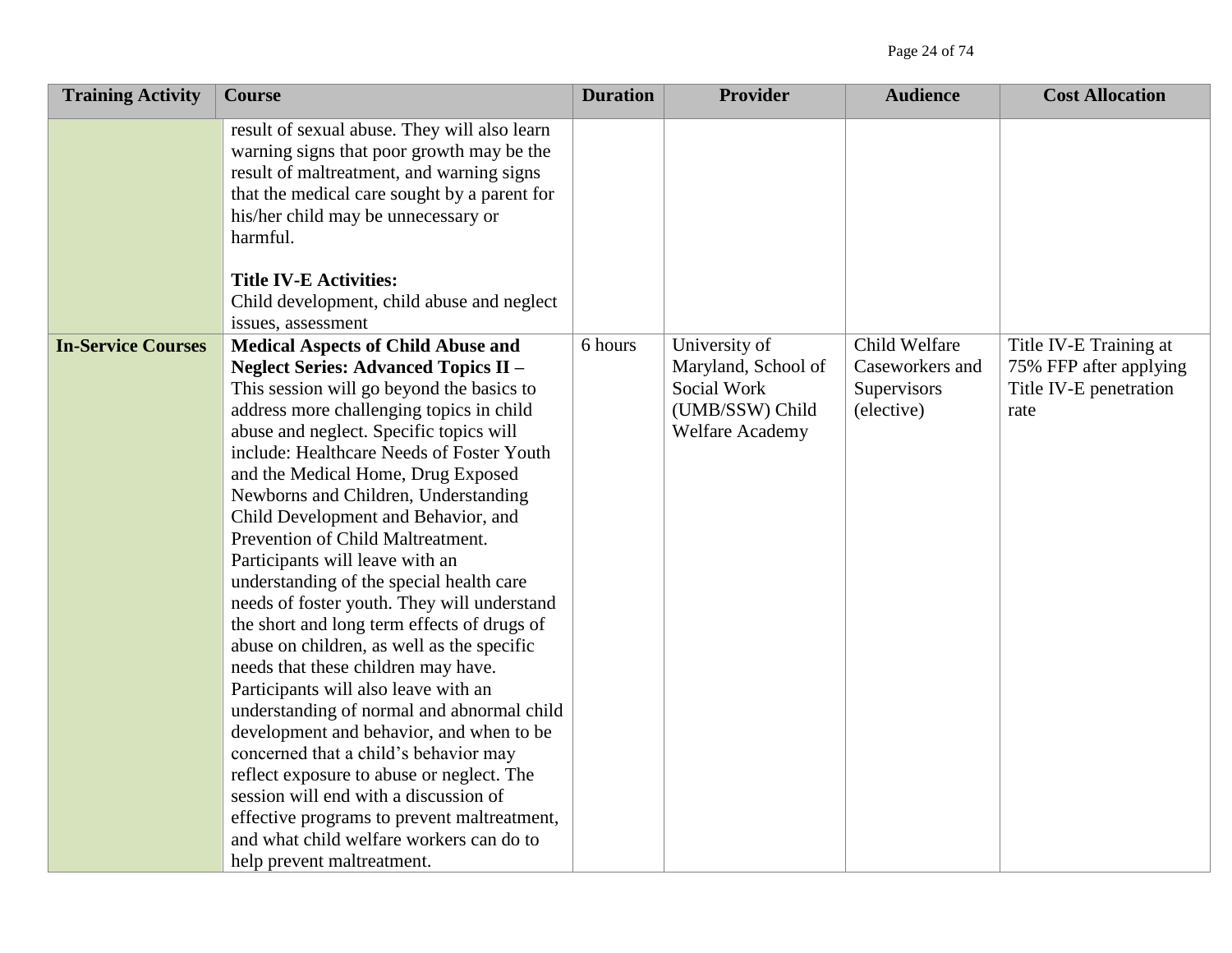| <b>Training Activity</b>                | <b>Course</b>                                                                                                                                                                                                                                                                                                                                                                                                                                                                                          | <b>Duration</b> | <b>Provider</b>                                                                           | <b>Audience</b>                                               | <b>Cost Allocation</b>                                                             |
|-----------------------------------------|--------------------------------------------------------------------------------------------------------------------------------------------------------------------------------------------------------------------------------------------------------------------------------------------------------------------------------------------------------------------------------------------------------------------------------------------------------------------------------------------------------|-----------------|-------------------------------------------------------------------------------------------|---------------------------------------------------------------|------------------------------------------------------------------------------------|
|                                         | <b>Title IV-E Activities:</b><br>Child development, child abuse and neglect<br>issues, assessment                                                                                                                                                                                                                                                                                                                                                                                                      |                 |                                                                                           |                                                               |                                                                                    |
| <b>In-Service Courses</b><br><b>NEW</b> | <b>Prevention of Dental Abuse and Neglect</b><br>through Awareness and Education<br><b>Prevention of Dental Abuse and Neglect</b><br>through Awareness and Education<br>This webinar discusses the basics of oral<br>health, the risks of untreated decay and<br>reasons for action in dental neglect cases,<br>and the role child welfare workers play in<br>maintaining oral health for the children and<br>families of Maryland.<br><b>Title IV-E Activities:</b><br>Child abuse and neglect issues | 2 hours         | University of<br>Maryland, School of<br>Social Work<br>(UMB/SSW) Child<br>Welfare Academy | Child Welfare<br>Caseworkers and<br>Supervisors<br>(elective) | Title IV-E Training at<br>75% FFP after applying<br>Title IV-E penetration<br>rate |
| <b>In-Service Courses</b><br><b>NEW</b> | <b>Rethinking Injury Prevention and</b><br><b>Sudden Infant Death-</b><br>This training covers strategies to reduce<br>Sudden Infant Death (SIDS) and current<br>research findings. In addition to safe<br>sleeping topics, general child safety issues<br>will be covered as well as strategies for<br>supporting parents in bereavement.<br><b>Title IV-E Activities:</b><br>Child abuse and neglect issues, grief and<br>loss                                                                       | 3 hours         | University of<br>Maryland, School of<br>Social Work<br>(UMB/SSW) Child<br>Welfare Academy | Child Welfare<br>Caseworkers and<br>Supervisors<br>(elective) | Title IV-E Training at<br>75% FFP after applying<br>Title IV-E penetration<br>rate |
| <b>In-Service Courses</b>               | <b>Safety Awareness for Child Welfare</b><br><b>Professionals-</b><br>This safety awareness training for child<br>welfare staff is designed to equip<br>participants with the tools, discipline and<br>self-confidence to handle themselves in                                                                                                                                                                                                                                                         | 6 hours         | University of<br>Maryland, School of<br>Social Work<br>(UMB/SSW) Child<br>Welfare Academy | Child Welfare<br>Caseworkers and<br>Supervisors<br>(elective) | Title IV-E Training at<br>50% FFP after applying<br>Title IV-E penetration<br>rate |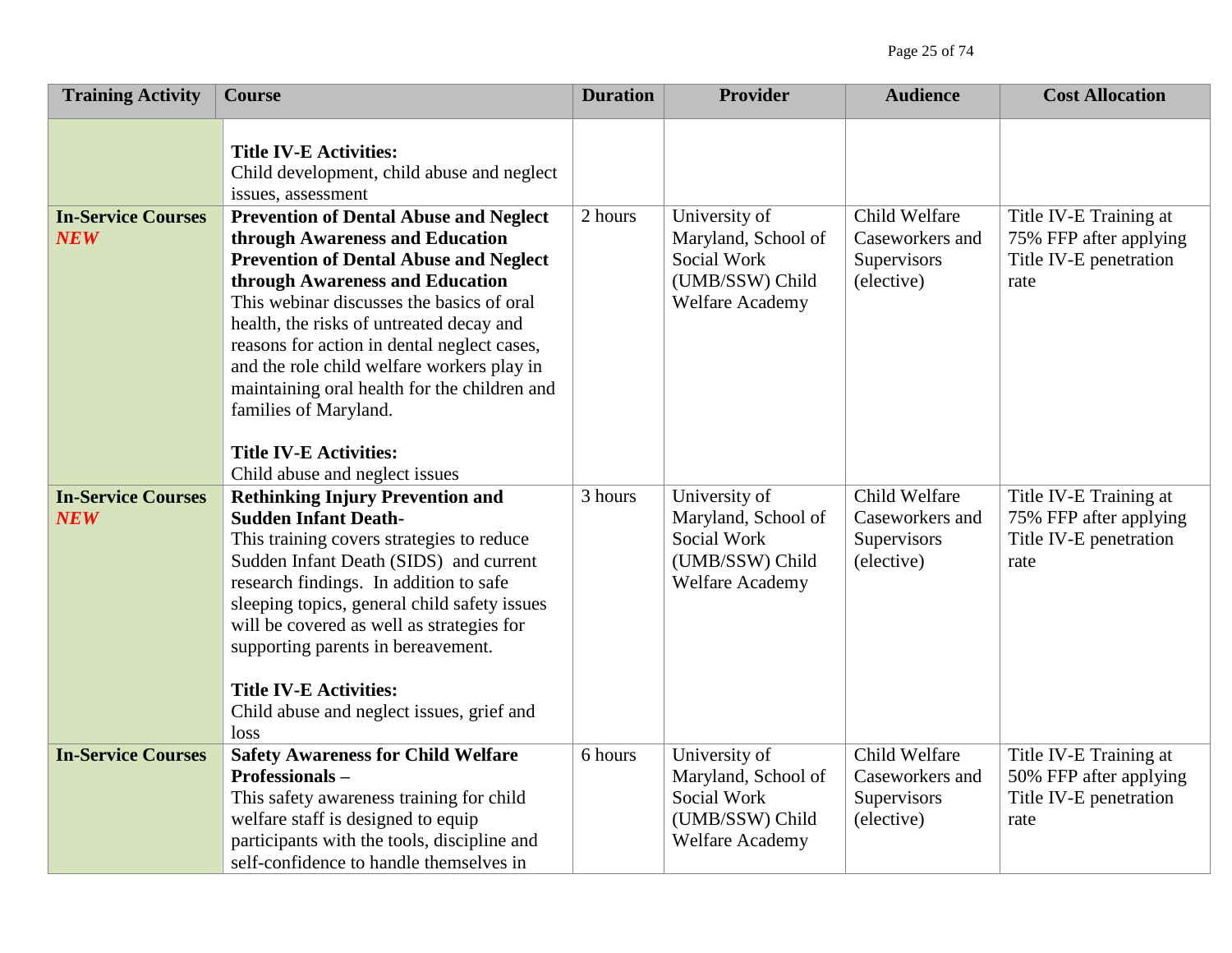| <b>Training Activity</b>  | <b>Course</b>                                                                                                                                                                                                                                                                                                                                                                                                                                                                                                                                                                                                                                                                                                                                                       | <b>Duration</b> | <b>Provider</b>                                                                           | <b>Audience</b>                                  | <b>Cost Allocation</b>                                                             |
|---------------------------|---------------------------------------------------------------------------------------------------------------------------------------------------------------------------------------------------------------------------------------------------------------------------------------------------------------------------------------------------------------------------------------------------------------------------------------------------------------------------------------------------------------------------------------------------------------------------------------------------------------------------------------------------------------------------------------------------------------------------------------------------------------------|-----------------|-------------------------------------------------------------------------------------------|--------------------------------------------------|------------------------------------------------------------------------------------|
|                           | situations which may arise during the course<br>of work. The training will cover several<br>different areas including risk assessment,<br>safety planning, pre-assault indicators,<br>verbal escalation and report taking<br>essentials. The workshop will enhance a<br>participant's ability to determine a client's<br>potential for violence, plan appropriately to<br>ensure safe client care when transporting<br>clients, recognize indicators that an assault<br>may be imminent, learn techniques to<br>diffuse a potentially explosive situation with<br>clinical interventions and discuss items to<br>keep in mind when reporting an assault to<br>law enforcement personnel.<br><b>Title IV-E Activities:</b><br>Worker safety and communication skills |                 |                                                                                           |                                                  |                                                                                    |
| <b>In-Service Courses</b> | required to work with children and families<br><b>Secondary Traumatic Stress (STS)-</b>                                                                                                                                                                                                                                                                                                                                                                                                                                                                                                                                                                                                                                                                             | 6 hours         | University of                                                                             | All Child Welfare                                | Title IV-E Training at                                                             |
| <b>NEW</b>                | (See description under Foundational Track)                                                                                                                                                                                                                                                                                                                                                                                                                                                                                                                                                                                                                                                                                                                          |                 | Maryland, School of                                                                       | caseworkers/                                     | 75% FFP after applying                                                             |
|                           | <b>Title IV-E Activities</b>                                                                                                                                                                                                                                                                                                                                                                                                                                                                                                                                                                                                                                                                                                                                        |                 | Social Work<br>(UMB/SSW) Child                                                            | supervisors                                      | Title IV-E penetration<br>rate                                                     |
|                           | Job performance, stress management                                                                                                                                                                                                                                                                                                                                                                                                                                                                                                                                                                                                                                                                                                                                  |                 | Welfare Academy                                                                           |                                                  |                                                                                    |
| <b>In-Service Courses</b> | <b>Signs of Safety: Assessing and Planning</b><br>using the Signs of Safety Framework:<br><b>Experienced Worker Training</b><br>This training is designed for experienced<br>case workers from all service areas. It<br>provides an introduction to the Signs of<br>Safety (SoS) framework, a strengths based,<br>family centered approach to assessing and<br>planning for risk and safety with children<br>and families. SoS is a way of thinking about<br>risk and safety which acknowledges that all                                                                                                                                                                                                                                                            | 6 hours         | University of<br>Maryland, School of<br>Social Work<br>(UMB/SSW) Child<br>Welfare Academy | All Child Welfare<br>caseworkers/<br>supervisors | Title IV-E Training at<br>75% FFP after applying<br>Title IV-E penetration<br>rate |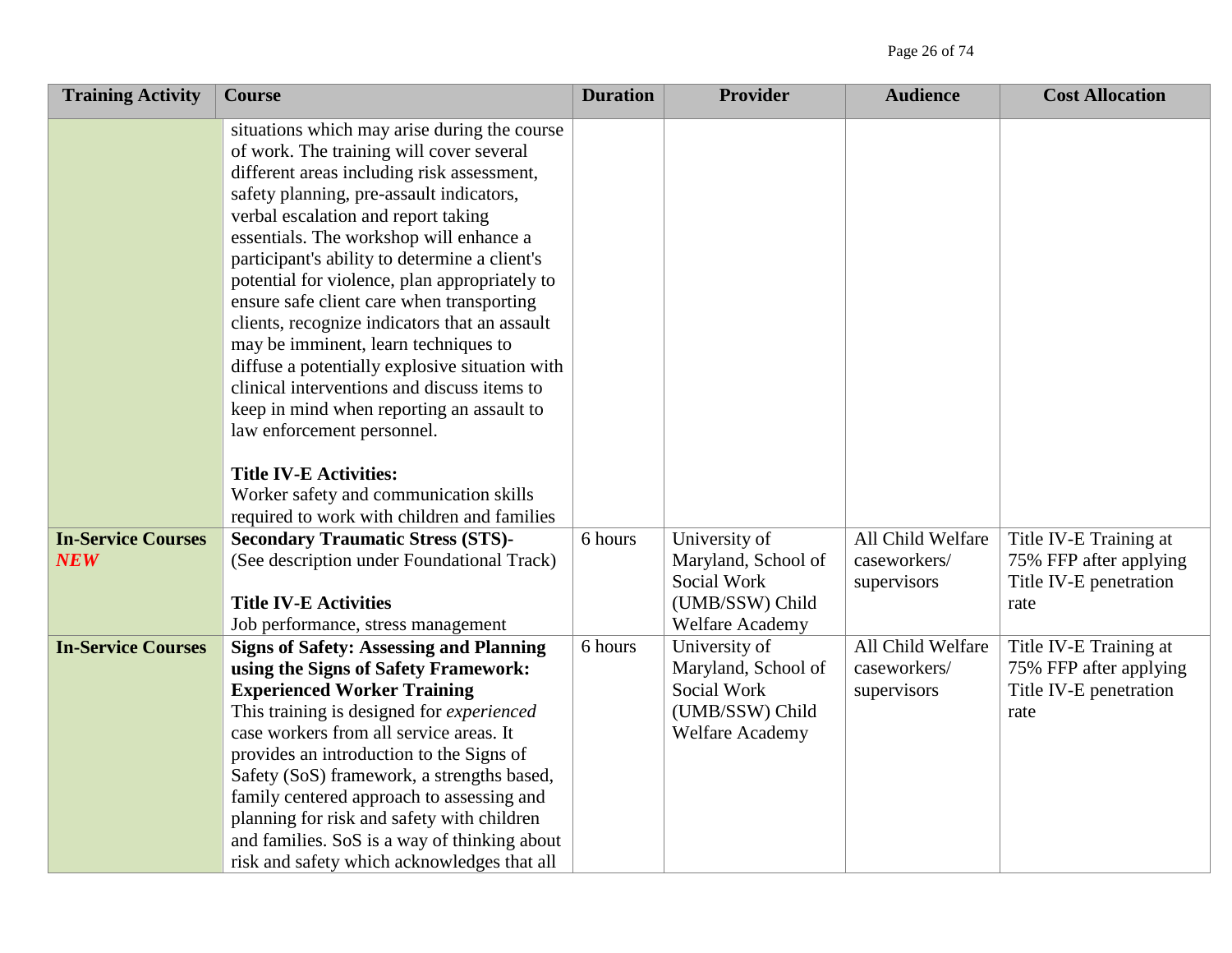| <b>Training Activity</b>                | <b>Course</b>                                                                                                                                                                                                                                                                                                                                                                                                                                                                                                                                                                                                   | <b>Duration</b> | <b>Provider</b>                                                                           | <b>Audience</b>                             | <b>Cost Allocation</b>                                                             |
|-----------------------------------------|-----------------------------------------------------------------------------------------------------------------------------------------------------------------------------------------------------------------------------------------------------------------------------------------------------------------------------------------------------------------------------------------------------------------------------------------------------------------------------------------------------------------------------------------------------------------------------------------------------------------|-----------------|-------------------------------------------------------------------------------------------|---------------------------------------------|------------------------------------------------------------------------------------|
|                                         | families have at some point acted to protect<br>their children and are capable of using these<br>protective factors to keep their children safe<br>in the future. Attendees will learn<br>questioning techniques and practice<br>assessment strategies to differentiate safety<br>threats from complicating factors.<br><b>Title IV-E Activities:</b><br>Case management, supervision, social work<br>practice, communication skills required to<br>work with children and families, assessment<br>to determine whether a situation requires a<br>child's removal, social work practice,<br>cultural competency |                 |                                                                                           |                                             |                                                                                    |
| <b>In-Service Courses</b><br><b>NEW</b> | <b>Signs of Safety: Booster Training</b><br>The expanded content includes a review of<br>Harm & Danger Statements, Mapping, and<br>Three Houses emphasizing sustainability<br>and transfer of learning from the classroom<br>to the field. Participants will have an<br>opportunity to ask questions about using the<br>practice and supporting the practice<br>techniques beyond training.<br><b>Title IV-E Activities:</b><br>Assessment, social work practice and<br>communication skills required to work with<br>children and families                                                                     | 3 hours         | University of<br>Maryland, School of<br>Social Work<br>(UMB/SSW) Child<br>Welfare Academy | Child Welfare<br>Workers and<br>Supervisors | Title IV-E Training at<br>75% FFP after applying<br>Title IV-E penetration<br>rate |
| <b>In-Service Courses</b><br><b>NEW</b> | <b>Signs of Safety Workshop: Growing our</b><br><b>Practice</b><br>The expanded content in this workshop<br>provides participants with an opportunity to<br>share examples and get feedback and                                                                                                                                                                                                                                                                                                                                                                                                                 | 3 hours         | University of<br>Maryland, School of<br>Social Work<br>(UMB/SSW) Child<br>Welfare Academy | Child Welfare<br>Workers and<br>Supervisors | Title IV-E Training at<br>75% FFP after applying<br>Title IV-E penetration<br>rate |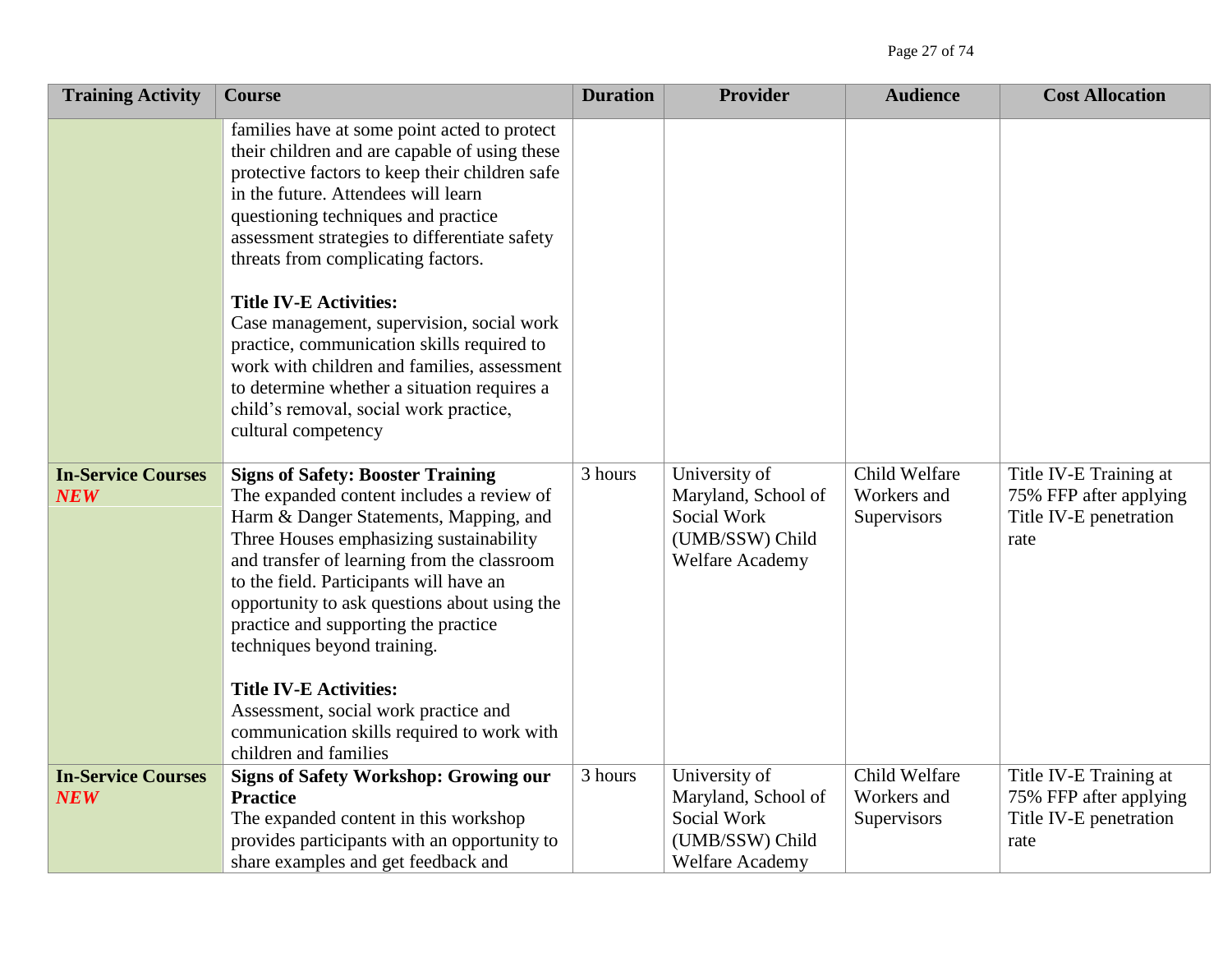| <b>Training Activity</b>                 | <b>Course</b>                                                                                                                                                                                                                                                                                                                                                                                                                                                                                                                                                                                                                                                                                                                                                                                                                                                                                             | <b>Duration</b> | Provider                                                                                  | <b>Audience</b>                                                                                        | <b>Cost Allocation</b>                                                             |
|------------------------------------------|-----------------------------------------------------------------------------------------------------------------------------------------------------------------------------------------------------------------------------------------------------------------------------------------------------------------------------------------------------------------------------------------------------------------------------------------------------------------------------------------------------------------------------------------------------------------------------------------------------------------------------------------------------------------------------------------------------------------------------------------------------------------------------------------------------------------------------------------------------------------------------------------------------------|-----------------|-------------------------------------------------------------------------------------------|--------------------------------------------------------------------------------------------------------|------------------------------------------------------------------------------------|
| <b>In-Service Courses</b>                | support on how they are putting the<br>philosophy and tools of Signs of Safety<br>(harm and danger statements, mapping, 3<br>houses) in to practice.<br><b>Title IV-E Activities:</b><br>Assessment, social work practice,<br>communication skills required to work with<br>children and families<br><b>Sexual Abuse Investigations</b><br>This workshop is designed to help<br>participants understand how to successfully<br>navigate the dynamics of child sexual abuse<br>in investigations and safety interventions.<br>The training focuses on specialized<br>interviewing techniques for both the<br>identified victim and offender as well as<br>review of some of the common hurdles<br>social workers encounter. Techniques are<br>provided that workers can use to support the<br>family system to achieve a safe and secure<br>environment for the children.<br><b>Title IV-E Activities:</b> | 12 hours        | University of<br>Maryland, School of<br>Social Work<br>(UMB/SSW) Child<br>Welfare Academy | Child Welfare<br>Workers and<br>Supervisors<br>(Priority given to<br><b>CPS</b> Sexual<br>Abuse Units) | Title IV-E Training at<br>75% FFP after applying<br>Title IV-E penetration<br>rate |
|                                          | Social work practice, child abuse and<br>neglect issues, communication skills<br>required to work with children and families                                                                                                                                                                                                                                                                                                                                                                                                                                                                                                                                                                                                                                                                                                                                                                              |                 |                                                                                           |                                                                                                        |                                                                                    |
| <b>In-Services Courses</b><br><b>NEW</b> | <b>Supporting LGBTQ Youth in Care-</b><br>This workshop will provide factual<br>information to help child welfare workers<br>gain a deeper understanding of human<br>diversity with respect to sexual orientation,<br>gender identity, and gender expression.<br>Through informal presentation, discussion,<br>and experiential workshop activities,                                                                                                                                                                                                                                                                                                                                                                                                                                                                                                                                                      | 6 hours         | University of<br>Maryland, School of<br>Social Work<br>(UMB/SSW) Child<br>Welfare Academy | Child Welfare<br>Workers and<br>Supervisors                                                            | Title IV-E Training at<br>75% FFP after applying<br>Title IV-E penetration<br>rate |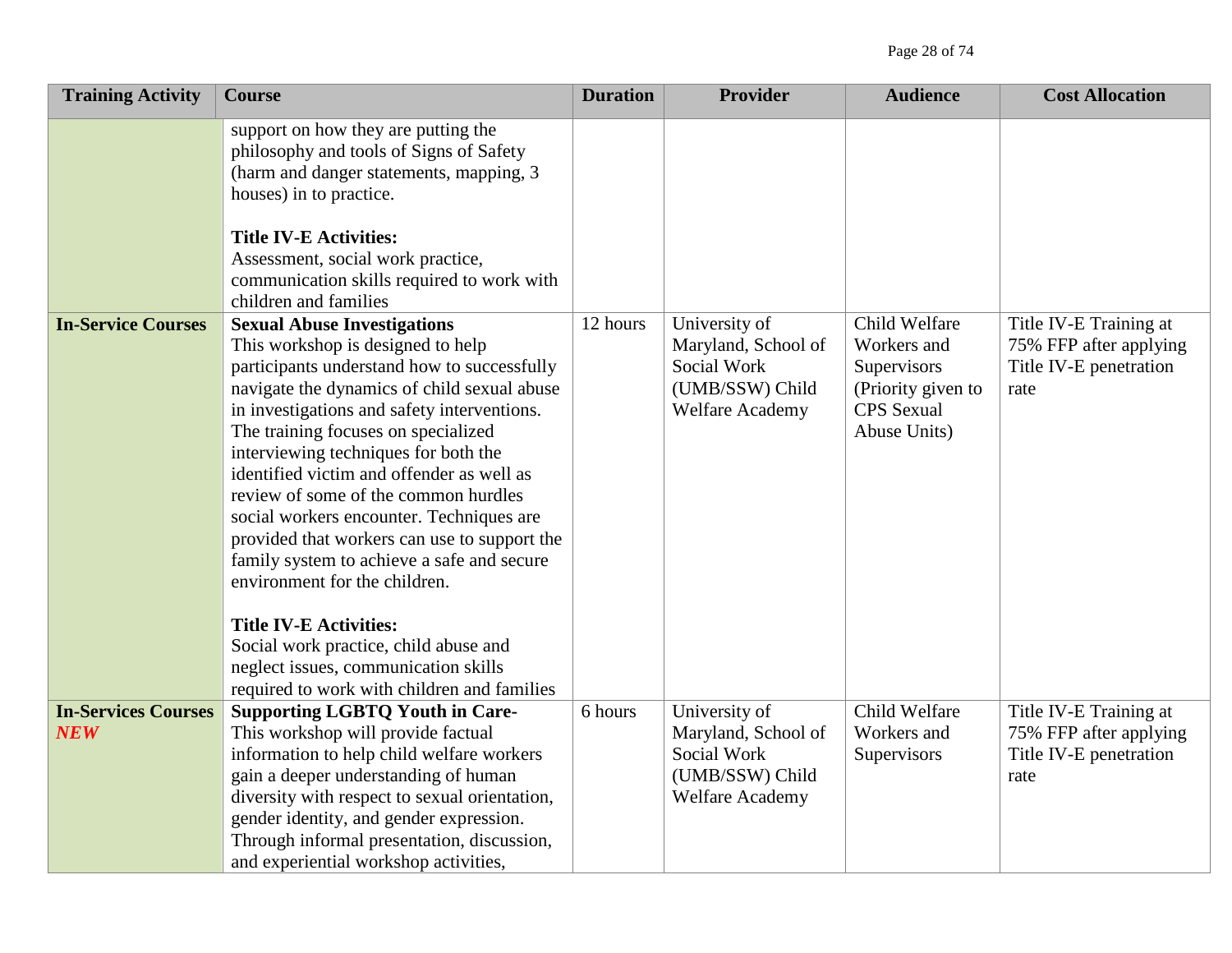| <b>Training Activity</b>                | <b>Course</b>                                                                                                                                                                                                                                                                                                                                                                                                                                                                                                                                                                                                                                                                                                                                                                                                                                                                                                                                                       | <b>Duration</b> | <b>Provider</b>                                                                           | <b>Audience</b>                                               | <b>Cost Allocation</b>                                                             |
|-----------------------------------------|---------------------------------------------------------------------------------------------------------------------------------------------------------------------------------------------------------------------------------------------------------------------------------------------------------------------------------------------------------------------------------------------------------------------------------------------------------------------------------------------------------------------------------------------------------------------------------------------------------------------------------------------------------------------------------------------------------------------------------------------------------------------------------------------------------------------------------------------------------------------------------------------------------------------------------------------------------------------|-----------------|-------------------------------------------------------------------------------------------|---------------------------------------------------------------|------------------------------------------------------------------------------------|
|                                         | participants will separate myths from facts,<br>examine specific challenges faced by<br>LGBTQ youth in the system, practice<br>inclusive styles of communication, and<br>identify other strategies for creating safe<br>and affirming care environments for<br>LGBTQ youth.<br><b>Title IV-E Activities:</b><br>Communication skills, cultural competency<br>and social work practice, independent living<br>and issues confronting adolescents                                                                                                                                                                                                                                                                                                                                                                                                                                                                                                                     |                 |                                                                                           |                                                               |                                                                                    |
| <b>In-Service Courses</b><br><b>NEW</b> | <b>Stalking: Technology as a Tool of Abuse</b><br>This training provides an overview of<br>intimate partner stalking dynamics and<br>tactics with an emphasis on stalking using<br>technology. The training will cover ways to<br>help victims develop domestic violence<br>safety plans that can help keep themselves<br>and their children safe. Participants will<br>increase their awareness of technologies<br>that can be misused by abusers and they will<br>build domestic violence safety planning<br>skills to use with victims. Criminal and civil<br>legal options are available to victims who<br>are being stalked by a current or former<br>partner. Participants will increase their<br>knowledge of these legal remedies and build<br>skills to help victims document stalking<br>behaviors for possible future use in legal<br>proceedings.<br><b>Title IV-E Activities:</b><br>Communication skills, domestic violence,<br>referrals to services | 6 hours         | University of<br>Maryland, School of<br>Social Work<br>(UMB/SSW) Child<br>Welfare Academy | Child Welfare<br>Caseworkers and<br>Supervisors<br>(elective) | Title IV-E Training at<br>75% FFP after applying<br>Title IV-E penetration<br>rate |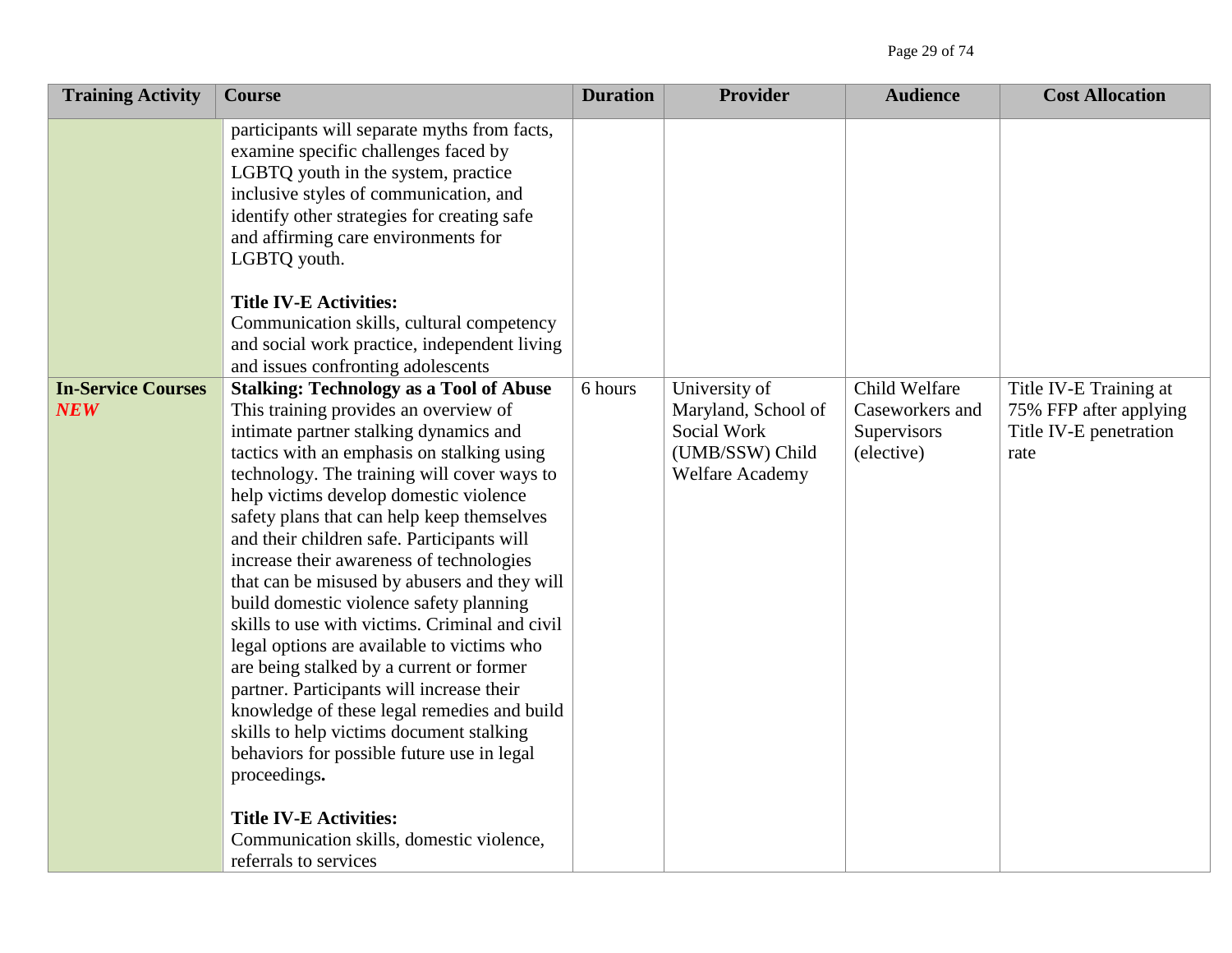| <b>Training Activity</b>                | <b>Course</b>                                                                                                                                                                                                                                                                                                                                                                                                                                                                                                                                                                                            | <b>Duration</b> | <b>Provider</b>                                                                                  | <b>Audience</b>                                                | <b>Cost Allocation</b>                                                             |
|-----------------------------------------|----------------------------------------------------------------------------------------------------------------------------------------------------------------------------------------------------------------------------------------------------------------------------------------------------------------------------------------------------------------------------------------------------------------------------------------------------------------------------------------------------------------------------------------------------------------------------------------------------------|-----------------|--------------------------------------------------------------------------------------------------|----------------------------------------------------------------|------------------------------------------------------------------------------------|
|                                         | <b>Strategies for Social Workers to</b><br><b>Communicate with Foster Youth about</b><br><b>SEX</b><br>Participants gain knowledge about<br>adolescent sexuality; understand trends in<br>adolescent sexual behavior; 3) increase their<br>ability to be nonjudgmental and "askable;"<br>and 4) practice communication skills such<br>as answering commonly-asked sexuality<br>questions.<br><b>Title IV-E Activities:</b><br>Communication skills required to work with<br>children and families, cultural competency,<br>social work practice, independent living and<br>issues related to adolescents |                 |                                                                                                  |                                                                | Title IV-E Training at<br>75% FFP after applying<br>Title IV-E penetration<br>rate |
| <b>In-Service Courses</b>               | <b>Structural Analysis Family Evaluation</b><br>(SAFE) - This training is mandatory for<br>LDSS supervisors and their workers who<br>conduct home studies. The curriculum is an<br>in-depth, step-by-step training in the use of<br>Structured Analysis Family Evaluation. Day<br>One is devoted to explaining the instrument<br>and how it works. Day Two is interactive -<br>participants perform a SAFE Home Study<br><b>Title IV-E Activities:</b><br>Home Studies                                                                                                                                   | 12 Hours        | University of<br>Maryland, School of<br>Social Work<br>(UMB/SSW) Child<br><b>Welfare Academy</b> | Adoption and<br>Out-of-Home<br>Care caseworkers<br>(Mandatory) | Title IV-E Training at<br>75% FFP after applying<br>Title IV-E penetration<br>rate |
| <b>In-Service Courses</b><br><b>NEW</b> | <b>Structural Analysis Family Evaluation</b><br>(SAFE) Refresher Training -<br>The refresher training is designed to inform<br>experienced safe practitioners and<br>supervisors about SAFE updates, strengthen<br>mitigation skills, and improve SAFE home<br>study writing skills. Participates assesses                                                                                                                                                                                                                                                                                               | 6 hours         | University of<br>Maryland, School of<br>Social Work<br>(UMB/SSW) Child<br><b>Welfare Academy</b> | Adoption and<br>Out-of-Home<br>Care caseworkers<br>(elective)  | Title IV-E Training at<br>75% FFP after applying<br>Title IV-E penetration<br>rate |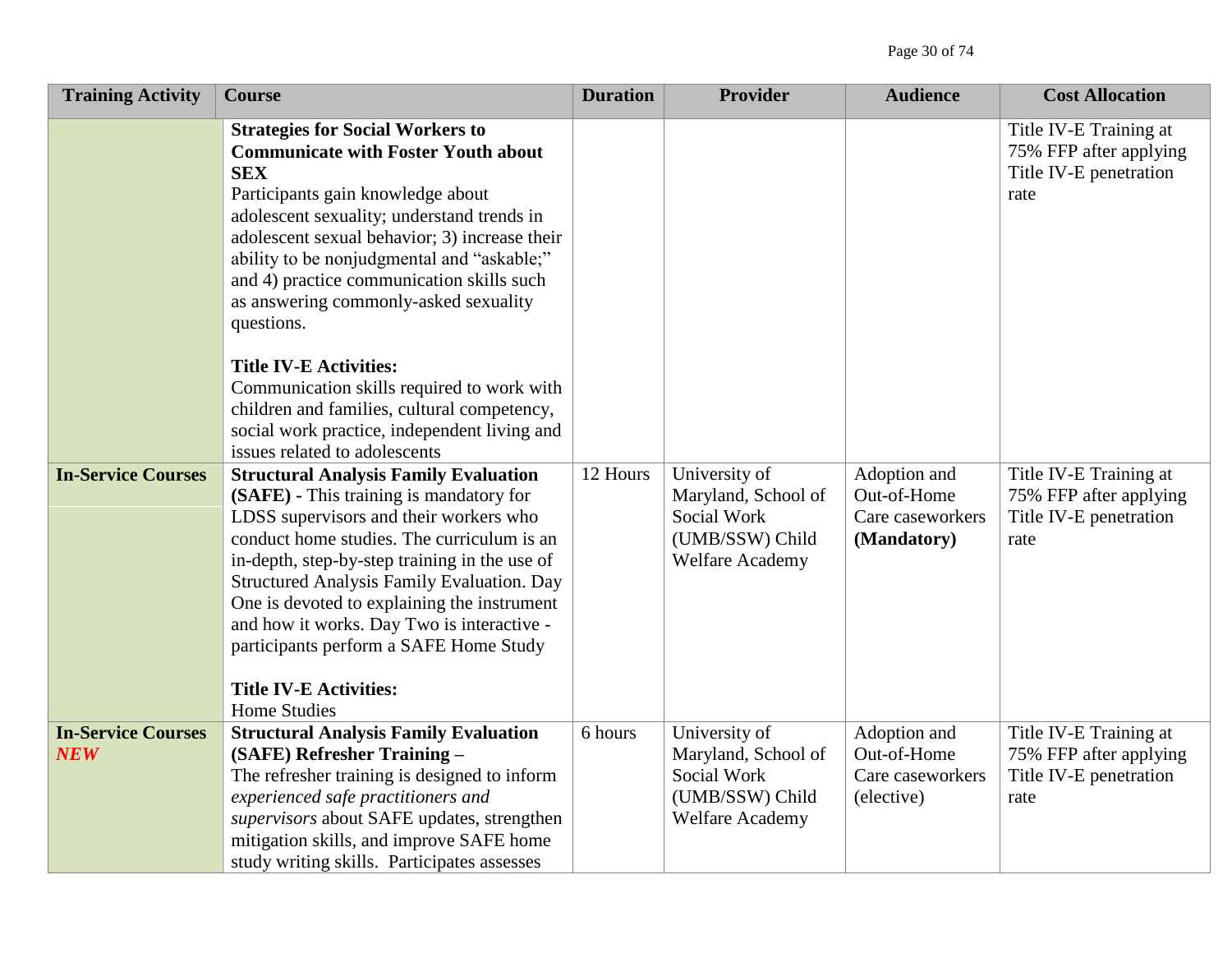| <b>Training Activity</b>                | <b>Course</b>                                                                                                                                                                                                                                                                                                                                                                                                                                                                                                                                            | <b>Duration</b> | <b>Provider</b>                                                                                  | <b>Audience</b>                                               | <b>Cost Allocation</b>                                                             |
|-----------------------------------------|----------------------------------------------------------------------------------------------------------------------------------------------------------------------------------------------------------------------------------------------------------------------------------------------------------------------------------------------------------------------------------------------------------------------------------------------------------------------------------------------------------------------------------------------------------|-----------------|--------------------------------------------------------------------------------------------------|---------------------------------------------------------------|------------------------------------------------------------------------------------|
|                                         | and explore practical application of difficult<br>home study issues.<br><b>Title IV-E Activities:</b><br><b>Home Studies</b>                                                                                                                                                                                                                                                                                                                                                                                                                             |                 |                                                                                                  |                                                               |                                                                                    |
| <b>In-Service Courses</b>               | <b>Structural Analysis Family Evaluation</b><br>(SAFE) for Supervisors -<br>This training is designed to aid supervisors<br>in proper supervision of SAFE. This course<br>teaches supervisors how to introduce SAFE<br>to new workers.<br><b>Title IV-E Activities:</b><br><b>Home Studies</b>                                                                                                                                                                                                                                                           | 6 hours         | University of<br>Maryland, School of<br>Social Work<br>(UMB/SSW) Child<br><b>Welfare Academy</b> | Adoption and<br>Out-of-Home<br>Supervisors<br>(mandatory)     | Title IV-E Training at<br>75% FFP after applying<br>Title IV-E penetration<br>rate |
| <b>In-Service Courses</b><br><b>NEW</b> | <b>Substance Abuse: Addictions 101</b><br>This workshop addresses the fundamental<br>concepts of and issues necessary to gain a<br>basic understanding of addictions. Areas of<br>focus will include models of addiction,<br>definition of chemical dependency, the<br>DSM-IV diagnostic criteria for Substance<br>Use Disorders, modalities of treatment, and<br>clinical issues related to treatment for the<br>clients and their families. A drug<br>identification guide will be reviewed.<br><b>Title IV-E Activities</b><br><b>Substance Abuse</b> | 6 hours         | University of<br>Maryland, School of<br>Social Work<br>(UMB/SSW) Child<br><b>Welfare Academy</b> | Child Welfare<br>Caseworkers and<br>Supervisors<br>(elective) | Title IV-E Training at<br>75% FFP after applying<br>Title IV-E penetration<br>rate |
| <b>In-Service Courses</b><br><b>NEW</b> | <b>Substance Abuse: Knowing What's on</b><br>the Street-The New Designer Synthetic<br><b>Drugs</b><br>This workshop gives an overview of some<br>of the newer street and synthetic drugs on<br>the market. Attendees will gain an                                                                                                                                                                                                                                                                                                                        | 6 hours         | University of<br>Maryland, School of<br>Social Work<br>(UMB/SSW) Child<br><b>Welfare Academy</b> | Child Welfare<br>Caseworkers and<br>Supervisors<br>(elective) | Title IV-E Training at<br>75% FFP after applying<br>Title IV-E penetration<br>rate |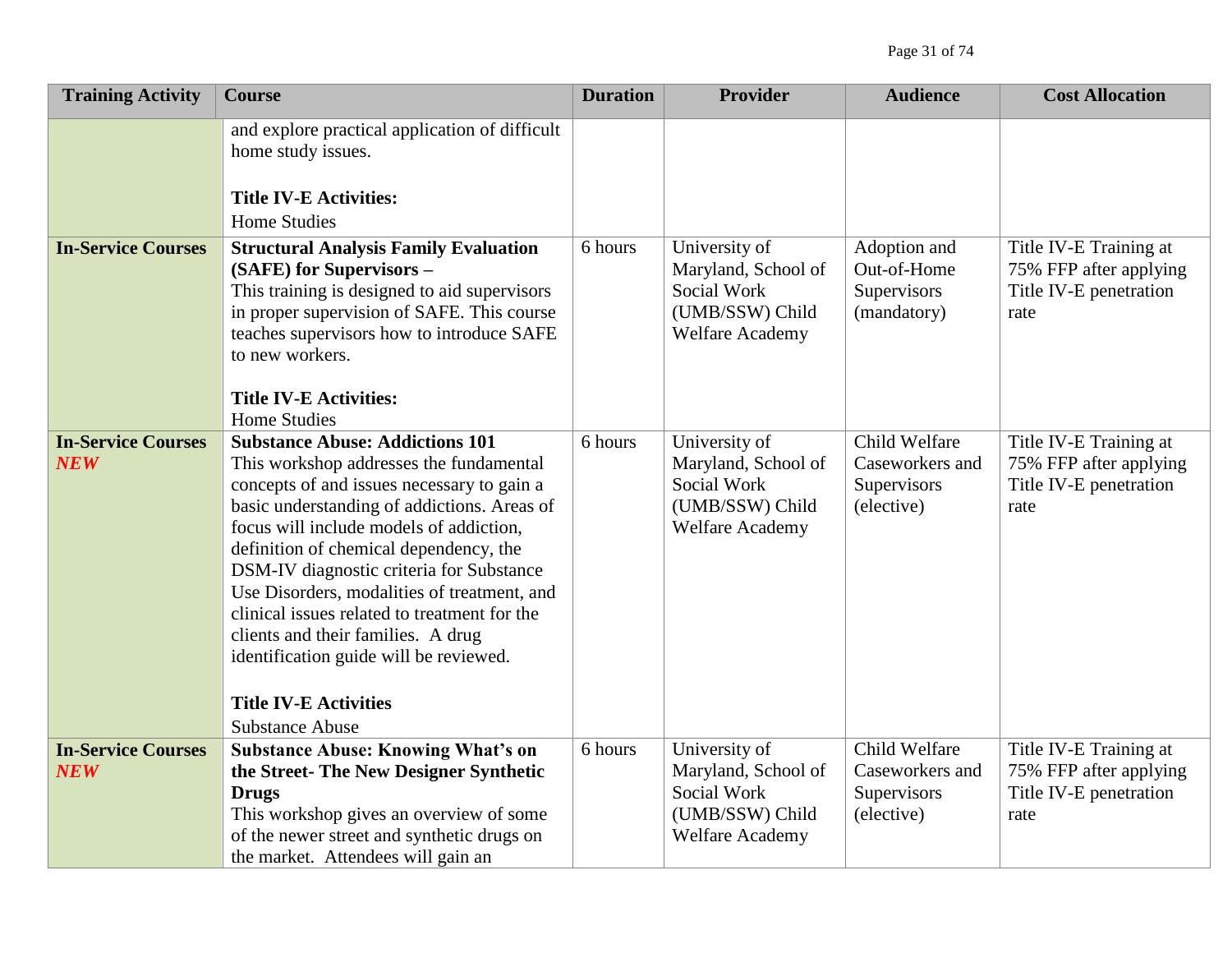| <b>Training Activity</b>                | <b>Course</b>                                                                                                                                                                                                                                                                                                                                                                                                                                                                                                                                     | <b>Duration</b> | <b>Provider</b>                                                                                  | <b>Audience</b>                                               | <b>Cost Allocation</b>                                                             |
|-----------------------------------------|---------------------------------------------------------------------------------------------------------------------------------------------------------------------------------------------------------------------------------------------------------------------------------------------------------------------------------------------------------------------------------------------------------------------------------------------------------------------------------------------------------------------------------------------------|-----------------|--------------------------------------------------------------------------------------------------|---------------------------------------------------------------|------------------------------------------------------------------------------------|
|                                         | increased understanding of the history of<br>these new products, what they look like,<br>how they are used, what kinds of effects to<br>look for and the dangers these drugs pose to<br>children when caregivers are using in the<br>home. Information about the abuse<br>prescription drugs and the impact of social<br>media.<br><b>Title IV-E Activities:</b><br><b>Substance Abuse</b>                                                                                                                                                        |                 |                                                                                                  |                                                               |                                                                                    |
| <b>In-Service Courses</b><br><b>NEW</b> | <b>Substance Abuse: Anxiety and Addiction</b><br>- Guide for Child Welfare Workers<br>This workshop will discuss the relationship<br>between anxiety and substance abuse,<br>observable symptoms, therapeutic<br>interventions and treatment modalities.<br>Participants will have an increased<br>understanding of when and what types of<br>referrals to make for individuals affected by<br>the co-morbid disorders and strategies to<br>support their recovery and reduce anxiety.<br><b>Title IV-E Activities:</b><br><b>Substance Abuse</b> | 6 hours         | University of<br>Maryland, School of<br>Social Work<br>(UMB/SSW) Child<br><b>Welfare Academy</b> | Child Welfare<br>Caseworkers and<br>Supervisors<br>(elective) | Title IV-E Training at<br>75% FFP after applying<br>Title IV-E penetration<br>rate |
| <b>In-Service Courses</b><br><b>NEW</b> | <b>Substance Abuse: Family and Recovery</b><br>This workshop will discuss unstable family<br>constellation surrounding the parent-child<br>relationships and sibling relationships, the<br>impact of addiction on child development,<br>characteristic defensives of children of an<br>addicted parent, and the timeframes and<br>phases of the family system in recovery.<br>Additionally participants will gain an<br>increased understanding of the types of post                                                                              | 6 hours         | University of<br>Maryland, School of<br>Social Work<br>(UMB/SSW) Child<br>Welfare Academy        | Child Welfare<br>Caseworkers and<br>Supervisors<br>(elective) | Title IV-E Training at<br>75% FFP after applying<br>Title IV-E penetration<br>rate |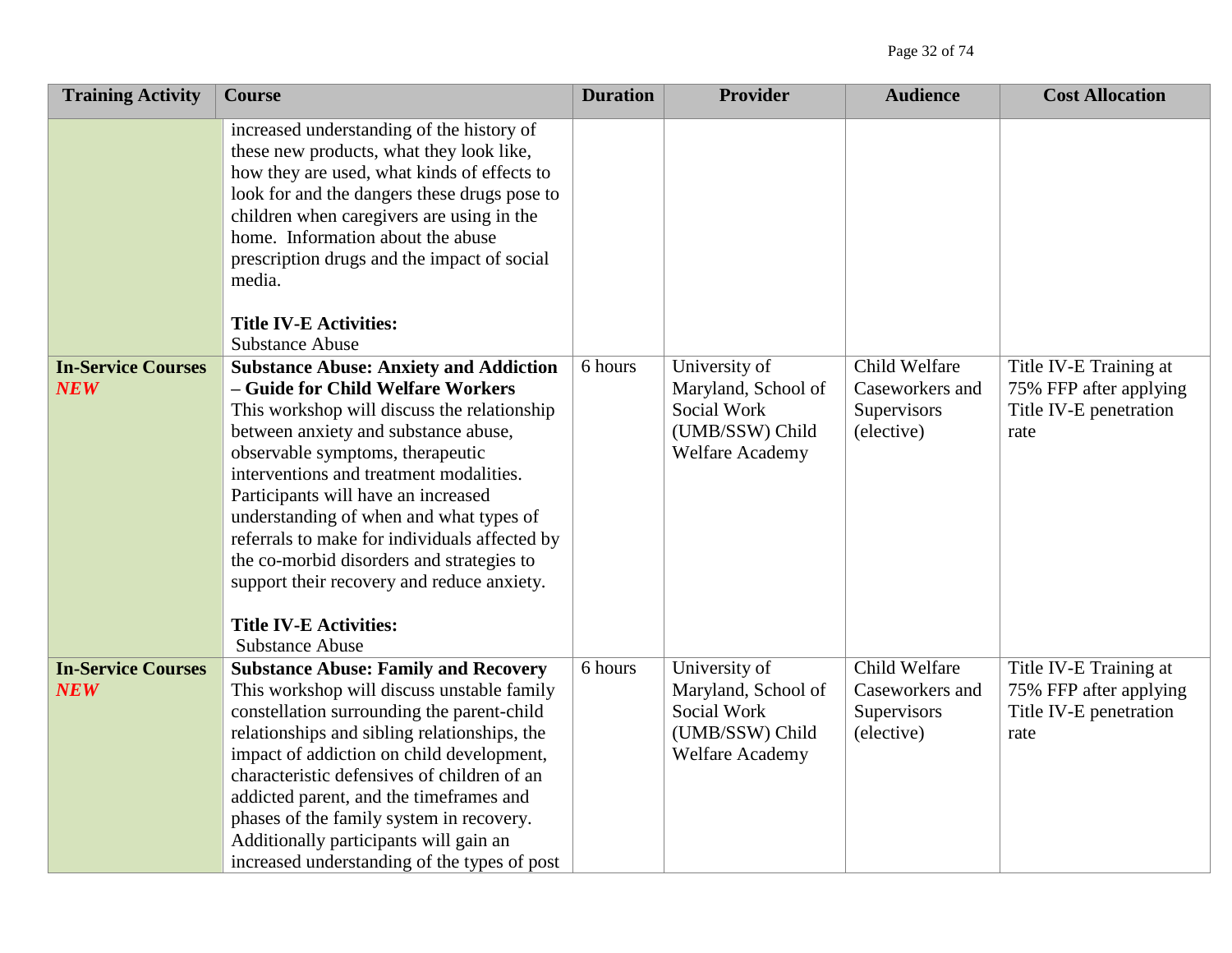| <b>Training Activity</b>                | <b>Course</b>                                                                                                                                                                                                                                                                                                                                                                                                                                                                                                                                                                                                                                                                                                                                                                                                                                                                                                                                                                                                                                                               | <b>Duration</b> | <b>Provider</b>                                                                                  | <b>Audience</b>                            | <b>Cost Allocation</b>                                                             |
|-----------------------------------------|-----------------------------------------------------------------------------------------------------------------------------------------------------------------------------------------------------------------------------------------------------------------------------------------------------------------------------------------------------------------------------------------------------------------------------------------------------------------------------------------------------------------------------------------------------------------------------------------------------------------------------------------------------------------------------------------------------------------------------------------------------------------------------------------------------------------------------------------------------------------------------------------------------------------------------------------------------------------------------------------------------------------------------------------------------------------------------|-----------------|--------------------------------------------------------------------------------------------------|--------------------------------------------|------------------------------------------------------------------------------------|
|                                         | acute withdrawal symptoms affecting the<br>parent in recovery.<br><b>Title IV-E Activities:</b><br><b>Substance Abuse</b>                                                                                                                                                                                                                                                                                                                                                                                                                                                                                                                                                                                                                                                                                                                                                                                                                                                                                                                                                   |                 |                                                                                                  |                                            |                                                                                    |
| <b>In-Service Courses</b><br><b>NEW</b> | <b>Supervision Matters</b><br>This certificate program is designed for<br>child welfare supervisor (less than 5 years)<br>of experience) to promote their<br>development of the essential knowledge and<br>skills necessary to ensure that the agency<br>mission and goals are accomplished and that<br>the outcomes of safety, permanence; and are<br>achieved for children and families through<br>the delivery of competent, sensitive, and<br>timely services. This training is designed<br>enhance the personal and professional<br>development of experienced supervisors and<br>support the implementation and practice of<br>supervisory skills and knowledge.<br>Coaching and 12 days of training delivered<br>over five months and will be offered once a<br>month for 2 days per month. Additionally,<br>the participant's immediate supervisor is<br>required to participate attend the series<br>orientation and attend monthly.<br><b>Title IV-E Activities:</b><br>Supervision, job performance,<br>communication skills, cultural competency<br>and ethics. | 60 hours        | University of<br>Maryland, School of<br>Social Work<br>(UMB/SSW) Child<br><b>Welfare Academy</b> | Child Welfare<br>Supervisors<br>(elective) | Title IV-E Training at<br>75% FFP after applying<br>Title IV-E penetration<br>rate |
| <b>In-Service Courses</b>               | <b>Time Management and Organizational</b><br><b>Skills for Child Welfare Staff</b>                                                                                                                                                                                                                                                                                                                                                                                                                                                                                                                                                                                                                                                                                                                                                                                                                                                                                                                                                                                          | 6 hours         | University of<br>Maryland, School of                                                             | Child Welfare<br>Caseworkers and           | Title IV-E Training at<br>50% FFP after applying                                   |
|                                         | This seminar is designed to help program                                                                                                                                                                                                                                                                                                                                                                                                                                                                                                                                                                                                                                                                                                                                                                                                                                                                                                                                                                                                                                    |                 | Social Work                                                                                      | Supervisors                                | Title IV-E penetration                                                             |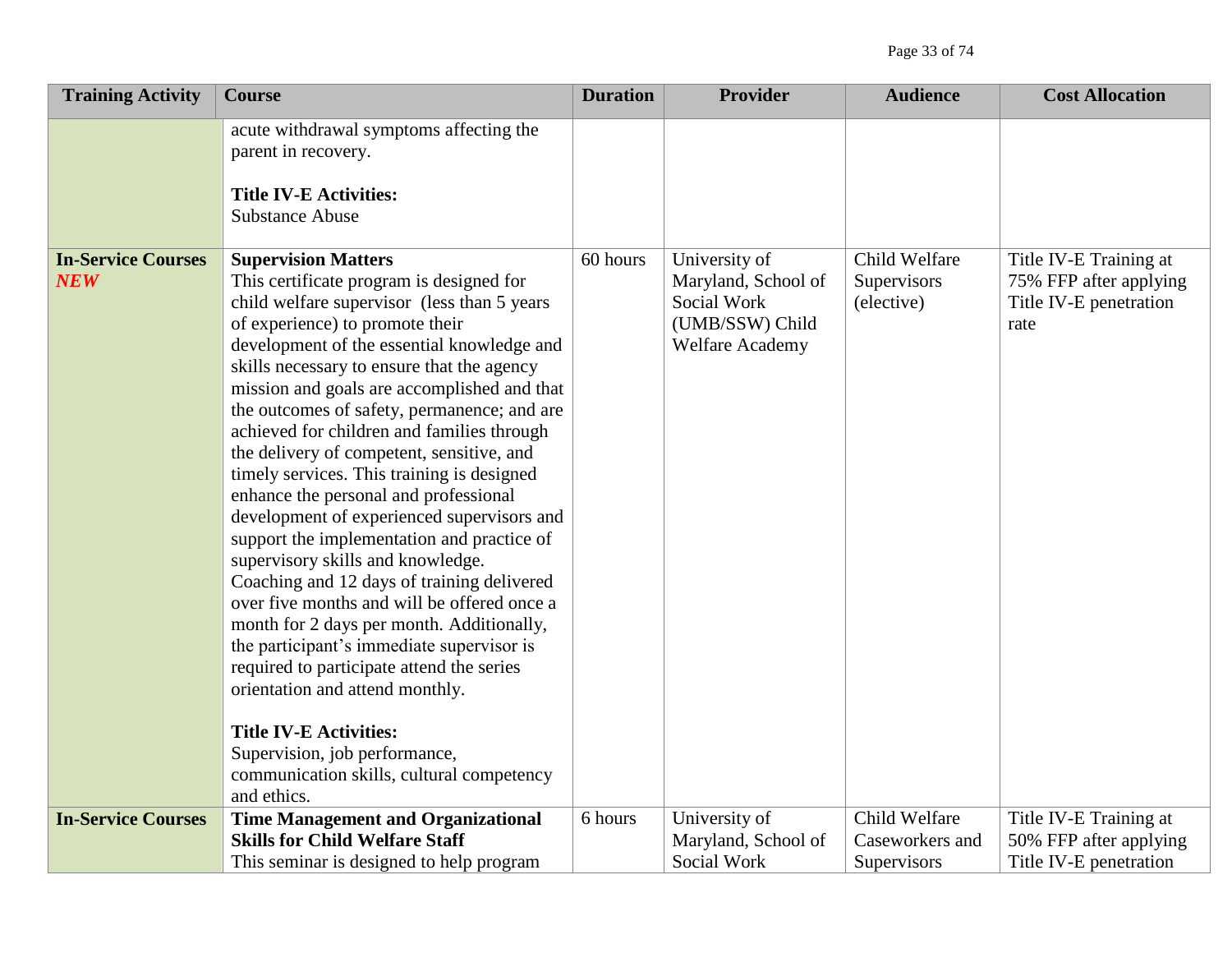| <b>Training Activity</b>                | <b>Course</b>                                                                                                                                                                                                                                                                                                                                                                                                                                                                                                                                                                                                                                                                                                                                   | <b>Duration</b> | <b>Provider</b>                                                                                  | <b>Audience</b>                                               | <b>Cost Allocation</b>                                                             |
|-----------------------------------------|-------------------------------------------------------------------------------------------------------------------------------------------------------------------------------------------------------------------------------------------------------------------------------------------------------------------------------------------------------------------------------------------------------------------------------------------------------------------------------------------------------------------------------------------------------------------------------------------------------------------------------------------------------------------------------------------------------------------------------------------------|-----------------|--------------------------------------------------------------------------------------------------|---------------------------------------------------------------|------------------------------------------------------------------------------------|
|                                         | staff gain control of their time and manage<br>their workload with greater ease and<br>confidence. Through techniques that are<br>easy to understand and implement,<br>participants will learn how to get organized<br>and stay that way, set manageable goals,<br>prioritize tasks, and create more time in<br>their day when there is no time to waste.<br><b>Title IV-E Activities:</b><br>Job Performance and time management                                                                                                                                                                                                                                                                                                               |                 | (UMB/SSW) Child<br>Welfare Academy                                                               | (elective)                                                    | rate                                                                               |
| <b>In-Service Courses</b><br><b>NEW</b> | <b>Trauma and Early Childhood</b><br><b>Intervention (Part 1 of 3 Series)</b><br>This three-part training series will provide a<br>clear explanation of early childhood<br>development and explore how trauma may<br>influence children's overall growth and<br>well-being. In this workshop participants<br>will discuss how trauma affects young<br>children's development and attachment, the<br>impact of culture on trauma, the influence<br>of the developmental stage of the child on<br>traumatic stress and how to help young<br>children feel safe after trauma.<br><b>Title IV-E Activities:</b><br>Assessment, social work practice, trauma<br>and mental health issues, communication<br>skills required to work with children and | 6 hours         | University of<br>Maryland, School of<br>Social Work<br>(UMB/SSW) Child<br><b>Welfare Academy</b> | Child Welfare<br>Caseworkers and<br>Supervisors<br>(elective) | Title IV-E Training at<br>75% FFP after applying<br>Title IV-E penetration<br>rate |
| <b>In-Service Courses</b><br><b>NEW</b> | families<br><b>Trauma and Early Childhood</b><br><b>Intervention (Part 2 of 3 Series)</b><br>This full day workshop will discuss the role<br>of supportive positive relationships in a<br>young child's life after trauma with special                                                                                                                                                                                                                                                                                                                                                                                                                                                                                                          | 6 hours         | University of<br>Maryland, School of<br>Social Work<br>(UMB/SSW) Child<br><b>Welfare Academy</b> | Child Welfare<br>Caseworkers and<br>Supervisors<br>(elective) | Title IV-E Training at<br>75% FFP after applying<br>Title IV-E penetration<br>rate |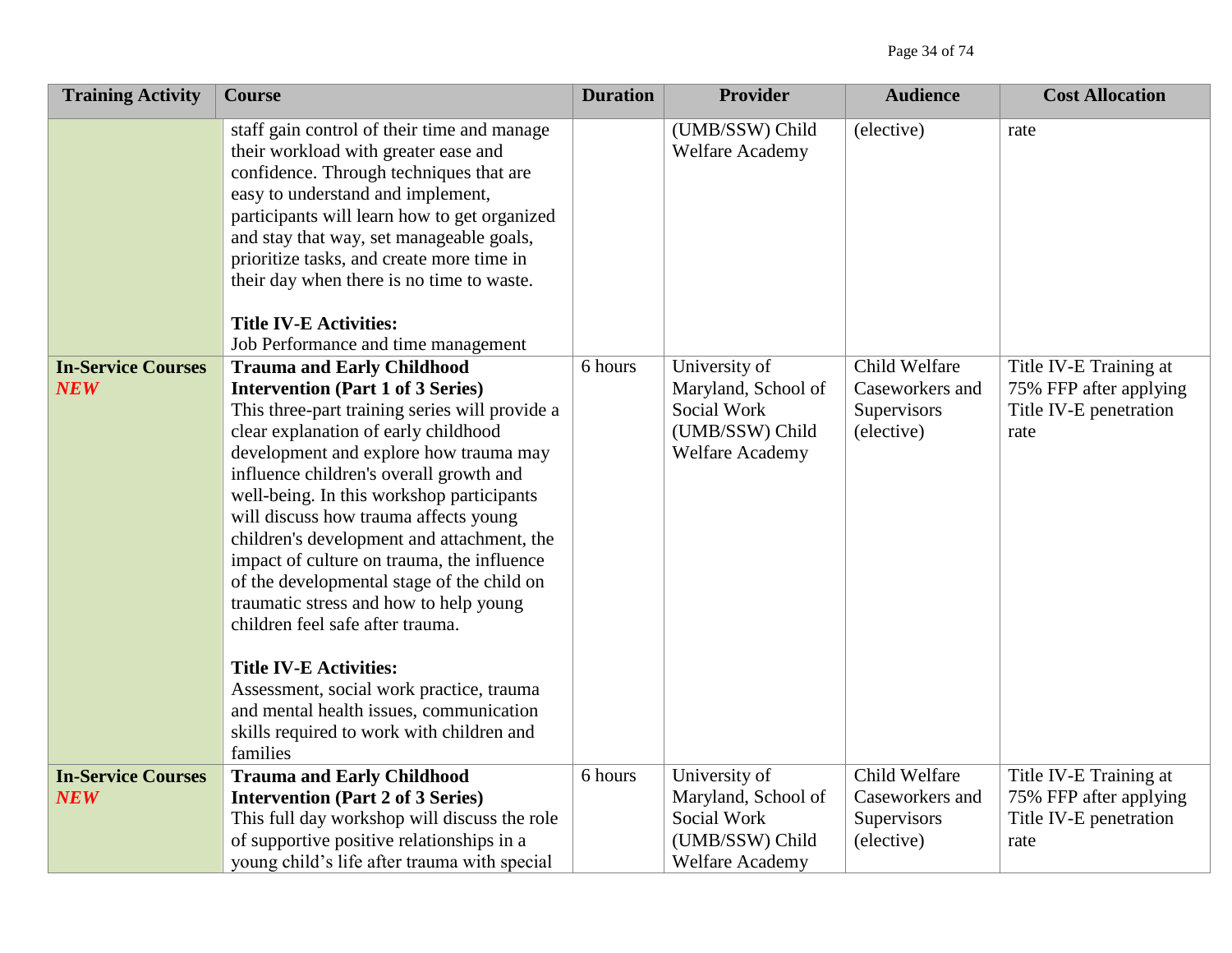| <b>Training Activity</b>                | <b>Course</b>                                                                                                                                                                                                                                                                                                                                                                                                                                                                                                          | <b>Duration</b> | <b>Provider</b>                                                                                  | <b>Audience</b>                                               | <b>Cost Allocation</b>                                                             |
|-----------------------------------------|------------------------------------------------------------------------------------------------------------------------------------------------------------------------------------------------------------------------------------------------------------------------------------------------------------------------------------------------------------------------------------------------------------------------------------------------------------------------------------------------------------------------|-----------------|--------------------------------------------------------------------------------------------------|---------------------------------------------------------------|------------------------------------------------------------------------------------|
|                                         | emphasis from the role of the resource<br>parent and the mental health provider.<br><b>Title IV-E Activities:</b><br>Social work practice, trauma and mental<br>health issues, communication skills required<br>to work with children and families                                                                                                                                                                                                                                                                     |                 |                                                                                                  |                                                               |                                                                                    |
| <b>In-Service Courses</b><br><b>NEW</b> | <b>Trauma and Early Childhood</b><br>Intervention (Part 3 of 3 Series) –<br>In this full day workshop participants will<br>explore strategies to promote children's<br>positive social emotional skills, gain an<br>increased understanding of problem<br>behaviors and explore positive approaches<br>to help children learn appropriate behaviors.<br><b>Title IV-E Activities:</b><br>Social work practice, trauma and mental<br>health issues, communication skills required<br>to work with children and families | 6 hours         | University of<br>Maryland, School of<br>Social Work<br>(UMB/SSW) Child<br><b>Welfare Academy</b> | Child Welfare<br>Caseworkers and<br>Supervisors<br>(elective) | Title IV-E Training at<br>75% FFP after applying<br>Title IV-E penetration<br>rate |
| <b>In-Service Courses</b>               | <b>Trauma Informed Casework -</b><br>(See description under Foundational Track)<br><b>Title IV-E Activities:</b><br>Assessment, social work practice, trauma<br>and mental health issues, communication<br>skills required to work with children and<br>families                                                                                                                                                                                                                                                       | 6 hours         | University of<br>Maryland, School of<br>Social Work<br>(UMB/SSW) Child<br>Welfare Academy        | Child Welfare<br>Caseworkers and<br>Supervisors<br>(elective) | Title IV-E Training at<br>75% FFP after applying<br>Title IV-E penetration<br>rate |
| <b>In-Service Courses</b><br><b>NEW</b> | <b>Trauma Informed Medication</b><br><b>Management</b><br>This workshop will provide information to<br>child welfare workers on screening for<br>trauma related symptoms as a potential<br>cause of behavior/mood problems, trauma<br>informed service planning, including                                                                                                                                                                                                                                             | 3 hours         | University of<br>Maryland, School of<br>Social Work<br>(UMB/SSW) Child<br><b>Welfare Academy</b> | Child Welfare<br>Caseworkers and<br>Supervisors<br>(elective) | Title IV-E Training at<br>75% FFP after applying<br>Title IV-E penetration<br>rate |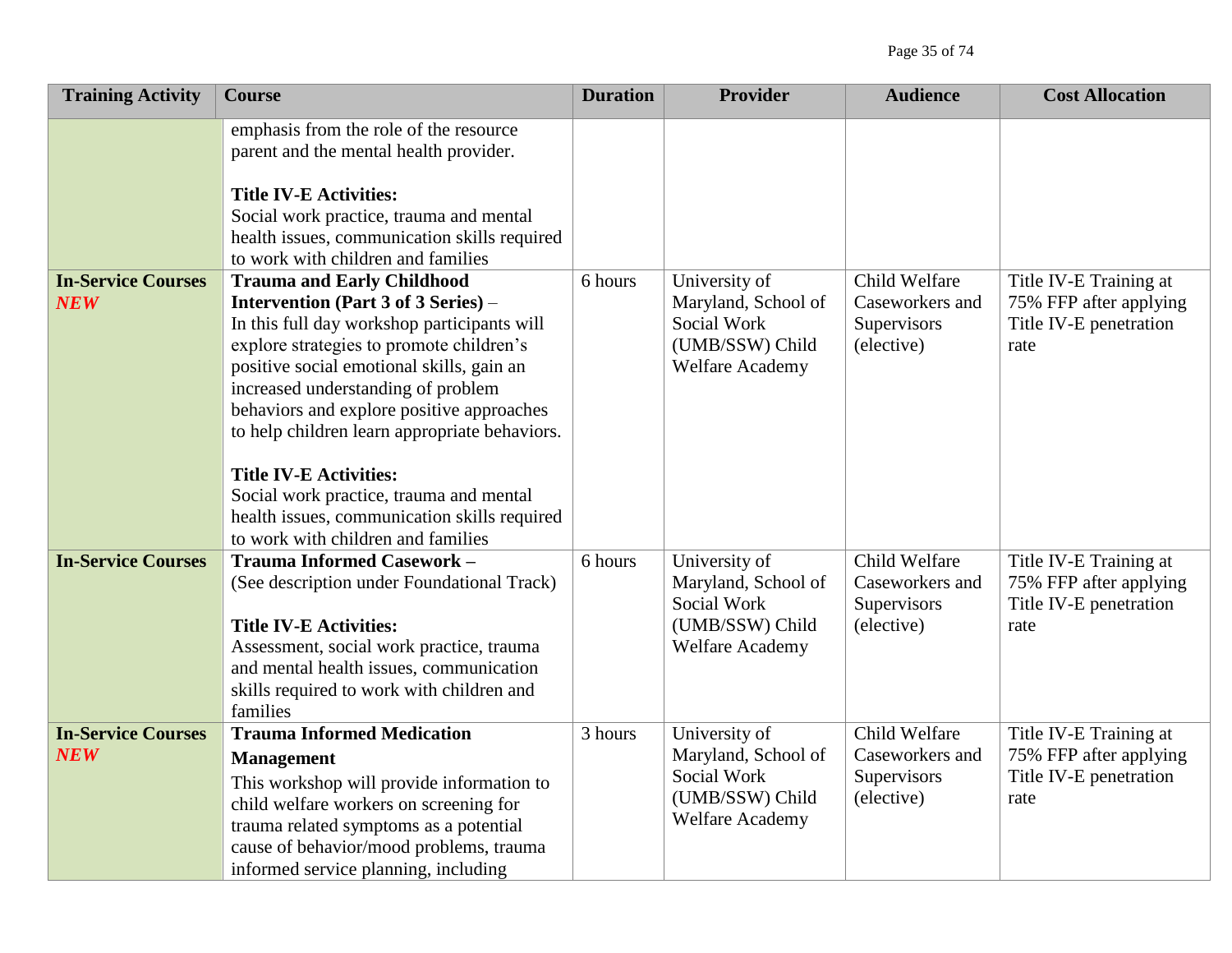| <b>Training Activity</b>                | <b>Course</b>                                                                                                                                                                                                                                                                                                                                                                                                                                                                                                                                                                                                                                                                                                                                                                                                                                                           | <b>Duration</b> | <b>Provider</b>                                                                                  | <b>Audience</b>                                               | <b>Cost Allocation</b>                                                             |
|-----------------------------------------|-------------------------------------------------------------------------------------------------------------------------------------------------------------------------------------------------------------------------------------------------------------------------------------------------------------------------------------------------------------------------------------------------------------------------------------------------------------------------------------------------------------------------------------------------------------------------------------------------------------------------------------------------------------------------------------------------------------------------------------------------------------------------------------------------------------------------------------------------------------------------|-----------------|--------------------------------------------------------------------------------------------------|---------------------------------------------------------------|------------------------------------------------------------------------------------|
|                                         | evidence based, non-medication treatments<br>(e.g. psychotherapy), and guidelines for<br>safety monitoring if a child does require<br>antipsychotic medication for serious mental<br>illness. Additionally, the workshop will<br>provide resource information for working<br>with traumatized youth who have<br>significant mental health concerns.<br><b>Title IV-E Activities:</b><br>Assessment, trauma and mental health<br>issues, referral to services                                                                                                                                                                                                                                                                                                                                                                                                            |                 |                                                                                                  |                                                               |                                                                                    |
| <b>In-Service Courses</b>               | <b>Understanding the Association between</b><br><b>Foster Care and Human Trafficking -</b><br>This training is designed to educate child<br>welfare workers to ensure that high-risk and<br>trafficked males and females placed in<br>foster care are identified, assisted, and<br>protected. Participants will gain a better<br>understanding of what human trafficking is,<br>the basics of domestic minor sex trafficking<br>and forced labor trafficking, how to better<br>identify potential trafficking victims, the<br>laws and referral mechanisms, myths and<br>misconceptions about sex trafficking, and<br>much more. CWA trainers have been<br>certified by the Maryland the Maryland<br>Human Trafficking Task Force to conduct<br>this training.<br><b>Title IV-E Activities:</b><br>Communication skills, social work practice,<br>referrals to services | 3 hours         | University of<br>Maryland, School of<br>Social Work<br>(UMB/SSW) Child<br><b>Welfare Academy</b> | Child Welfare<br>Caseworkers and<br>Supervisors<br>(elective) | Title IV-E Training at<br>75% FFP after applying<br>Title IV-E penetration<br>rate |
| <b>In-Service Courses</b><br><b>NEW</b> | <b>When Families Fall Apart:</b><br><b>Understanding the Impact of Adoption</b>                                                                                                                                                                                                                                                                                                                                                                                                                                                                                                                                                                                                                                                                                                                                                                                         | 6 hours         | University of<br>Maryland, School of                                                             | Child Welfare<br>Caseworkers and                              | Title IV-E Training at<br>75% FFP after applying                                   |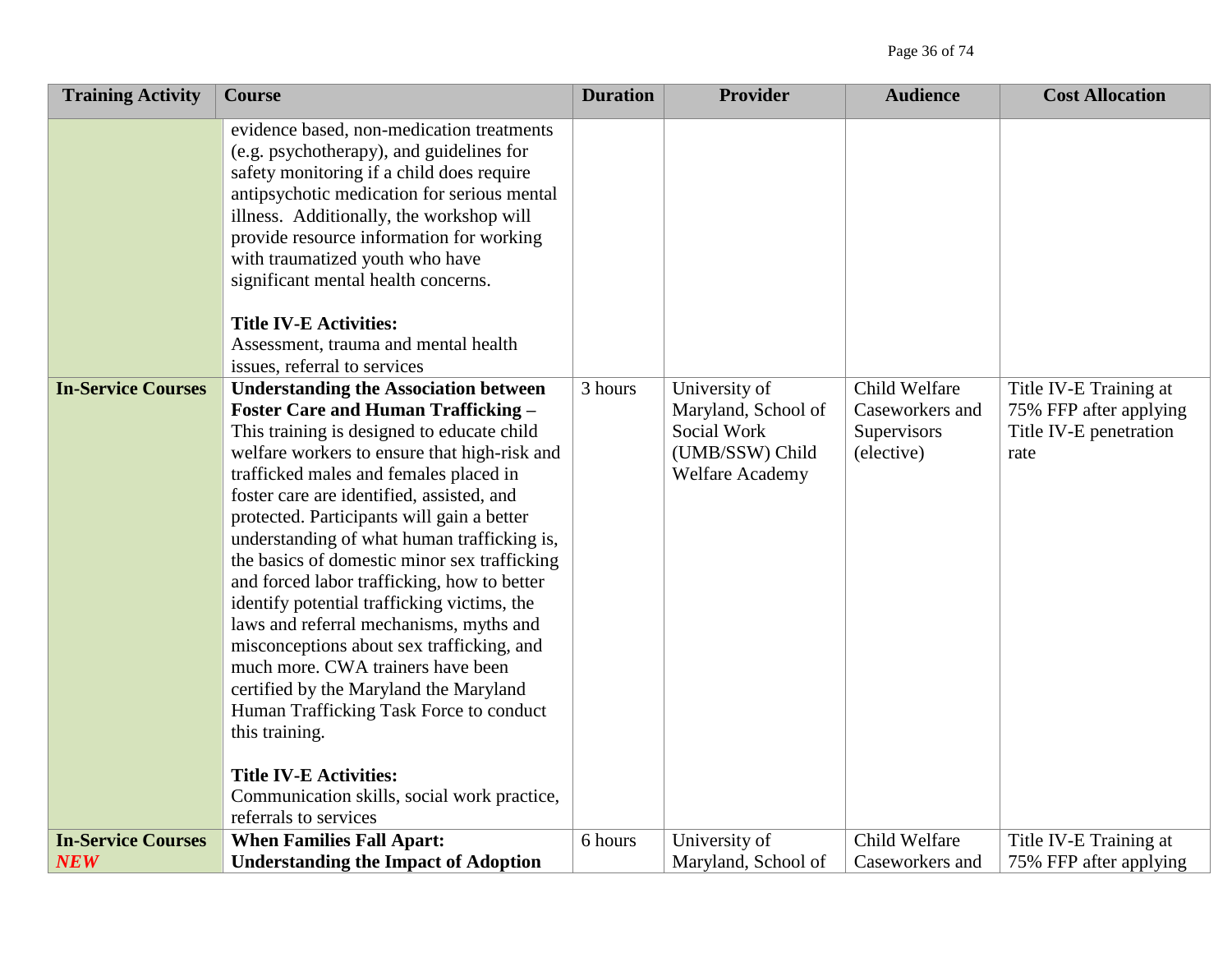| <b>Training Activity</b>                | <b>Course</b>                                                                                                                                                                                                                                                                                                                                                                                                                                                                                                                                                                                                                          | <b>Duration</b> | <b>Provider</b>                                                                                  | <b>Audience</b>                                               | <b>Cost Allocation</b>                                                             |
|-----------------------------------------|----------------------------------------------------------------------------------------------------------------------------------------------------------------------------------------------------------------------------------------------------------------------------------------------------------------------------------------------------------------------------------------------------------------------------------------------------------------------------------------------------------------------------------------------------------------------------------------------------------------------------------------|-----------------|--------------------------------------------------------------------------------------------------|---------------------------------------------------------------|------------------------------------------------------------------------------------|
|                                         | Disruption -<br>The tools necessary to help avert threatened<br>disruption and/or cope with disrupted<br>placement are provided. The workshop<br>offers strategies to help support the coping<br>strategies and alternatives options for<br>families.<br><b>Title-IV-E Activities:</b><br>Assessment, social work practice, activities<br>to preserve, strengthen and reunify the<br>family, referrals to services                                                                                                                                                                                                                     |                 | Social Work<br>(UMB/SSW) Child<br>Welfare Academy                                                | Supervisors<br>(elective)                                     | Title IV-E penetration<br>rate                                                     |
| <b>In-Service Courses</b>               | <b>Working with Sexually Diverse Youth:</b><br><b>Creating Safe Spaces -</b><br>This training explores the broad range of<br>sexual diversity including: homosexuality,<br>bi-sexuality and gender identity. We will<br>focus on strategies to enhance a participant's<br>communication and messaging skills as they<br>relate to sexuality issues. In addition to<br>discussion, practice of skills and other<br>interactive activities, local resources for<br>youth and professionals will be identified.<br><b>Title IV-E Activities:</b><br>Cultural competence, communication skills,<br>youth development, referral to services | 6 hours         | University of<br>Maryland, School of<br>Social Work<br>(UMB/SSW) Child<br><b>Welfare Academy</b> | Child Welfare<br>Caseworkers and<br>Supervisors<br>(elective) | Title IV-E Training at<br>75% FFP after applying<br>Title IV-E penetration<br>rate |
| <b>In-Service Courses</b><br><b>NEW</b> | <b>Writing Skills for Exceptional Case</b><br><b>Documentation</b><br>This workshop is designed to help child<br>welfare works develop a clearer, more<br>factual and pertinent writing style<br>specifically for child welfare<br>documentation. Through writing<br>experiences, training participants will work                                                                                                                                                                                                                                                                                                                      | 6 hours         | University of<br>Maryland, School of<br>Social Work<br>(UMB/SSW) Child<br>Welfare Academy        | Child Welfare<br>Caseworkers and<br>Supervisors<br>(elective) | Title IV-E Training at<br>50% FFP after applying<br>Title IV-E penetration<br>rate |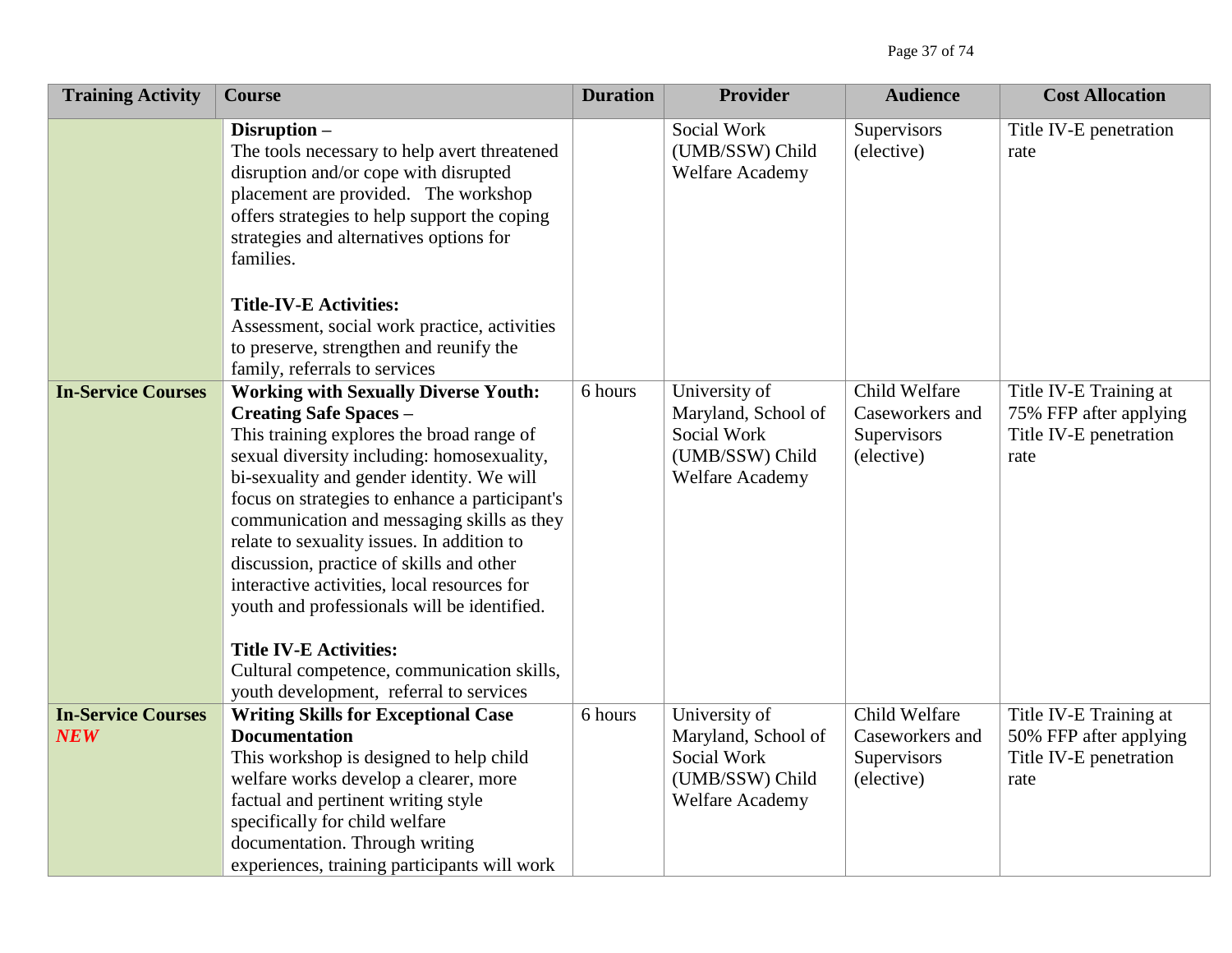| <b>Training Activity</b>  | <b>Course</b>                                                                                                                                                                                                                                                                                                                                                                                                                                                                                                                                                                                                                                                          | <b>Duration</b> | <b>Provider</b>                                                                           | <b>Audience</b>                                               | <b>Cost Allocation</b>                                                             |
|---------------------------|------------------------------------------------------------------------------------------------------------------------------------------------------------------------------------------------------------------------------------------------------------------------------------------------------------------------------------------------------------------------------------------------------------------------------------------------------------------------------------------------------------------------------------------------------------------------------------------------------------------------------------------------------------------------|-----------------|-------------------------------------------------------------------------------------------|---------------------------------------------------------------|------------------------------------------------------------------------------------|
|                           | on identifying pertinent data for inclusion in<br>contact notes, differentiating between case<br>fact and opinion and recording summarized<br>case assessments, case plans and other<br>supporting data in case records. Training<br>participants will gain an overall<br>understanding on how to organize<br>information in a clear, concise manner.<br><b>Title IV-E Activities:</b><br>Job performance enhancement                                                                                                                                                                                                                                                  |                 |                                                                                           |                                                               |                                                                                    |
| <b>In-Service Courses</b> | <b>Youth Engagement</b><br>The Youth Matter model is and includes<br>youth participation throughout the training<br>day. Participants hear from the youth as<br>panelists and then work collaboratively on<br>real case examples highlighting successes in<br>case planning. The groups are given an<br>opportunity to assess and plan to solve<br>specific challenges and barriers related to<br>the core practices identified in the model.<br><b>Title IV-E Activities:</b><br>Social work practice, case management,<br>communication skills, independent living<br>and issues confronting adolescents<br>preparing for independent living,<br>permanency planning | 6 hours         | University of<br>Maryland, School of<br>Social Work<br>(UMB/SSW) Child<br>Welfare Academy | Child Welfare<br>Caseworkers and<br>Supervisors<br>(elective) | Title IV-E Training at<br>75% FFP after applying<br>Title IV-E penetration<br>rate |
|                           | Courses Offered by the Office of Continuing Professional Education (CPE) <sup>5</sup>                                                                                                                                                                                                                                                                                                                                                                                                                                                                                                                                                                                  |                 |                                                                                           |                                                               |                                                                                    |

 $\overline{a}$ 

Advance Training Offered by the Office of Continuing Professional Education varies each year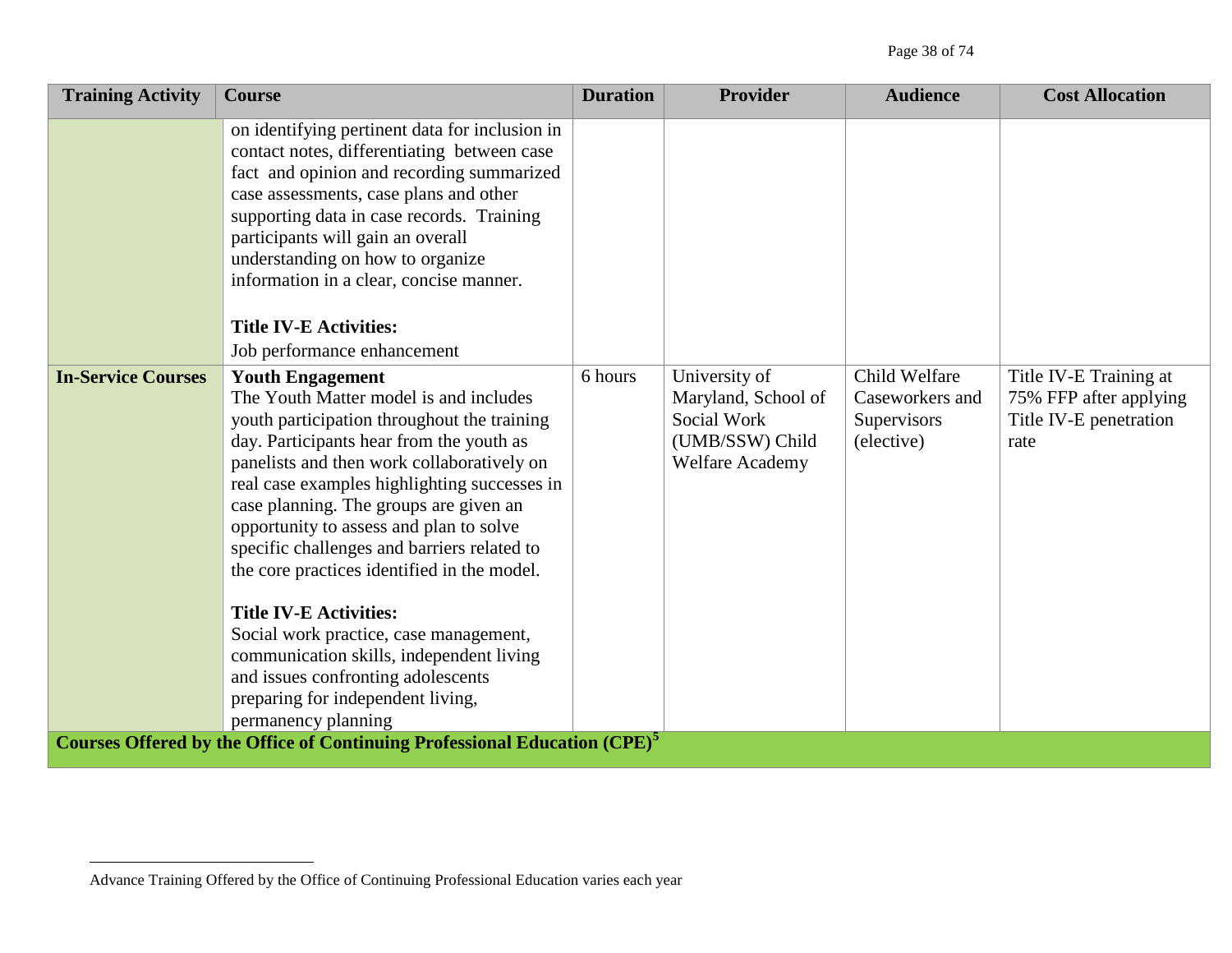| <b>Training Activity</b>                              | <b>Course</b>                                                                                                                                                                                                                                                                                                                                                                                                                                                                                                                                                                                                                                                                       | <b>Duration</b> | <b>Provider</b>                                                                                  | <b>Audience</b>                                               | <b>Cost Allocation</b>                                                             |
|-------------------------------------------------------|-------------------------------------------------------------------------------------------------------------------------------------------------------------------------------------------------------------------------------------------------------------------------------------------------------------------------------------------------------------------------------------------------------------------------------------------------------------------------------------------------------------------------------------------------------------------------------------------------------------------------------------------------------------------------------------|-----------------|--------------------------------------------------------------------------------------------------|---------------------------------------------------------------|------------------------------------------------------------------------------------|
| <b>In-Service</b><br><b>CPE Courses</b><br><b>NEW</b> | <b>Chasing the Bug: The De-Stigmatization</b><br>of HIV Among Sexual Minority Youth<br>This workshop will examine and define the<br>practice of bug chasing, events where gay<br>youth have unprotected sex with multiple<br>partners who are HIV positive with the<br>intention of contracting the virus.<br>Contributing factors to this behavior as well<br>as the way in which social workers can<br>respond will also be discussed.<br><b>Title IV-E Activities:</b><br>Social work practice, case management,<br>communication skills, cultural competency,<br>referral services independent living and<br>issues confronting adolescents preparing for<br>independent living | 6 hours         | University of<br>Maryland, School of<br>Social Work -<br>Continuing<br>Professional<br>Education | Child Welfare<br>Caseworkers and<br>Supervisors<br>(elective) | Title IV-E Training at<br>75% FFP after applying<br>Title IV-E penetration<br>rate |
| <b>In-Service</b><br><b>CPE Courses</b><br><b>NEW</b> | <b>Child Abuse: Its Collateral Consequences</b><br>and Treatment Modalities<br>This workshop will examine the collateral<br>consequences of child abuse while exploring<br>legal, social, psychological and<br>developmental implications. Participants<br>will discuss the various forms of child abuse.<br>gender differences, propensity and risk<br>factors. Participants will use current<br>literature to explore the importance of<br>understanding best treatment modalities,<br>congruent with the type of abuse.<br><b>Title IV-E Activities:</b><br>Child abuse & neglect, assessment                                                                                    | 6 hours         | University of<br>Maryland, School of<br>Social Work -<br>Continuing<br>Professional<br>Education | Child Welfare<br>Caseworkers and<br>Supervisors<br>(elective) | Title IV-E Training at<br>75% FFP after applying<br>Title IV-E penetration<br>rate |
| <b>In-Service</b><br><b>CPE Courses</b>               | <b>Dealing with Difficult People-</b><br>This workshop is about coexisting with                                                                                                                                                                                                                                                                                                                                                                                                                                                                                                                                                                                                     | 6 hours         | University of<br>Maryland, School of                                                             | Child Welfare<br>Caseworkers and                              | Title IV-E Training at<br>75% FFP after applying                                   |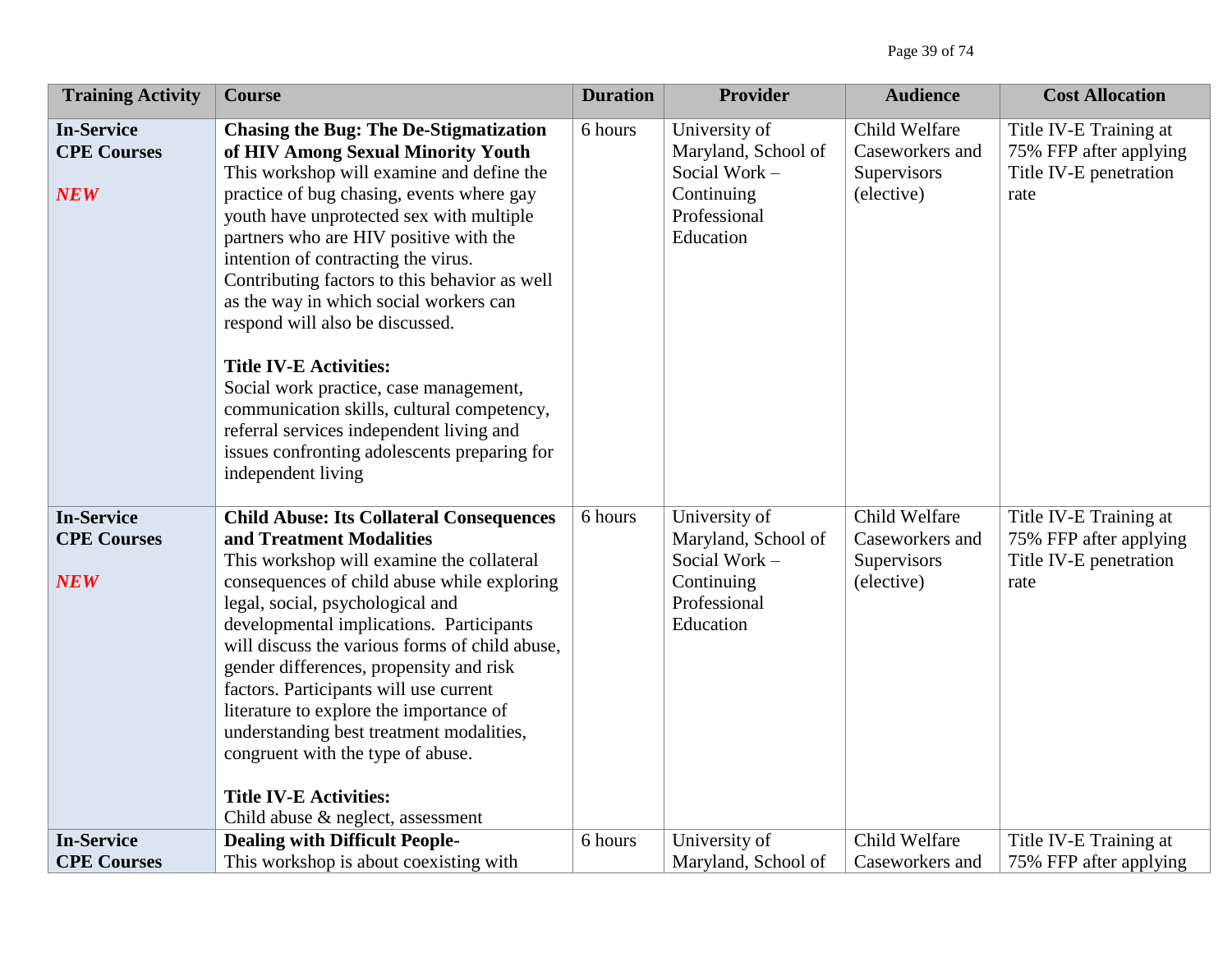| <b>Training Activity</b>                              | <b>Course</b>                                                                                                                                                                                                                                                                                                                                                                                                                                                                                                                   | <b>Duration</b> | <b>Provider</b>                                                                                  | <b>Audience</b>                                               | <b>Cost Allocation</b>                                                             |
|-------------------------------------------------------|---------------------------------------------------------------------------------------------------------------------------------------------------------------------------------------------------------------------------------------------------------------------------------------------------------------------------------------------------------------------------------------------------------------------------------------------------------------------------------------------------------------------------------|-----------------|--------------------------------------------------------------------------------------------------|---------------------------------------------------------------|------------------------------------------------------------------------------------|
| <b>NEW</b>                                            | people who are not easy to deal with.<br>Participants will understand the types of<br>difficult people, and how to communicate<br>with someone who is being difficult.<br>Participants will leave this course prepared<br>for the challenges of working, living and<br>collaborating with difficult people, while<br>realizing how to change self.<br><b>Title IV-E Activities:</b>                                                                                                                                             |                 | Social Work -<br>Continuing<br>Professional<br>Education                                         | Supervisors<br>(elective)                                     | Title IV-E penetration<br>rate                                                     |
| <b>In-Service</b><br><b>CPE Courses</b>               | Social work practice, communication skills<br><b>Dialectic Behavior Therapy (DBT) for</b><br><b>Adolescents</b><br>This training will provide participants with<br>the understanding of DBT, including the way<br>in which the treatment prioritizes symptoms<br>for interventions, specific techniques and<br>interventions used to address high-risk<br>behaviors in adolescents.<br><b>Title IV-E Activities:</b><br>Social work practice, communication skills,<br>independent living $&$ issues confronting<br>adolescents | 6 hours         | University of<br>Maryland, School of<br>Social Work -<br>Continuing<br>Professional<br>Education | Child Welfare<br>Caseworkers and<br>Supervisors<br>(elective) | Title IV-E Training at<br>75% FFP after applying<br>Title IV-E penetration<br>rate |
| <b>In-Service</b><br><b>CPE Courses</b><br><b>NEW</b> | <b>Effective Case Management-</b><br>For many social workers, there are more<br>cases than hours in a day thus making<br>effectiveness and efficiency more important<br>than ever. This workshop will entail a<br>psycho-educational overview about case<br>management and how to manage cases<br>effectively.<br><b>Title IV-E Activities:</b><br>Job performance, enhancement skills                                                                                                                                          | 6 hours         | University of<br>Maryland, School of<br>Social Work -<br>Continuing<br>Professional<br>Education | Child Welfare<br>Caseworkers and<br>Supervisors<br>(elective) | Title IV-E Training at<br>50% FFP after applying<br>Title IV-E penetration<br>rate |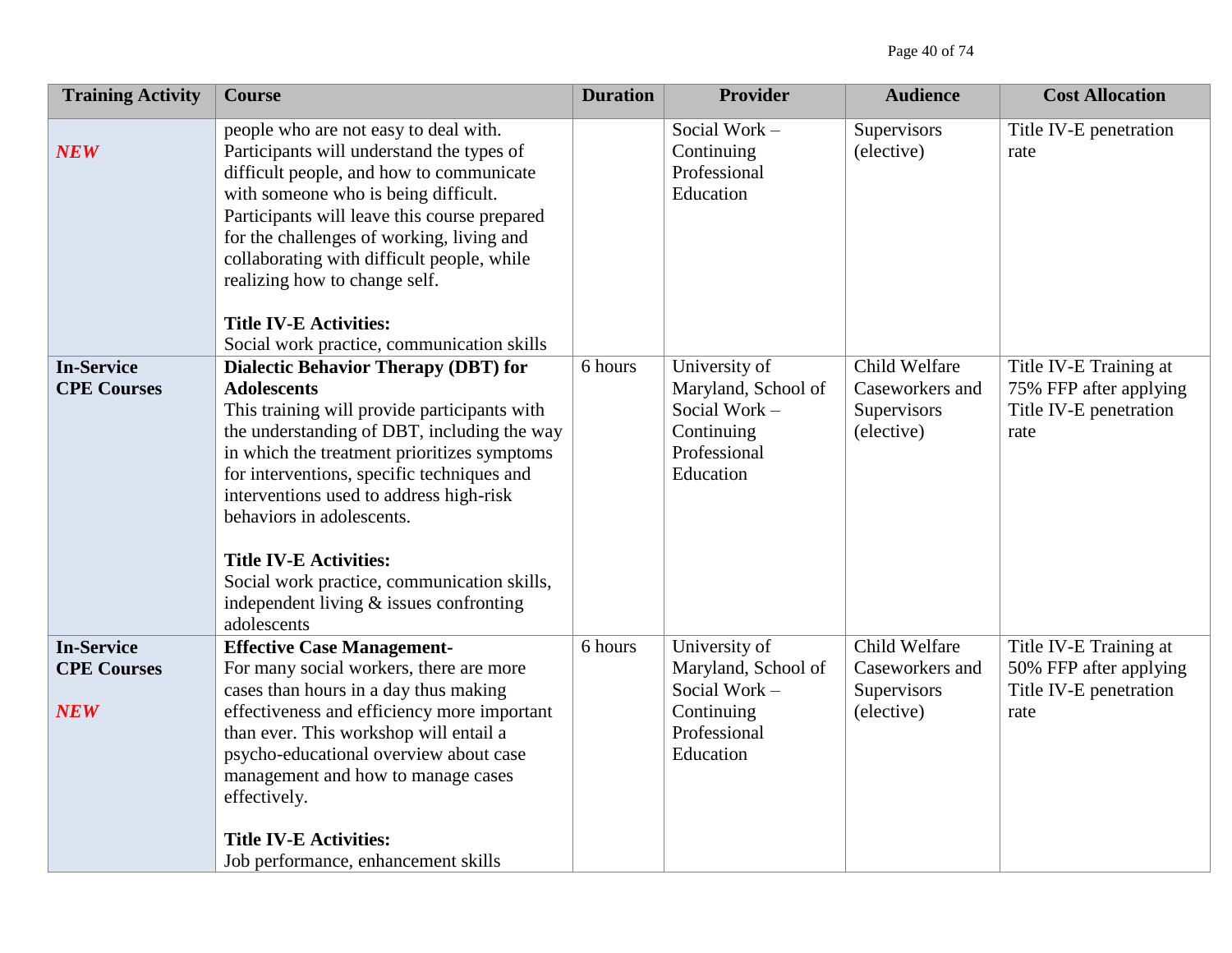| <b>Training Activity</b>                              | <b>Course</b>                                                                                                                                                                                                                                                                                                                                                                                                                                                                                                                                                                                | <b>Duration</b> | <b>Provider</b>                                                                                  | <b>Audience</b>                                               | <b>Cost Allocation</b>                                                             |
|-------------------------------------------------------|----------------------------------------------------------------------------------------------------------------------------------------------------------------------------------------------------------------------------------------------------------------------------------------------------------------------------------------------------------------------------------------------------------------------------------------------------------------------------------------------------------------------------------------------------------------------------------------------|-----------------|--------------------------------------------------------------------------------------------------|---------------------------------------------------------------|------------------------------------------------------------------------------------|
| <b>In-Service</b><br><b>CPE Courses</b><br><b>NEW</b> | <b>Emotional Development: I Don't</b><br><b>Understand Why They Act This Way! -</b><br>Supporting children's social-emotional<br>development: I don't understand why they<br>act this way! This workshop is targeted at<br>audiences who have an interest in infants,<br>toddlers, and preschooler's social-emotional<br>development. You will gain a better<br>understanding of the social-emotional-<br>behavior of children under the age of five<br>and how best to support teachers and parents.<br><b>Title IV-E Activities:</b><br>Social work practice, assessment, case<br>planning | 6 hours         | University of<br>Maryland, School of<br>Social Work -<br>Continuing<br>Professional<br>Education | Child Welfare<br>Caseworkers and<br>Supervisors<br>(elective) | Title IV-E Training at<br>50% FFP after applying<br>Title IV-E penetration<br>rate |
| <b>In-Service</b><br><b>CPE Courses</b>               | <b>Ethical Consideration: Impairment and</b><br>the Workplace-<br>This workshop will discuss issues of<br>colleague impairment and the skills needed<br>to maintain an appropriate work/life balance.<br>Identify issues related to worker impairment<br>and its effects on a colleague's ability to<br>provide services.<br><b>Title IV-E Activities:</b><br>Ethics, job performance, team building,<br>stress management, worker retention                                                                                                                                                 | 6 hours         | University of<br>Maryland, School of<br>Social Work -<br>Continuing<br>Professional<br>Education | Child Welfare<br>Caseworkers and<br>Supervisors<br>(elective) | Title IV-E Training at<br>50% FFP after applying<br>Title IV-E penetration<br>rate |
| <b>In-Service</b><br><b>CPE Courses</b>               | <b>Ethical Considerations When Working</b><br>with LGBTQI Clients- -<br>Working with LGBTQI clients can often<br>present social workers with ethical<br>dilemmas; often even before a social worker<br>ever sees or meets a client. LGBTQI clients<br>frequently want to know the sexual<br>orientation/identity of a social worker and/or                                                                                                                                                                                                                                                   | 3 hours         | University of<br>Maryland, School of<br>Social Work -<br>Continuing<br>Professional<br>Education | Child Welfare<br>Caseworkers and<br>Supervisors<br>(elective) | Title IV-E Training at<br>75% FFP after applying<br>Title IV-E penetration<br>rate |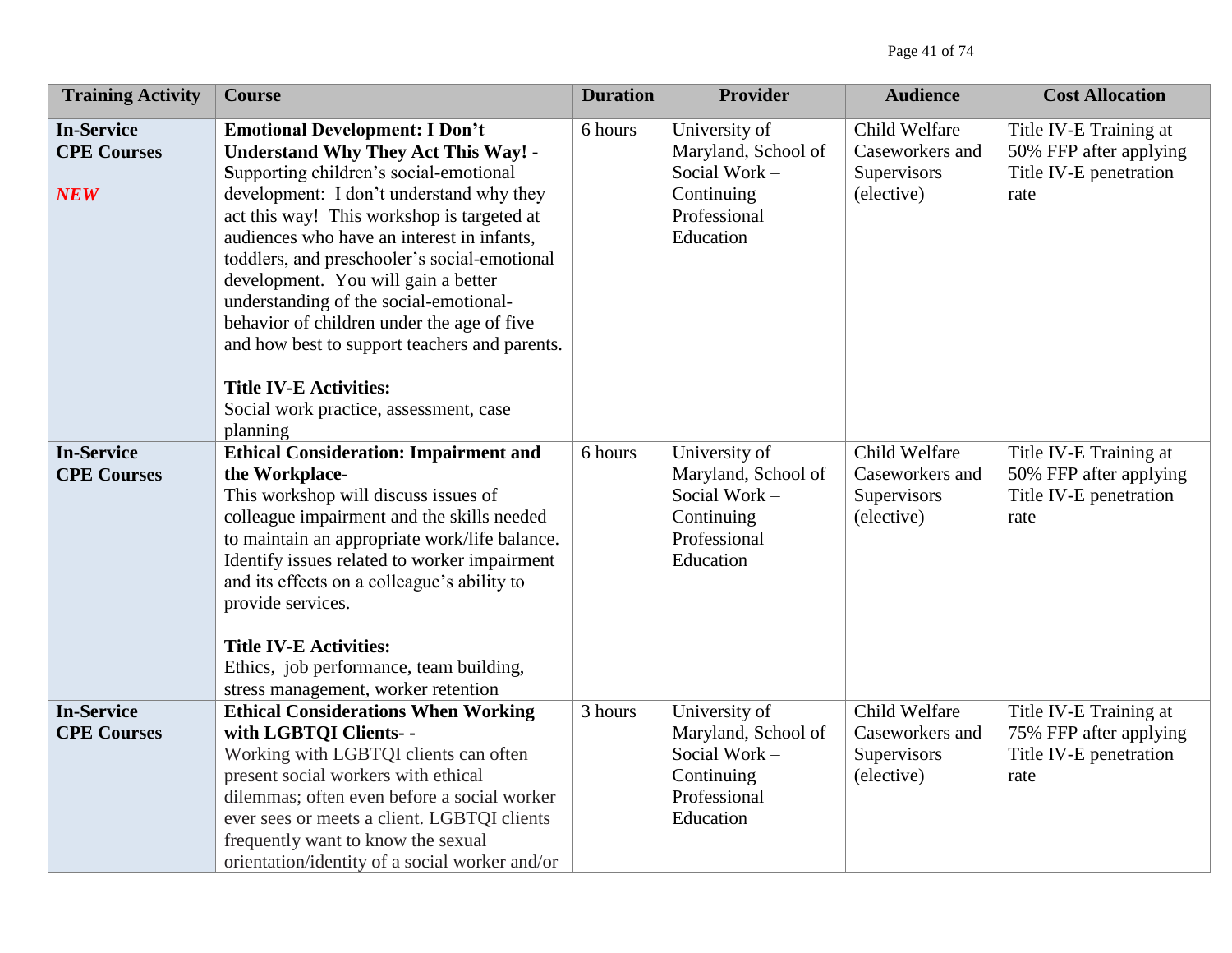| <b>Training Activity</b> | Course                                                                                                                                                                                                              | <b>Duration</b> | <b>Provider</b> | <b>Audience</b> | <b>Cost Allocation</b> |
|--------------------------|---------------------------------------------------------------------------------------------------------------------------------------------------------------------------------------------------------------------|-----------------|-----------------|-----------------|------------------------|
|                          | the social worker's feelings about a variety<br>of sexual issues before they will make an<br>appointment This workshop will identify<br>and explore possible options for resolving<br>some of these complex issues. |                 |                 |                 |                        |
|                          | <b>Title IV-E Activities:</b><br>Social work practice, communication skills,<br>cultural competency, independent living $\&$<br>issues confronting adolescents                                                      |                 |                 |                 |                        |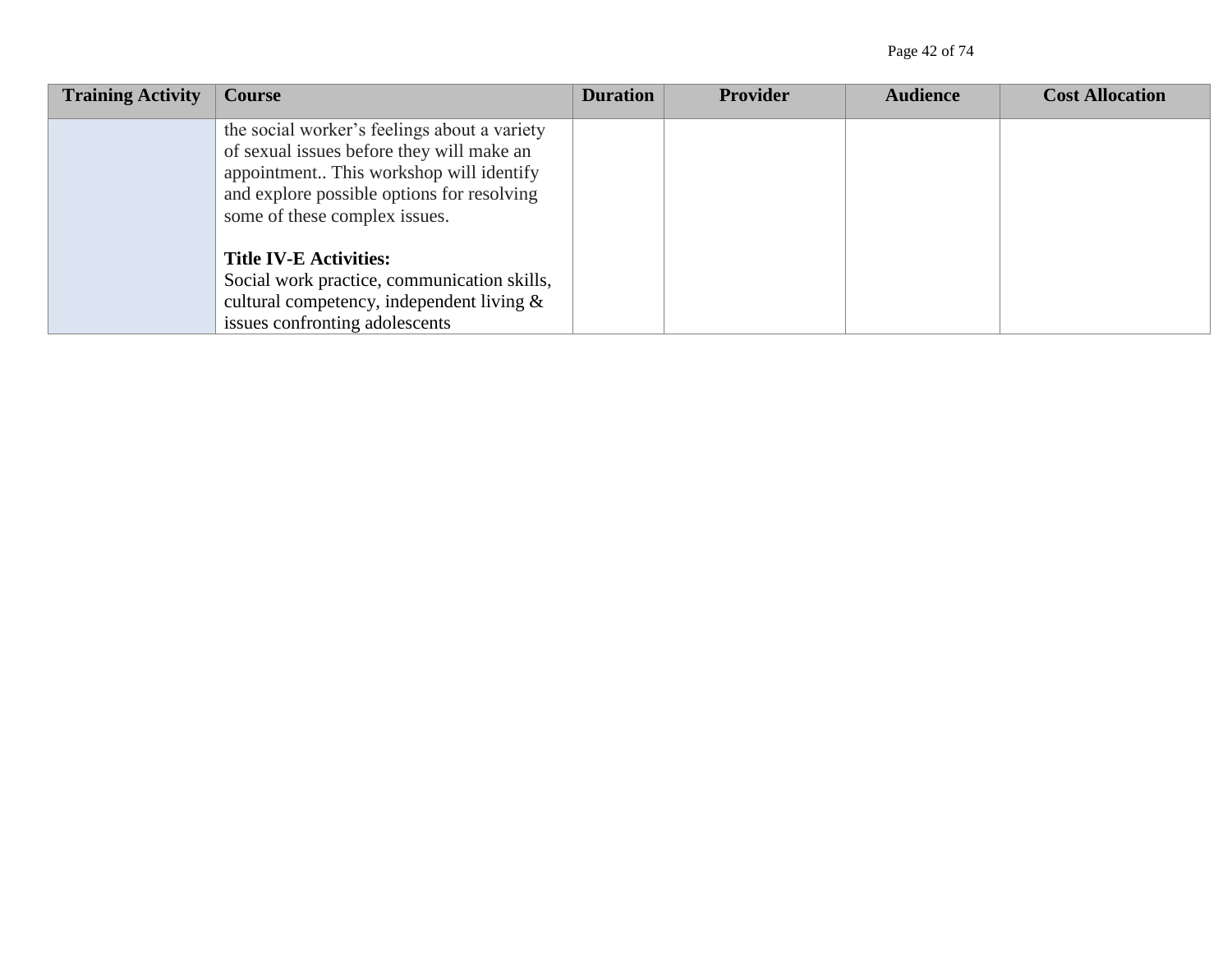| <b>Training Activity</b>                | <b>Course</b>                                                                                                                                                                                                                                                                                                                                                                                                                                                                                                 | <b>Duration</b> | <b>Provider</b>                                                                                  | <b>Audience</b>                                               | <b>Cost Allocation</b>                                                             |
|-----------------------------------------|---------------------------------------------------------------------------------------------------------------------------------------------------------------------------------------------------------------------------------------------------------------------------------------------------------------------------------------------------------------------------------------------------------------------------------------------------------------------------------------------------------------|-----------------|--------------------------------------------------------------------------------------------------|---------------------------------------------------------------|------------------------------------------------------------------------------------|
| <b>In-Service</b><br><b>CPE Courses</b> | <b>Ethical Issues When Required Reports of</b><br><b>Maltreatment or Harm-</b><br>This workshop will explore current legal and<br>ethical considerations when applying the<br>code of ethics into social work. Also, it<br>discusses changes to the law and regulations<br>regarding child abuse and neglect and<br>explores how to meet these obligations while<br>maintaining a therapeutic relationship with<br>the clients.<br><b>Title IV-E Activities:</b><br>Ethics, child abuse & neglect, assessment | 6 hours         | University of<br>Maryland, School of<br>Social Work -<br>Continuing<br>Professional<br>Education | Child Welfare<br>Caseworkers and<br>Supervisors<br>(elective) | Title IV-E Training at<br>75% FFP after applying<br>Title IV-E penetration<br>rate |
| <b>In-Service</b><br><b>CPE Courses</b> | <b>Everyday Ethical Dilemmas in Social</b><br><b>Work Practice -</b><br>Social workers will be introduced to a<br>decision making protocol and a decision<br>chart to aid in their ethical reasoning when<br>faced with a dilemma. This workshop will<br>provide social workers with the opportunity<br>to increase self-awareness. The NASW<br>Code of Ethics will be reviewed.<br><b>Title IV-E Activities:</b><br>Ethics                                                                                   | 6 hours         | University of<br>Maryland, School of<br>Social Work -<br>Continuing<br>Professional<br>Education | Child Welfare<br>Caseworkers and<br>Supervisors<br>(elective) | Title IV-E Training at<br>50% FFP after applying<br>Title IV-E penetration<br>rate |
| <b>In-Service CPE</b><br><b>Courses</b> | <b>General Supervision for New Supervisors</b><br>This workshop provides an overview of basic<br>skills and resources necessary for effective<br>general supervision. Participants will gain a<br>better understanding of the role, function,<br>and characteristics of an effective supervisor<br>in addition to the basics of personnel<br>management. This training is designed for                                                                                                                        | 12 hours        | University of<br>Maryland, School of<br>Social Work -<br>Continuing<br>Professional<br>Education | Child Welfare<br>Caseworkers and<br>Supervisors<br>(elective) | Title IV-E Training at<br>50% FFP after applying<br>Title IV-E penetration<br>rate |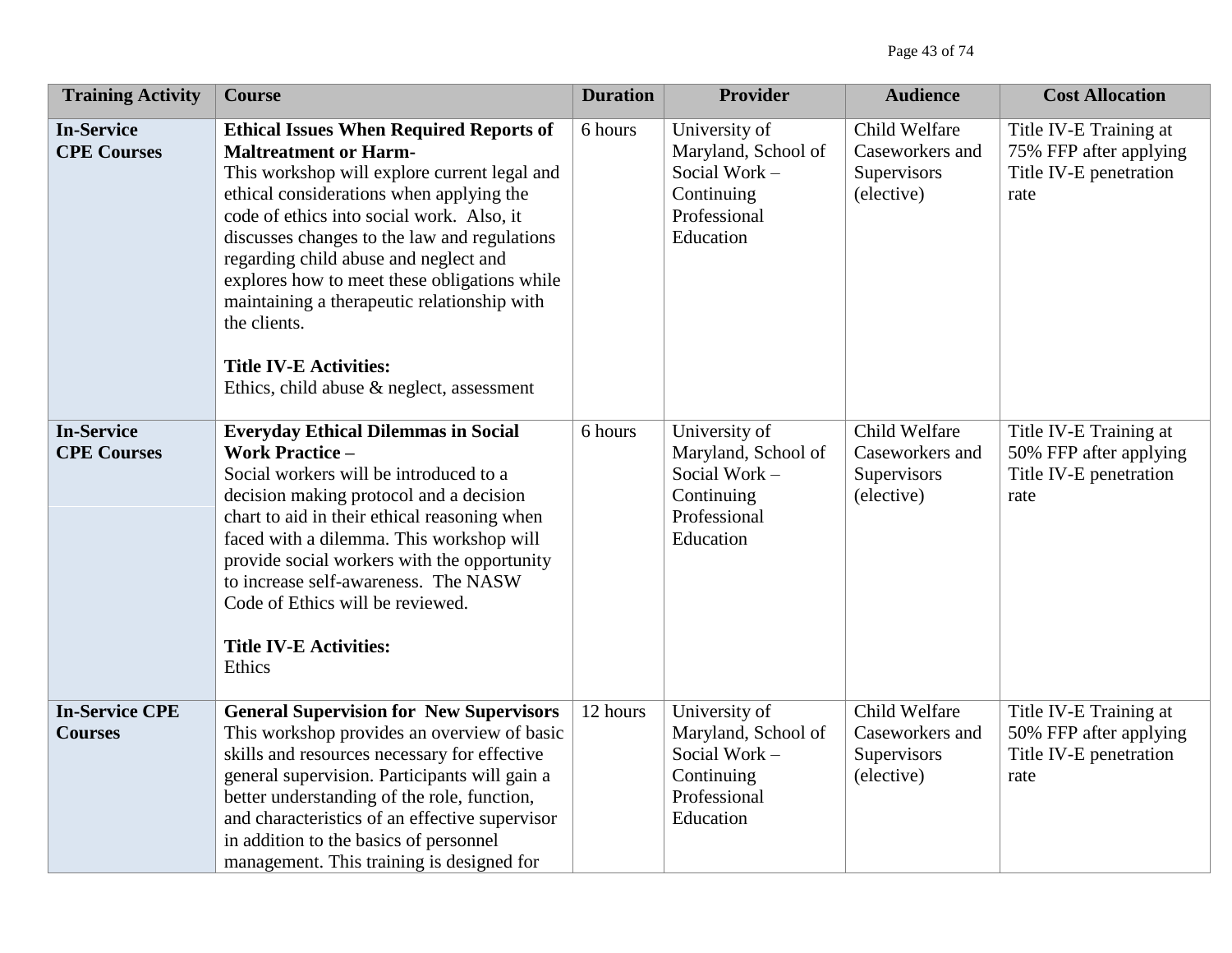| <b>Training Activity</b> | Course                                                                                                                                                 | <b>Duration</b> | <b>Provider</b> | <b>Audience</b> | <b>Cost Allocation</b> |
|--------------------------|--------------------------------------------------------------------------------------------------------------------------------------------------------|-----------------|-----------------|-----------------|------------------------|
|                          | human service workers with fewer than two<br>years of supervisory experience or<br>individuals wanting to enhance supervisory<br>knowledge and skills. |                 |                 |                 |                        |
|                          | <b>Title IV-E Activities:</b><br>General supervisory skills, job performance                                                                           |                 |                 |                 |                        |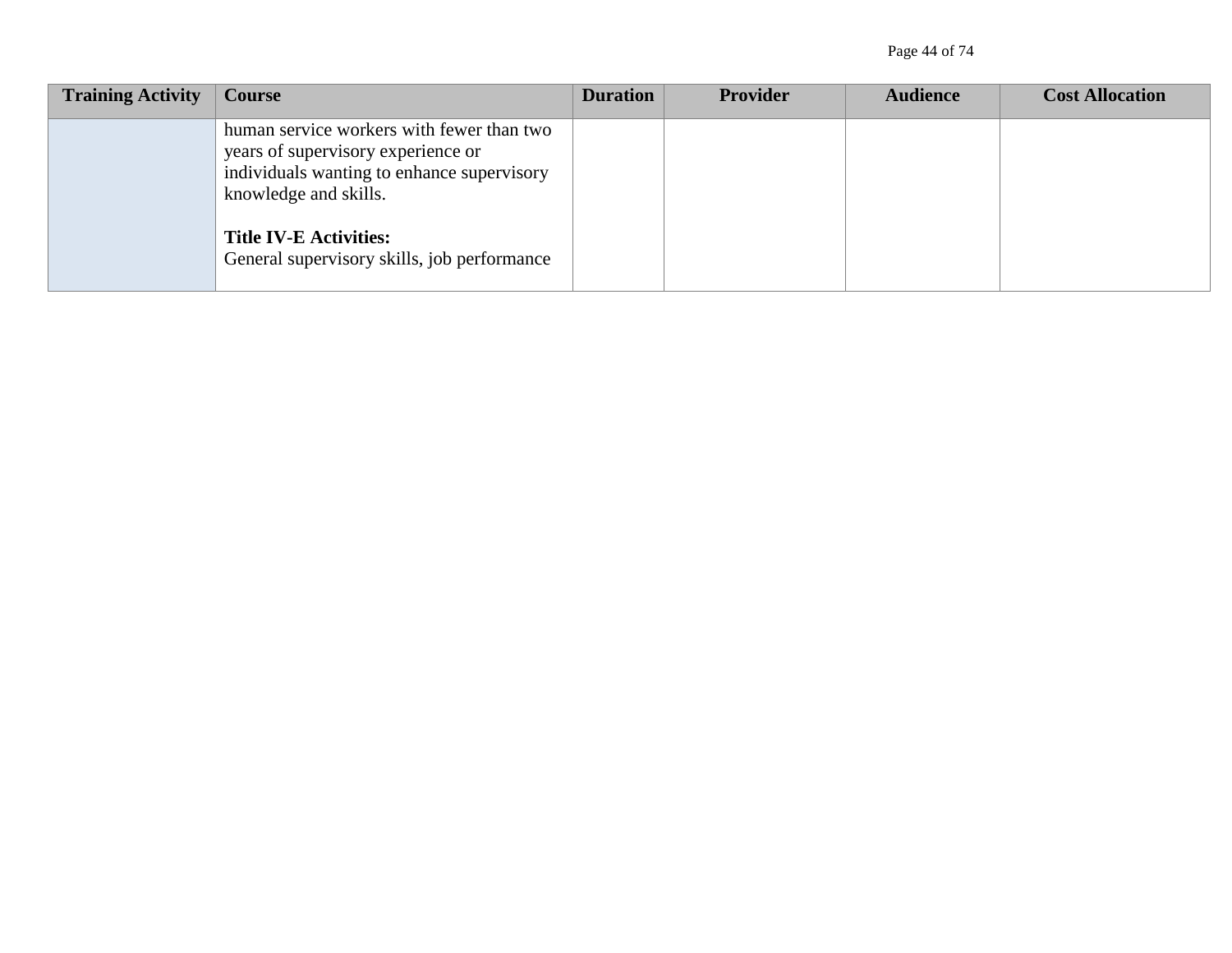| <b>Training Activity</b>                              | <b>Course</b>                                                                                                                                                                                                                                                                                                                                                                                                                                                                                           | <b>Duration</b> | <b>Provider</b>                                                                                 | <b>Audience</b>                                               | <b>Cost Allocation</b>                                                             |
|-------------------------------------------------------|---------------------------------------------------------------------------------------------------------------------------------------------------------------------------------------------------------------------------------------------------------------------------------------------------------------------------------------------------------------------------------------------------------------------------------------------------------------------------------------------------------|-----------------|-------------------------------------------------------------------------------------------------|---------------------------------------------------------------|------------------------------------------------------------------------------------|
| <b>In-Service</b><br><b>CPE Courses</b>               | <b>Helping Victims in Our Community:</b><br><b>Ethical Practice within a Coordinated</b><br><b>Community Response</b><br>Participants will learn how to identify and<br>apply various ethical principles and legal<br>mandates to work most effectively with<br>victims of crime in the community were<br>enhancing their work with others.<br><b>Title IV-E Activities:</b><br>Ethics                                                                                                                  | 6 hours         | University of<br>Maryland, School of<br>Social Work-<br>Continuing<br>Professional<br>Education | Child Welfare<br>Caseworkers and<br>Supervisors<br>(elective) | Title IV-E Training at<br>50% FFP after applying<br>Title IV-E penetration<br>rate |
| <b>In-Service</b><br><b>CPE Courses</b>               | <b>Human Trafficking and Social Work</b><br><b>Practice: Ethical Considerations and</b><br><b>Critical Skills for Effective</b><br><b>Work with Sex and Labor Trafficking</b><br>Victims - Participants will achieve a basic<br>understanding of Federal and State laws<br>against human trafficking, learn to identify<br>and work effectively with victims of various<br>cultures and develop coalition-building<br>skills.<br><b>Title IV-E Activities:</b><br>Ethics, assessment, referral services | 3 hours         | University of<br>Maryland, School of<br>Social Work-<br>Continuing<br>Professional<br>Education | Child Welfare<br>Supervisors and<br>managers<br>(elective)    | Title IV-E Training at<br>75% FFP after applying<br>Title IV-E penetration<br>rate |
| <b>In-Service</b><br><b>CPE Courses</b><br><b>NEW</b> | <b>Igniting Greatness in Youth through</b><br><b>Empowerment not Pressure-Adolescence</b><br>This workshop will explore the importance<br>of empowering youth to explore and form<br>their identity. Adolescence is a<br>developmental milestone marked with self-<br>exploration and identity formation. In order<br>for identity to be developed, youth must have<br>the opportunity to try new things and make                                                                                       | 6 hours         | University of<br>Maryland, School of<br>Social Work-<br>Continuing<br>Professional<br>Education | Child Welfare<br>Caseworkers and<br>Supervisors<br>(elective) | Title IV-E Training at<br>75% FFP after applying<br>Title IV-E penetration<br>rate |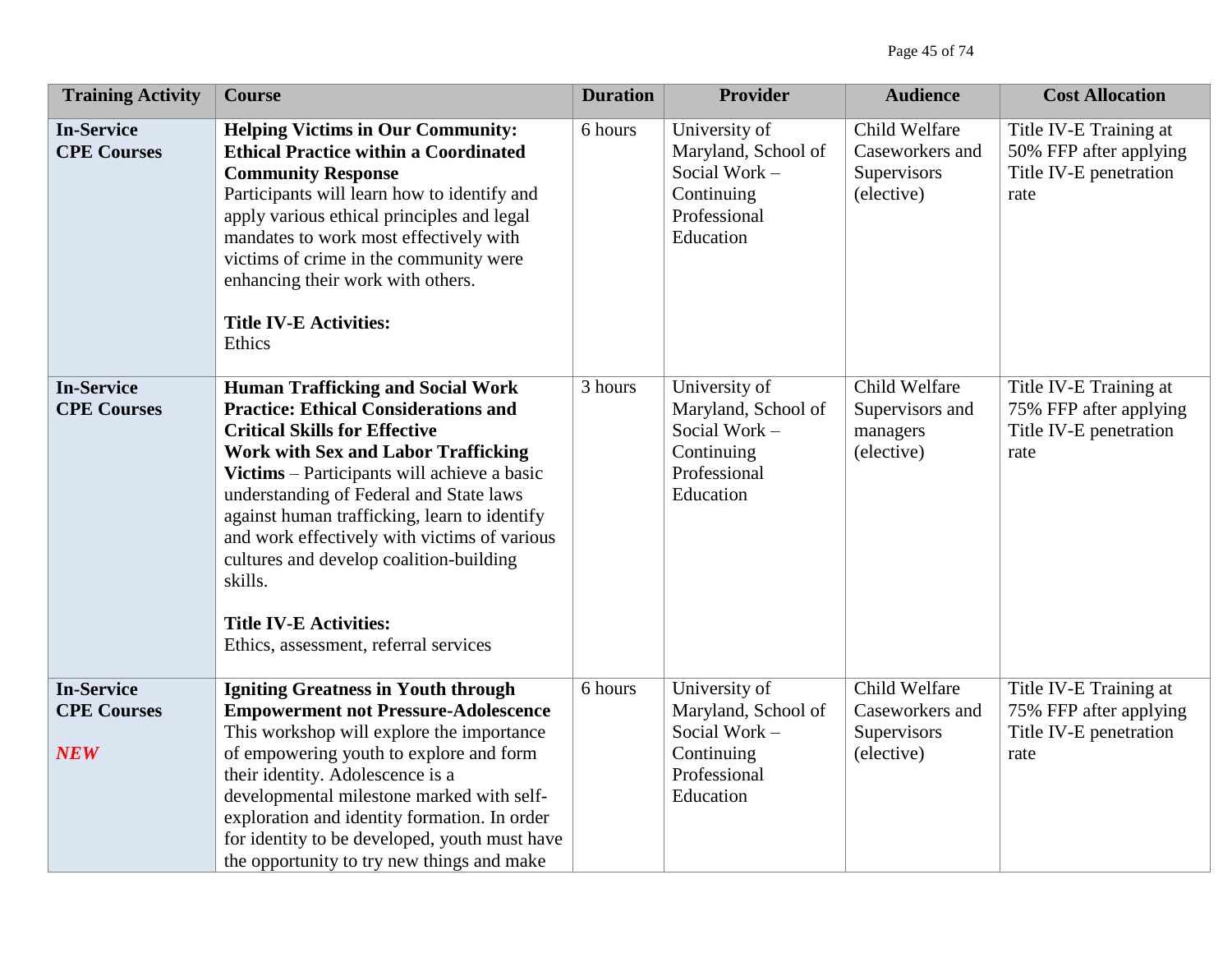| <b>Training Activity</b> | <b>Course</b>                                                                    | <b>Duration</b> | <b>Provider</b> | <b>Audience</b> | <b>Cost Allocation</b> |
|--------------------------|----------------------------------------------------------------------------------|-----------------|-----------------|-----------------|------------------------|
|                          | mistakes.<br><b>Title IV-E Activities:</b><br>Social work practice, case planing |                 |                 |                 |                        |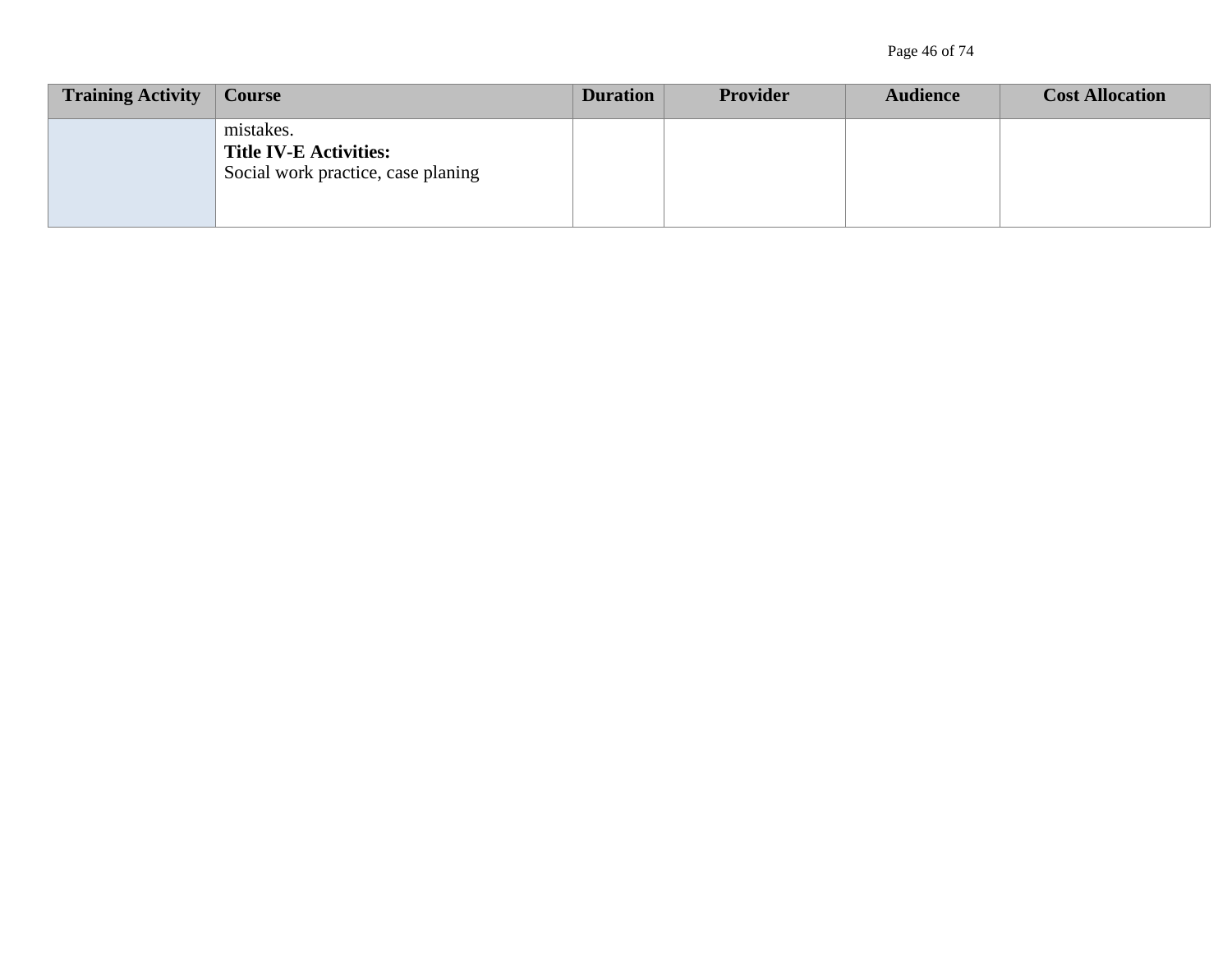| <b>Training Activity</b>                              | <b>Course</b>                                                                                                                                                                                                                                                                                                                                                                                                                                                                                                                                                                                  | <b>Duration</b> | <b>Provider</b>                                                                                  | <b>Audience</b>                                               | <b>Cost Allocation</b>                                                             |
|-------------------------------------------------------|------------------------------------------------------------------------------------------------------------------------------------------------------------------------------------------------------------------------------------------------------------------------------------------------------------------------------------------------------------------------------------------------------------------------------------------------------------------------------------------------------------------------------------------------------------------------------------------------|-----------------|--------------------------------------------------------------------------------------------------|---------------------------------------------------------------|------------------------------------------------------------------------------------|
| <b>In-Service</b><br><b>CPE Courses</b>               | <b>Integrating CBT &amp; Play Therapy</b><br>This workshop will provide participants with<br>background knowledge on the problem of<br>anxiety in childhood and equip them to take<br>a team-based approach with children,<br>parents, caregivers, and teachers to address<br>this important issue. Introductory knowledge<br>of play therapy and/or CBT is helpful as this<br>workshop will focus on how to integrate the<br>two approaches<br><b>Title IV-E Activities:</b><br>Team building, job performance<br>enhancement skills                                                          | 6 hours         | University of<br>Maryland, School of<br>Social Work -<br>Continuing<br>Professional<br>Education | Child Welfare<br>Caseworkers and<br>Supervisors<br>(elective) | Title IV-E Training at<br>50% FFP after applying<br>Title IV-E penetration<br>rate |
| <b>In-Service</b><br><b>CPE Courses</b><br><b>NEW</b> | <b>Issues &amp; Ethics for the Human Service</b><br><b>Professional</b><br>Social workers are constantly being faced<br>with ethical and professional issues that<br>relate to their practice. These issues often<br>require re-examination of personal life<br>experiences and values that affect<br>professional boundaries. This workshop will<br>assist participants in developing the critical<br>skills necessary for ethical decision making<br>and to understand various levels of ethical<br>practice.<br><b>Title IV-E Activities:</b><br>Ethics, job performance enhancement skills | 6 hours         | University of<br>Maryland, School of<br>Social Work-<br>Continuing<br>Professional<br>Education  | Child Welfare<br>Caseworkers and<br>Supervisors<br>(elective) | Title IV-E Training at<br>50% FFP after applying<br>Title IV-E penetration<br>rate |
| <b>In-Service</b><br><b>CPE Courses</b>               | Kindling the Fire of Change: Use of<br><b>Motivational Interviewing to Address</b><br><b>Sexual Risk Behavior in Teens in Foster</b>                                                                                                                                                                                                                                                                                                                                                                                                                                                           | 6 hours         | University of<br>Maryland, School of<br>Social Work -                                            | Child Welfare<br>Caseworkers and<br>Supervisors               | Title IV-E Training at<br>75% FFP after applying<br>Title IV-E penetration         |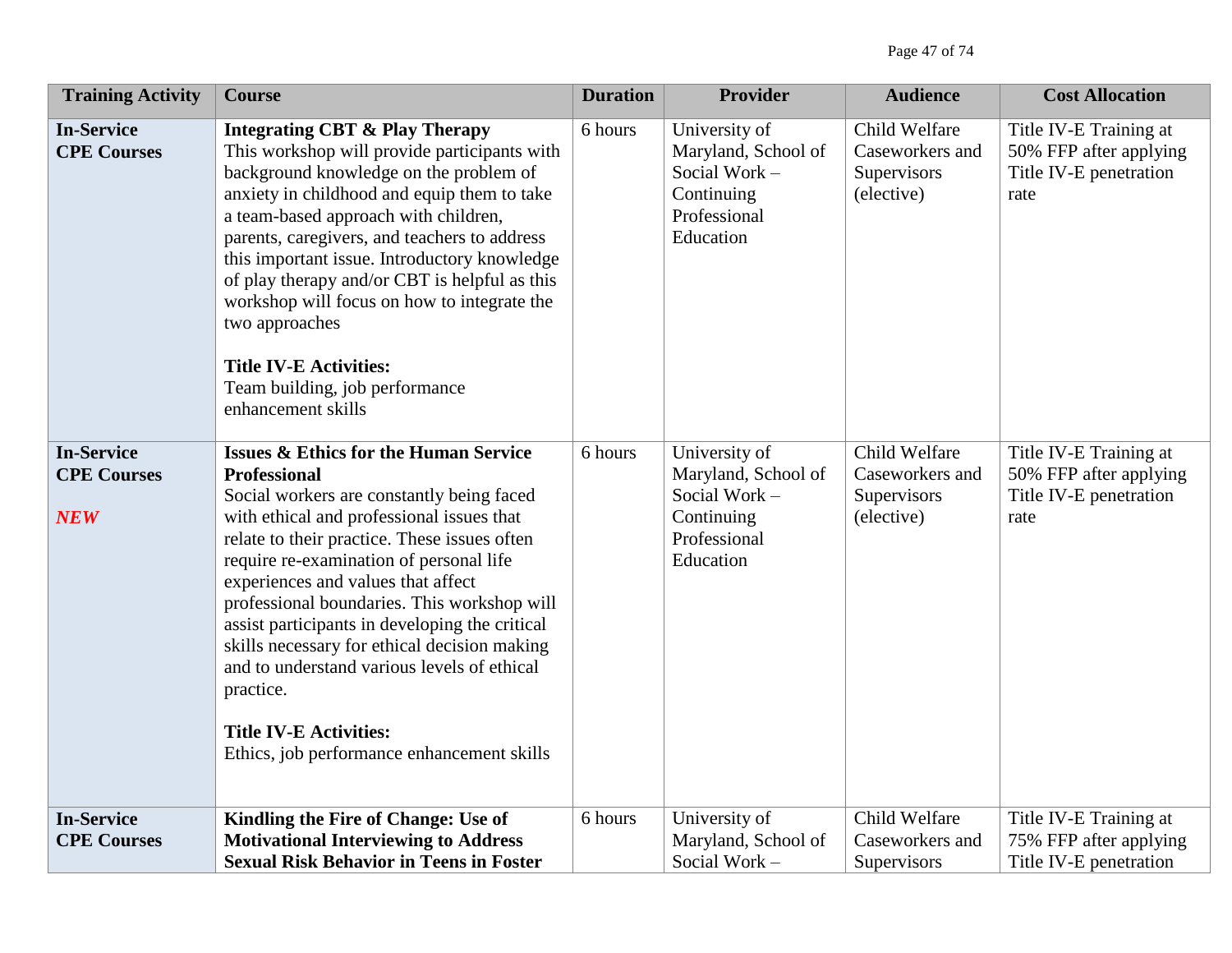Page 48 of 74

| <b>Training Activity</b> | <b>Course</b>                                                                                                                                                                                                                                                                                                                                                                                                                                                                                                                                                           | <b>Duration</b> | <b>Provider</b>                         | <b>Audience</b> | <b>Cost Allocation</b> |
|--------------------------|-------------------------------------------------------------------------------------------------------------------------------------------------------------------------------------------------------------------------------------------------------------------------------------------------------------------------------------------------------------------------------------------------------------------------------------------------------------------------------------------------------------------------------------------------------------------------|-----------------|-----------------------------------------|-----------------|------------------------|
|                          | $Care -$<br>In this experiential workshop, participants<br>will learn how to use Motivational<br>Interviewing to intervene with teens in foster<br>care who exhibit sexual risk behaviors.<br>Through didactic presentation, case example,<br>and small and large group activities,<br>participants will learn about the problem of<br>sexual risk behavior and teen pregnancy for<br>foster youth as well as how to use the<br>transtheoretical model of change/stages of<br>change model and motivational interviewing<br>to address this critical social work issue. |                 | Continuing<br>Professional<br>Education | (elective)      | rate                   |
|                          | <b>Title IV-E Activities:</b><br>Social work practice, communication skills                                                                                                                                                                                                                                                                                                                                                                                                                                                                                             |                 |                                         |                 |                        |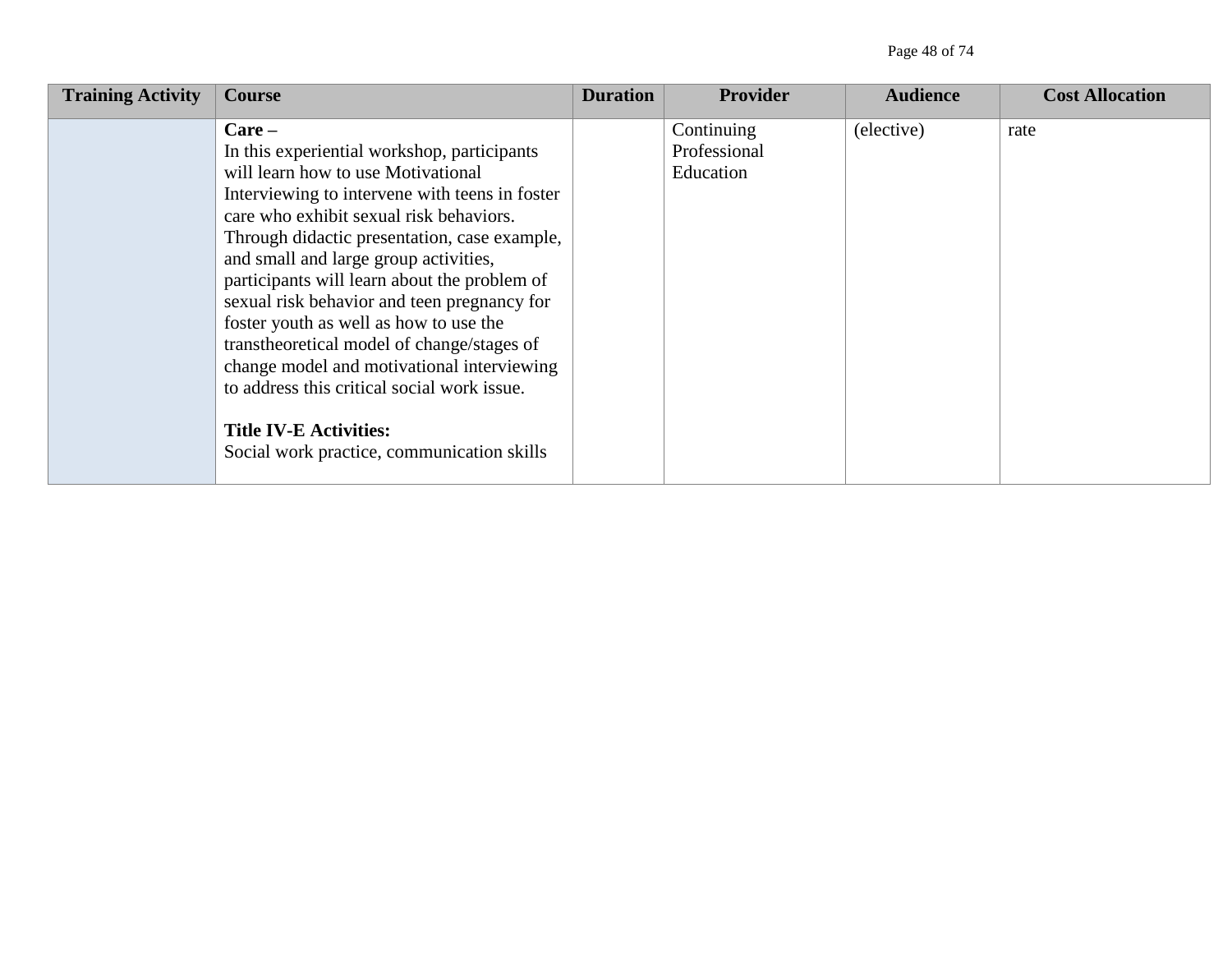| <b>Training Activity</b>                             | <b>Course</b>                                                                                                                                                                                                                                                                                                                                                                                                                                                                                                                                                                                                                     | <b>Duration</b> | <b>Provider</b>                                                                                  | <b>Audience</b>                                               | <b>Cost Allocation</b>                                                             |
|------------------------------------------------------|-----------------------------------------------------------------------------------------------------------------------------------------------------------------------------------------------------------------------------------------------------------------------------------------------------------------------------------------------------------------------------------------------------------------------------------------------------------------------------------------------------------------------------------------------------------------------------------------------------------------------------------|-----------------|--------------------------------------------------------------------------------------------------|---------------------------------------------------------------|------------------------------------------------------------------------------------|
| <b>In-Service</b><br><b>CPE Course</b><br><b>NEW</b> | My Sister/Brother's Keeper: Ethics and<br>the Workplace-<br>In the work environment, it's not uncommon<br>that social workers may hear or see a<br>colleague cross professional boundaries into<br>unethical practice. The Code of Ethics is<br>clear that we have an obligation to confront<br>colleagues and report unethical behavior.<br>Our relationship with our colleagues can<br>sometimes make this a difficult task but<br>confronting concerning behavior may<br>sometimes be a difficult task. This workshop<br>will explore opportunities to embrace these<br>challenges.<br><b>Title IV-E Activities:</b><br>Ethics | 6 hours         | University of<br>Maryland, School of<br>Social Work -<br>Continuing<br>Professional<br>Education | Child Welfare<br>Supervisors<br>(elective)                    | Title IV-E Training at<br>50% FFP after applying<br>Title IV-E penetration<br>rate |
| <b>In-Service CPE</b><br><b>Courses</b>              | <b>Reaching the Disconnected Parent</b><br>This workshop offers an opportunity to learn<br>how to engage disconnected parents, who are<br>often non-responsive and apathetic. There is<br>an emphasis on nurturing positive<br>relationships with children and support<br>factors that make it difficult to achieve<br>mutually beneficial relationships between<br>parent and child.<br><b>Title IV-E Activities:</b><br>Social work practice, communication skills                                                                                                                                                              | 6 hours         | University of<br>Maryland, School of<br>Social Work -<br>Continuing<br>Professional<br>Education | Child Welfare<br>Caseworkers and<br>Supervisors<br>(elective) | Title IV-E Training at<br>75% FFP after applying<br>Title IV-E penetration<br>rate |
| <b>In-Service</b><br><b>CPE Courses</b>              | <b>Reigniting the Flame: Self Care to Prevent</b><br><b>Burnout-</b><br>Your relationship with your work is one that<br>must be consistently nurtured and reignited.                                                                                                                                                                                                                                                                                                                                                                                                                                                              | 6 hours         | University of<br>Maryland, School of<br>Social Work -<br>Continuing                              | Child Welfare<br>Caseworkers and<br>Supervisors<br>(elective) | Title IV-E Training at<br>50% FFP after applying<br>Title IV-E penetration<br>rate |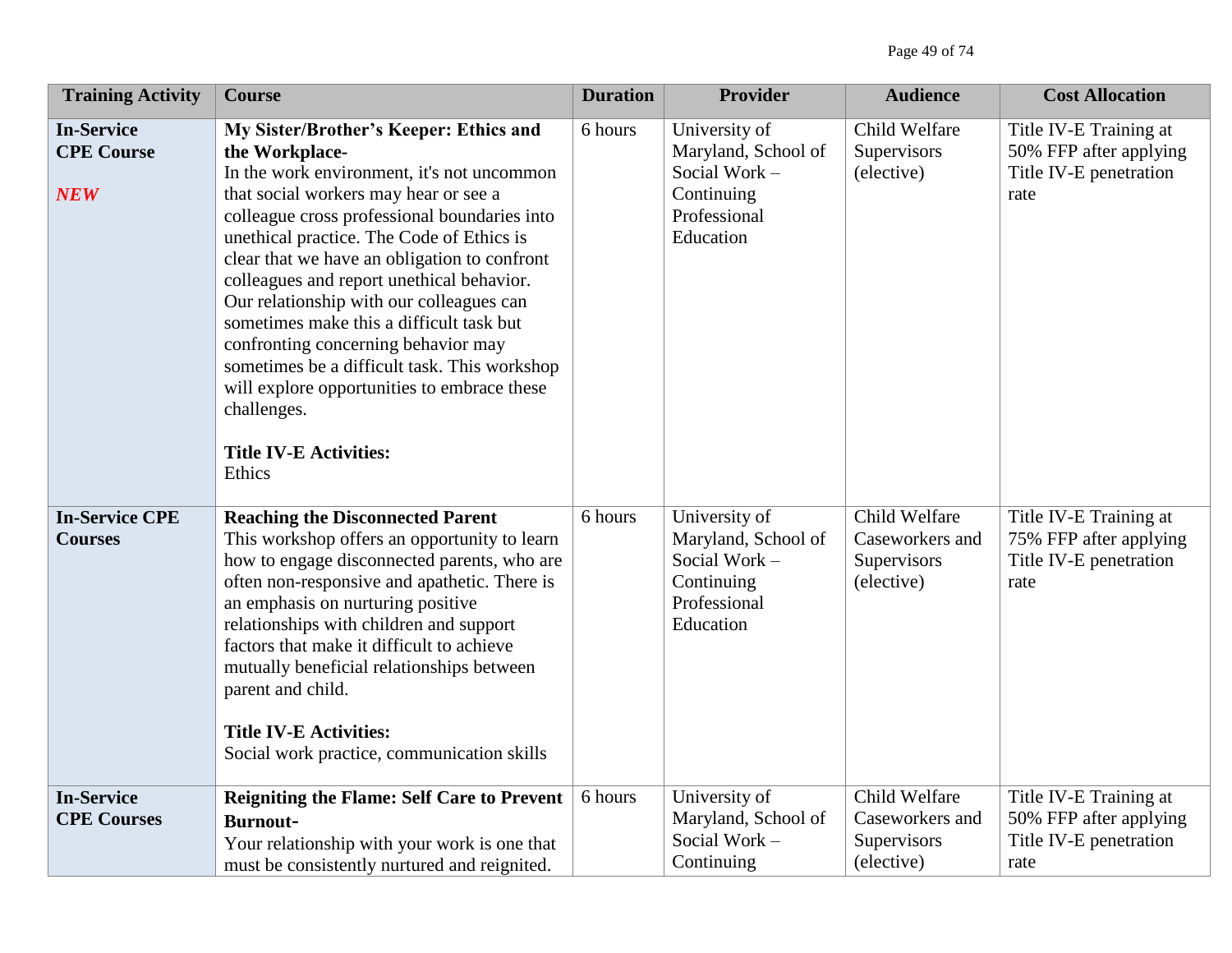Page 50 of 74

| <b>Training Activity</b> | <b>Course</b>                                                                                                                                                                                                                                                                                                                        | <b>Duration</b> | <b>Provider</b>           | <b>Audience</b> | <b>Cost Allocation</b> |
|--------------------------|--------------------------------------------------------------------------------------------------------------------------------------------------------------------------------------------------------------------------------------------------------------------------------------------------------------------------------------|-----------------|---------------------------|-----------------|------------------------|
|                          | Failing to do so could have an impact on a<br>practitioner's ability and desire to provide<br>effective services. This training will explore<br>issues of impairment and identify self care<br>strategies to reignite and maintain passion for<br>the field.<br><b>Title IV-E Activities:</b><br>Stress management, worker retention |                 | Professional<br>Education |                 |                        |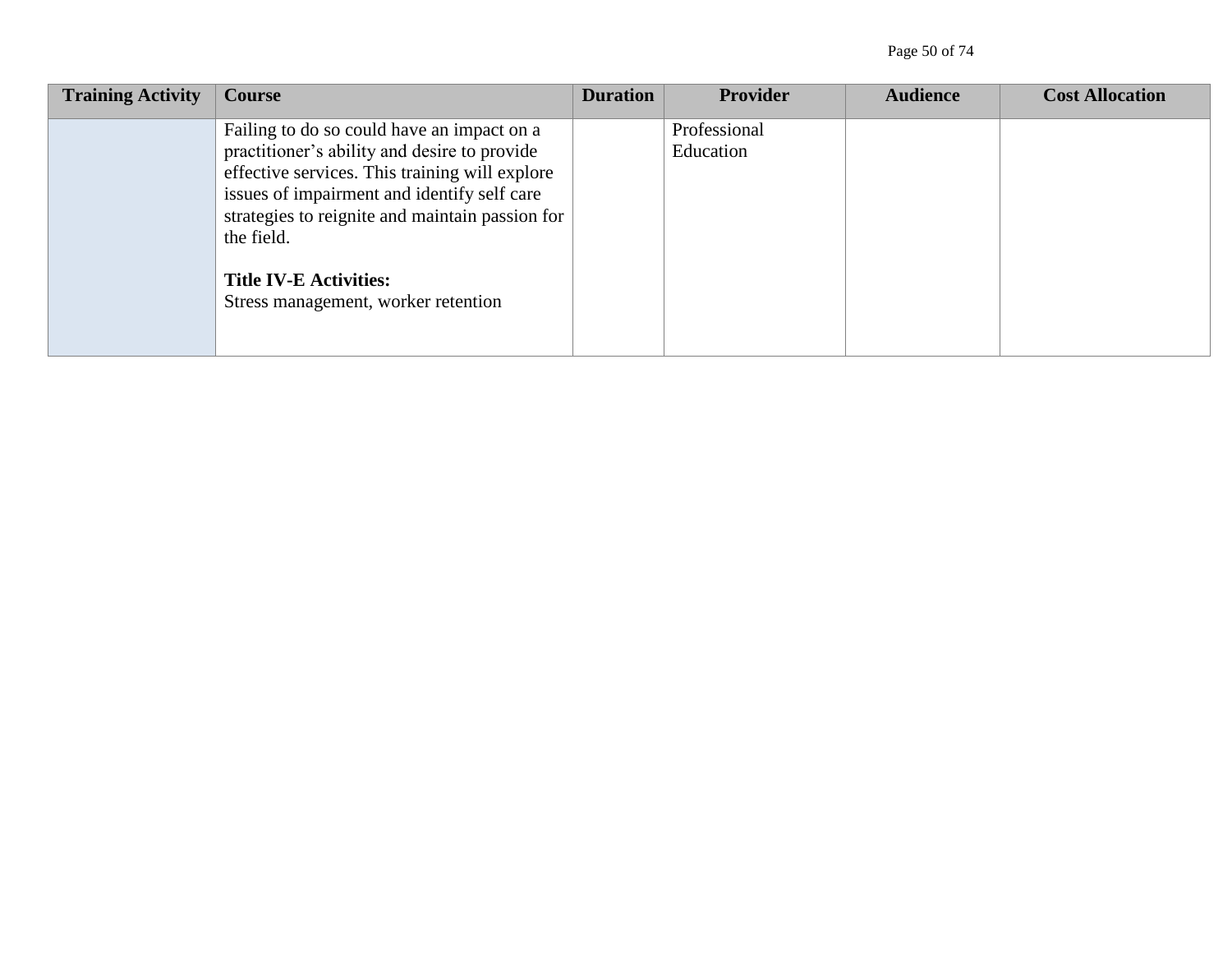| <b>Training Activity</b>                | <b>Course</b>                                                                                                                                                                                                                                                                                                                                                                                                                                               | <b>Duration</b> | <b>Provider</b>                                                                                  | <b>Audience</b>                                               | <b>Cost Allocation</b>                                                             |
|-----------------------------------------|-------------------------------------------------------------------------------------------------------------------------------------------------------------------------------------------------------------------------------------------------------------------------------------------------------------------------------------------------------------------------------------------------------------------------------------------------------------|-----------------|--------------------------------------------------------------------------------------------------|---------------------------------------------------------------|------------------------------------------------------------------------------------|
| <b>In-Service CPE</b><br><b>Courses</b> | <b>Rethinking Attention Deficit</b><br><b>Hyperactivity Disorder (ADHD): What</b><br>Works, What Doesn't and Why - Children<br>and youth with Attention-Deficit<br>Hyperactivity Disorder (ADHD) have unique<br>brains. Like all brains, ADHD minds have<br>strengths and weaknesses. In this workshop,<br>participants will learn twelve power tools for<br>maximizing the strengths and minimizing the<br>contextual weaknesses of the ADHD brain.        | 6 hours         | University of<br>Maryland, School of<br>Social Work-<br>Continuing<br>Professional<br>Education  | Child Welfare<br>Caseworkers and<br>Supervisors<br>(elective) | <b>State General Funds</b>                                                         |
| <b>In-Service</b><br><b>CPE Courses</b> | <b>Shame, Attachment Disorder and</b><br><b>Contemporary American Culture</b><br>Shame can influence cognition, emotional<br>regulation, and identity in ways that are<br>detrimental to the individual's capacity for<br>attachment. This workshop will detail the<br>nature of shame and its many effects,<br>including the resulting, shame-based,<br>attachment deficits.                                                                               | 6 hours         | University of<br>Maryland, School of<br>Social Work -<br>Continuing<br>Professional<br>Education | Child Welfare<br>Caseworkers and<br>Supervisors<br>(elective) | <b>State General Funds</b>                                                         |
| <b>In-Service</b><br><b>CPE Courses</b> | <b>Social Work License Preparation Course</b><br>This intensive, comprehensive review<br>program that prepares MSW graduates to<br>pass the LGSW, LCSW, and LCSW-C state<br>licensing exams. The program incorporates a<br>review of test-taking strategies using sample<br>multiple-choice questions that are similar to<br>those found on the licensing exam.<br><b>Title IV-E Activities:</b><br>Job performance enhancement skills, worker<br>retention | 12 hours        | University of<br>Maryland, School of<br>Social Work -<br>Continuing<br>Professional<br>Education | Child Welfare<br>Caseworkers and<br>Supervisors<br>(elective) | Title IV-E Training at<br>50% FFP after applying<br>Title IV-E penetration<br>rate |
| <b>In-Service</b><br><b>CPE Courses</b> | <b>Speaking Truth to Power: Children in the</b><br><b>Criminal Court</b><br>Participants will learn about the variety of                                                                                                                                                                                                                                                                                                                                    | 6 hours         | University of<br>Maryland, School of<br>Social Work -                                            | Child Welfare<br>Caseworkers and<br>Supervisors               | Title IV-E Training at<br>75% FFP after applying<br>Title IV-E penetration         |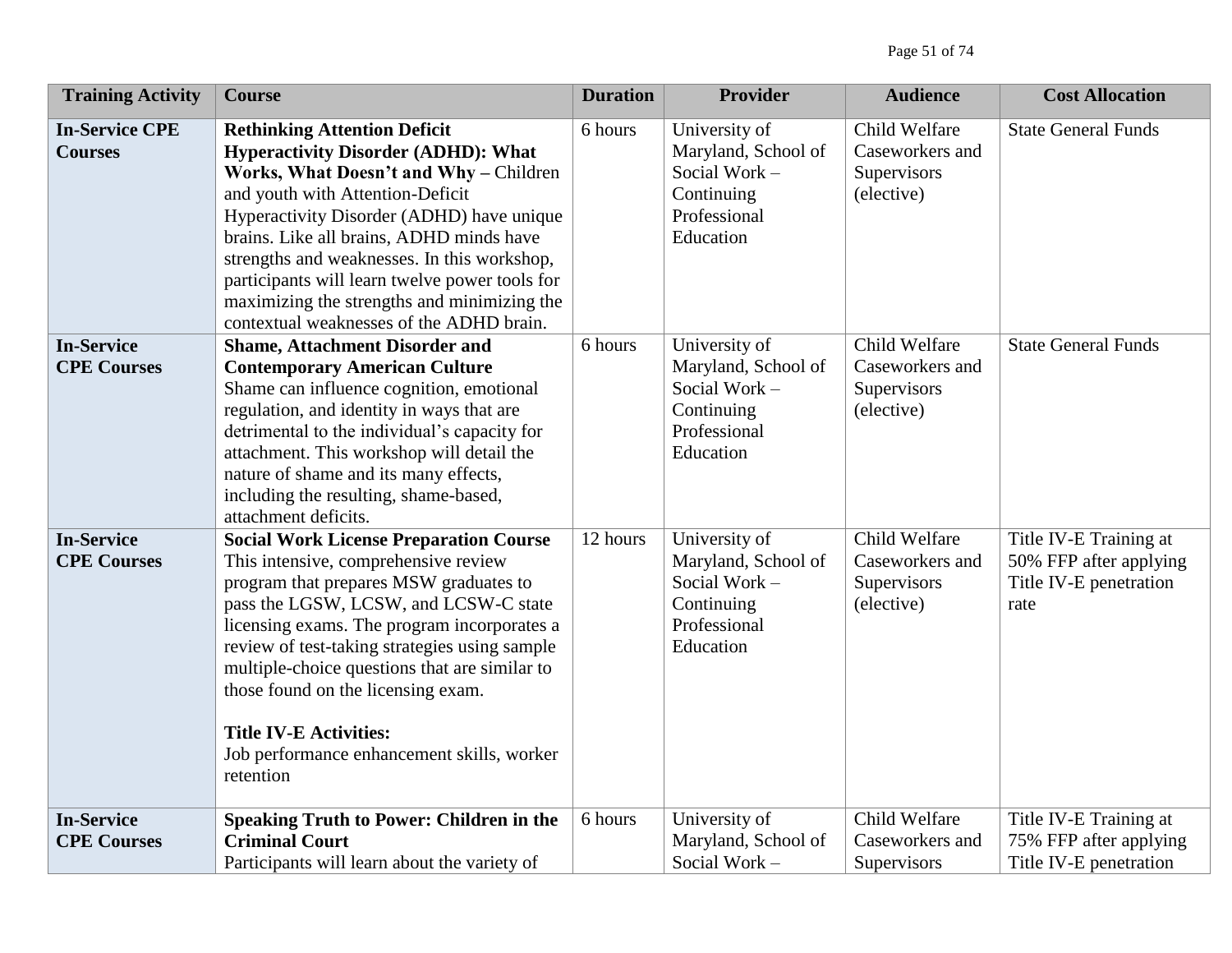Page 52 of 74

| <b>Training Activity</b> | <b>Course</b>                                                                                                                                                                                                                                                                                                                                                                                                                                                | <b>Duration</b> | <b>Provider</b>                         | <b>Audience</b> | <b>Cost Allocation</b> |
|--------------------------|--------------------------------------------------------------------------------------------------------------------------------------------------------------------------------------------------------------------------------------------------------------------------------------------------------------------------------------------------------------------------------------------------------------------------------------------------------------|-----------------|-----------------------------------------|-----------------|------------------------|
| <b>NEW</b>               | criminal proceedings in which children are<br>most likely to appear as victims and<br>witnesses, and how children experience these<br>proceedings. Forensically, appropriate<br>interviewing techniques and child friendly<br>court preparation will also be discussed, as<br>well as the task of preparing an attorney to<br>question a child in court.<br><b>Title IV-E Activities:</b><br>Preparation for and participation in judicial<br>determinations |                 | Continuing<br>Professional<br>Education | (elective)      | rate                   |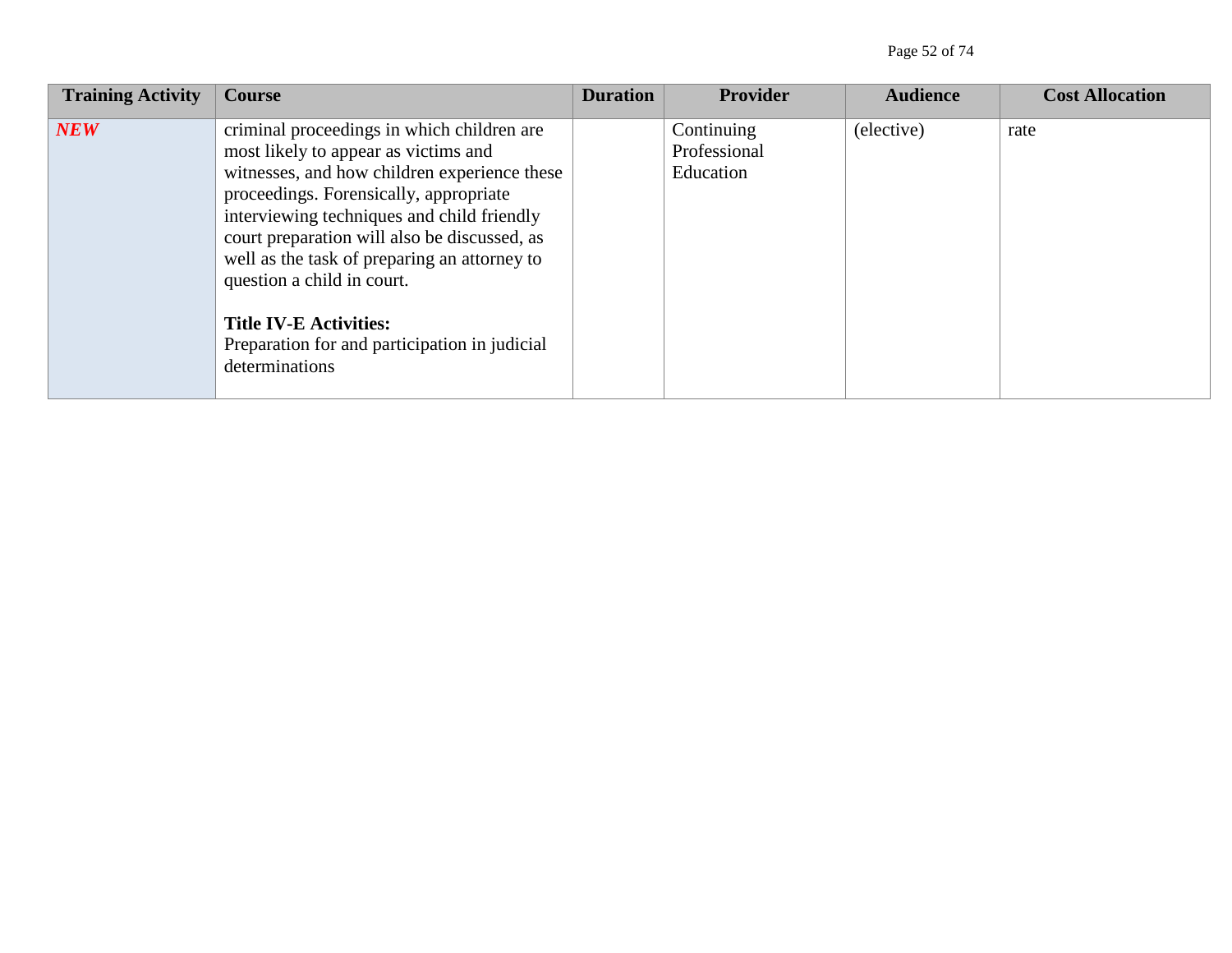| <b>Training Activity</b>                | <b>Course</b>                                                                                                                                                                                                                                                                                                                                                                                                                                                                                                                                                                                       | <b>Duration</b> | <b>Provider</b>                                                                                 | <b>Audience</b>                                               | <b>Cost Allocation</b>                                                             |
|-----------------------------------------|-----------------------------------------------------------------------------------------------------------------------------------------------------------------------------------------------------------------------------------------------------------------------------------------------------------------------------------------------------------------------------------------------------------------------------------------------------------------------------------------------------------------------------------------------------------------------------------------------------|-----------------|-------------------------------------------------------------------------------------------------|---------------------------------------------------------------|------------------------------------------------------------------------------------|
| <b>In-Service</b><br><b>CPE Courses</b> | <b>Strengths-Based Practice and Ethical</b><br><b>Considerations-Advanced</b><br>This workshop with help participants to<br>better understand the principles and<br>functions that define strengths-based<br>practice, a person-centered approach that<br>builds on existing capabilities, in order to<br>maximize individual performance while<br>promoting client resiliency.<br><b>Title IV-E Activities:</b><br>Ethics                                                                                                                                                                          | 6 hours         | University of<br>Maryland, School of<br>Social Work-<br>Continuing<br>Professional<br>Education | Child Welfare<br>Caseworkers and<br>Supervisors<br>(elective) | Title IV-E Training at<br>50% FFP after applying<br>Title IV-E penetration<br>rate |
| <b>In-Service</b><br><b>CPE Courses</b> | <b>Supervisors as Leaders-</b><br>This workshop exposes supervisors to<br>critical knowledge and skills, situational<br>scenarios, and strategies for effectively<br>leading others. Participants will examine a<br>variety of issues related to workplace culture,<br>climate, and personal differences that<br>institutionalize different types of behavior<br>and interactions. Participants will explore<br>how to maximize different types of training<br>for results.<br><b>Title IV-E Activities:</b><br>Job performance enhancement skills, worker<br>retention, general supervisory skills | 12 hours        | University of<br>Maryland, School of<br>Social Work-<br>Continuing<br>Professional<br>Education | Child Welfare<br>Supervisors<br>(elective)                    | Title IV-E Training at<br>50% FFP after applying<br>Title IV-E penetration<br>rate |
| <b>In-Service</b><br><b>CPE Courses</b> | <b>Transition Strategies for New Supervisors</b><br>This introductory workshop is designed to<br>help new managers establish their foundation<br>for success.                                                                                                                                                                                                                                                                                                                                                                                                                                       | 12 hours        | University of<br>Maryland, School of<br>Social Work -<br>Continuing<br>Professional             | Child Welfare<br>Caseworkers and<br>Supervisors<br>(elective) | Title IV-E Training at<br>50% FFP after applying<br>Title IV-E penetration<br>rate |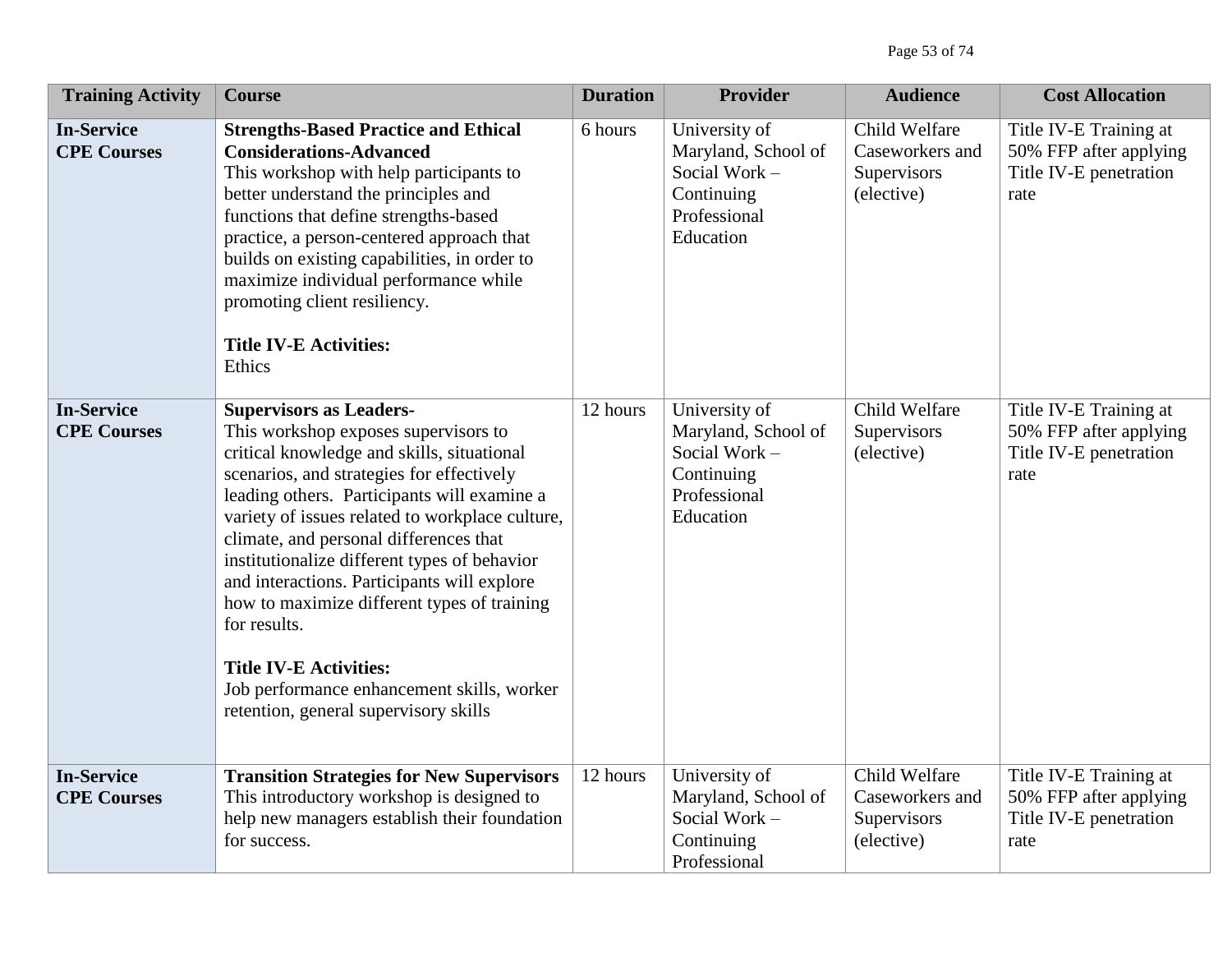Page 54 of 74

| <b>Training Activity</b> | Course                                                                                                               | <b>Duration</b> | <b>Provider</b> | <b>Audience</b> | <b>Cost Allocation</b> |
|--------------------------|----------------------------------------------------------------------------------------------------------------------|-----------------|-----------------|-----------------|------------------------|
|                          | <b>Title IV-E Activities:</b><br>Job performance enhancement skills, worker<br>retention, general supervisory skills |                 | Education       |                 |                        |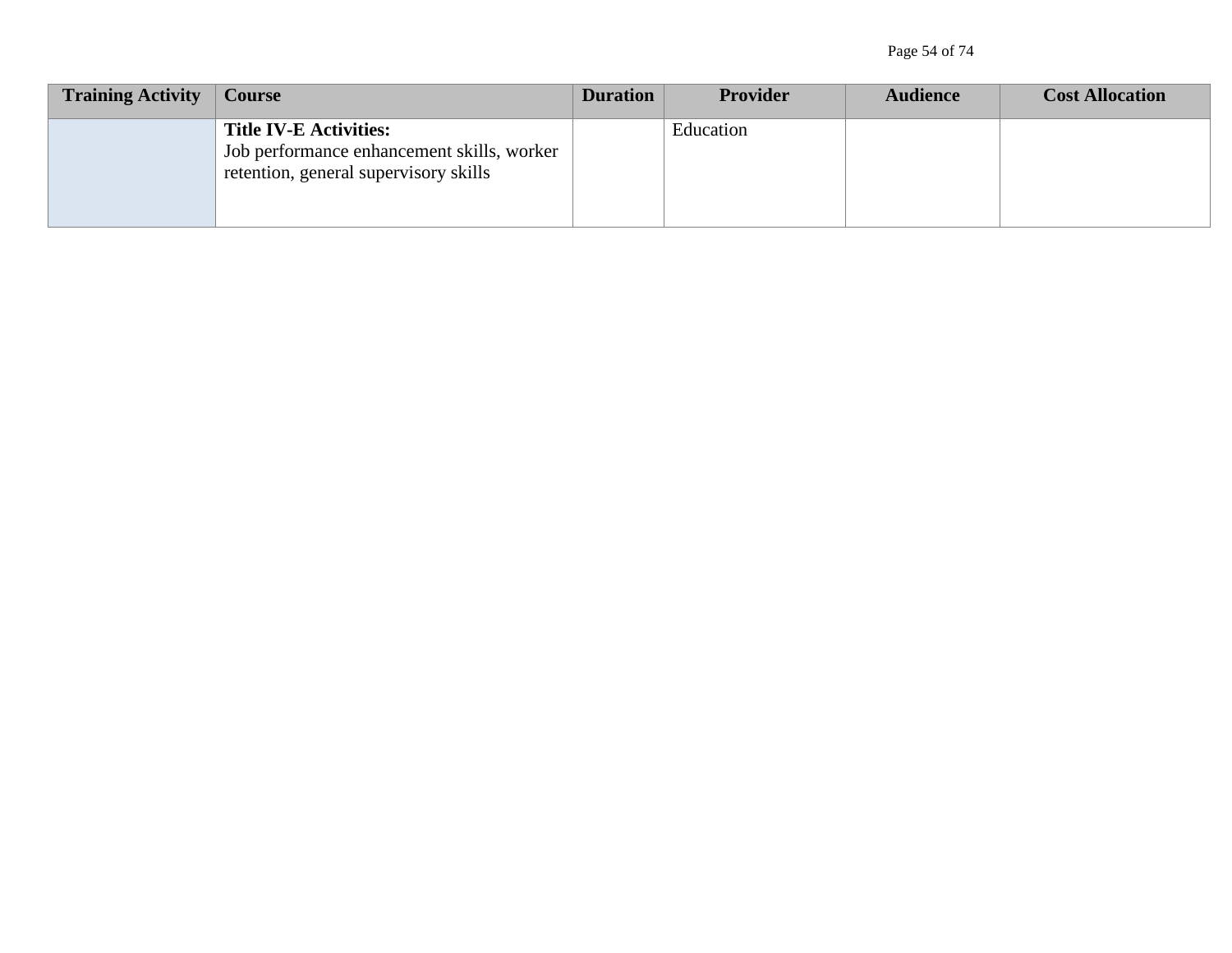| <b>Training Activity</b>                              | <b>Course</b>                                                                                                                                                                                                                                                                                                                                                                                                                                                                                                                                                                                    | <b>Duration</b> | <b>Provider</b>                                                                                  | <b>Audience</b>                                               | <b>Cost Allocation</b>                                                             |
|-------------------------------------------------------|--------------------------------------------------------------------------------------------------------------------------------------------------------------------------------------------------------------------------------------------------------------------------------------------------------------------------------------------------------------------------------------------------------------------------------------------------------------------------------------------------------------------------------------------------------------------------------------------------|-----------------|--------------------------------------------------------------------------------------------------|---------------------------------------------------------------|------------------------------------------------------------------------------------|
| <b>In-Service</b><br><b>CPE Courses</b><br><b>NEW</b> | The Trauma of Sexual Abuse: Exploring<br><b>Ethical, Cultural, Policy and Treatment</b><br><b>Modalities-</b><br>This workshop will explore the trauma of<br>sexual abuse from a systems and clinical<br>perspective. Issues discussed will be the role<br>of ethics, cultural competency, policy and<br>direct treatment modalities. Current literature<br>will be discussed and participants will be<br>able to articulate the importance of exploring<br>sexual trauma and the diverse components<br>that are integral for program implementation.<br><b>Title IV-E Activities:</b><br>Ethics | 6 hours         | University of<br>Maryland, School of<br>Social Work -<br>Continuing<br>Professional<br>Education | Child Welfare<br>Caseworkers and<br>Supervisors<br>(elective) | Title IV-E Training at<br>50% FFP after applying<br>Title IV-E penetration<br>rate |
| <b>In-Service</b><br><b>CPE Courses</b>               | <b>Trauma Whisperers:</b><br><b>What Works in Trauma Treatment:</b><br>This workshop will review issues of PTSD,<br>DID and more. The latest strategies for<br>working with those suffering from<br>psychological wounds will be identified.<br><b>Title IV-E Activities:</b><br>Social work practice, assessment                                                                                                                                                                                                                                                                                | 6 hours         | University of<br>Maryland, School of<br>Social Work -<br>Continuing<br>Professional<br>Education | Child Welfare<br>Caseworkers and<br>Supervisors<br>(elective) | Title IV-E Training at<br>75% FFP after applying<br>Title IV-E penetration<br>rate |
| <b>In-Service</b><br><b>CPE Courses</b>               | <b>Understanding the Association Between</b><br><b>Foster Care and Human Trafficking-</b><br>Foster care puts children at a greater risk for<br>trafficking for a number of reasons. In this<br>workshop, participants will discuss key<br>factors that may cause foster children to be<br>involved in human trafficking and strategies<br>to prevent victimization.                                                                                                                                                                                                                             | 6 hours         | University of<br>Maryland, School of<br>Social Work -<br>Continuing<br>Professional<br>Education | Child Welfare<br>Caseworkers and<br>Supervisors<br>(elective) | Title IV-E Training at<br>75% FFP after applying<br>Title IV-E penetration<br>rate |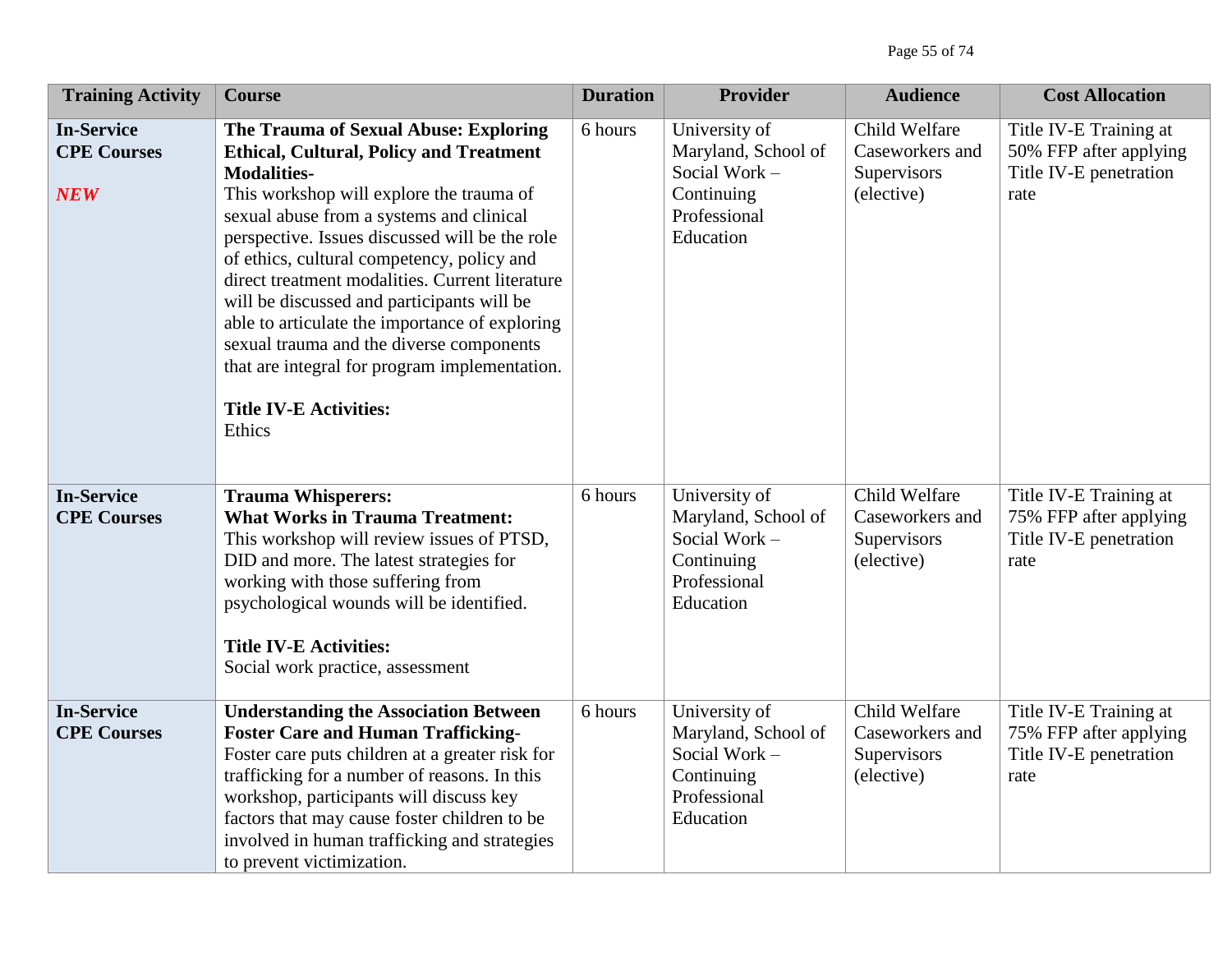| <b>Training Activity</b> | Course                                                                                         | <b>Duration</b> | <b>Provider</b> | <b>Audience</b> | <b>Cost Allocation</b> |
|--------------------------|------------------------------------------------------------------------------------------------|-----------------|-----------------|-----------------|------------------------|
|                          | <b>Title IV-E Activities:</b><br>Social work practice, assessment, child abuse<br>$\&$ neglect |                 |                 |                 |                        |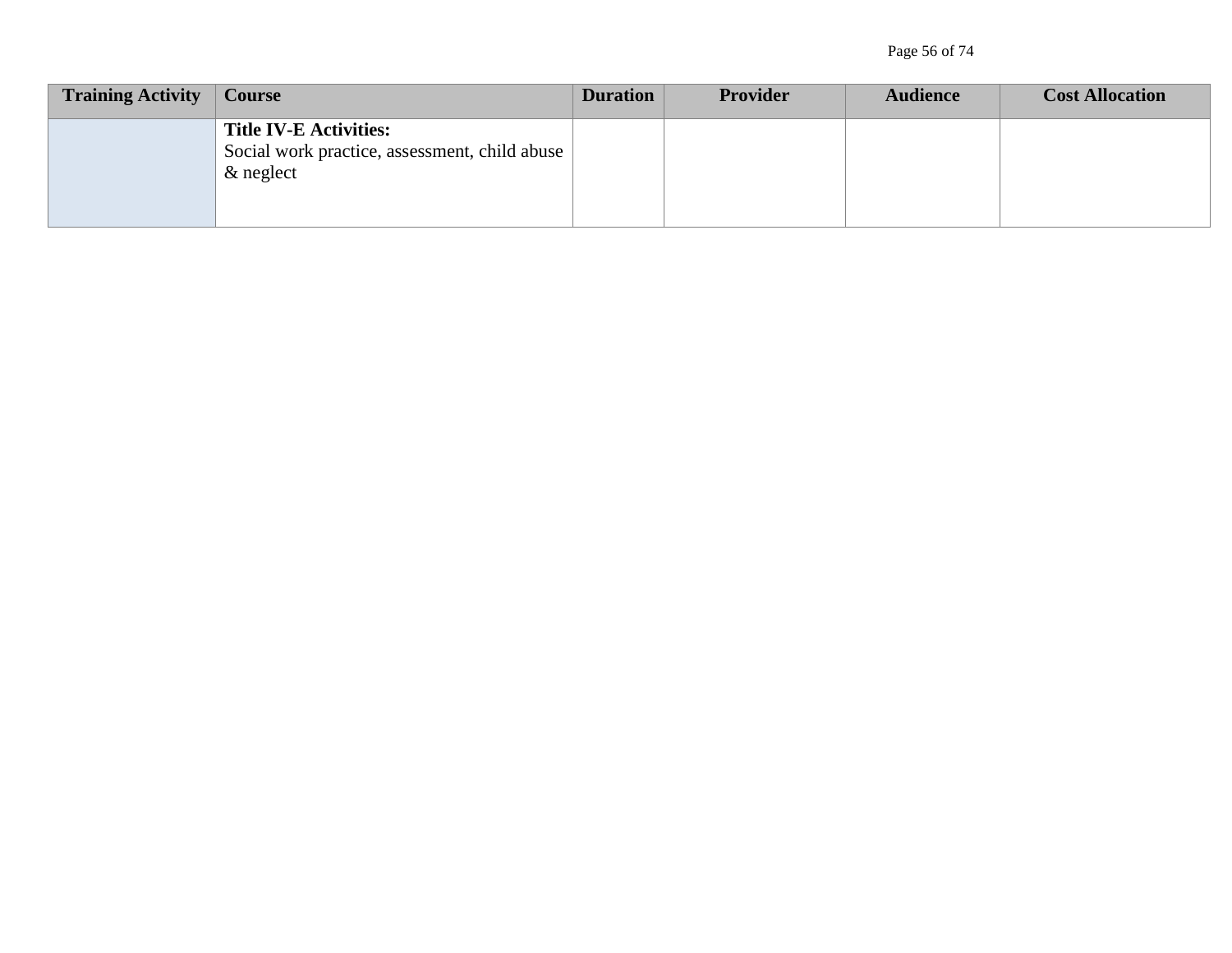| <b>Training Activity</b>                              | <b>Course</b>                                                                                                                                                                                                                                                                                                                                                                                                                                                                                                                                                                                                                                                                                                                                                                         | <b>Duration</b> | <b>Provider</b>                                                                                  | <b>Audience</b>                                               | <b>Cost Allocation</b>                                                             |
|-------------------------------------------------------|---------------------------------------------------------------------------------------------------------------------------------------------------------------------------------------------------------------------------------------------------------------------------------------------------------------------------------------------------------------------------------------------------------------------------------------------------------------------------------------------------------------------------------------------------------------------------------------------------------------------------------------------------------------------------------------------------------------------------------------------------------------------------------------|-----------------|--------------------------------------------------------------------------------------------------|---------------------------------------------------------------|------------------------------------------------------------------------------------|
| <b>In-Service</b><br><b>CPE Courses</b><br><b>NEW</b> | <b>Understanding Adolescent Sexuality and</b><br><b>Addressing the Special Needs of LGBT</b><br><b>Youth and LGBT Youth in Care</b><br>By exploring human sexuality, adolescent<br>development and the unique experience of<br>"growing up different," this workshop will<br>address the special needs of LGBT youth and<br>help social workers become more<br>comfortable with and skilled at working with<br>sexual minority clients. While this workshop<br>will have a focus on working with youth in<br>child welfare settings, it will address LGBT<br>youth issues broadly and will be appropriate<br>for all social workers in all setting.<br><b>Title IV-E Activities:</b><br>Social work practice, assessment,<br>independent living and issues confronting<br>adolescents | 6 hours         | University of<br>Maryland, School of<br>Social Work -<br>Continuing<br>Professional<br>Education | Child Welfare<br>Caseworkers and<br>Supervisors<br>(elective) | Title IV-E Training at<br>75% FFP after applying<br>Title IV-E penetration<br>rate |
| <b>In-Service CPE</b><br><b>Courses</b><br><b>NEW</b> | "We Need to Talk About Kevin" - Film &<br>Discussion-<br>"We Need to Talk About Kevin" is a film<br>that examines family dynamics, social<br>responsibility and the importance of paying<br>attention to behaviors and warning signs.<br>Participants will view this emotionally<br>gripping film and take part in an intense, yet<br>educational discussion about personality<br>disorders and children.                                                                                                                                                                                                                                                                                                                                                                             | 3 hours         | University of<br>Maryland, School of<br>Social Work -<br>Continuing<br>Professional<br>Education | Child Welfare<br>Caseworkers and<br>Supervisors<br>(elective) | <b>State General Funds</b>                                                         |
| <b>In-Service CPE</b><br><b>Courses</b>               | The Young and the Restless:<br><b>Communicating and Motivating Across</b><br><b>Generations</b>                                                                                                                                                                                                                                                                                                                                                                                                                                                                                                                                                                                                                                                                                       | 6 hours         | University of<br>Maryland, School of<br>Social Work -                                            | Child Welfare<br>Caseworkers and<br>Supervisors               | Title IV-E Training at<br>75% FFP after applying<br>Title IV-E penetration         |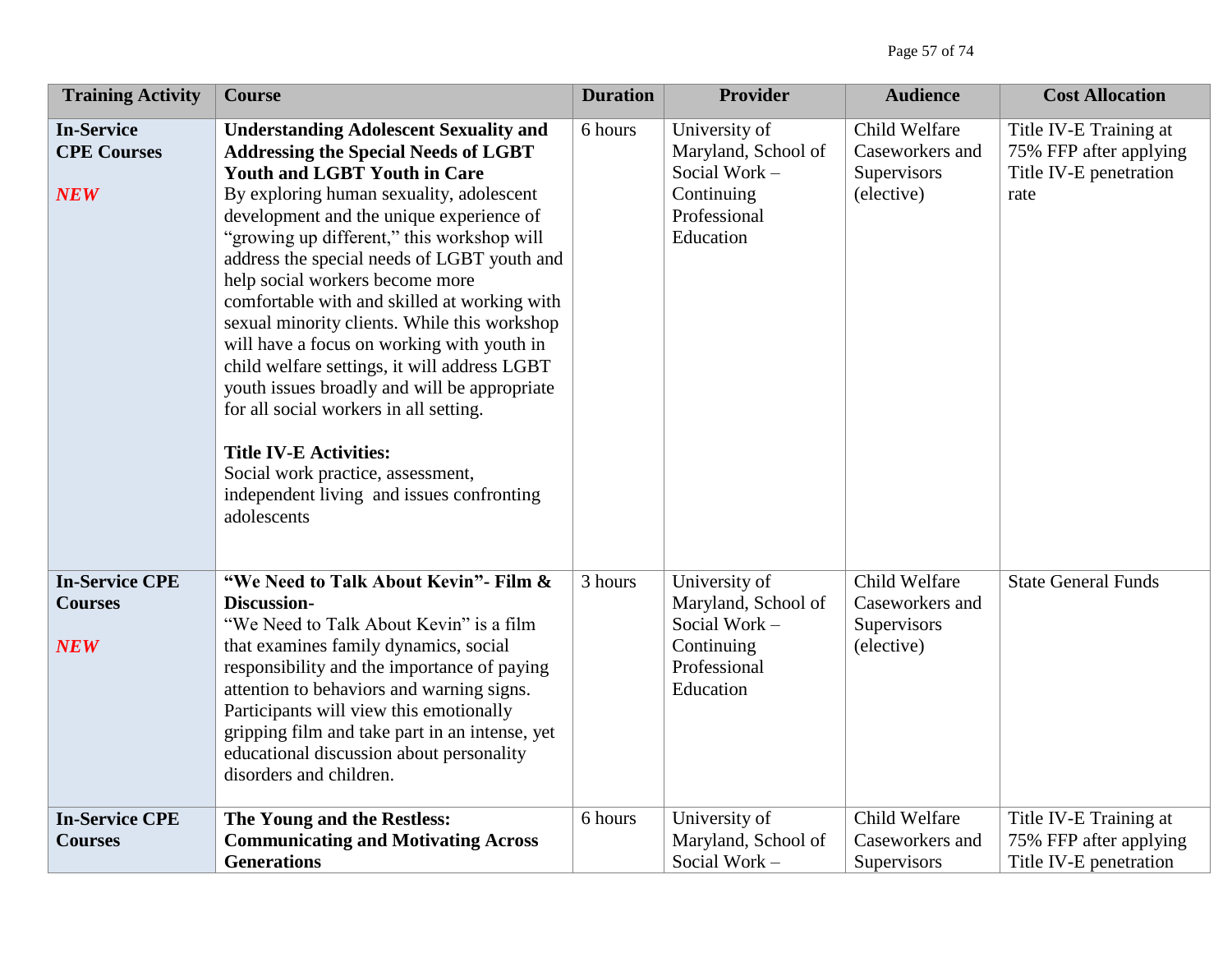| <b>NEW</b>                                                                                                     | This workshop will explore the impact of                                                                                                                                                                                                                                                                                                                                                                                                                                                                                                                                                                                                       |                                |                                                                                                  |                                                               |                                                                                    |
|----------------------------------------------------------------------------------------------------------------|------------------------------------------------------------------------------------------------------------------------------------------------------------------------------------------------------------------------------------------------------------------------------------------------------------------------------------------------------------------------------------------------------------------------------------------------------------------------------------------------------------------------------------------------------------------------------------------------------------------------------------------------|--------------------------------|--------------------------------------------------------------------------------------------------|---------------------------------------------------------------|------------------------------------------------------------------------------------|
|                                                                                                                | generational differences as a culture and<br>cultivate ways to motivate and to encourage<br>others both at work and in our practice.<br><b>Title IV-E Activities:</b><br>Social work practice, communication skills,<br>cultural competency                                                                                                                                                                                                                                                                                                                                                                                                    |                                | Continuing<br>Professional<br>Education                                                          | (elective)                                                    | rate                                                                               |
| <b>In-Service CPE</b><br><b>Courses</b><br><b>NEW</b>                                                          | <b>Youth &amp; Addiction:</b><br><b>Exploring Trends, Human Development,</b><br><b>Co-Morbidity and Treatment Modalities</b><br>This workshop will explore the growing<br>trends among youth and addiction. The focus<br>will go beyond marijuana and focus on<br>current drug trends and the overall<br>implication of using drugs for the<br>adolescents, the parents and the support<br>system as a whole. Various issues will be<br>discussed including, but not limited<br>to gender and ethnicity trends, brain<br>development, co-morbidity, advocacy, and<br>treatment modalities.<br><b>Title IV-E Activities:</b><br>Substance abuse | 6 hours                        | University of<br>Maryland, School of<br>Social Work -<br>Continuing<br>Professional<br>Education | Child Welfare<br>Caseworkers and<br>Supervisors<br>(elective) | Title IV-E Training at<br>75% FFP after applying<br>Title IV-E penetration<br>rate |
|                                                                                                                | <b>Title IV-E Education for Public Child Welfare Degree Programs</b>                                                                                                                                                                                                                                                                                                                                                                                                                                                                                                                                                                           |                                |                                                                                                  |                                                               |                                                                                    |
|                                                                                                                |                                                                                                                                                                                                                                                                                                                                                                                                                                                                                                                                                                                                                                                | <b>MSW/BSW Field Placement</b> |                                                                                                  |                                                               |                                                                                    |
| <b>Title IV-E</b><br><b>Education for</b><br><b>Public Child</b><br><b>Welfare (MSW/</b><br><b>BSW)</b> Degree | <b>Foundation Field Education - includes</b><br>Social Work theories, systems, intervention<br>strategies, social work relationships                                                                                                                                                                                                                                                                                                                                                                                                                                                                                                           | $\overline{2}$<br>semesters    | University of<br>Maryland, Baltimore<br>University of                                            | MSW/BSW<br>students                                           | Title IV-E Training at<br>75% FFP after applying<br>Title IV-E penetration<br>rate |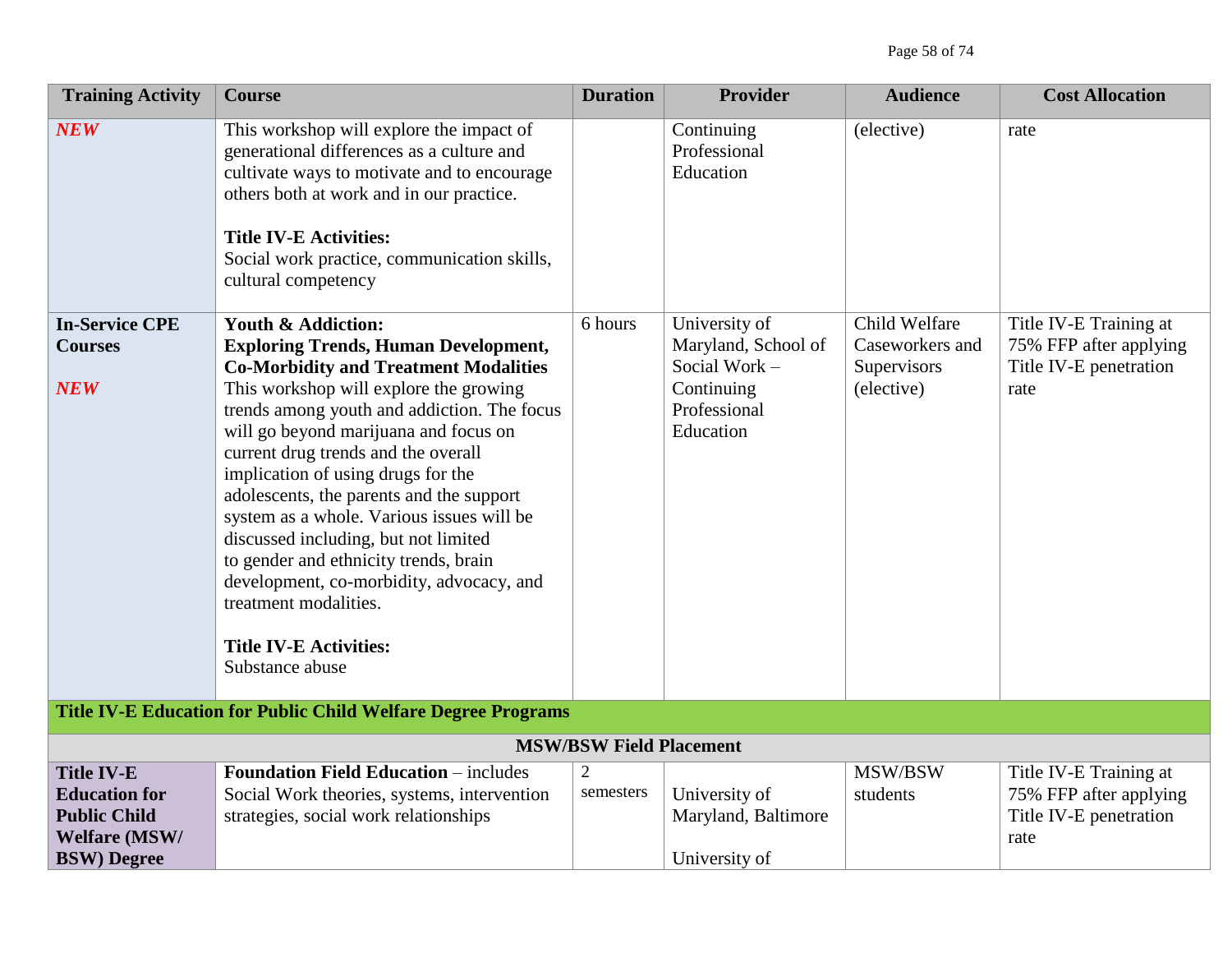| <b>Training Activity</b>                                                                                                  | <b>Course</b>                                                                                                                                                                                                                                                                          | <b>Duration</b>               | Provider                                                                                                                            | <b>Audience</b>     | <b>Cost Allocation</b>                                                              |
|---------------------------------------------------------------------------------------------------------------------------|----------------------------------------------------------------------------------------------------------------------------------------------------------------------------------------------------------------------------------------------------------------------------------------|-------------------------------|-------------------------------------------------------------------------------------------------------------------------------------|---------------------|-------------------------------------------------------------------------------------|
| Program                                                                                                                   |                                                                                                                                                                                                                                                                                        |                               | Maryland, Baltimore<br>County<br><b>Salisbury University</b><br>Morgan University                                                   |                     |                                                                                     |
| <b>Title IV-E</b><br><b>Education for</b><br><b>Public Child</b><br>Welfare (MSW/<br><b>BSW)</b> Degree<br>Program        | <b>Advanced Field Instruction - Clinical -</b><br>includes social policies, agency system,<br>human behavior, dynamics of families,<br>professional role, engaging clients, linking<br>assessment to plan for intervention                                                             | $\overline{2}$<br>semesters   | University of<br>Maryland, Baltimore<br>University of<br>Maryland, Baltimore<br>County<br>Salisbury University<br>Morgan University | MSW/BSW<br>students | Title IV-E Training at<br>75% FFP after applying<br>Title IV-E penetration<br>rate  |
| <b>Title IV-E</b><br><b>Education for</b><br><b>Public Child</b><br><b>Welfare (MSW/</b><br><b>BSW)</b> Degree<br>Program | <b>Field Education for Management and</b><br><b>Community Organization - includes social</b><br>and power structures, knowledge of agency,<br>management functions, establishing effective<br>working relationships, constructive use of<br>self awareness in practice and supervision | $\overline{2}$<br>semesters   | University of<br>Maryland, Baltimore<br>University of<br>Maryland, Baltimore<br>County<br>Salisbury University<br>Morgan University | MSW/BSW<br>students | No Cost - Provided by<br>existing agency staff                                      |
|                                                                                                                           |                                                                                                                                                                                                                                                                                        | <b>BSW Foundation Courses</b> |                                                                                                                                     |                     |                                                                                     |
| <b>Title IV-E</b><br><b>Education for</b><br><b>Public Child</b><br><b>Welfare (MSW/</b><br><b>BSW)</b> Degree<br>Program | <b>Information Technology in Social Work -</b><br>beginning preparation is use of technology<br>for communication, data collection and<br>research in the field of social work                                                                                                         | $\mathbf{1}$<br>semester      | University of<br>Maryland, Baltimore<br>County                                                                                      | <b>BSW</b> students | Title IV-E Training at<br>75% FFP after applying<br>Title IV-E penetration<br>rate. |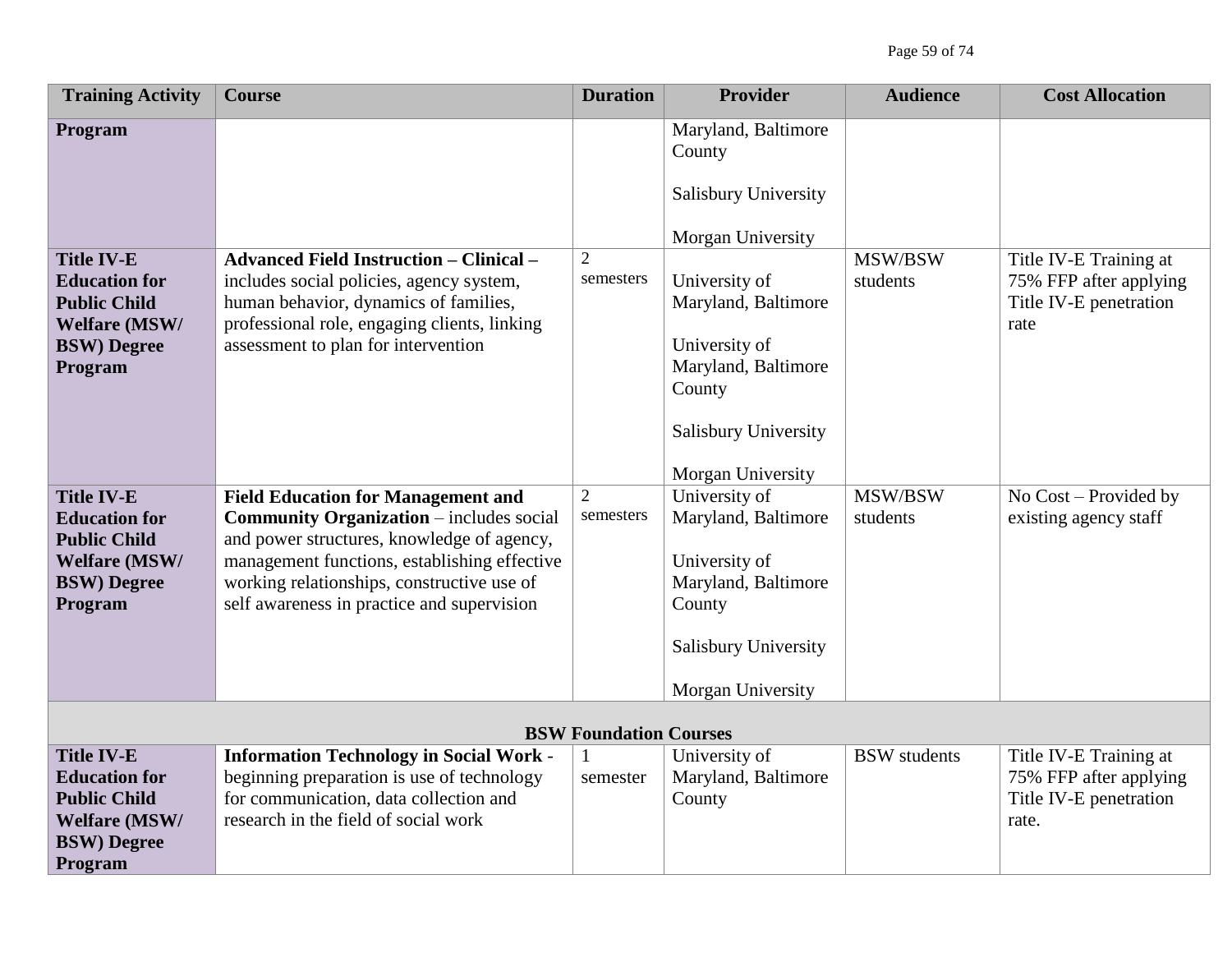| <b>Training Activity</b>                                                                                                  | <b>Course</b>                                                                                                                                                                                                                                                                           | <b>Duration</b>                      | <b>Provider</b>                                | <b>Audience</b>     | <b>Cost Allocation</b>                                                              |
|---------------------------------------------------------------------------------------------------------------------------|-----------------------------------------------------------------------------------------------------------------------------------------------------------------------------------------------------------------------------------------------------------------------------------------|--------------------------------------|------------------------------------------------|---------------------|-------------------------------------------------------------------------------------|
| <b>Title IV-E</b><br><b>Education for</b><br><b>Public Child</b><br><b>Welfare (MSW/</b><br><b>BSW)</b> Degree<br>Program | Social Welfare, Social Policy & Social<br><b>Work I</b> – overview of the relationship of the<br>social welfare system, social policies,<br>prepares beginning practitioner with an<br>awareness of the range and complexity of<br>problems addressed by the social welfare<br>system   | $\mathbf{1}$<br>semester             | University of<br>Maryland, Baltimore<br>County | <b>BSW</b> students | Title IV-E Training at<br>75% FFP after applying<br>Title IV-E penetration<br>rate. |
| <b>Title IV-E</b><br><b>Education for</b><br><b>Public Child</b><br><b>Welfare (MSW/</b><br><b>BSW)</b> Degree<br>Program | <b>Social Welfare, Social Policy and Social</b><br><b>Work II</b> – enables students to understand<br>how social policy decisions impact on social<br>work practice, prepares students to function<br>as competent practitioners in the policy<br>making and analysis process           | $\mathbf{1}$<br>semester             | University of<br>Maryland, Baltimore<br>County | <b>BSW</b> students | Title IV-E Training at<br>75% FFP after applying<br>Title IV-E penetration<br>rate. |
| <b>Title IV-E</b><br><b>Education for</b><br><b>Public Child</b><br><b>Welfare (MSW/</b><br><b>BSW)</b> Degree<br>Program | <b>Policy, Programs &amp; Services for Children</b><br>& Families in Child Welfare - explores<br>problems and issues affecting children and<br>families from a historical and practice<br>perspective with specific focus on child<br>maltreatment                                      | semester                             | University of<br>Maryland, Baltimore<br>County | <b>BSW</b> students | Title IV-E Training at<br>75% FFP after applying<br>Title IV-E penetration<br>rate  |
| <b>Title IV-E</b><br><b>Education for</b><br><b>Public Child</b><br><b>Welfare (MSW/</b><br><b>BSW)</b> Degree<br>Program | <b>Human Behavior in the Social</b><br>Environment I - human development and<br>social functioning, understanding how race,<br>ethnicity, culture, gender and socioeconomic<br>factors contribute to and influence personal<br>development and social functioning and<br>family systems | semester                             | University of<br>Maryland, Baltimore<br>County | <b>BSW</b> students | Title IV-E Training at<br>75% FFP after applying<br>Title IV-E penetration<br>rate  |
| <b>Title IV-E</b><br><b>Education for</b><br><b>Public Child</b><br><b>Welfare (MSW/</b><br><b>BSW)</b> Degree            | <b>Human Behavior in the Social</b><br><b>Environment II</b> - life span overview, issues<br>and life events significant to social work<br>practice, including teen pregnancy/<br>parenthood, suicide, crime & delinquency,                                                             | $\mathbf{1}$<br>semester<br>required | University of<br>Maryland, Baltimore<br>County | <b>BSW</b> students | Title IV-E Training at<br>75% FFP after applying<br>Title IV-E penetration<br>rate  |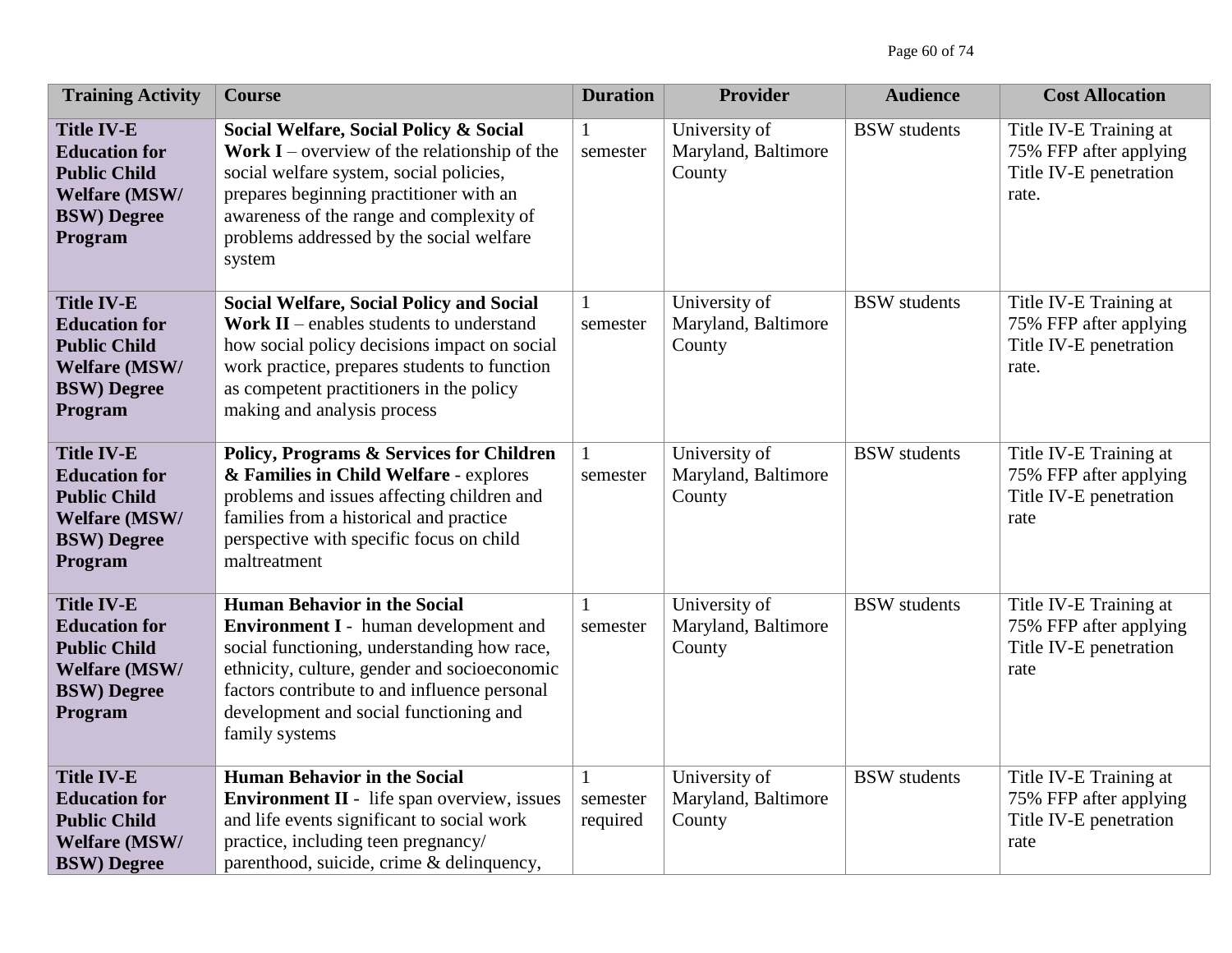| <b>Training Activity</b>                                                                                                  | <b>Course</b>                                                                                                                                                                                                                                                                                                                | <b>Duration</b>                                                                                                               | Provider                                       | <b>Audience</b>     | <b>Cost Allocation</b>                                                             |
|---------------------------------------------------------------------------------------------------------------------------|------------------------------------------------------------------------------------------------------------------------------------------------------------------------------------------------------------------------------------------------------------------------------------------------------------------------------|-------------------------------------------------------------------------------------------------------------------------------|------------------------------------------------|---------------------|------------------------------------------------------------------------------------|
| Program                                                                                                                   | serious mental illness, chemical/substance<br>abuse, changing family constellations                                                                                                                                                                                                                                          |                                                                                                                               |                                                |                     |                                                                                    |
| <b>Title IV-E</b><br><b>Education for</b><br><b>Public Child</b><br><b>Welfare (MSW/</b><br><b>BSW)</b> Degree<br>Program | <b>Social Work Methods I – Introduction to</b><br><b>Generalist Social Work Practice -</b><br>designed to help students develop practice<br>skills particularly in the area of client intake<br>and engagement, data collection, roles and<br>responsibilities needed in the field practicum<br>and in professional practice | 1<br>semester                                                                                                                 | University of<br>Maryland, Baltimore<br>County | <b>BSW</b> students | Title IV-E Training at<br>75% FFP after applying<br>Title IV-E penetration<br>rate |
| <b>Title IV-E</b><br><b>Education for</b><br><b>Public Child</b><br><b>Welfare (MSW/</b><br><b>BSW)</b> Degree<br>Program | Social Work Methods II - Generalist<br>Social Work Practice with Individuals -<br>focuses on the common knowledge, values<br>and skills which underlie social work<br>practice with diverse client systems                                                                                                                   | $\mathbf{1}$<br>semester<br>(Required<br>must be<br>taken<br>concurrentl<br>y with the<br>first<br>semester of<br>field work) | University of<br>Maryland, Baltimore<br>County | <b>BSW</b> students | Title IV-E Training at<br>75% FFP after applying<br>Title IV-E penetration<br>rate |
| <b>Title IV-E</b><br><b>Education for</b><br><b>Public Child</b><br><b>Welfare (MSW/</b><br><b>BSW)</b> Degree<br>Program | <b>Social Work Methods III - Selected</b><br><b>Intervention Strategies, Research, and</b><br><b>Intervention</b> – expands on I and II to<br>increase student's skills in using the common<br>elements of social work practice with client<br>systems of various sizes                                                      | semester<br>(Required -<br>must be<br>taken<br>concurrentl<br>y with<br>Field<br>Instruction<br>II                            | University of<br>Maryland, Baltimore<br>County | <b>BSW</b> students | Title IV-E Training at<br>75% FFP after applying<br>Title IV-E penetration<br>rate |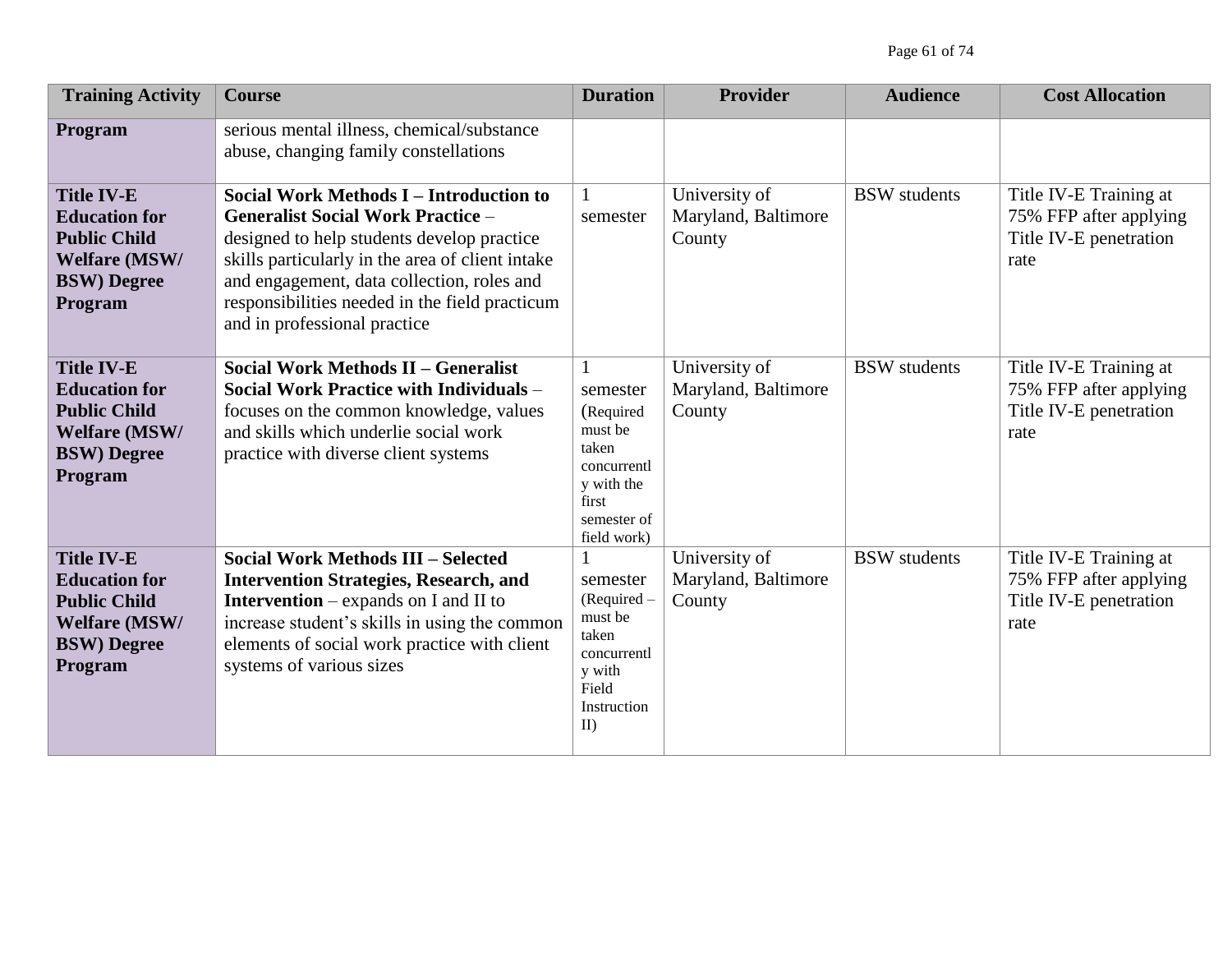| <b>Training Activity</b>                                                                                                                                                                                                                                                   | <b>Course</b>                                                                                                                                                                                                                                                                                                                                                                                                                                                            | <b>Duration</b>                                                                               | <b>Provider</b>                                                                                                                                                               | <b>Audience</b>                            | <b>Cost Allocation</b>                                                                                                                                                   |
|----------------------------------------------------------------------------------------------------------------------------------------------------------------------------------------------------------------------------------------------------------------------------|--------------------------------------------------------------------------------------------------------------------------------------------------------------------------------------------------------------------------------------------------------------------------------------------------------------------------------------------------------------------------------------------------------------------------------------------------------------------------|-----------------------------------------------------------------------------------------------|-------------------------------------------------------------------------------------------------------------------------------------------------------------------------------|--------------------------------------------|--------------------------------------------------------------------------------------------------------------------------------------------------------------------------|
| <b>Title IV-E</b><br><b>Education for</b><br><b>Public Child</b><br><b>Welfare (MSW/</b><br><b>BSW)</b> Degree<br>Program                                                                                                                                                  | Social Welfare and Social Policy -<br>introduces conceptual approaches to policy<br>analysis and assesses selected social policies,<br>programs and services                                                                                                                                                                                                                                                                                                             | $\mathbf{1}$<br>semester<br>(required                                                         | University of<br>Maryland, Baltimore<br>County                                                                                                                                | <b>BSW</b> students                        | Title IV-E Training at<br>75% FFP after applying<br>Title IV-E penetration<br>rate                                                                                       |
|                                                                                                                                                                                                                                                                            |                                                                                                                                                                                                                                                                                                                                                                                                                                                                          | <b>MSW Foundation Courses</b>                                                                 |                                                                                                                                                                               |                                            |                                                                                                                                                                          |
| <b>Title IV-E</b><br><b>Education for</b><br><b>Public Child</b><br><b>Welfare Program</b><br>(MSW/BSW<br><b>Degree</b><br>Program)<br><b>Title IV-E</b><br><b>Education for</b><br><b>Public Child</b><br><b>Welfare Program</b><br>(MSW/BSW<br><b>Degree</b><br>Program) | <b>Social Work Practice I</b><br><b>Social Work Practice II</b><br>- these courses teach a generic model of<br>social work practice; practice is taught<br>with individuals, groups, families,<br>communities and organizations<br><b>Human Behavior and Social</b><br><b>Environment I &amp; II</b> – includes theories<br>of human behavior, including pathological<br>processes applicable to individuals,<br>organizations; includes impact on<br>individual's lives | 1 semester<br>each<br>(Required<br>with<br>Foundation<br>Field<br>Instruction)<br>2 semesters | University of<br>Maryland, Baltimore<br>Morgan University<br><b>Salisbury University</b><br>University of<br>Maryland, Baltimore<br>Morgan University<br>Salisbury University | MSW/BSW<br>students<br>MSW/BSW<br>students | Title IV-E Training at<br>75% FFP after applying<br>Title IV-E penetration<br>rate<br>Title IV-E Training at<br>75% FFP after applying<br>Title IV-E penetration<br>rate |
|                                                                                                                                                                                                                                                                            |                                                                                                                                                                                                                                                                                                                                                                                                                                                                          | <b>Advanced Curriculum Courses</b>                                                            |                                                                                                                                                                               |                                            |                                                                                                                                                                          |
| <b>Title IV-E</b><br><b>Education for</b><br><b>Public Child</b><br><b>Welfare Program</b><br>(MSW/BSW<br><b>Degree</b><br>Program)                                                                                                                                        | <b>Children and Social Services Policy -</b><br>presents in-depth the current situation in<br>social services for children; includes<br>consideration of social services system for<br>children and families of diverse identities                                                                                                                                                                                                                                       | 1 semester                                                                                    | University of<br>Maryland, Baltimore<br>Morgan University<br>Salisbury University                                                                                             |                                            | Title IV-E Training at<br>75% FFP after applying<br>Title IV-E penetration<br>rate                                                                                       |
| <b>Title IV-E</b><br><b>Education for</b>                                                                                                                                                                                                                                  | <b>Research in Child Welfare – focuses on</b><br>the evaluation of interventions in child                                                                                                                                                                                                                                                                                                                                                                                | 1 semester                                                                                    | University of<br>Maryland, Baltimore                                                                                                                                          |                                            | Title IV-E Training at<br>75% FFP after applying                                                                                                                         |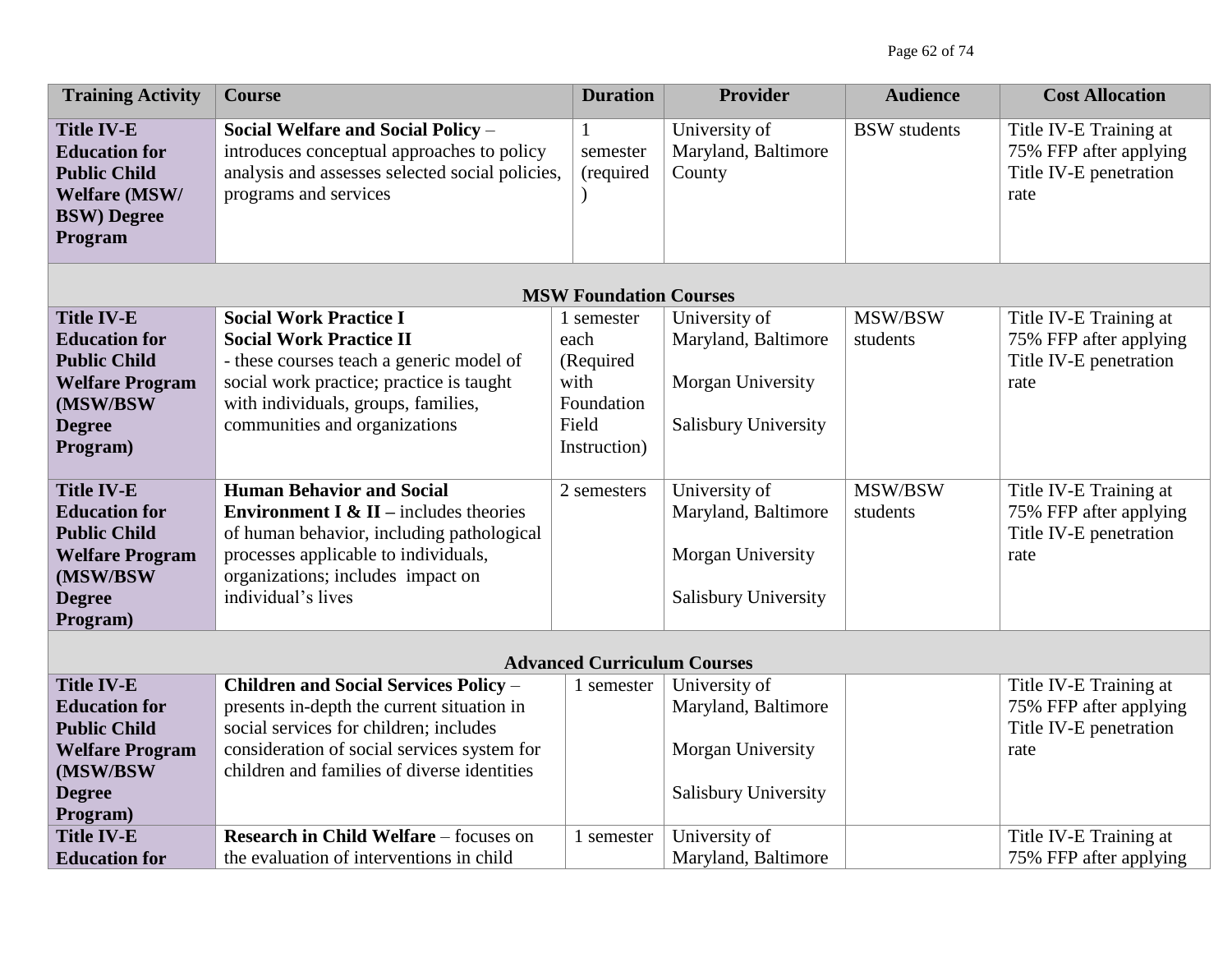| <b>Training Activity</b>                   | <b>Course</b>                                                              | <b>Duration</b> | <b>Provider</b>             | <b>Audience</b>                      | <b>Cost Allocation</b>         |
|--------------------------------------------|----------------------------------------------------------------------------|-----------------|-----------------------------|--------------------------------------|--------------------------------|
| <b>Public Child</b>                        | welfare with particular emphasis on                                        |                 |                             |                                      | Title IV-E penetration         |
| <b>Welfare Program</b>                     | adoption and foster care                                                   |                 | Morgan University           |                                      | rate                           |
| (MSW/BSW                                   |                                                                            |                 |                             |                                      |                                |
| <b>Degree</b>                              |                                                                            |                 | Salisbury University        |                                      |                                |
| Program)<br><b>Title IV-E</b>              | <b>Clinical Practice with Families and</b>                                 | 1 semester      | University of               |                                      | Title IV-E Training at         |
| <b>Education for</b>                       | <b>Children in Child Welfare - focuses on</b>                              |                 | Maryland, Baltimore         |                                      | 75% FFP after applying         |
| <b>Public Child</b>                        | the characteristics, strengths and service                                 |                 |                             |                                      | Title IV-E penetration         |
| <b>Welfare Program</b>                     | needs of families and children in the child                                |                 | Morgan University           |                                      | rate                           |
| (MSW/BSW                                   | welfare system; examines issues and builds                                 |                 |                             |                                      |                                |
| <b>Degree</b>                              | practice skills related to family support                                  |                 | <b>Salisbury University</b> |                                      |                                |
| Program)                                   | services, child maltreatment and                                           |                 |                             |                                      |                                |
|                                            | permanency planning                                                        |                 |                             |                                      |                                |
|                                            |                                                                            |                 |                             |                                      |                                |
|                                            |                                                                            |                 |                             |                                      |                                |
|                                            | <b>Foster/Adoptive/Kinship Parent Training</b> <sup>6</sup>                |                 |                             |                                      |                                |
| <b>Foster/Adoptive/</b>                    | 101 Ideas, Theories, Thoughts, Principles,                                 | 2 Hours         | Fall 2014 Resource          | <b>Resource Parents,</b>             | Title IV-E Training at         |
| <b>Kinship Parent</b>                      | and Strategies on Discipline - This training                               |                 | Parent Conference,          | <b>Adoptive Parents,</b>             | 75% FFP after applying         |
| <b>In-Service</b>                          | on discipline shares and reviews some tools                                |                 | College of Southern         | <b>Kinship Parents</b>               | Title IV-E penetration         |
| <b>Training</b>                            | for the proverbial resource parent tool belt                               |                 | Maryland, La Plata,         | In-Service                           | rate                           |
|                                            | in dealing with and helping to modify some<br>of our children's behaviors. |                 | <b>MD</b><br>Spring 2014    |                                      |                                |
|                                            |                                                                            |                 | <b>Resource Parent</b>      |                                      |                                |
|                                            |                                                                            |                 | Conference,                 |                                      |                                |
|                                            |                                                                            |                 | Chesapeake College,         |                                      |                                |
|                                            |                                                                            |                 | Wye Mills, MD               |                                      |                                |
| <b>Foster/Adoptive/</b>                    | <b>2013 Tax Benefits for Resource Parents -</b>                            | 2 Hours         | University of               | <b>Resource Parents,</b>             | Title IV-E Training at         |
| <b>Kinship Parent</b>                      | Learn about the federal tax benefits                                       |                 | Maryland, School of         | <b>Adoptive Parents,</b>             | 75% FFP after applying         |
| <b>In-Service</b>                          | available for resource parents.                                            |                 | Social Work                 | <b>Kinship Parents</b><br>In-Service | Title IV-E penetration         |
| <b>Training</b><br><b>Foster/Adoptive/</b> | 2013 Tax Season + Adoption Tax Credits                                     | 3 Hours         | University of               | <b>Resource Parents,</b>             | rate<br>Title IV-E Training at |
| <b>Kinship Parent</b>                      | - Learn about the tax benefits $&$ adoption                                |                 | Maryland, School of         | <b>Adoptive Parents,</b>             | 75% FFP after applying         |
|                                            |                                                                            |                 |                             |                                      |                                |

 $\overline{a}$  $6$  Workshop offerings vary quarterly.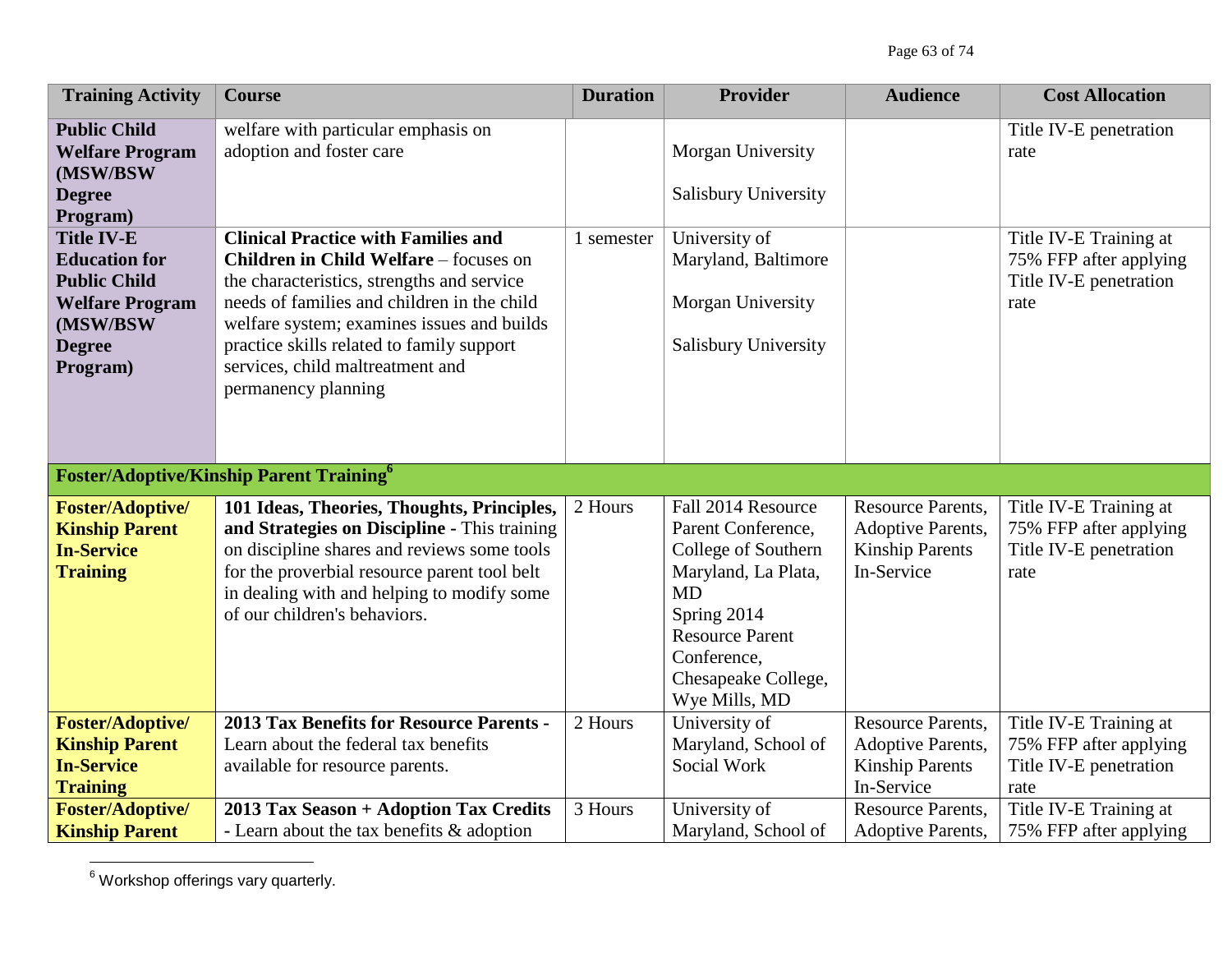| <b>Training Activity</b>                                                                 | <b>Course</b>                                                                                                                                                                                                                                                                                                                                                                                                                                                                                                                                                                                                                                                                                                          | <b>Duration</b> | <b>Provider</b>                                                                              | <b>Audience</b>                                                                              | <b>Cost Allocation</b>                                                             |
|------------------------------------------------------------------------------------------|------------------------------------------------------------------------------------------------------------------------------------------------------------------------------------------------------------------------------------------------------------------------------------------------------------------------------------------------------------------------------------------------------------------------------------------------------------------------------------------------------------------------------------------------------------------------------------------------------------------------------------------------------------------------------------------------------------------------|-----------------|----------------------------------------------------------------------------------------------|----------------------------------------------------------------------------------------------|------------------------------------------------------------------------------------|
| <b>In-service</b><br><b>Training</b>                                                     | tax credits for resource parents.                                                                                                                                                                                                                                                                                                                                                                                                                                                                                                                                                                                                                                                                                      |                 | Social Work                                                                                  | <b>Kinship Parents</b><br>In-Service                                                         | Title IV-E penetration<br>rate                                                     |
| <b>Foster/Adoptive/</b><br><b>Kinship Parent</b><br><b>In-service</b><br><b>Training</b> | Attachment Disorder & the Family -<br>Lean how to deal with attachment disorders<br>in abused and neglected children.                                                                                                                                                                                                                                                                                                                                                                                                                                                                                                                                                                                                  | 5 Hours         | University of<br>Maryland, School of<br>Social Work                                          | <b>Resource Parents,</b><br>Adoptive Parents,<br><b>Kinship Parents</b><br>In-Service        | Title IV-E Training at<br>75% FFP after applying<br>Title IV-E penetration<br>rate |
| <b>Foster/Adoptive/</b><br><b>Kinship Parent</b><br><b>In-service</b><br><b>Training</b> | <b>Behavior Support Management &amp;</b><br>Techniques - Learn and explore behavioral<br>needs and begin developing a toolbox of<br>strategies to assist caregivers with safe and<br>appropriate disciplinary techniques.                                                                                                                                                                                                                                                                                                                                                                                                                                                                                              | 3 Hours         | University of<br>Maryland, School of<br>Social Work                                          | <b>Resource Parents,</b><br><b>Adoptive Parents,</b><br><b>Kinship Parents</b><br>In-Service | Title IV-E Training at<br>75% FFP after applying<br>Title IV-E penetration<br>rate |
| <b>Foster/Adoptive/</b><br><b>Kinship Parent</b><br><b>In-service</b><br><b>Training</b> | <b>Building Great Brains from Birth - Age 5</b><br>-Learn the brain's emotional, physical,<br>nutritional, and intellectual needs during<br>early childhood.                                                                                                                                                                                                                                                                                                                                                                                                                                                                                                                                                           | 3 Hours         | University of<br>Maryland, School of<br>Social Work                                          | <b>Resource Parents,</b><br><b>Adoptive Parents,</b><br><b>Kinship Parents</b><br>In-Service | Title IV-E Training at<br>75% FFP after applying<br>Title IV-E penetration<br>rate |
| <b>Foster/Adoptive/</b><br><b>Kinship Parent</b><br><b>In-service</b><br><b>Training</b> | <b>Caring for Drug Exposed Infants -</b><br>Resource parents will discuss how drug<br>exposure impacts infants and toddler's<br>development & how to help them heal.                                                                                                                                                                                                                                                                                                                                                                                                                                                                                                                                                   | 3 Hours         | University of<br>Maryland, School of<br>Social Work                                          | <b>Resource Parents,</b><br>Adoptive Parents,<br><b>Kinship Parents</b><br>In-Service        | Title IV-E Training at<br>75% FFP after applying<br>Title IV-E penetration<br>rate |
| <b>Foster/Adoptive/</b><br><b>Kinship Parent</b><br><b>In-service</b><br><b>Training</b> | <b>Change Your Language, Change Their</b><br>Lives - Neuroscience discoveries have<br>revolutionized our understanding of how the<br>brains of our children learn and grow. In<br>particular, brain research reveals how the<br>specific language used by adults who teach,<br>mentor, counsel and parent youth has a<br>much more profound effect on their<br>development than previously realized.<br>Learn the four powerful "Languages of the<br>Brain" that will transform the lives of the<br>children you serve. Walk away with a new<br>way of talking to youth that builds<br>resilience, promotes intrinsic motivation,<br>enhances cognitive stimulation and creates<br>kaleidoscope thinkers. What you say | 2 Hours         | Spring 2014<br><b>Resource Parent</b><br>Conference,<br>Chesapeake College,<br>Wye Mills, MD | <b>Resource Parents,</b><br>Adoptive Parents,<br><b>Kinship Parents</b><br>In-Service        | Title IV-E Training at<br>75% FFP after applying<br>Title IV-E penetration<br>rate |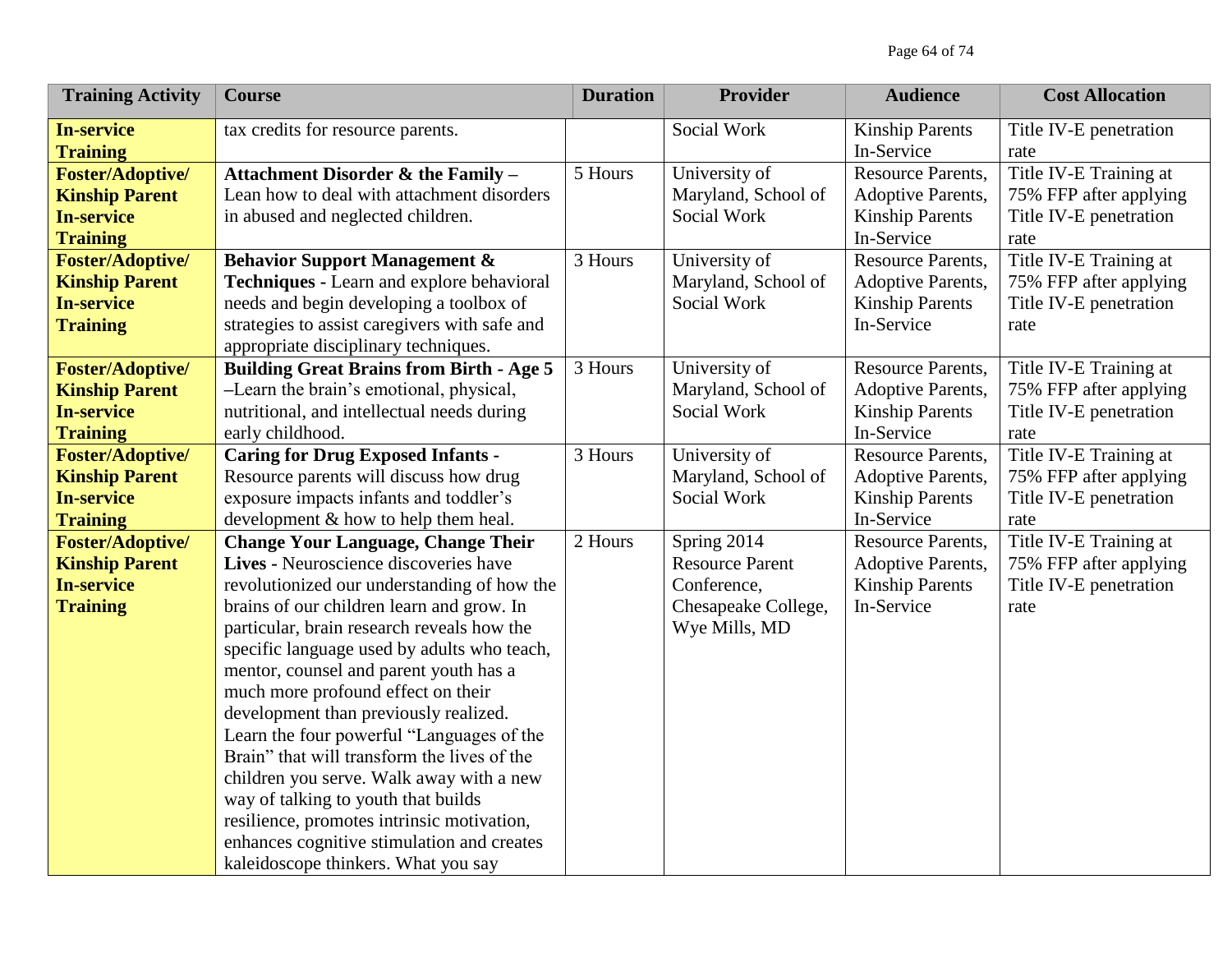| <b>Training Activity</b>                                                                 | <b>Course</b>                                                                                                                                                                                                                                                                                                                                                                                                                                                                                                                                                                              | <b>Duration</b> | <b>Provider</b>                                                                              | <b>Audience</b>                                                                       | <b>Cost Allocation</b>                                                             |
|------------------------------------------------------------------------------------------|--------------------------------------------------------------------------------------------------------------------------------------------------------------------------------------------------------------------------------------------------------------------------------------------------------------------------------------------------------------------------------------------------------------------------------------------------------------------------------------------------------------------------------------------------------------------------------------------|-----------------|----------------------------------------------------------------------------------------------|---------------------------------------------------------------------------------------|------------------------------------------------------------------------------------|
|                                                                                          | matters, more than you ever knew!                                                                                                                                                                                                                                                                                                                                                                                                                                                                                                                                                          |                 |                                                                                              |                                                                                       |                                                                                    |
| <b>Foster/Adoptive/</b><br><b>Kinship Parent</b><br><b>In-service</b><br><b>Training</b> | Child Abuse and the Brain - Learn about<br>the specific consequences of abuse on the<br>growing brain.                                                                                                                                                                                                                                                                                                                                                                                                                                                                                     | 2 Hours         | Prince George's Co.<br><b>DSS</b>                                                            | <b>Resource Parents,</b><br>Adoptive Parents,<br><b>Kinship Parents</b><br>In-Service | Title IV-E Training at<br>75% FFP after applying<br>Title IV-E penetration<br>rate |
| <b>Foster/Adoptive/</b><br><b>Kinship Parent</b><br><b>In-service</b><br><b>Training</b> | <b>Complicated Children: Changing Their</b><br><b>Behaviors While Helping Them Heal -</b><br>Learn why children with complicated<br>histories behave the way they do, and how<br>to handle these behaviors.                                                                                                                                                                                                                                                                                                                                                                                | 6 Hours         | Prince George's Co.<br><b>DSS</b>                                                            | <b>Resource Parents,</b><br>Adoptive Parents,<br><b>Kinship Parents</b><br>In-Service | Title IV-E Training at<br>75% FFP after applying<br>Title IV-E penetration<br>rate |
| <b>Foster/Adoptive/</b><br><b>Kinship Parent</b><br><b>In-service</b><br><b>Training</b> | <b>Complicated Children: Changing Their</b><br><b>Behaviors While Helping Them Heal -</b><br>Learn why children with complicated<br>histories behave the way they do, and how<br>to handle these behaviors.                                                                                                                                                                                                                                                                                                                                                                                | 3 Hours         | Wicomico Co. DSS<br>Anne Arundel Co.<br><b>DSS</b><br>Garrett Co. DSS                        | Resource Parents,<br>Adoptive Parents,<br><b>Kinship Parents</b><br>In-Service        | Title IV-E Training at<br>75% FFP after applying<br>Title IV-E penetration<br>rate |
| <b>Foster/Adoptive/</b><br><b>Kinship Parent</b><br><b>In-service</b><br><b>Training</b> | <b>Confronting Conflict: Learning to</b><br><b>Navigate Difficult Conversations - We all</b><br>experience conflict in our professional and<br>personal lives. Participants will learn<br>methods and tools to recognize and navigate<br>through challenging conversations.                                                                                                                                                                                                                                                                                                                | 2 Hours         | Spring 2014<br><b>Resource Parent</b><br>Conference,<br>Chesapeake College,<br>Wye Mills, MD | <b>Resource Parents,</b><br>Adoptive Parents,<br><b>Kinship Parents</b><br>In-Service | Title IV-E Training at<br>75% FFP after applying<br>Title IV-E penetration<br>rate |
| <b>Foster/Adoptive/</b><br><b>Kinship Parent</b><br><b>In-service</b><br><b>Training</b> | <b>Creating Safe Spaces for Sexually</b><br>Diverse Youth - Are you unsure how to<br>support gay and lesbian youth? In this<br>training we will explore the broad range of<br>sexual diversity including: homosexuality,<br>bisexuality, and gender identity.<br>Participants will learn to recognize the<br>needs of GLBTQ youth and how to create a<br>safe environment for them. In addition to<br>discussion and other interactive activities,<br>guidelines for serving diverse youth in<br>foster care as well as local resources for<br>youth and professionals will be identified. | 3 Hours         | University of<br>Maryland, School of<br>Social Work                                          | <b>Resource Parents,</b><br>Adoptive Parents,<br><b>Kinship Parents</b><br>In-Service | Title IV-E Training at<br>75% FFP after applying<br>Title IV-E penetration<br>rate |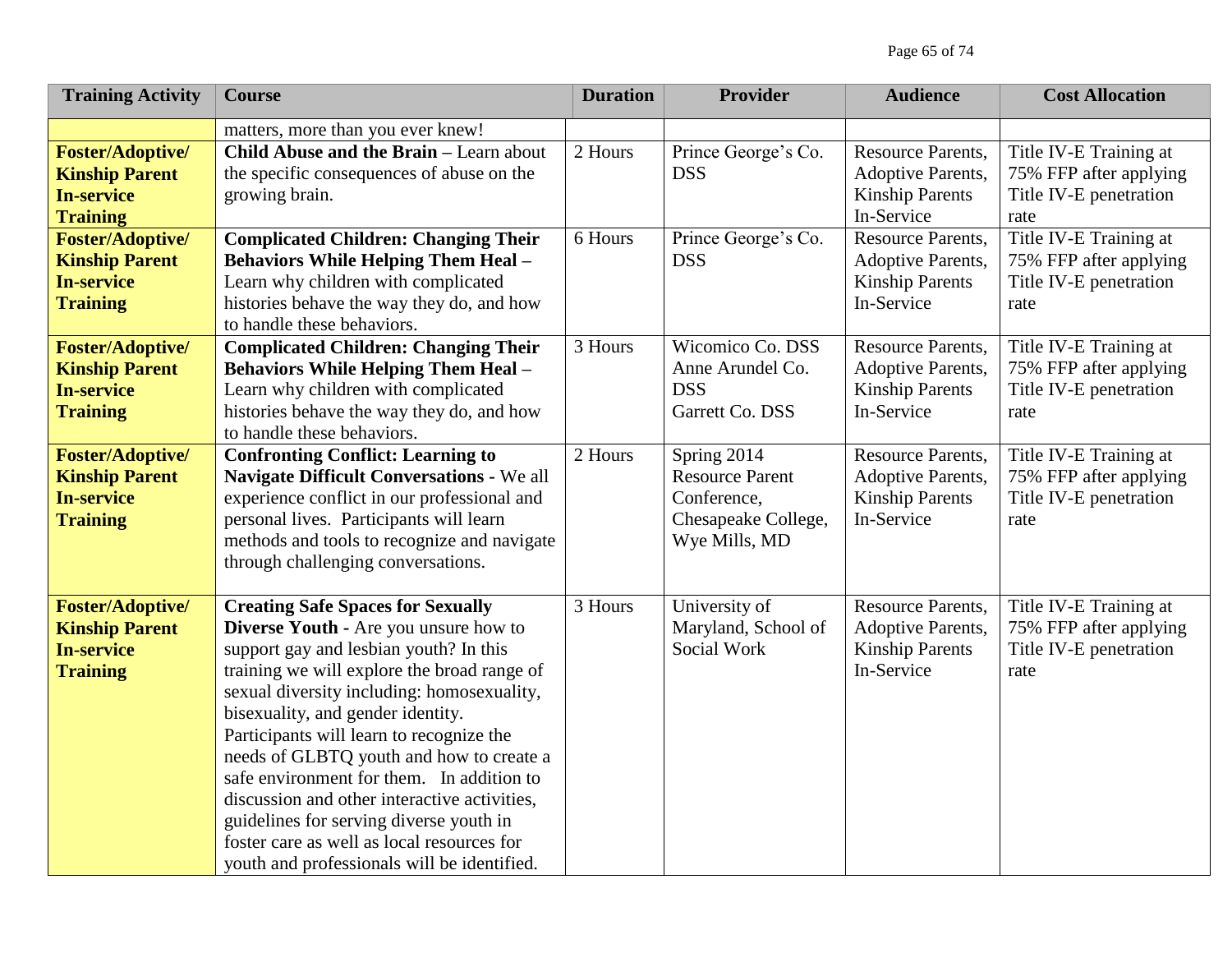| <b>Training Activity</b>                                                                 | <b>Course</b>                                                                                                                                                                                                 | <b>Duration</b> | <b>Provider</b>                                                                                    | <b>Audience</b>                                                                              | <b>Cost Allocation</b>                                                             |
|------------------------------------------------------------------------------------------|---------------------------------------------------------------------------------------------------------------------------------------------------------------------------------------------------------------|-----------------|----------------------------------------------------------------------------------------------------|----------------------------------------------------------------------------------------------|------------------------------------------------------------------------------------|
| <b>Foster/Adoptive/</b><br><b>Kinship Parent</b><br><b>In-Service</b><br><b>Training</b> | Discipline: Bridging the Gap - Learn<br>about the art of discipline & how self-<br>reflection helps the discipliner.                                                                                          | 3 Hours         | Harford Co. DSS<br>University of<br>Maryland, School of<br>Social Work<br><b>Baltimore Co. DSS</b> | <b>Resource Parents,</b><br>Adoptive Parents,<br><b>Kinship Parents</b><br>In-Service        | Title IV-E Training at<br>75% FFP after applying<br>Title IV-E penetration<br>rate |
| <b>Foster/Adoptive/</b><br><b>Kinship Parent</b><br><b>In-Service</b><br><b>Training</b> | Discipline: Love & Logic – Learn and<br>explore behavioral needs and begin<br>developing a toolbox of strategies to assist<br>caregivers with safe and appropriate<br>disciplinary techniques.                | 2 Hours         | Carroll Co. DSS                                                                                    | <b>Resource Parents,</b><br>Adoptive Parents,<br><b>Kinship Parents</b><br>In-Service        | Title IV-E Training at<br>75% FFP after applying<br>Title IV-E penetration<br>rate |
| <b>Foster/Adoptive/</b><br><b>Kinship Parent</b><br><b>In-Service</b><br><b>Training</b> | <b>Early Childhood: Challenging Behaviors</b><br>- Learn how to evaluate and address<br>challenging behaviors of children have<br>experienced trauma in early childhood.                                      | 3 Hours         | University of<br>Maryland, School of<br>Social Work                                                | <b>Resource Parents,</b><br>Adoptive Parents,<br><b>Kinship Parents</b><br>In-Service        | Title IV-E Training at<br>75% FFP after applying<br>Title IV-E penetration<br>rate |
| <b>Foster/Adoptive/</b><br><b>Kinship Parent</b><br><b>In-Service</b><br><b>Training</b> | <b>Early Childhood Development - Learn</b><br>parenting techniques around early childhood<br>development.                                                                                                     | 3 Hours         | Frederick Co. DSS                                                                                  | <b>Resource Parents,</b><br><b>Adoptive Parents,</b><br><b>Kinship Parents</b><br>In-Service | Title IV-E Training at<br>75% FFP after applying<br>Title IV-E penetration<br>rate |
| <b>Foster/Adoptive/</b><br><b>Kinship Parent</b><br><b>In-Service</b><br><b>Training</b> | <b>Early Childhood: Social Emotional</b><br>Teaching Strategies - learn how to use<br>intentional social emotional teaching<br>strategies to address the negative impact of<br>trauma during early childhood. | 3 Hours         | University of<br>Maryland, School of<br>Social Work                                                | <b>Resource Parents,</b><br><b>Adoptive Parents,</b><br><b>Kinship Parents</b><br>In-Service | Title IV-E Training at<br>75% FFP after applying<br>Title IV-E penetration<br>rate |
| <b>Foster/Adoptive/</b><br><b>Kinship Parent</b><br><b>In-Service</b><br><b>Training</b> | Early Childhood: Social Skills - Learn<br>how relationship building & creating<br>supportive environments for children who<br>have experienced trauma can teach pro-<br>social skills.                        | 3 Hours         | University of<br>Maryland, School of<br>Social Work                                                | <b>Resource Parents,</b><br><b>Adoptive Parents,</b><br><b>Kinship Parents</b><br>In-Service | Title IV-E Training at<br>75% FFP after applying<br>Title IV-E penetration<br>rate |
| <b>Foster/Adoptive/</b><br><b>Kinship Parent</b><br><b>In-Service</b><br><b>Training</b> | Eating Disorders, Children &<br><b>Adolescents</b> – Learn about the warning<br>signs of eating disorders, how and when to<br>intervene, and the best ways to approach<br>eating and weight.                  | 3 Hours         | Allegany Co. DSS                                                                                   | <b>Resource Parents,</b><br>Adoptive Parents,<br><b>Kinship Parents</b><br>In-Service        | Title IV-E Training at<br>75% FFP after applying<br>Title IV-E penetration<br>rate |
| <b>Foster/Adoptive/</b><br><b>Kinship Parent</b>                                         | <b>Family Involvement Meeting (FIM) –</b><br>Learn about your role and how to have your                                                                                                                       | 3 Hours         | University of<br>Maryland, School of                                                               | <b>Resource Parents,</b><br>Adoptive Parents,                                                | Title IV-E Training at<br>75% FFP after applying                                   |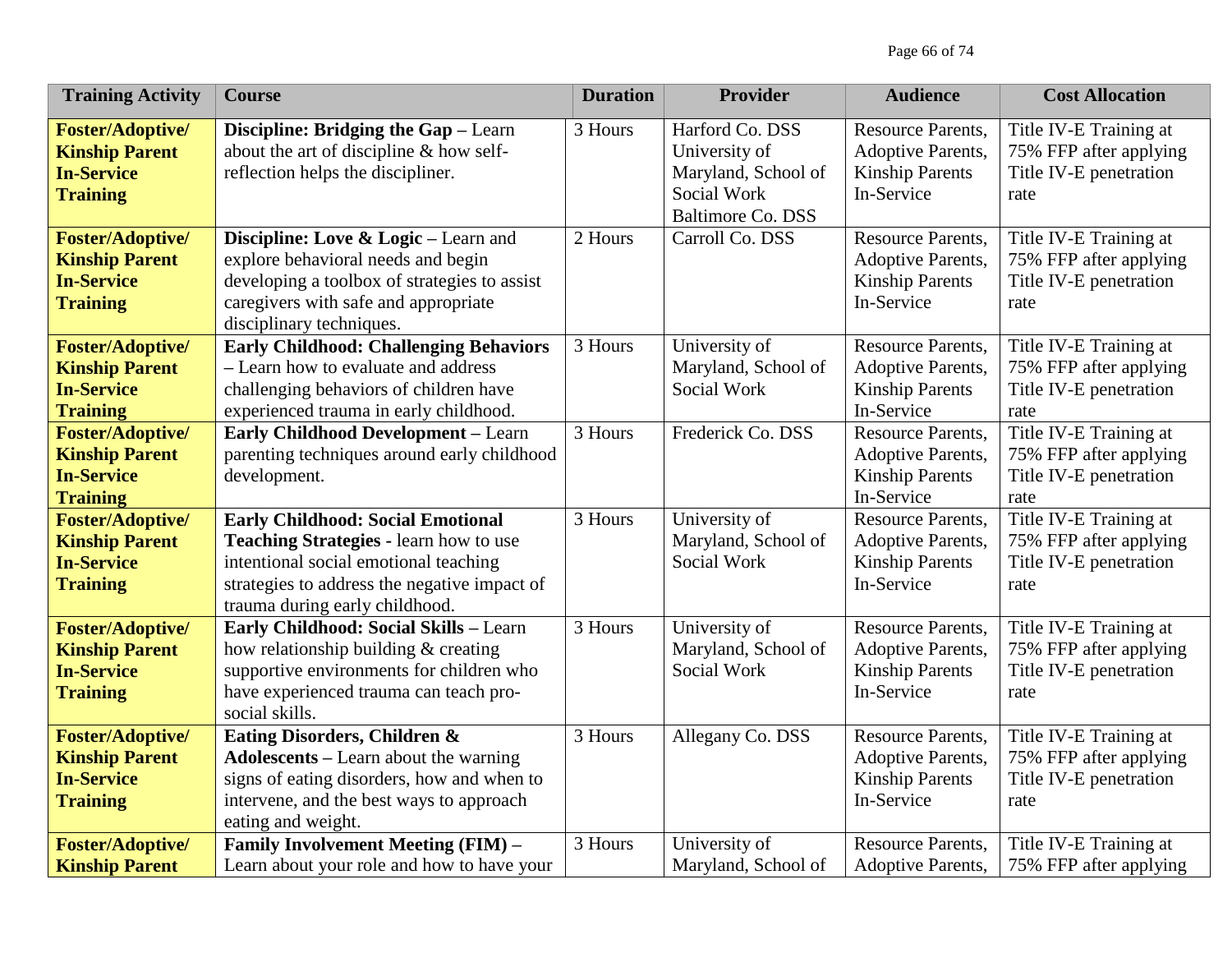| <b>Training Activity</b>                                                                 | <b>Course</b>                                                                                                                                                                                                                                                                                                                                                                                                                                                                                                                                                                    | <b>Duration</b> | <b>Provider</b>                                                                                                                                                                                     | <b>Audience</b>                                                                              | <b>Cost Allocation</b>                                                             |
|------------------------------------------------------------------------------------------|----------------------------------------------------------------------------------------------------------------------------------------------------------------------------------------------------------------------------------------------------------------------------------------------------------------------------------------------------------------------------------------------------------------------------------------------------------------------------------------------------------------------------------------------------------------------------------|-----------------|-----------------------------------------------------------------------------------------------------------------------------------------------------------------------------------------------------|----------------------------------------------------------------------------------------------|------------------------------------------------------------------------------------|
| <b>In-Service</b><br><b>Training</b>                                                     | voice heard in the FIM.                                                                                                                                                                                                                                                                                                                                                                                                                                                                                                                                                          |                 | Social Work                                                                                                                                                                                         | <b>Kinship Parents</b><br>In-Service                                                         | Title IV-E penetration<br>rate                                                     |
| <b>Foster/Adoptive/</b><br><b>Kinship Parent</b><br><b>In-service</b><br><b>Training</b> | <b>Foster Care Highlights - Review resource</b><br>parent rights and responsibilities and<br>working with caseworkers.                                                                                                                                                                                                                                                                                                                                                                                                                                                           | 3 Hours         | University of<br>Maryland, School of<br>Social Work                                                                                                                                                 | <b>Resource Parents,</b><br><b>Adoptive Parents,</b><br><b>Kinship Parents</b><br>In-Service | Title IV-E Training at<br>75% FFP after applying<br>Title IV-E penetration<br>rate |
| <b>Foster/Adoptive/</b><br><b>Kinship Parent</b><br><b>In-service</b><br><b>Training</b> | <b>Healthy Sexuality and Teen Pregnancy</b><br><b>Prevention - Explore values around</b><br>sexuality, get resources for youth in<br>unhealthy relationships, land earn about<br>birth control, STD's, sexual orientation and<br>gender identity. Practice skills to answer<br>youth questions about sexuality competently<br>and comfortably.                                                                                                                                                                                                                                   | 6 Hours         | University of<br>Maryland, School of<br>Social Work                                                                                                                                                 | Resource Parents,<br>Adoptive Parents,<br><b>Kinship Parents</b><br>In-Service               | Title IV-E Training at<br>75% FFP after applying<br>Title IV-E penetration<br>rate |
| <b>Foster/Adoptive/</b><br><b>Kinship Parent</b><br><b>In-service</b><br><b>Training</b> | <b>How Electronics Affect Children's</b><br>Thinking, Feeling and Behavior - Review<br>the impact of television/video games on<br>children and adolescents.<br>Recommendations for limiting the negative<br>effects will be included.                                                                                                                                                                                                                                                                                                                                            | 3 Hours         | University of<br>Maryland, School of<br>Social Work                                                                                                                                                 | <b>Resource Parents,</b><br><b>Adoptive Parents,</b><br><b>Kinship Parents</b><br>In-Service | Title IV-E Training at<br>75% FFP after applying<br>Title IV-E penetration<br>rate |
| <b>Foster/Adoptive/</b><br><b>Kinship Parent</b><br><b>In-service</b><br><b>Training</b> | Human Trafficking: Children and Teen<br>Victims - This workshop is designed to<br>educate resource parents to ensure that high-<br>risk and trafficked males and females placed<br>in foster care are identified, assisted, and<br>protected. Participants will gain a better<br>understanding of what human trafficking is,<br>the basics of domestic minor sex trafficking<br>and forced labor trafficking, how to better<br>identify potential trafficking victims, the<br>laws and referral mechanisms, myths and<br>misconceptions about sex trafficking, and<br>much more. | 2 Hours         | Fall 2014 Resource<br>Parent Conference,<br>College of Southern<br>Maryland, La Plata,<br><b>MD</b><br>Spring 2014<br><b>Resource Parent</b><br>Conference,<br>Chesapeake College,<br>Wye Mills, MD | <b>Resource Parents,</b><br>Adoptive Parents,<br><b>Kinship Parents</b><br>In-Service        | Title IV-E Training at<br>75% FFP after applying<br>Title IV-E penetration<br>rate |
| <b>Foster/Adoptive/</b><br><b>Kinship Parent</b>                                         | Infant, Youth & Adult CPR - provides<br>training for use with adult, infant and child                                                                                                                                                                                                                                                                                                                                                                                                                                                                                            | 3 Hours         | Frederick Co. DSS<br>Montgomery Co.                                                                                                                                                                 | <b>Resource Parents,</b><br><b>Adoptive Parents,</b>                                         | Title IV-E Training at<br>75% FFP after applying                                   |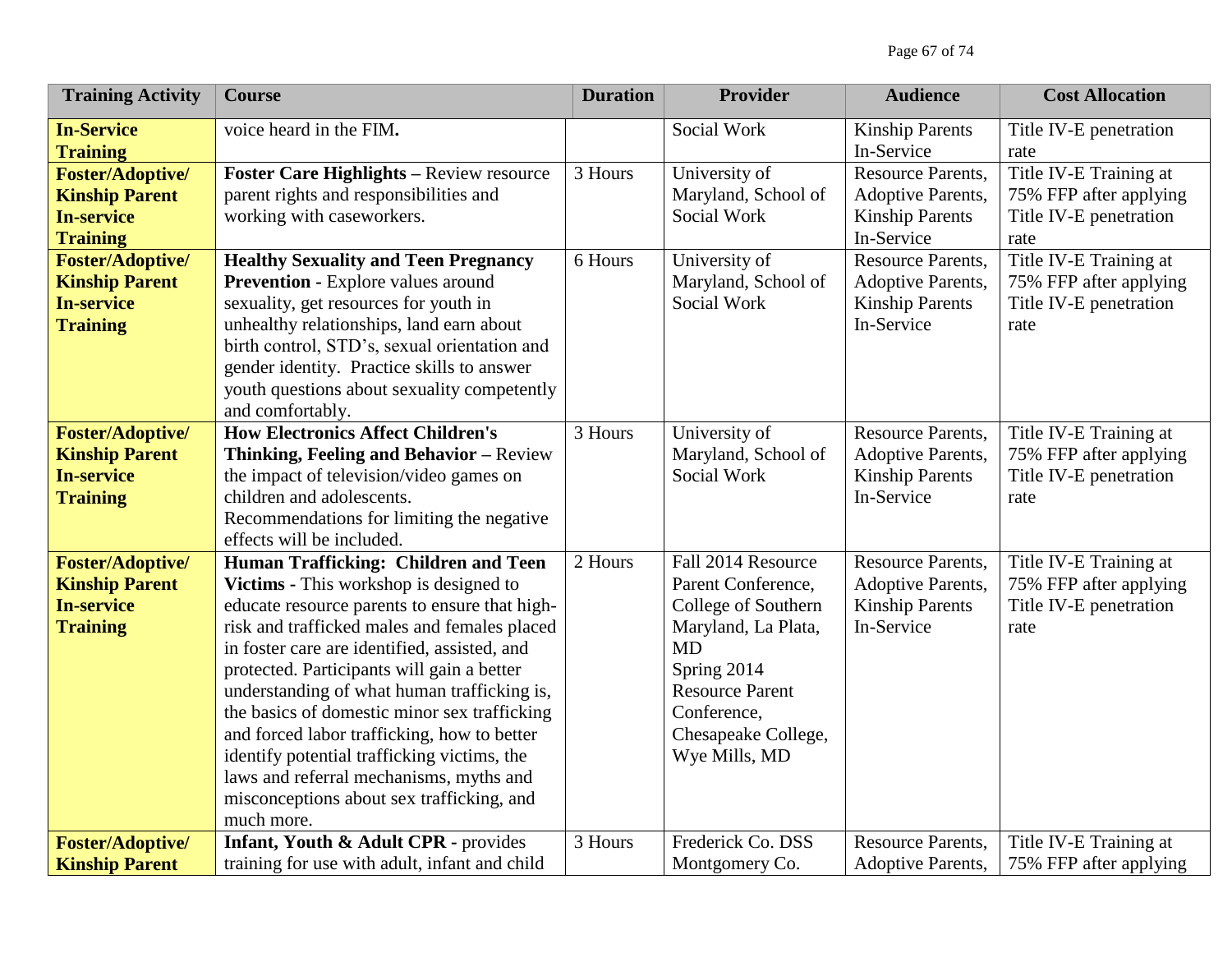| <b>Training Activity</b>                                                                 | <b>Course</b>                                                                                                                                                                                                                                                                                                                                                                                                                                                                                                                                                                                                                                                                                                                                                                                                                                                     | <b>Duration</b> | <b>Provider</b>                                                                              | <b>Audience</b>                                                                              | <b>Cost Allocation</b>                                                             |
|------------------------------------------------------------------------------------------|-------------------------------------------------------------------------------------------------------------------------------------------------------------------------------------------------------------------------------------------------------------------------------------------------------------------------------------------------------------------------------------------------------------------------------------------------------------------------------------------------------------------------------------------------------------------------------------------------------------------------------------------------------------------------------------------------------------------------------------------------------------------------------------------------------------------------------------------------------------------|-----------------|----------------------------------------------------------------------------------------------|----------------------------------------------------------------------------------------------|------------------------------------------------------------------------------------|
| <b>In-service</b><br><b>Training</b>                                                     | victims in a variety of emergency situations.<br>Participants will learn skills to include<br>performing rescue breathing, clearing an<br>obstructed airway, and performing one-<br>rescuer CPR                                                                                                                                                                                                                                                                                                                                                                                                                                                                                                                                                                                                                                                                   |                 | <b>DSS</b>                                                                                   | <b>Kinship Parents</b><br>In-Service                                                         | Title IV-E penetration<br>rate                                                     |
| <b>Foster/Adoptive/</b><br><b>Kinship Parent</b><br><b>In-service</b><br><b>Training</b> | Jack's Brain, Jill's Brain: Gender<br><b>Differences and Why They Matter -</b><br>Participants will learn how the brains of<br>females and males are developmentally,<br>structurally and functionally different. In<br>addition, this session will acquaint<br>participants with the practical application of<br>gender research to behavioral and emotional<br>interventions with a focus on helping both<br>sexes avoid high risk activities such as drug<br>use, alcohol abuse and sexual activity.                                                                                                                                                                                                                                                                                                                                                           | 3 Hours         | Cecil Co. DSS<br>University of<br>Maryland, School of<br>Social Work                         | <b>Resource Parents,</b><br>Adoptive Parents,<br><b>Kinship Parents</b><br>In-Service        | Title IV-E Training at<br>75% FFP after applying<br>Title IV-E penetration<br>rate |
| <b>Foster/Adoptive/</b><br><b>Kinship Parent</b><br><b>In-service</b><br><b>Training</b> | Laughter Yoga - Laughter Yoga is a<br>unique exercise routine, which combines<br>unconditional laughter with yogic breathing.<br>Anyone can laugh without relying on<br>humor, jokes or comedy. Laughter is<br>initially simulated as a physical exercise<br>while maintaining eye contact with others in<br>the group and promoting playfulness. In<br>most cases this soon leads to real and<br>contagious laughter. Science has proven the<br>body cannot differentiate between simulated<br>and real laughter. Laughter Yoga is the<br>only technique that allows adults to achieve<br>sustained hearty laughter without involving<br>cognitive thought. It bypasses the<br>intellectual system that normally acts as a<br>brake on natural laughter. A PowerPoint on<br>self-care and the benefits of laughter will be<br>followed by Laughter Yoga session, | 2 Hours         | Spring 2014<br><b>Resource Parent</b><br>Conference,<br>Chesapeake College,<br>Wye Mills, MD | <b>Resource Parents,</b><br><b>Adoptive Parents,</b><br><b>Kinship Parents</b><br>In-Service | Title IV-E Training at<br>75% FFP after applying<br>Title IV-E penetration<br>rate |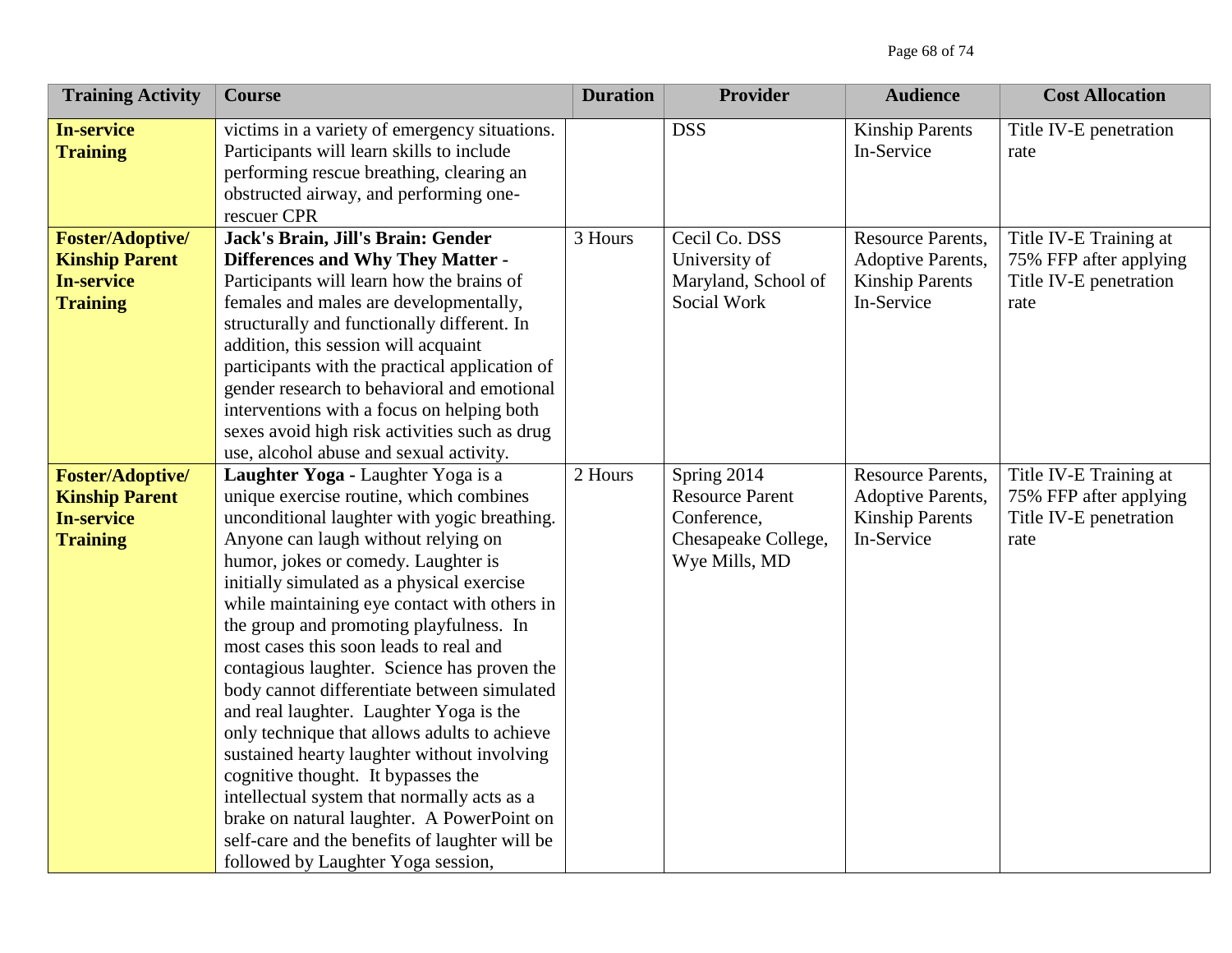| <b>Training Activity</b>                                                                 | <b>Course</b>                                                                                                                                                                                                                 | <b>Duration</b> | <b>Provider</b>                                                                                                | <b>Audience</b>                                                                              | <b>Cost Allocation</b>                                                             |
|------------------------------------------------------------------------------------------|-------------------------------------------------------------------------------------------------------------------------------------------------------------------------------------------------------------------------------|-----------------|----------------------------------------------------------------------------------------------------------------|----------------------------------------------------------------------------------------------|------------------------------------------------------------------------------------|
|                                                                                          | everyone is welcome.                                                                                                                                                                                                          |                 |                                                                                                                |                                                                                              |                                                                                    |
| <b>Foster/Adoptive/</b><br><b>Kinship Parent</b><br><b>In-Service</b><br><b>Training</b> | <b>Navigating the Challenges of the</b><br><b>Educational System - Learn about the role</b><br>of the resource parent and the school in<br>relations to enrollment, transfers, special<br>education, and transition planning. | 3 Hours         | University of<br>Maryland, School of<br>Social Work                                                            | <b>Resource Parents,</b><br>Adoptive Parents,<br><b>Kinship Parents</b><br>In-Service        | Title IV-E Training at<br>75% FFP after applying<br>Title IV-E penetration<br>rate |
| <b>Foster/Adoptive/</b><br><b>Kinship Parent</b><br><b>In-Service</b><br><b>Training</b> | Navigating the Challenges of the<br><b>Educational System - Learn about the role</b><br>of the resource parent and the school in<br>relations to enrollment, transfers, special<br>education, and transition planning.        | 2 Hours         | Webinar<br>Fall 2014 Resource<br>Parent Conference,<br>College of Southern<br>Maryland, La Plata,<br><b>MD</b> | <b>Resource Parents,</b><br><b>Adoptive Parents,</b><br><b>Kinship Parents</b><br>In-Service | Title IV-E Training at<br>75% FFP after applying<br>Title IV-E penetration<br>rate |
| <b>Foster/Adoptive/</b><br><b>Kinship Parent</b><br><b>In-Service</b><br><b>Training</b> | <b>Parenting Across Racial &amp; Cultural</b><br>Lines – Learn about the important issues<br>involved in trans-racial and trans-cultural<br>parenting.                                                                        | 3 Hours         | Montgomery Co.<br><b>DSS</b>                                                                                   | <b>Resource Parents,</b><br>Adoptive Parents,<br><b>Kinship Parents</b><br>In-Service        | Title IV-E Training at<br>75% FFP after applying<br>Title IV-E penetration<br>rate |
| <b>Foster/Adoptive/</b><br><b>Kinship Parent</b><br><b>In-Service</b><br><b>Training</b> | <b>Parenting Sexually Abused Children -</b><br>Learn how to work with children to identify<br>problem behaviors and work together to set<br>goals and develop interventions.                                                  | 3 Hours         | University of<br>Maryland, School of<br>Social Work                                                            | <b>Resource Parents,</b><br><b>Adoptive Parents,</b><br><b>Kinship Parents</b><br>In-Service | Title IV-E Training at<br>75% FFP after applying<br>Title IV-E penetration<br>rate |
| <b>Foster/Adoptive/</b><br><b>Kinship Parent</b><br><b>In-Service</b><br><b>Training</b> | <b>Parenting the Sexualized Child - Learn</b><br>how to work with children to identify<br>problem behaviors and work together to set<br>goals and develop interventions.                                                      | 3 Hours         | Baltimore City DSS,<br>Montgomery Co.<br><b>DSS</b>                                                            | <b>Resource Parents,</b><br>Adoptive Parents,<br><b>Kinship Parents</b><br>In-Service        | Title IV-E Training at<br>75% FFP after applying<br>Title IV-E penetration<br>rate |
| <b>Foster/Adoptive/</b><br><b>Kinship Parent</b><br><b>In-service</b><br><b>Training</b> | Personal Value Systems & Self Care-<br>Explore personal value systems while<br>understanding the importance of self-care.                                                                                                     | 5 Hours         | University of<br>Maryland, School of<br>Social Work                                                            | <b>Resource Parents,</b><br>Adoptive Parents,<br><b>Kinship Parents</b><br>In-Service        | Title IV-E Training at<br>75% FFP after applying<br>Title IV-E penetration<br>rate |
| <b>Foster/Adoptive/</b><br><b>Kinship Parent</b><br><b>In-service</b><br><b>Training</b> | Pre-Natal Trauma: Future Relevance -<br>Learn about pre-natal trauma and the<br>impacts it can have during childhood and<br>later in life.                                                                                    | 3 Hours         | Allegany Co. DSS                                                                                               | <b>Resource Parents,</b><br>Adoptive Parents,<br><b>Kinship Parents</b><br>In-Service        | Title IV-E Training at<br>75% FFP after applying<br>Title IV-E penetration<br>rate |
| <b>Foster/Adoptive/</b><br><b>Kinship Parent</b>                                         | <b>Prevention of Dental Abuse Through</b><br><b>Awareness - Oral hygiene is just as</b>                                                                                                                                       | 2 Hours         | Webinar                                                                                                        | <b>Resource Parents,</b><br>Adoptive Parents,                                                | Title IV-E Training at<br>75% FFP after applying                                   |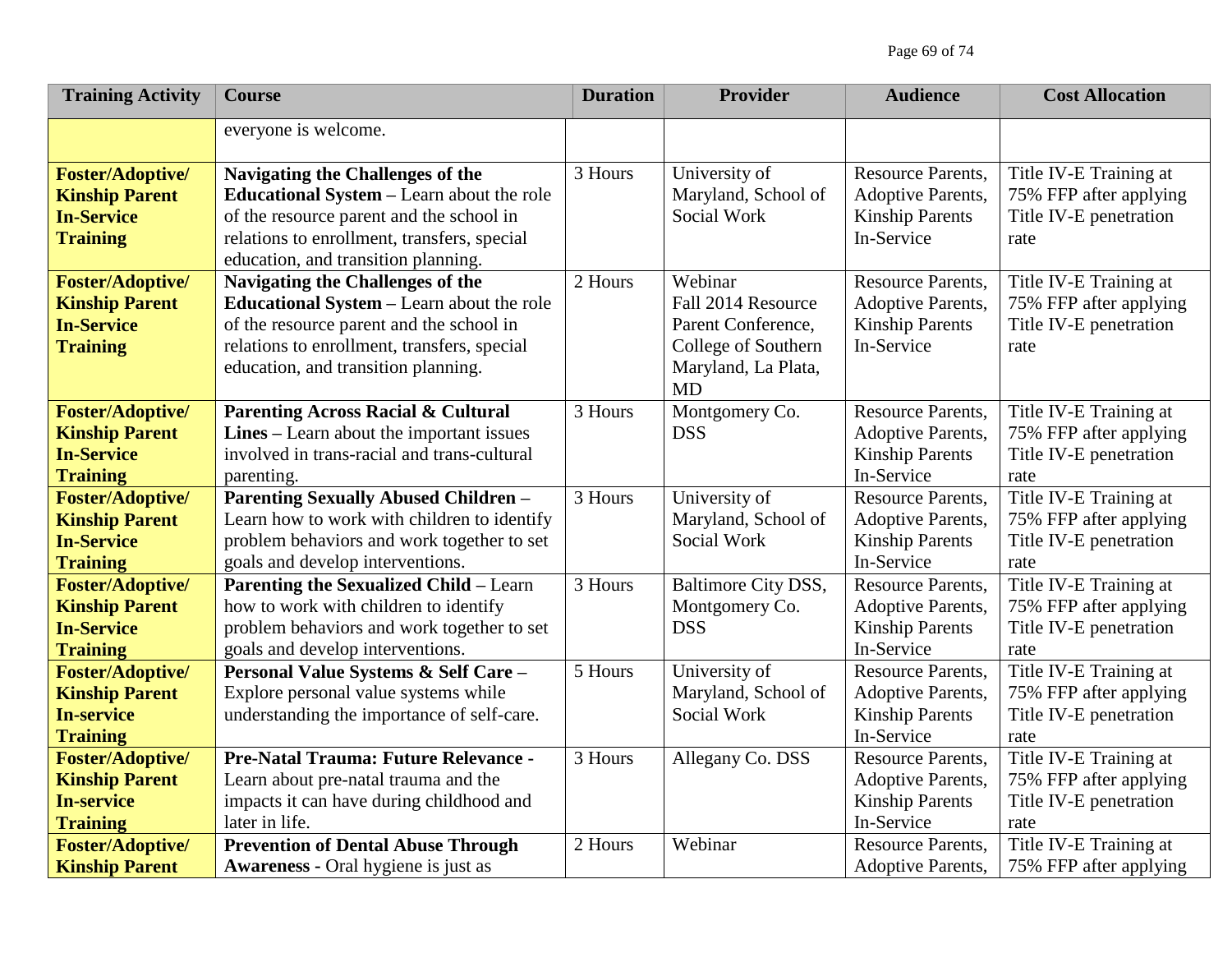| <b>Training Activity</b>                                                                 | <b>Course</b>                                                                                                                                                                                                                                                                                                       | <b>Duration</b> | <b>Provider</b>                                                                                                                                                                                     | <b>Audience</b>                                                                       | <b>Cost Allocation</b>                                                             |
|------------------------------------------------------------------------------------------|---------------------------------------------------------------------------------------------------------------------------------------------------------------------------------------------------------------------------------------------------------------------------------------------------------------------|-----------------|-----------------------------------------------------------------------------------------------------------------------------------------------------------------------------------------------------|---------------------------------------------------------------------------------------|------------------------------------------------------------------------------------|
| <b>In-service</b><br><b>Training</b>                                                     | important to a child's health & wellness<br>as regular trips to the physician. Learn the<br>basics of oral health, the risks for untreated<br>decay & reasons for action in dental neglect<br>cases, & the role child welfare workers play<br>in maintaining oral health for the children &<br>families of Maryland |                 |                                                                                                                                                                                                     | <b>Kinship Parents</b><br>In-Service                                                  | Title IV-E penetration<br>rate                                                     |
| <b>Foster/Adoptive/</b><br><b>Kinship Parent</b><br><b>In-service</b><br><b>Training</b> | Ready By 21: The Future of Our Teens -<br>Learn to build supports for transitioning<br>youth via MD's RB:21 Programs.                                                                                                                                                                                               | 3 Hours         | University of<br>Maryland, School of<br>Social Work                                                                                                                                                 | <b>Resource Parents,</b><br>Adoptive Parents,<br><b>Kinship Parents</b><br>In-Service | Title IV-E Training at<br>75% FFP after applying<br>Title IV-E penetration<br>rate |
| <b>Foster/Adoptive/</b><br><b>Kinship Parent</b><br><b>In-service</b><br><b>Training</b> | Ready By 21: The Future of Our Teens -<br>Learn to build supports for transitioning<br>youth via MD's RB:21 Programs.                                                                                                                                                                                               | 2 Hours         | Fall 2014 Resource<br>Parent Conference,<br>College of Southern<br>Maryland, La Plata,<br><b>MD</b><br>Spring 2014<br><b>Resource Parent</b><br>Conference,<br>Chesapeake College,<br>Wye Mills, MD | <b>Resource Parents,</b><br>Adoptive Parents,<br><b>Kinship Parents</b><br>In-Service | Title IV-E Training at<br>75% FFP after applying<br>Title IV-E penetration<br>rate |
| <b>Foster/Adoptive/</b><br><b>Kinship Parent</b><br><b>In-service</b><br><b>Training</b> | Ready By 21: Youth Matter - Learn ways<br>to better engage youth in an effort to<br>explore outcomes for youth exiting care.                                                                                                                                                                                        | 3 Hours         | University of<br>Maryland, School of<br>Social Work                                                                                                                                                 | <b>Resource Parents,</b><br>Adoptive Parents,<br><b>Kinship Parents</b><br>In-Service | Title IV-E Training at<br>75% FFP after applying<br>Title IV-E penetration<br>rate |
| <b>Foster/Adoptive/</b><br><b>Kinship Parent</b><br><b>In-service</b><br><b>Training</b> | <b>Rethinking ADHD: What Works, What</b><br><b>Doesn't &amp; Why</b> – Explore how the ADHD<br>brain works differently from the non-<br>ADHD brain.                                                                                                                                                                 | 3 Hours         | University of<br>Maryland, School of<br>Social Work                                                                                                                                                 | Resource Parents,<br><b>Adoptive Parents,</b><br><b>Kinship Parents</b><br>In-Service | Title IV-E Training at<br>75% FFP after applying<br>Title IV-E penetration<br>rate |
| <b>Foster/Adoptive/</b><br><b>Kinship Parent</b><br><b>In-Service</b><br><b>Training</b> | <b>Saying Goodbye: Managing Grief and</b><br><b>Loss When Your Foster Child Leaves -</b><br>There is no grief greater than losing a child,<br>even when that child is not your blood.<br>Resource parents have the most difficult job<br>of raising a child who belongs to someone                                  | 3 Hours         | Baltimore Co. DSS<br>Frederick Co. DSS<br>University of<br>Maryland, School of<br>Social Work                                                                                                       | <b>Resource Parents,</b><br>Adoptive Parents,<br><b>Kinship Parents</b><br>In-Service | Title IV-E Training at<br>75% FFP after applying<br>Title IV-E penetration<br>rate |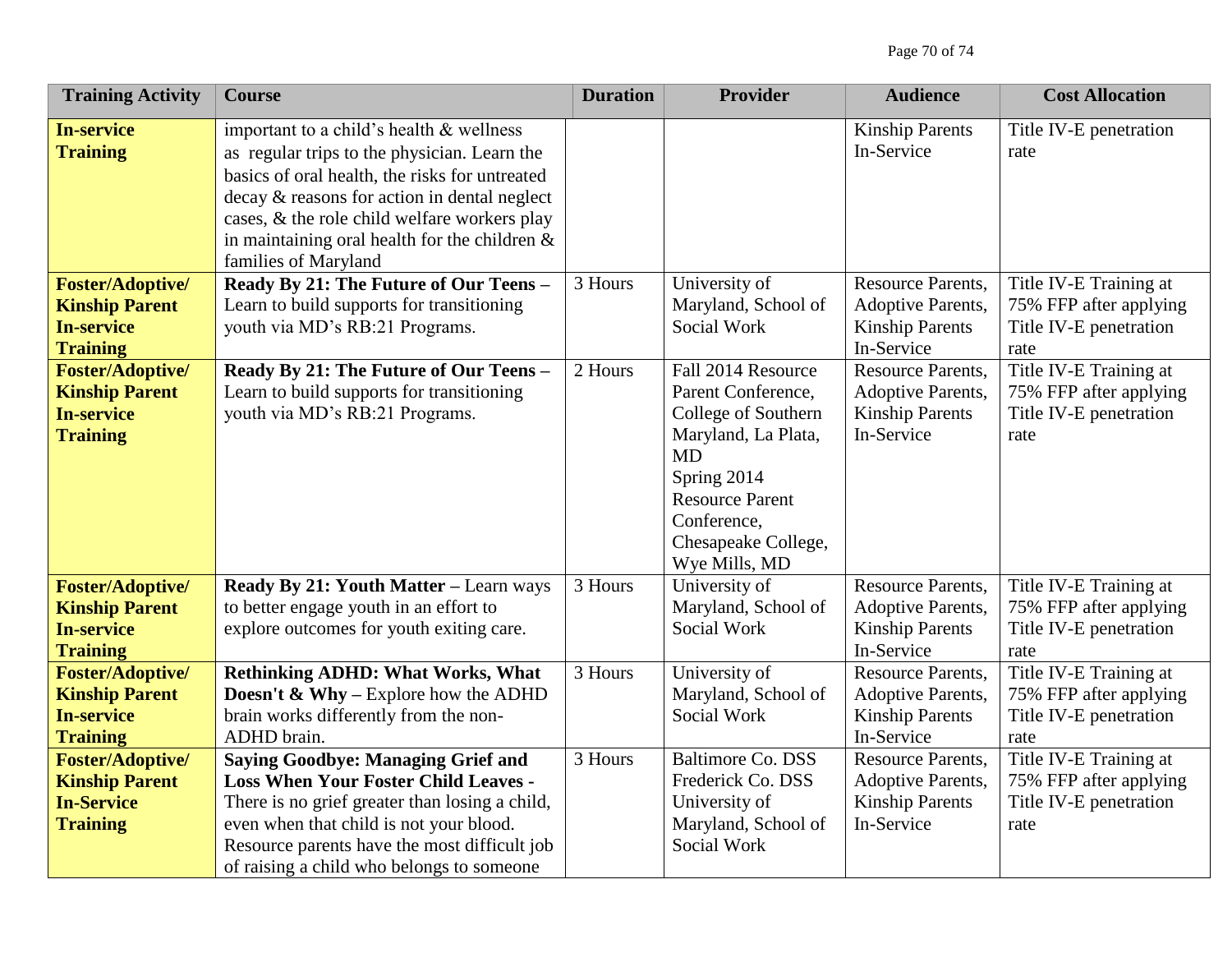| <b>Training Activity</b>                                                                 | <b>Course</b>                                                                                                                                                                                                                                                                                                                                                                                                                                                                                                                                                                                                                                                                                                                                    | <b>Duration</b> | <b>Provider</b>                                                                              | <b>Audience</b>                                                                              | <b>Cost Allocation</b>                                                             |
|------------------------------------------------------------------------------------------|--------------------------------------------------------------------------------------------------------------------------------------------------------------------------------------------------------------------------------------------------------------------------------------------------------------------------------------------------------------------------------------------------------------------------------------------------------------------------------------------------------------------------------------------------------------------------------------------------------------------------------------------------------------------------------------------------------------------------------------------------|-----------------|----------------------------------------------------------------------------------------------|----------------------------------------------------------------------------------------------|------------------------------------------------------------------------------------|
|                                                                                          | else and then having to say good-bye and<br>explore ways to cope with the feelings<br>associated with the loss.                                                                                                                                                                                                                                                                                                                                                                                                                                                                                                                                                                                                                                  |                 |                                                                                              |                                                                                              |                                                                                    |
| <b>Foster/Adoptive/</b><br><b>Kinship Parent</b><br><b>In-service</b><br><b>Training</b> | <b>Saying Goodbye: Managing Grief and</b><br><b>Loss When Your Foster Child Leaves -</b><br>There is no grief greater than losing a child,<br>even when that child is not your blood.<br>Resource parents have the most difficult job<br>of raising a child who belongs to someone<br>else and then having to say good-bye and<br>explore ways to cope with the feelings<br>associated with the loss.                                                                                                                                                                                                                                                                                                                                            | 2 Hours         | <b>Washington Co. DSS</b>                                                                    | <b>Resource Parents,</b><br><b>Adoptive Parents,</b><br><b>Kinship Parents</b><br>In-Service | Title IV-E Training at<br>75% FFP after applying<br>Title IV-E penetration<br>rate |
| <b>Foster/Adoptive/</b><br><b>Kinship Parent</b><br><b>In-service</b><br><b>Training</b> | Self-Care: Affirmation, Actualization, &<br><b>Appreciation - During this workshop</b><br>resource parents will be affirmed for their<br>vital work with children and families, while<br>also exploring immediate and long-term<br>methods of actualizing self-care.<br>Participants will learn why self-care is<br>important, be given a broad array of self-<br>care suggestions, and spend some time<br>practicing stress relief. At the conclusion of<br>the workshop, resource parents will feel<br>rejuvenated, appreciated, and have a better<br>understanding of the crucial role they play<br>in the child welfare team. They will<br>understand the importance of self-care in<br>order to better care for the children they<br>serve. | 2 Hours         | Fall 2014 Resource<br>Parent Conference,<br>College of Southern<br>Maryland, La Plata,<br>MD | <b>Resource Parents,</b><br><b>Adoptive Parents,</b><br><b>Kinship Parents</b><br>In-Service | Title IV-E Training at<br>75% FFP after applying<br>Title IV-E penetration<br>rate |
| <b>Foster/Adoptive/</b><br><b>Kinship Parent</b><br><b>In-service</b><br><b>Training</b> | <b>Serving the Needs of Children with</b><br>Mental Health Issues - This workshop will<br>provide useful information and resources<br>about mental health issues in children and<br>youth, including: Basics about childhood<br>disorders, Best practice interventions,                                                                                                                                                                                                                                                                                                                                                                                                                                                                          | 2 Hours         | Spring 2014<br><b>Resource Parent</b><br>Conference,<br>Chesapeake College,<br>Wye Mills, MD | <b>Resource Parents,</b><br><b>Adoptive Parents,</b><br><b>Kinship Parents</b><br>In-Service | Title IV-E Training at<br>75% FFP after applying<br>Title IV-E penetration<br>rate |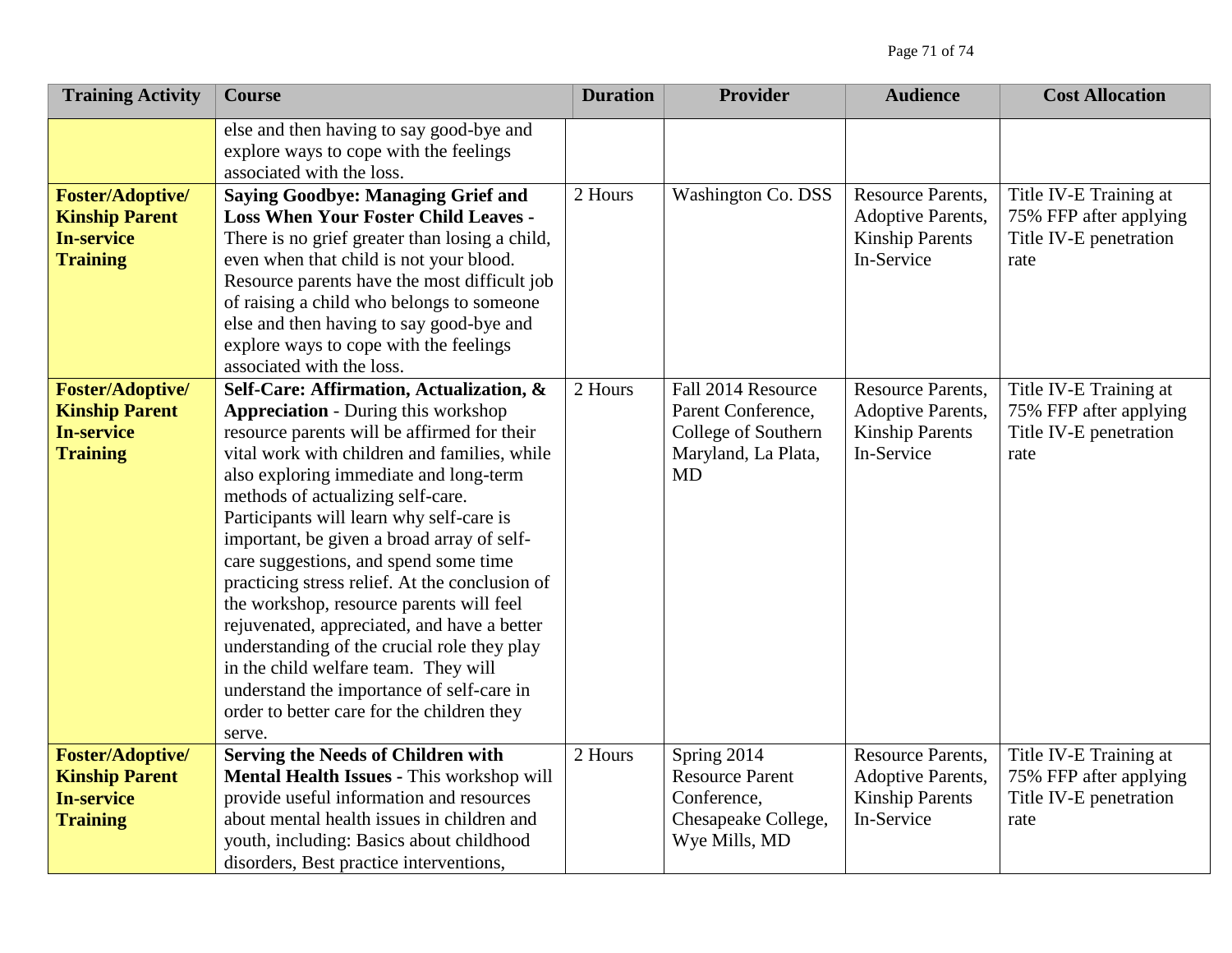| <b>Training Activity</b>                                                                 | <b>Course</b>                                                                                                                                                                                                                                                                                                                                                                                                                                                                                                                                                            | <b>Duration</b> | <b>Provider</b>                                                                              | <b>Audience</b>                                                                              | <b>Cost Allocation</b>                                                             |
|------------------------------------------------------------------------------------------|--------------------------------------------------------------------------------------------------------------------------------------------------------------------------------------------------------------------------------------------------------------------------------------------------------------------------------------------------------------------------------------------------------------------------------------------------------------------------------------------------------------------------------------------------------------------------|-----------------|----------------------------------------------------------------------------------------------|----------------------------------------------------------------------------------------------|------------------------------------------------------------------------------------|
|                                                                                          | Preparing for and preventing crises,<br>Broadening the support network, Getting<br>support and education for yourself                                                                                                                                                                                                                                                                                                                                                                                                                                                    |                 |                                                                                              |                                                                                              |                                                                                    |
| <b>Foster/Adoptive/</b><br><b>Kinship Parent</b><br><b>In-service</b><br><b>Training</b> | Social Media Safety - Discuss the benefits<br>of using social media and opportunities to<br>make these "safe" for youth.                                                                                                                                                                                                                                                                                                                                                                                                                                                 | 2 Hours         | Spring 2014<br><b>Resource Parent</b><br>Conference,<br>Chesapeake College,<br>Wye Mills, MD | <b>Resource Parents,</b><br><b>Adoptive Parents,</b><br><b>Kinship Parents</b><br>In-Service | Title IV-E Training at<br>75% FFP after applying<br>Title IV-E penetration<br>rate |
| <b>Foster/Adoptive/</b><br><b>Kinship Parent</b><br><b>In-service</b><br><b>Training</b> | Social Media Safety & Bullying -<br>Understand social media pros and cons to<br>better protect youth from bullying.                                                                                                                                                                                                                                                                                                                                                                                                                                                      | 5 Hours         | University of<br>Maryland, School of<br>Social Work                                          | <b>Resource Parents,</b><br><b>Adoptive Parents,</b><br><b>Kinship Parents</b><br>In-Service | Title IV-E Training at<br>75% FFP after applying<br>Title IV-E penetration<br>rate |
| <b>Foster/Adoptive/</b><br><b>Kinship Parent</b><br><b>In-service</b><br><b>Training</b> | Social Media Safety & Bullying -<br>Understand social media pros and cons to<br>better protect youth from bullying.                                                                                                                                                                                                                                                                                                                                                                                                                                                      | 3 Hours         | Anne Arundel Co.<br><b>DSS</b><br>Howard Co. DSS                                             | <b>Resource Parents,</b><br><b>Adoptive Parents,</b><br><b>Kinship Parents</b><br>In-Service | Title IV-E Training at<br>75% FFP after applying<br>Title IV-E penetration<br>rate |
| <b>Foster/Adoptive/</b><br><b>Kinship Parent</b><br><b>In-service</b><br><b>Training</b> | <b>Supporting Young Mothers &amp; Fathers in</b><br>parenting Their Children (Parenting<br><b>Interacting With Infants-PIWI) - Being a</b><br>resource parent is difficult, but trying to be<br>a resource parent to a teen parent brings<br>different issues. It can be a fine line<br>between supporting the young parent to care<br>for his or her child $&$ disempowering them<br>by taking care of the child yourself. This<br>training will review strategies to encourage<br>teen parents to interact with the child in a<br>way that is empowering & supportive. | 12 Hours        | <b>Baltimore City DSS</b>                                                                    | <b>Resource Parents,</b><br>Adoptive Parents,<br><b>Kinship Parents</b><br>In-Service        | Title IV-E Training at<br>75% FFP after applying<br>Title IV-E penetration<br>rate |
| <b>Foster/Adoptive/</b><br><b>Kinship Parent</b><br><b>In-service</b><br><b>Training</b> | <b>Surviving Adolescents: Caring for Teens</b><br>$&$ Yourself – Learn the importance of<br>taking time to care for yourself so you are<br>able to respond effectively and<br>appropriately when teens "push your<br>buttons".                                                                                                                                                                                                                                                                                                                                           | 3 Hours         | Prince George's Co.<br><b>DSS</b>                                                            | <b>Resource Parents,</b><br>Adoptive Parents,<br><b>Kinship Parents</b><br>In-Service        | Title IV-E Training at<br>75% FFP after applying<br>Title IV-E penetration<br>rate |
| <b>Foster/Adoptive/</b>                                                                  | The Importance of Sibling Connection -                                                                                                                                                                                                                                                                                                                                                                                                                                                                                                                                   | 3 Hours         | Howard Co. DSS                                                                               | <b>Resource Parents,</b>                                                                     | Title IV-E Training at                                                             |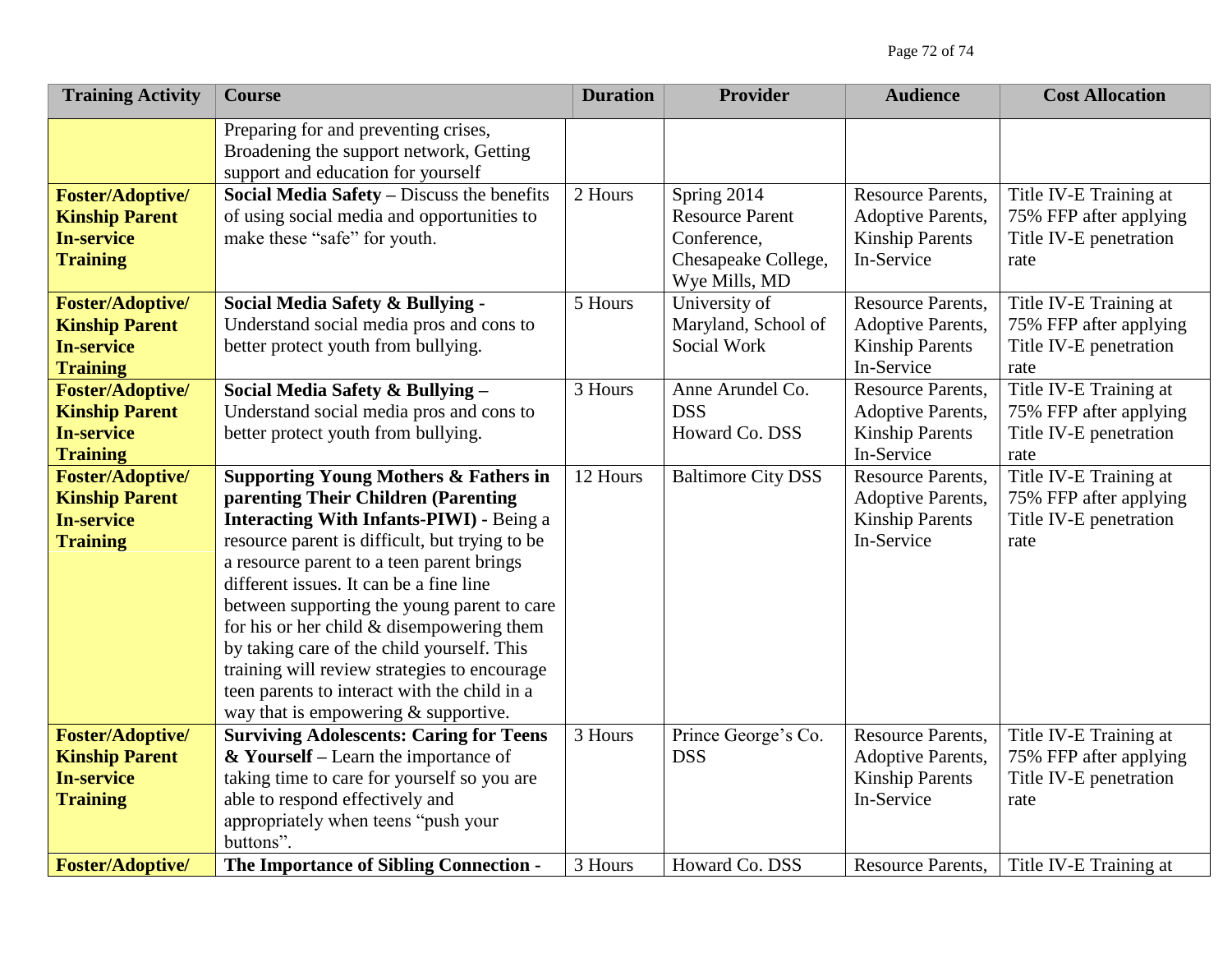| <b>Training Activity</b> | <b>Course</b>                                                                       | <b>Duration</b> | <b>Provider</b>                  | <b>Audience</b>          | <b>Cost Allocation</b> |
|--------------------------|-------------------------------------------------------------------------------------|-----------------|----------------------------------|--------------------------|------------------------|
| <b>Kinship Parent</b>    | Learn about the importance of keeping                                               |                 |                                  | Adoptive Parents,        | 75% FFP after applying |
| <b>In-service</b>        | children connected to their siblings.                                               |                 |                                  | <b>Kinship Parents</b>   | Title IV-E penetration |
| <b>Training</b>          |                                                                                     |                 |                                  | In-Service               | rate                   |
| <b>Foster/Adoptive/</b>  | Time Out: Self-Care for the Caregiver -                                             | 3 Hours         | Frederick Co. DSS                | <b>Resource Parents,</b> | Title IV-E Training at |
| <b>Kinship Parent</b>    | Learn ways to care for yourself, while also                                         |                 |                                  | <b>Adoptive Parents,</b> | 75% FFP after applying |
| <b>In-service</b>        | caring for your family.                                                             |                 |                                  | <b>Kinship Parents</b>   | Title IV-E penetration |
| <b>Training</b>          |                                                                                     |                 |                                  | In-Service               | rate                   |
| <b>Foster/Adoptive/</b>  | <b>Understanding the Long Term Effects of</b>                                       | 2 Hours         | Fall 2014 Resource               | <b>Resource Parents,</b> | Title IV-E Training at |
| <b>Kinship Parent</b>    | Pre-Natal Exposure - The workshop will                                              |                 | Parent Conference,               | Adoptive Parents,        | 75% FFP after applying |
| <b>In-service</b>        | address the effects of prenatal substance                                           |                 | College of Southern              | <b>Kinship Parents</b>   | Title IV-E penetration |
| <b>Training</b>          | abuse. This will include long term physical,                                        |                 | Maryland, La Plata,<br><b>MD</b> | In-Service               | rate                   |
|                          | developmental, emotional and behavior<br>effects. Focus will be on the effects that |                 |                                  |                          |                        |
|                          | prenatal substance abuse has on the child's                                         |                 |                                  |                          |                        |
|                          | behavior, including their ability to form                                           |                 |                                  |                          |                        |
|                          | attachments, increased risk of additional                                           |                 |                                  |                          |                        |
|                          | trauma and difficulty in managing feelings                                          |                 |                                  |                          |                        |
|                          | and behaviors. The workshop will provide                                            |                 |                                  |                          |                        |
|                          | parents with tools to increase attachment                                           |                 |                                  |                          |                        |
|                          | with children in their care and more                                                |                 |                                  |                          |                        |
|                          | effectively managing their behavior. Special                                        |                 |                                  |                          |                        |
|                          | consideration will be given in supporting                                           |                 |                                  |                          |                        |
|                          | the development of self-care strategies in                                          |                 |                                  |                          |                        |
|                          | the parenting of children who have                                                  |                 |                                  |                          |                        |
|                          | experience prenatal exposure to substances                                          |                 |                                  |                          |                        |
|                          | and subsequent complex trauma.                                                      |                 |                                  |                          |                        |
| <b>Foster/Adoptive/</b>  | <b>Unpacking the Invisible Suitcase or</b>                                          | 3 Hours         | <b>Baltimore Co. DSS</b>         | <b>Resource Parents,</b> | Title IV-E Training at |
| <b>Kinship Parent</b>    | "Trashbag": How to Manage the                                                       |                 | Harford Co. DSS                  | <b>Adoptive Parents,</b> | 75% FFP after applying |
| <b>In-service</b>        | <b>Behavior of Children/Youth Who Have</b>                                          |                 | Cecil Co. DSS                    | <b>Kinship Parents</b>   | Title IV-E penetration |
| <b>Training</b>          | <b>Experienced Complex Trauma - Learn</b>                                           |                 | Spring 2014                      | In-Service               | rate                   |
|                          | how to effectively respond to the behavioral                                        |                 | <b>Resource Parent</b>           |                          |                        |
|                          | challenges of children while supporting                                             |                 | Conference,                      |                          |                        |
|                          | them as they work through trauma and grief.                                         |                 | Chesapeake College,              |                          |                        |
|                          |                                                                                     |                 | Wye Mills, MD                    |                          |                        |
| <b>Foster/Adoptive/</b>  | <b>Using Social Networking with Birth</b>                                           | 3 Hours         | Garrett Co. DSS                  | <b>Resource Parents,</b> | Title IV-E Training at |